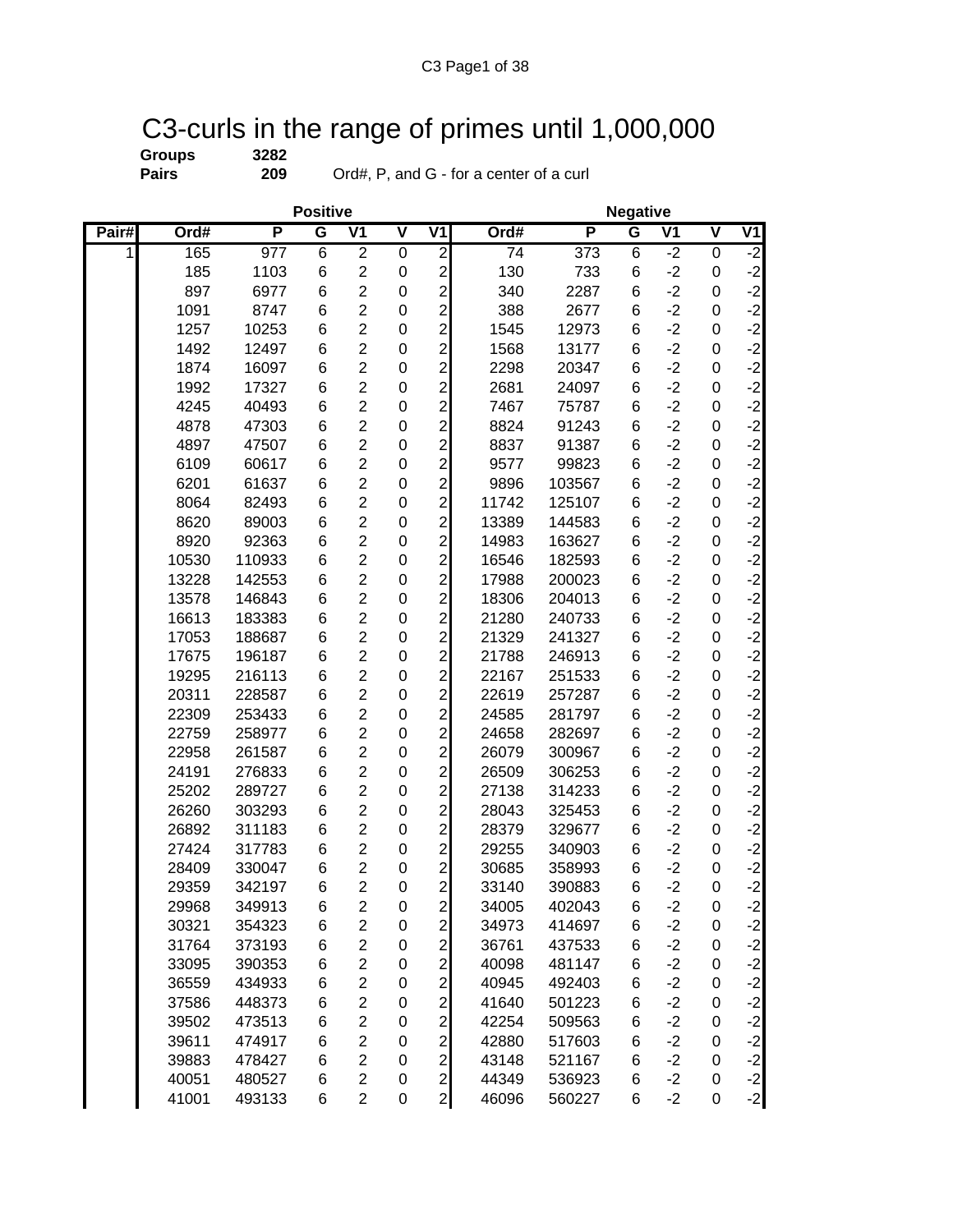C3 Page2 of 38

| Pair#          | Ord#  | P      | G  | $\overline{\mathsf{V}}$ 1 | $\overline{\mathtt{v}}$ | V1                       | Ord#  | P      | G  | $\overline{\mathsf{V}}$ 1 | $\overline{\mathsf{v}}$ | V1   |
|----------------|-------|--------|----|---------------------------|-------------------------|--------------------------|-------|--------|----|---------------------------|-------------------------|------|
|                | 42715 | 515687 | 6  | $\overline{2}$            | $\pmb{0}$               | $\overline{2}$           | 47940 | 584713 | 6  | $-2$                      | $\pmb{0}$               | $-2$ |
|                | 45856 | 557027 | 6  | $\overline{2}$            | 0                       | $\mathbf{z}$             | 48733 | 595087 | 6  | $-2$                      | $\mathbf 0$             | $-2$ |
|                | 46299 | 562973 | 6  | $\overline{2}$            | 0                       | $\mathbf{2}$             | 53992 | 665563 | 6  | $-2$                      | $\pmb{0}$               | $-2$ |
|                | 47753 | 582167 | 6  | $\overline{c}$            | 0                       | $\mathbf{2}$             | 54305 | 669937 | 6  | $-2$                      | $\pmb{0}$               | $-2$ |
|                | 48008 | 585587 | 6  | $\overline{c}$            | $\mathbf 0$             | $\overline{2}$           | 54521 | 672817 | 6  | $-2$                      | $\pmb{0}$               | $-2$ |
|                | 48021 | 585743 | 6  | $\overline{c}$            | 0                       | $\overline{a}$           | 58129 | 721213 | 6  | $-2$                      | $\pmb{0}$               | $-2$ |
|                | 52958 | 651863 | 6  | $\overline{2}$            | $\mathbf 0$             | $\overline{c}$           | 58334 | 723907 | 6  | $-2$                      | $\pmb{0}$               | $-2$ |
|                | 54473 | 672137 | 6  | $\overline{c}$            | 0                       | $\mathbf{z}$             | 58861 | 731047 | 6  | $-2$                      | $\pmb{0}$               | $-2$ |
|                | 56133 | 694367 | 6  | $\overline{2}$            | $\mathbf 0$             | $\mathbf{2}$             | 60131 | 748603 | 6  | $-2$                      | $\pmb{0}$               | $-2$ |
|                | 57155 | 708017 | 6  | $\overline{2}$            | 0                       | $\mathbf{2}$             | 60176 | 749143 | 6  | $-2$                      | $\mathbf 0$             | $-2$ |
|                | 59958 | 746177 | 6  | $\overline{2}$            | 0                       | $\mathbf{z}$             | 60341 | 751357 | 6  | $-2$                      | $\pmb{0}$               | $-2$ |
|                | 61274 | 763907 | 6  | $\overline{c}$            | 0                       | $\mathbf{z}$             | 60371 | 751753 | 6  | $-2$                      | $\mathbf 0$             | $-2$ |
|                | 61944 | 772853 | 6  | $\overline{c}$            | 0                       | $\overline{2}$           | 62869 | 785347 | 6  | $-2$                      | $\pmb{0}$               | $-2$ |
|                | 62801 | 784457 | 6  | $\overline{2}$            | $\mathbf 0$             | $\mathbf{2}$             | 65089 | 815533 | 6  | $-2$                      | $\pmb{0}$               | $-2$ |
|                | 63088 | 788363 | 6  | $\overline{c}$            | $\mathbf 0$             | $\mathbf{2}$             | 67890 | 853813 | 6  | $-2$                      | $\pmb{0}$               | $-2$ |
|                | 66986 | 841283 | 6  | $\overline{2}$            | $\mathbf 0$             | $\overline{2}$           | 70192 | 885097 | 6  | $-2$                      | $\pmb{0}$               | $-2$ |
|                | 67075 | 842483 | 6  | $\overline{c}$            | $\mathbf 0$             | $\overline{2}$           | 70237 | 885727 | 6  | $-2$                      | $\pmb{0}$               | $-2$ |
|                | 69255 | 872237 | 6  | $\overline{c}$            | $\mathbf 0$             | $\overline{2}$           | 71948 | 909037 | 6  | $-2$                      | $\pmb{0}$               | $-2$ |
|                | 71803 | 907223 | 6  | $\overline{c}$            | 0                       | $\mathbf{z}$             | 73025 | 923953 | 6  | $-2$                      | $\pmb{0}$               | $-2$ |
|                | 72803 | 920957 | 6  | $\overline{2}$            | 0                       | $\mathbf{z}$             | 73029 | 923977 | 6  | $-2$                      | $\mathbf 0$             | $-2$ |
|                | 76713 | 974873 | 6  | $\overline{c}$            | 0                       | $\overline{2}$           | 75495 | 958333 | 6  | $-2$                      | $\mathbf 0$             | $-2$ |
|                | 1771  | 15161  | 12 | $\overline{c}$            | $\mathbf 0$             | $\overline{2}$           | 77189 | 981697 | 6  | $-2$                      | $\pmb{0}$               | $-2$ |
|                | 44211 | 535181 | 12 | $\overline{c}$            | 0                       | $\overline{a}$           | 13377 | 144439 | 12 | $-2$                      | $\pmb{0}$               | $-2$ |
|                | 66227 | 830861 | 12 | $\overline{2}$            | 0                       | $\overline{c}$           | 17062 | 188779 | 12 | $-2$                      | $\pmb{0}$               | $-2$ |
|                | 73218 | 926411 | 12 | $\overline{2}$            | $\mathbf 0$             | $\overline{2}$           | 25224 | 289999 | 12 | $-2$                      | $\pmb{0}$               | $-2$ |
|                |       |        |    |                           |                         |                          | 27461 | 318259 | 12 | $-2$                      | $\mathbf 0$             | $-2$ |
|                |       |        |    |                           |                         |                          | 31360 | 367699 | 12 | $-2$                      | $\mathbf 0$             | $-2$ |
|                |       |        |    |                           |                         |                          | 31548 | 370399 | 12 | $-2$                      | $\mathbf 0$             | $-2$ |
|                |       |        |    |                           |                         |                          | 44372 | 537169 | 12 | $-2$                      | $\mathbf 0$             | $-2$ |
|                |       |        |    |                           |                         |                          | 47012 | 572449 | 12 | $-2$                      | $\mathbf 0$             | $-2$ |
|                |       |        |    |                           |                         |                          | 57527 | 712939 | 12 | $-2$                      | $\pmb{0}$               | $-2$ |
|                |       |        |    |                           |                         |                          | 78284 | 997069 | 12 | $-2$                      | 0                       | $-2$ |
| $\overline{c}$ | 630   | 4657   | 6  | 4                         | $\mathbf 0$             | $\overline{4}$           | 103   | 563    | 6  | $-4$                      | $\mathbf 0$             | $-4$ |
|                | 3661  | 34267  | 6  | 4                         | 0                       | $\overline{4}$           | 108   | 593    | 6  | -4                        | $\pmb{0}$               | $-4$ |
|                | 7711  | 78577  | 6  | 4                         | $\mathbf 0$             | $\overline{4}$           | 814   | 6263   | 6  | $-4$                      | $\mathbf 0$             | $-4$ |
|                | 8012  | 81937  | 6  | 4                         | $\pmb{0}$               | $\vert 4 \vert$          | 1319  | 10853  | 6  | $-4$                      | 0                       | $-4$ |
|                | 12476 | 133717 | 6  | 4                         | 0                       | $\overline{4}$           | 2207  | 19463  | 6  | $-4$                      | $\pmb{0}$               | $-4$ |
|                | 18541 | 206917 | 6  | 4                         | 0                       | $\overline{4}$           | 9980  | 104543 | 6  | -4                        | $\pmb{0}$               | $-4$ |
|                | 20958 | 236707 | 6  | 4                         | $\mathbf 0$             | $\overline{4}$           | 10609 | 111863 | 6  | $-4$                      | 0                       | $-4$ |
|                | 23894 | 273067 | 6  | 4                         | $\mathbf 0$             | $\overline{4}$           | 13856 | 150083 | 6  | -4                        | 0                       | $-4$ |
|                | 27509 | 318817 | 6  | 4                         | $\mathbf 0$             | $\overline{4}$           | 17443 | 193373 | 6  | -4                        | 0                       | $-4$ |
|                | 30851 | 361357 | 6  | 4                         | $\mathbf 0$             | $\overline{\mathcal{A}}$ | 19478 | 218453 | 6  | $-4$                      | 0                       | $-4$ |
|                | 36157 | 429937 | 6  | 4                         | 0                       | $\overline{\mathbf{4}}$  | 23481 | 267893 | 6  | $-4$                      | 0                       | $-4$ |
|                | 36613 | 435577 | 6  | 4                         | 0                       | $\overline{\mathcal{L}}$ | 34213 | 404843 | 6  | -4                        | $\pmb{0}$               | $-4$ |
|                | 37752 | 450487 | 6  | 4                         | 0                       | $\overline{\mathcal{A}}$ | 36114 | 429503 | 6  | $-4$                      | 0                       | $-4$ |
|                | 40193 | 482407 | 6  | 4                         | 0                       | $\overline{\mathbf{4}}$  | 36984 | 440543 | 6  | -4                        | $\boldsymbol{0}$        | $-4$ |
|                | 41256 | 496297 | 6  | 4                         | 0                       | $\overline{4}$           | 37162 | 442823 | 6  | $-4$                      | $\boldsymbol{0}$        | $-4$ |
|                | 44627 | 540697 | 6  | 4                         | 0                       | $\overline{4}$           | 37733 | 450293 | 6  | -4                        | $\boldsymbol{0}$        | $-4$ |
|                | 46395 | 564307 | 6  | 4                         | 0                       | $\overline{4}$           | 40563 | 487463 | 6  | -4                        | $\pmb{0}$               | $-4$ |
|                | 50200 | 614617 | 6  | 4                         | 0                       | $\overline{4}$           | 40659 | 488633 | 6  | $-4$                      | $\pmb{0}$               | $-4$ |
|                | 51836 | 636547 | 6  | 4                         | 0                       | $\overline{4}$           | 44583 | 540173 | 6  | -4                        | 0                       | $-4$ |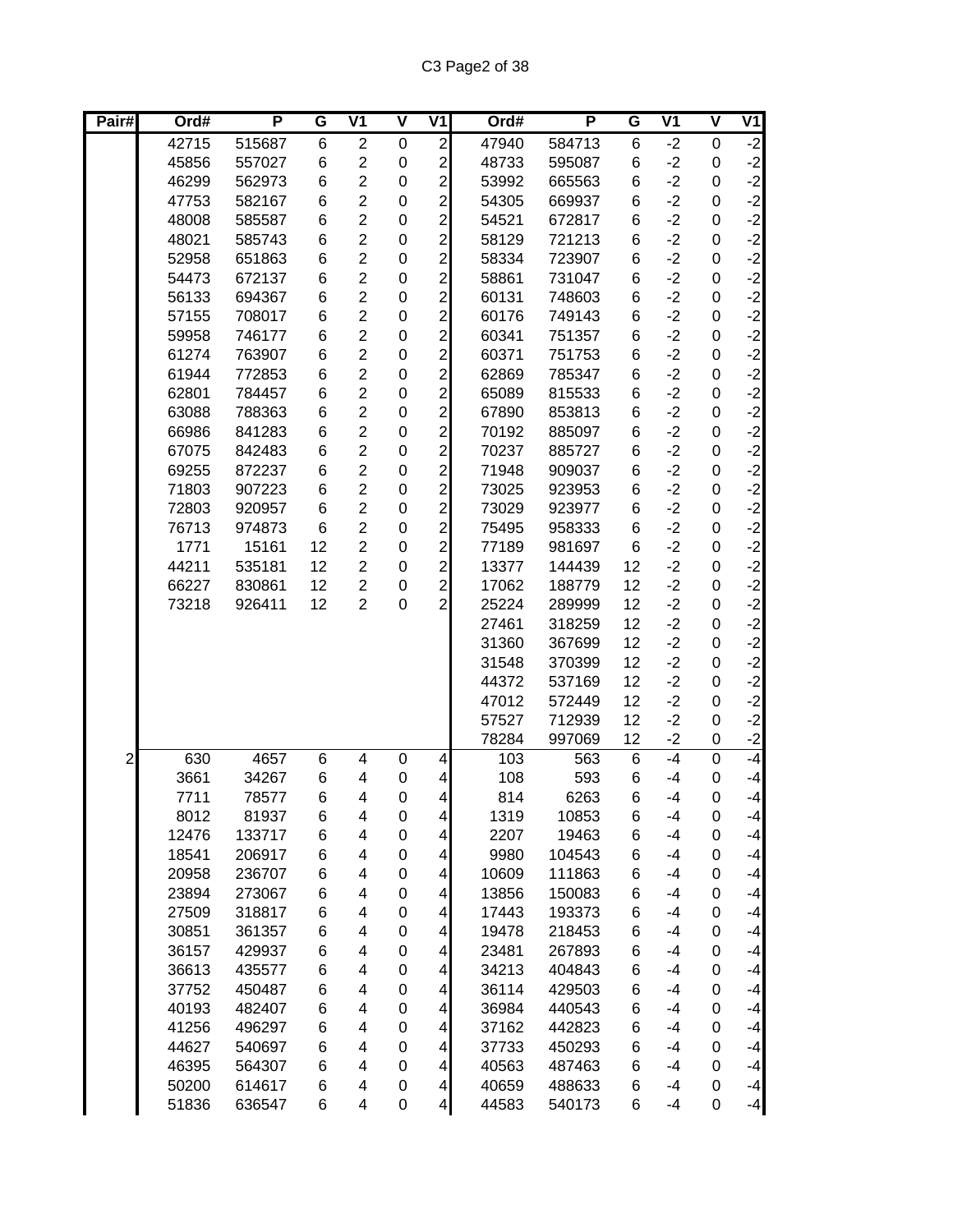C3 Page3 of 38

| Pair#          | Ord#  | P      | G     | $\overline{\mathsf{v}}$ 1 | V                       | V1                       | Ord#  | P      | G               | V <sub>1</sub>  | V              | V1              |
|----------------|-------|--------|-------|---------------------------|-------------------------|--------------------------|-------|--------|-----------------|-----------------|----------------|-----------------|
|                | 52208 | 641827 | $\,6$ | 4                         | $\mathbf 0$             | $\overline{4}$           | 52371 | 644123 | 6               | $-4$            | 0              | $-4$            |
|                | 55988 | 692407 | $\,6$ | 4                         | 0                       | $\overline{4}$           | 53830 | 663563 | 6               | $-4$            | 0              | $-4$            |
|                | 63042 | 787777 | $\,6$ | 4                         | 0                       | $\vert 4 \vert$          | 57071 | 706913 | 6               | $-4$            | 0              | $-4$            |
|                | 66370 | 832687 | 6     | 4                         | 0                       | $\overline{4}$           | 71928 | 908813 | $\,6$           | $-4$            | 0              | $-4$            |
|                | 67046 | 842167 | 6     | 4                         | 0                       | $\overline{4}$           | 13186 | 142019 | 12              | $-4$            | 0              | $-4$            |
|                | 68364 | 860317 | 6     | 4                         | 0                       | $\overline{4}$           | 15040 | 164279 | 12              | $-4$            | 0              | $-4$            |
|                | 71362 | 901177 | 6     | $\overline{\mathbf{4}}$   | 0                       | $\overline{4}$           | 19340 | 216731 | 12              | $-4$            | 0              | $-4$            |
|                | 74526 | 944527 | 6     | $\overline{\mathbf{4}}$   | 0                       | $\overline{\mathcal{A}}$ | 21098 | 238451 | 12              | $-4$            | 0              | $-4$            |
|                | 14348 | 155821 | 12    | 4                         | 0                       | $\overline{\mathbf{4}}$  | 39268 | 470501 | 12              | $-4$            | 0              | $-4$            |
|                | 22428 | 254899 | 12    | 4                         | 0                       | $\overline{4}$           | 42318 | 510299 | 12              | -4              | 0              | $-4$            |
|                | 29279 | 341191 | 12    | 4                         | 0                       | 4                        | 43670 | 527909 | 12              | $-4$            | 0              | $-4$            |
|                | 33894 | 400429 | 12    | 4                         | 0                       | 4                        | 44483 | 538751 | 12              | $-4$            | 0              | $-4$            |
|                | 66232 | 830911 | 12    | 4                         | 0                       | $\overline{\mathbf{4}}$  | 45535 | 552821 | 12              | $-4$            | 0              | $-4$            |
|                | 38155 | 455881 | 18    | 4                         | 0                       | $\overline{\mathbf{4}}$  | 73410 | 929141 | 12              | -4              | 0              | $-4$            |
| 3              | 634   | 4691   | 12    | $\overline{6}$            | $\overline{0}$          | 6                        | 4510  | 43189  | $\overline{12}$ | $-\overline{6}$ | $\overline{0}$ | $-6$            |
|                | 3213  | 29599  | 12    | 6                         | 0                       | 6                        | 13433 | 145121 | 12              | -6              | 0              | $-6$            |
|                | 10790 | 114001 | 12    | 6                         | 0                       | 6                        | 15320 | 167759 | 12              | -6              | 0              | $-6$            |
|                | 11773 | 125441 | 12    | 6                         | 0                       | 6                        | 21288 | 240841 | 12              | -6              | 0              | $-6$            |
|                | 13038 | 140351 | 12    | 6                         | 0                       | 6                        | 27844 | 322951 | 12              | -6              | 0              | $-6$            |
|                | 19383 | 217241 | 12    | 6                         | 0                       | 6                        | 36782 | 437849 | 12              | -6              | 0              | $-6$            |
|                | 21011 | 237331 | 12    | 6                         | 0                       | 6                        | 38193 | 456439 | 12              | -6              | 0              | $-6$            |
|                | 44312 | 536479 | 12    | 6                         | 0                       | 6                        | 46535 | 566161 | 12              | -6              | 0              | $-6$            |
|                | 54329 | 670249 | 12    | 6                         | 0                       | 6                        | 61441 | 766079 | 12              | -6              | 0              | $-6$            |
|                | 55758 | 689279 | 12    | 6                         | 0                       | 6                        | 66416 | 833281 | 12              | -6              | 0              | $-6$            |
|                | 66299 | 831769 | 12    | 6                         | 0                       | 6                        | 72234 | 912941 | 12              | -6              | 0              | $-6$            |
|                | 36712 | 436871 | 18    | 6                         | 0                       | 6                        | 74692 | 946931 | 12              | -6              | 0              | $-6$            |
|                |       |        |       |                           |                         |                          | 51720 | 635021 | 18              | -6              | 0              | $-6$            |
|                |       |        |       |                           |                         |                          | 58231 | 722581 | 18              | -6              | 0              | $\frac{-6}{-8}$ |
| 4              | 14756 | 160829 | 12    | 8                         | $\boldsymbol{0}$        | $\bf{8}$                 | 7130  | 72031  | 12              | -8              | 0              |                 |
|                | 24331 | 278639 | 12    | 8                         | 0                       | $\bf{8}$                 | 71228 | 899221 | 12              | -8              | 0              | $-8$            |
|                | 42484 | 512609 | 12    | 8                         | 0                       | $\bf{8}$                 |       |        |                 |                 |                |                 |
|                | 60769 | 757259 | 12    | 8                         | 0                       | 8                        |       |        |                 |                 |                |                 |
|                | 65143 | 816239 | 12    | 8                         | 0                       | 8 <sup>1</sup>           |       |        |                 |                 |                |                 |
| 5              |       |        |       |                           |                         |                          | 62665 | 782611 | 30              | $-12$           | $\mathbf 0$    | $-12$           |
| $6 \,$         | 38614 | 462131 | 18    | 14                        | $\mathbf 0$             | 14                       |       |        |                 |                 |                |                 |
|                | 55729 | 688889 | 18    | 14                        | 0                       | 14                       |       |        |                 |                 |                |                 |
| $\overline{7}$ | 60094 | 748039 | 18    | $\overline{16}$           | $\overline{0}$          | 16                       | 73586 | 931709 | $\overline{18}$ | $-16$           | 0              | $-16$           |
| $\bf{8}$       | 77069 | 980047 | 20    | $-20$                     | $\overline{\mathbf{c}}$ | $-20$                    |       |        |                 |                 |                |                 |
| $\overline{9}$ | 35094 | 416219 | 18    | $-16$                     | $\overline{2}$          | $-16$                    | 51429 | 631291 | 18              | 16              | $-2$           | 16              |
|                |       |        |       |                           |                         |                          | 77109 | 980621 | 22              | 16              | $-2$           | 16              |
| 10             | 1587  | 13381  | 14    | $-14$                     | $\overline{2}$          | $-14$                    | 10197 | 106979 | 16              | 14              | $-2$           | 14              |
|                | 10521 | 110863 | 14    | $-14$                     | 2                       | $-14$                    | 13382 | 144497 | 16              | 14              | $-2$           | 14              |
|                | 24293 | 278191 | 14    | $-14$                     | $\overline{2}$          | $-14$                    | 65636 | 822839 | 16              | 14              | $-2$           | 14              |
|                | 73460 | 929791 | 14    | $-14$                     | 2                       | $-14$                    |       |        |                 |                 |                |                 |
| 11             | 3729  | 34949  | 10    | $-10$                     | $\overline{2}$          | $-10$                    | 3455  | 32203  | 12              | 10              | $-2$           | 10              |
|                | 6561  | 65687  | 10    | $-10$                     | 2                       | $-10$                    | 15844 | 174091 | 12              | 10              | $-2$           | 10              |
|                | 20131 | 226367 | 10    | $-10$                     | $\overline{\mathbf{c}}$ | $-10$                    | 28199 | 327433 | 12              | 10              | $-2$           | 10              |
|                | 20583 | 231809 | 10    | $-10$                     | $\overline{\mathbf{c}}$ | $-10$                    | 37239 | 443701 | 12              | 10              | $-2$           | 10              |
|                | 25259 | 290429 | 10    | $-10$                     | $\overline{2}$          | $-10$                    | 45041 | 546253 | 12              | 10              | $-2$           | 10              |
|                | 27574 | 319577 | 10    | $-10$                     | $\overline{c}$          | $-10$                    | 50752 | 621883 | 12              | 10              | $-2$           | 10              |
|                | 27829 | 322757 | 10    | $-10$                     | $\overline{2}$          | $-10$                    | 60718 | 756433 | 12              | 10              | $-2$           | 10              |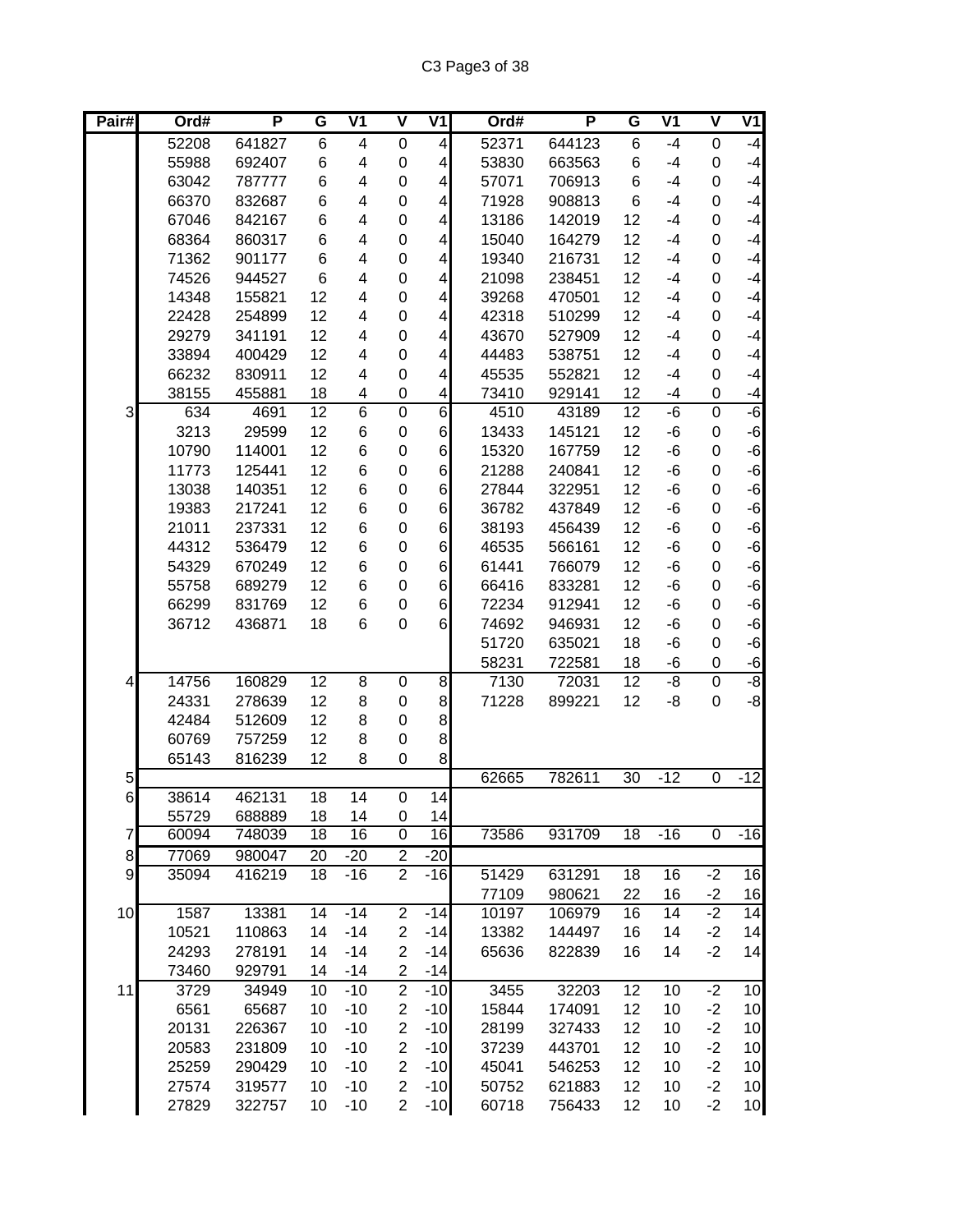| C3 Page4 of 38 |  |
|----------------|--|
|                |  |

| Pair# | Ord#  | P      | G              | V <sub>1</sub> | $\overline{\mathsf{v}}$ | V1    | Ord#  | P      | G               | V <sub>1</sub> | V    | V1                       |
|-------|-------|--------|----------------|----------------|-------------------------|-------|-------|--------|-----------------|----------------|------|--------------------------|
|       | 33835 | 399677 | 10             | $-10$          | $\overline{2}$          | $-10$ | 65278 | 818113 | 12              | 10             | $-2$ | $\overline{10}$          |
|       | 34756 | 411809 | 10             | $-10$          | $\overline{2}$          | $-10$ | 12870 | 138337 | 14              | 10             | $-2$ | 10                       |
|       | 41709 | 502247 | 10             | $-10$          | $\overline{2}$          | $-10$ | 16158 | 177967 | 14              | 10             | $-2$ | 10                       |
|       | 43220 | 522047 | 10             | $-10$          | $\overline{2}$          | $-10$ | 24639 | 282427 | 14              | 10             | $-2$ | 10                       |
|       | 54462 | 672029 | 10             | $-10$          | $\overline{2}$          | $-10$ | 30487 | 356467 | 14              | 10             | $-2$ | 10                       |
|       | 60836 | 758189 | 10             | $-10$          | $\overline{2}$          | $-10$ | 33987 | 401827 | 14              | 10             | $-2$ | 10                       |
|       | 14015 | 151883 | 12             | $-10$          | $\overline{2}$          | $-10$ | 4513  | 43223  | 16              | 10             | $-2$ | 10                       |
|       | 38565 | 461393 | 12             | $-10$          | $\overline{2}$          | $-10$ | 13635 | 147503 | 16              | 10             | $-2$ | 10                       |
|       | 45668 | 554611 | 14             | $-10$          | $\overline{2}$          | $-10$ | 29206 | 340283 | 16              | 10             | $-2$ | 10                       |
|       | 50463 | 617857 | 14             | $-10$          | $\overline{2}$          | $-10$ | 48197 | 587849 | 16              | 10             | $-2$ | 10                       |
|       | 56404 | 697951 | 14             | $-10$          | $\overline{2}$          | $-10$ | 40181 | 482263 | 20              | 10             | $-2$ | 10                       |
|       | 43355 | 523847 | 18             | $-10$          | $\overline{2}$          | $-10$ |       |        |                 |                |      |                          |
|       | 76768 | 975599 | 18             | $-10$          | $\overline{2}$          | $-10$ |       |        |                 |                |      |                          |
|       | 74235 | 940669 | 20             | $-10$          | $\overline{c}$          | $-10$ |       |        |                 |                |      |                          |
| 12    | 2036  | 17737  | $\overline{8}$ | -8             | $\overline{2}$          | -8    | 1330  | 10949  | $\overline{10}$ | $\overline{8}$ | $-2$ | $\infty$                 |
|       | 19171 | 214507 | 8              | -8             | $\overline{c}$          | $-8$  | 3547  | 33083  | 10              | 8              | $-2$ | 8                        |
|       | 28312 | 328837 | 8              | -8             | $\overline{2}$          | $-8$  | 7515  | 76379  | 10              | 8              | $-2$ | 8                        |
|       | 30048 | 350971 | 8              | -8             | $\overline{c}$          | $-8$  | 11543 | 122753 | 10              | 8              | $-2$ | 8                        |
|       | 36600 | 435427 | 8              | -8             | $\overline{2}$          | $-8$  | 12003 | 128213 | 10              | 8              | $-2$ | $\bf{8}$                 |
|       | 42382 | 511201 | 8              | -8             | $\overline{2}$          | $-8$  | 13116 | 141233 | 10              | 8              | $-2$ | $\bf{8}$                 |
|       | 62529 | 780877 | 8              | -8             | $\overline{2}$          | $-8$  | 14257 | 154799 | 10              | 8              | $-2$ | $\bf{8}$                 |
|       | 64531 | 807931 | 8              | -8             | $\overline{c}$          | $-8$  | 21269 | 240599 | 10              | 8              | $-2$ | $\bf{8}$                 |
|       | 68641 | 864037 | 8              | -8             | $\overline{2}$          | -8    | 35645 | 423299 | 10              | 8              | $-2$ | $\,8\,$                  |
|       | 69067 | 869587 | 8              | -8             | $\overline{c}$          | -8    | 44444 | 538259 | 10              | 8              | $-2$ | 8                        |
|       | 75772 | 961981 | 8              | -8             | $\overline{2}$          | -8    | 63998 | 800549 | 10              | 8              | $-2$ | 8                        |
|       | 15458 | 169567 | 14             | -8             | $\overline{2}$          | -8    | 32566 | 383573 | 16              | 8              | $-2$ | 8                        |
|       | 22335 | 253717 | 14             | -8             | $\overline{2}$          | -8    | 40120 | 481433 | 16              | 8              | $-2$ | 8                        |
|       | 68813 | 866197 | 14             | -8             | $\overline{2}$          | $-8$  | 42222 | 509087 | 16              | 8              | $-2$ | 8                        |
|       | 74395 | 942763 | 14             | -8             | $\overline{2}$          | $-8$  | 76081 | 966257 | 16              | 8              | $-2$ | 8                        |
|       | 60499 | 753547 | 20             | -8             | $\overline{c}$          | $-8$  | 62140 | 775553 | 22              | 8              | $-2$ | $\frac{8}{4}$            |
| 13    | 372   | 2543   | 4              | $-4$           | $\overline{2}$          | $-4$  | 1240  | 10099  | 6               | $\overline{4}$ | $-2$ |                          |
|       | 956   | 7541   | 4              | $-4$           | $\overline{2}$          | $-4$  | 2854  | 25939  | 6               | 4              | $-2$ | $\overline{\mathcal{A}}$ |
|       | 1537  | 12911  | 4              | $-4$           | $\overline{2}$          | $-4$  | 7639  | 77719  | 6               | 4              | $-2$ | $\overline{\mathcal{A}}$ |
|       | 3595  | 33581  | 4              | $-4$           | $\overline{c}$          | $-4$  | 11822 | 126019 | 6               | 4              | $-2$ | $\overline{4}$           |
|       | 4593  | 44123  | 4              | $-4$           | $\overline{2}$          | $-4$  | 13922 | 150889 | 6               | 4              | $-2$ | $\overline{4}$           |
|       | 5147  | 50123  | 4              | $-4$           | $\overline{\mathbf{c}}$ | $-4$  | 16213 | 178609 | 6               | 4              | $-2$ | $\vert 4 \vert$          |
|       | 5952  | 58901  | 4              | $-4$           | $\overline{2}$          | $-4$  | 16791 | 185539 | 6               | 4              | $-2$ | $\vert 4 \vert$          |
|       | 6031  | 59663  | 4              | $-4$           | $\overline{2}$          | $-4$  | 22510 | 255847 | 6               | 4              | $-2$ | $\vert 4 \vert$          |
|       | 10693 | 112913 | 4              | $-4$           | $\overline{2}$          | $-4$  | 22807 | 259627 | 6               | 4              | $-2$ | 4                        |
|       | 12388 | 132701 | 4              | $-4$           | $\overline{2}$          | $-4$  | 27583 | 319687 | 6               | 4              | $-2$ | $\overline{\mathbf{4}}$  |
|       | 12630 | 135593 | 4              | $-4$           | $\overline{2}$          | $-4$  | 28881 | 336109 | 6               | 4              | $-2$ | $\overline{\mathbf{4}}$  |
|       | 18790 | 209813 | 4              | $-4$           | $\overline{2}$          | $-4$  | 29962 | 349837 | 6               | 4              | $-2$ | $\overline{\mathbf{4}}$  |
|       | 20815 | 234803 | 4              | $-4$           | $\overline{\mathbf{c}}$ | $-4$  | 31587 | 370879 | 6               | 4              | $-2$ | $\overline{\mathbf{4}}$  |
|       | 23817 | 272183 | 4              | $-4$           | $\overline{c}$          | $-4$  | 34155 | 404017 | 6               | 4              | $-2$ | $\overline{\mathcal{A}}$ |
|       | 27954 | 324431 | 4              | $-4$           | $\overline{2}$          | $-4$  | 34604 | 409897 | 6               | 4              | $-2$ | 4                        |
|       | 29695 | 346433 | 4              | $-4$           | $\overline{2}$          | $-4$  | 38466 | 460087 | 6               | 4              | $-2$ | $\overline{\mathbf{4}}$  |
|       | 30162 | 352361 | 4              | $-4$           | $\overline{2}$          | $-4$  | 40566 | 487477 | 6               | 4              | $-2$ | 4                        |
|       | 30563 | 357563 | 4              | $-4$           | $\overline{c}$          | $-4$  | 40634 | 488317 | 6               | 4              | $-2$ | $\overline{4}$           |
|       | 36423 | 433253 | 4              | $-4$           | $\overline{c}$          | $-4$  | 46277 | 562699 | 6               | 4              | $-2$ | $\overline{4}$           |
|       | 44547 | 539633 | 4              | $-4$           | $\overline{2}$          | $-4$  | 49557 | 606037 | 6               | 4              | $-2$ | $\overline{4}$           |
|       | 45962 | 558533 | 4              | $-4$           | $\overline{2}$          | $-4$  | 51403 | 630907 | 6               | 4              | $-2$ | $\overline{4}$           |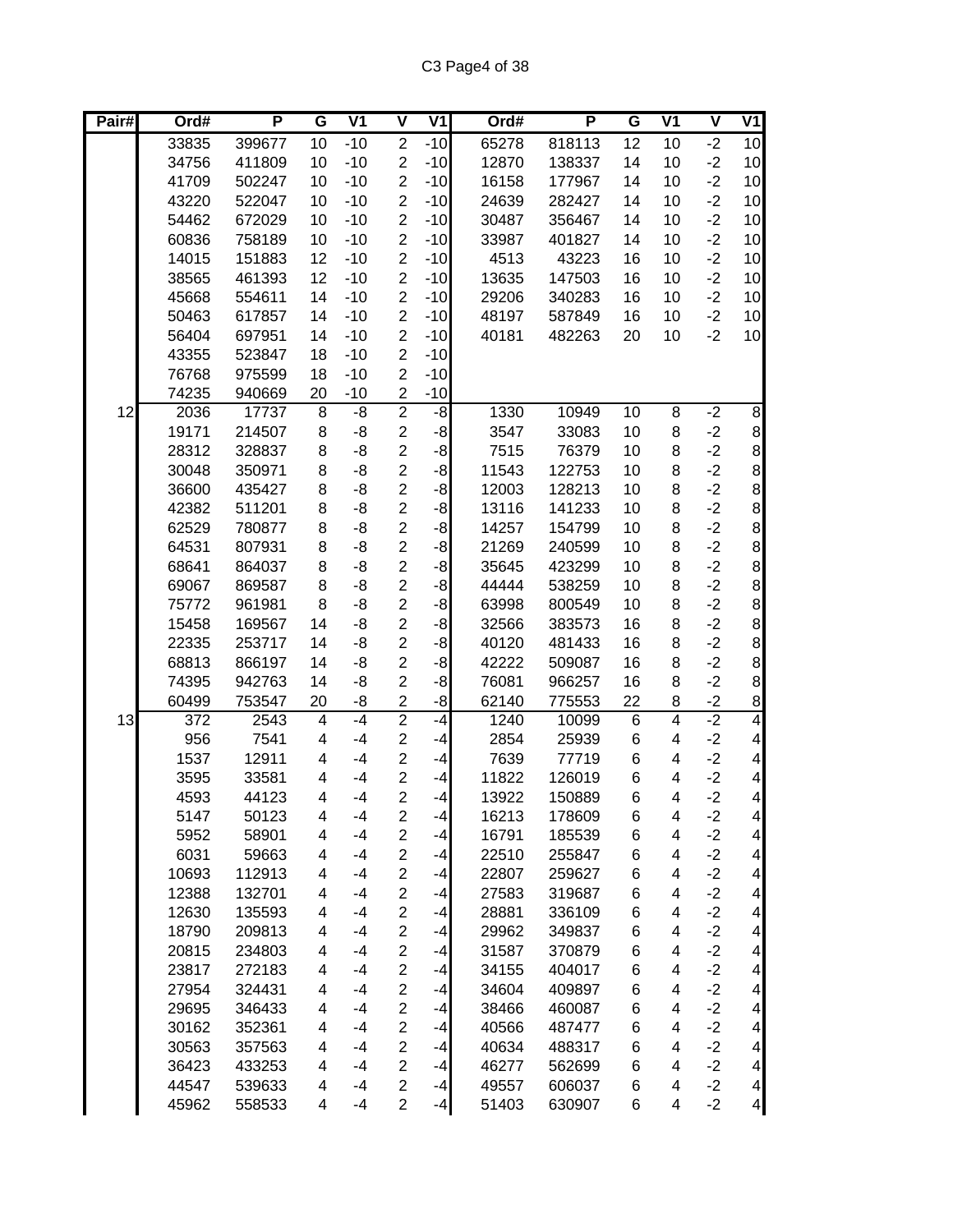C3 Page5 of 38

| Pair# | Ord#  | P      | G | V <sub>1</sub> | V                       | $\overline{\mathsf{V1}}$ | Ord#  | P      | G  | V <sub>1</sub>          | $\overline{\mathsf{V}}$ | V1                       |
|-------|-------|--------|---|----------------|-------------------------|--------------------------|-------|--------|----|-------------------------|-------------------------|--------------------------|
|       | 47549 | 579533 | 4 | $-4$           | $\overline{2}$          | -4                       | 52799 | 649639 | 6  | 4                       | $-2$                    | $\overline{4}$           |
|       | 50286 | 615743 | 4 | $-4$           | $\overline{2}$          | $-4$                     | 54546 | 673117 | 6  | 4                       | $-2$                    | $\vert 4 \vert$          |
|       | 56717 | 702341 | 4 | $-4$           | $\overline{2}$          | $-4$                     | 55008 | 679369 | 6  | 4                       | $-2$                    | $\overline{\mathcal{A}}$ |
|       | 60103 | 748211 | 4 | $-4$           | $\overline{2}$          | $-4$                     | 62584 | 781519 | 6  | $\overline{\mathbf{4}}$ | $-2$                    | $\overline{\mathcal{A}}$ |
|       | 61163 | 762401 | 4 | $-4$           | $\overline{2}$          | $-4$                     | 64038 | 801007 | 6  | 4                       | $-2$                    | $\overline{\mathcal{A}}$ |
|       | 62471 | 780041 | 4 | $-4$           | $\overline{2}$          | $-4$                     | 65640 | 822889 | 6  | 4                       | $-2$                    | $\overline{\mathcal{A}}$ |
|       | 62634 | 782141 | 4 | $-4$           | $\overline{2}$          | $-4$                     | 305   | 2011   | 8  | 4                       | $-2$                    | $\overline{\mathbf{4}}$  |
|       | 64661 | 809741 | 4 | $-4$           | $\overline{2}$          | $-4$                     | 1692  | 14431  | 8  | 4                       | $-2$                    | $\overline{\mathcal{A}}$ |
|       | 70783 | 893111 | 4 | $-4$           | $\overline{2}$          | $-4$                     | 2204  | 19441  | 8  | 4                       | $-2$                    | $\overline{\mathcal{A}}$ |
|       | 72929 | 922631 | 4 | $-4$           | $\overline{2}$          | $-4$                     | 3365  | 31231  | 8  | 4                       | $-2$                    | $\overline{\mathcal{A}}$ |
|       | 73489 | 930191 | 4 | -4             | $\overline{c}$          | $-4$                     | 10498 | 110581 | 8  | 4                       | $-2$                    | 4                        |
|       | 78078 | 994241 | 4 | $-4$           | $\overline{2}$          | $-4$                     | 12345 | 132241 | 8  | 4                       | $-2$                    | $\overline{\mathbf{4}}$  |
|       | 1467  | 12269  | 6 | $-4$           | $\overline{2}$          | $-4$                     | 12380 | 132631 | 8  | 4                       | $-2$                    | $\overline{\mathbf{4}}$  |
|       | 3824  | 35999  | 6 | $-4$           | $\overline{2}$          | $-4$                     | 13460 | 145471 | 8  | $\overline{4}$          | $-2$                    | $\overline{\mathbf{4}}$  |
|       | 6680  | 67049  | 6 | $-4$           | $\overline{2}$          | $-4$                     | 16761 | 185161 | 8  | 4                       | $-2$                    | $\overline{\mathcal{A}}$ |
|       | 9818  | 102539 | 6 | $-4$           | $\overline{2}$          | $-4$                     | 16793 | 185551 | 8  | 4                       | $-2$                    | $\overline{\mathbf{4}}$  |
|       | 12757 | 136979 | 6 | $-4$           | $\overline{2}$          | $-4$                     | 18831 | 210241 | 8  | 4                       | $-2$                    | $\overline{\mathbf{4}}$  |
|       | 15260 | 167039 | 6 | $-4$           | $\overline{2}$          | $-4$                     | 20410 | 229711 | 8  | 4                       | $-2$                    | $\overline{\mathcal{A}}$ |
|       | 15295 | 167429 | 6 | $-4$           | $\overline{2}$          | $-4$                     | 22435 | 254971 | 8  | 4                       | $-2$                    | 4                        |
|       | 15329 | 167879 | 6 | $-4$           | $\overline{2}$          | $-4$                     | 23556 | 268921 | 8  | 4                       | $-2$                    | 4                        |
|       | 15358 | 168269 | 6 | $-4$           | $\overline{2}$          | $-4$                     | 36228 | 430891 | 8  | $\overline{4}$          | $-2$                    | 4                        |
|       | 16485 | 181919 | 6 | $-4$           | $\overline{2}$          | $-4$                     | 49402 | 603931 | 8  | $\overline{4}$          | $-2$                    | 4                        |
|       | 16806 | 185699 | 6 | $-4$           | $\overline{2}$          | $-4$                     | 55051 | 679891 | 8  | $\overline{4}$          | $-2$                    | $\overline{\mathcal{A}}$ |
|       | 17903 | 198959 | 6 | $-4$           | $\overline{2}$          | $-4$                     | 55718 | 688741 | 8  | 4                       | $-2$                    | $\overline{\mathcal{A}}$ |
|       | 20032 | 225149 | 6 | $-4$           | $\overline{2}$          | $-4$                     | 55974 | 692281 | 8  | 4                       | $-2$                    | $\overline{\mathcal{A}}$ |
|       | 22826 | 259829 | 6 | $-4$           | $\overline{2}$          | $-4$                     | 61548 | 767521 | 8  | 4                       | $-2$                    | 4                        |
|       | 29235 | 340649 | 6 | $-4$           | $\overline{c}$          | $-4$                     | 64710 | 810361 | 8  | 4                       | $-2$                    | 4                        |
|       | 30464 | 356129 | 6 | $-4$           | $\overline{c}$          | $-4$                     | 66428 | 833461 | 8  | 4                       | $-2$                    | 4                        |
|       | 37156 | 442769 | 6 | $-4$           | $\overline{2}$          | $-4$                     | 68349 | 860071 | 8  | 4                       | $-2$                    | 4                        |
|       | 37174 | 442979 | 6 | $-4$           | $\overline{2}$          | $-4$                     | 70666 | 891571 | 8  | 4                       | $-2$                    | 4                        |
|       | 37614 | 448859 | 6 | $-4$           | $\overline{2}$          | $-4$                     | 77633 | 987991 | 8  | 4                       | $-2$                    | $\overline{\mathcal{A}}$ |
|       | 38840 | 464999 | 6 | $-4$           | $\overline{2}$          | $-4$                     | 17337 | 192113 | 10 | 4                       | $-2$                    | $\overline{\mathbf{4}}$  |
|       | 39640 | 475289 | 6 | $-4$           | $\overline{2}$          | $-4$                     | 29637 | 345749 | 10 | 4                       | $-2$                    | $\overline{\mathbf{4}}$  |
|       | 44795 | 542939 | 6 | -4             | $\overline{2}$          | $-4$                     | 34578 | 409589 | 10 | 4                       | $-2$                    | $\vert 4 \vert$          |
|       | 48249 | 588509 | 6 | -4             | $\overline{2}$          | $-4$                     | 48978 | 598379 | 10 | $\overline{4}$          | $-2$                    | $\overline{4}$           |
|       | 50092 | 613169 | 6 | $-4$           | $\overline{\mathbf{c}}$ | $-4$                     | 50642 | 620393 | 10 | 4                       | $-2$                    | $\vert 4 \vert$          |
|       | 56715 | 702329 | 6 | $-4$           | $\overline{c}$          | $-4$                     | 55440 | 685073 | 10 | $\overline{\mathbf{4}}$ | $-2$                    | $\vert 4 \vert$          |
|       | 57343 | 710519 | 6 | $-4$           | $\overline{\mathbf{c}}$ | $-4$                     | 60739 | 756719 | 10 | $\overline{\mathbf{4}}$ | $-2$                    | $\overline{\mathbf{4}}$  |
|       | 62358 | 778529 | 6 | $-4$           | $\overline{2}$          | $-4$                     | 77292 | 983189 | 10 | $\overline{\mathbf{4}}$ | $-2$                    | $\overline{\mathbf{4}}$  |
|       | 62632 | 782129 | 6 | $-4$           | $\overline{2}$          | $-4$                     | 3296  | 30529  | 12 | 4                       | $-2$                    | $\overline{\mathbf{4}}$  |
|       | 63337 | 791789 | 6 | $-4$           | $\overline{\mathbf{c}}$ | $-4$                     | 8803  | 91009  | 12 | 4                       | $-2$                    | 4                        |
|       | 63687 | 796379 | 6 | $-4$           | $\overline{2}$          | $-4$                     | 16532 | 182443 | 12 | $\overline{\mathbf{4}}$ | $-2$                    | 4                        |
|       | 64501 | 807479 | 6 | $-4$           | $\overline{\mathbf{c}}$ | $-4$                     | 18421 | 205453 | 12 | $\overline{\mathbf{4}}$ | $-2$                    | $\overline{\mathcal{A}}$ |
|       | 66373 | 832709 | 6 | $-4$           | $\overline{\mathbf{c}}$ | $-4$                     | 20246 | 227719 | 12 | 4                       | $-2$                    | $\overline{\mathcal{A}}$ |
|       | 2875  | 26161  | 8 | $-4$           | $\overline{c}$          | $-4$                     | 21162 | 239263 | 12 | 4                       | $-2$                    | 4                        |
|       | 12436 | 133261 | 8 | $-4$           | $\overline{2}$          | $-4$                     | 28863 | 335833 | 12 | 4                       | $-2$                    | 4                        |
|       | 12999 | 139891 | 8 | $-4$           | $\overline{\mathbf{c}}$ | $-4$                     | 37557 | 448003 | 12 | 4                       | $-2$                    | $\overline{\mathbf{4}}$  |
|       | 18640 | 208057 | 8 | $-4$           | $\overline{c}$          | $-4$                     | 52500 | 645703 | 12 | 4                       | $-2$                    | $\overline{\mathbf{4}}$  |
|       | 21879 | 248041 | 8 | $-4$           | $\overline{\mathbf{c}}$ | $-4$                     | 54940 | 678553 | 12 | 4                       | $-2$                    | $\vert 4 \vert$          |
|       | 38669 | 462871 | 8 | $-4$           | $\overline{c}$          | $-4$                     | 55694 | 688423 | 12 | 4                       | $-2$                    | $\overline{4}$           |
|       | 48984 | 598447 | 8 | $-4$           | $\overline{c}$          | $-4$                     | 68593 | 863299 | 12 | 4                       | $-2$                    | $\overline{4}$           |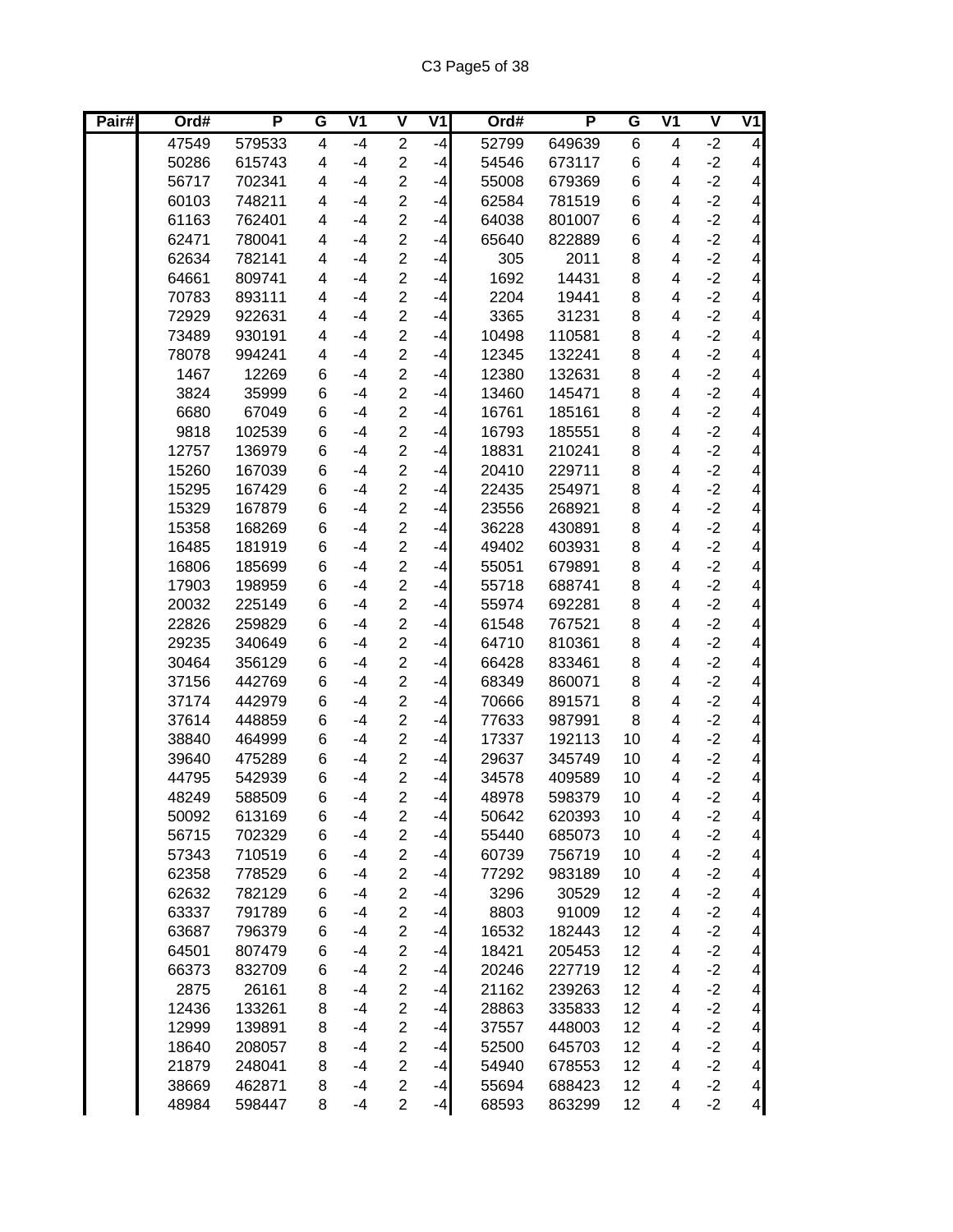C3 Page6 of 38

| Pair# | Ord#  | P      | G  | $\overline{V}$ | $\overline{\mathsf{V}}$ | V <sub>1</sub>           | Ord#  | P      | G               | $\overline{\mathsf{V1}}$ | $\overline{\mathsf{V}}$ | V1                      |
|-------|-------|--------|----|----------------|-------------------------|--------------------------|-------|--------|-----------------|--------------------------|-------------------------|-------------------------|
|       | 61891 | 772081 | 8  | $-4$           | $\overline{2}$          | $-4$                     | 68930 | 867793 | 12              | $\overline{\mathbf{4}}$  | $-2$                    | $\overline{\mathbf{4}}$ |
|       | 8739  | 90227  | 10 | $-4$           | $\overline{c}$          | $-4$                     | 64244 | 804031 | 14              | 4                        | $-2$                    | $\overline{\mathbf{4}}$ |
|       | 11002 | 116471 | 10 | $-4$           | $\overline{c}$          | $-4$                     | 27646 | 320417 | 16              | 4                        | $-2$                    | $\overline{\mathbf{4}}$ |
|       | 21187 | 239567 | 10 | $-4$           | $\overline{c}$          | $-4$                     | 27741 | 321647 | 16              | 4                        | $-2$                    | $\overline{\mathbf{4}}$ |
|       | 23746 | 271241 | 10 | $-4$           | $\overline{c}$          | $-4$                     | 74680 | 946769 | 16              | 4                        | $-2$                    | $\overline{\mathbf{4}}$ |
|       | 29424 | 343061 | 10 | $-4$           | $\overline{\mathbf{c}}$ | $-4$                     | 45433 | 551443 | 20              | 4                        | $-2$                    | $\overline{\mathbf{4}}$ |
|       | 38667 | 462851 | 10 | $-4$           | $\overline{\mathbf{c}}$ | $-4$                     |       |        |                 |                          |                         |                         |
|       | 44782 | 542771 | 10 | $-4$           | $\overline{\mathbf{c}}$ | $-4$                     |       |        |                 |                          |                         |                         |
|       | 56855 | 704141 | 10 | $-4$           | $\overline{2}$          | $-4$                     |       |        |                 |                          |                         |                         |
|       | 58104 | 720971 | 10 | $-4$           | $\overline{c}$          | $-4$                     |       |        |                 |                          |                         |                         |
|       | 59132 | 734717 | 10 | $-4$           | $\overline{c}$          | $-4$                     |       |        |                 |                          |                         |                         |
|       | 60458 | 752891 | 10 | $-4$           | $\overline{c}$          | $-4$                     |       |        |                 |                          |                         |                         |
|       | 63698 | 796541 | 10 | $-4$           | $\overline{c}$          | $-4$                     |       |        |                 |                          |                         |                         |
|       | 71512 | 903347 | 10 | $-4$           | $\overline{c}$          | $-4$                     |       |        |                 |                          |                         |                         |
|       | 3985  | 37619  | 12 | $-4$           | $\overline{c}$          | $-4$                     |       |        |                 |                          |                         |                         |
|       | 4709  | 45389  | 12 | $-4$           | $\overline{c}$          | $-4$                     |       |        |                 |                          |                         |                         |
|       | 6643  | 66629  | 12 | $-4$           | $\overline{c}$          | $-4$                     |       |        |                 |                          |                         |                         |
|       | 9461  | 98519  | 12 | $-4$           | $\overline{c}$          | $-4$                     |       |        |                 |                          |                         |                         |
|       | 53410 | 657959 | 12 | $-4$           | $\overline{c}$          | $-4$                     |       |        |                 |                          |                         |                         |
|       | 54438 | 671729 | 12 | $-4$           | $\overline{c}$          | $-4$                     |       |        |                 |                          |                         |                         |
|       | 2609  | 23431  | 14 | $-4$           | $\overline{c}$          | $-4$                     |       |        |                 |                          |                         |                         |
|       | 70906 | 894763 | 14 | $-4$           | $\overline{2}$          | $-4$                     |       |        |                 |                          |                         |                         |
|       | 72288 | 913889 | 16 | $-4$           | $\overline{\mathbf{c}}$ | $-4$                     |       |        |                 |                          |                         |                         |
|       | 77038 | 979439 | 16 | $-4$           | $\overline{\mathbf{c}}$ | $-4$                     |       |        |                 |                          |                         |                         |
|       | 66213 | 830657 | 18 | $-4$           | $\overline{2}$          | $-4$                     |       |        |                 |                          |                         |                         |
|       | 72587 | 917971 | 20 | $-4$           | $\overline{\mathbf{c}}$ | -4                       |       |        |                 |                          |                         |                         |
| 14    | 9451  | 98419  | 8  | 4              | $\overline{2}$          | $\overline{\mathcal{A}}$ | 6815  | 68531  | 10              | $-4$                     | $-2$                    | $-4$                    |
|       | 15964 | 175699 | 8  | 4              | $\overline{c}$          | $\vert 4 \vert$          | 10470 | 110261 | 10              | $-4$                     | $-2$                    | $-4$                    |
|       | 25253 | 290359 | 8  | 4              | $\overline{c}$          | $\vert 4 \vert$          | 24433 | 280001 | 10              | -4                       | $-2$                    | $-4$                    |
|       | 27033 | 312979 | 8  | 4              | $\overline{c}$          | $\overline{\mathbf{4}}$  | 30402 | 355331 | 10              | $-4$                     | $-2$                    | $-4$                    |
|       | 50095 | 613189 | 8  | 4              | $\overline{c}$          | 4                        | 32851 | 387161 | 10              | -4                       | $-2$                    | $-4$                    |
|       | 54630 | 674239 | 8  | 4              | $\overline{c}$          | 4                        | 40277 | 483491 | 10              | -4                       | $-2$                    | $-4$                    |
|       | 73144 | 925399 | 8  | 4              | $\overline{2}$          | 4                        | 42593 | 514001 | 10              | -4                       | $-2$                    | $-4$                    |
|       | 7714  | 78607  | 14 | 4              | $\overline{2}$          | 4                        | 48964 | 598151 | 10              | -4                       | $-2$                    | $-4$                    |
|       | 60890 | 758851 | 14 | 4              | $\overline{2}$          | $\overline{4}$           | 49464 | 604811 | 10              | $-4$                     | $-2$                    | $-4$                    |
|       |       |        |    |                |                         |                          | 52647 | 647651 | 10              | -4                       | $-2$                    | -4                      |
|       |       |        |    |                |                         |                          | 52917 | 651281 | 10              | -4                       | $-2$                    | $-4$                    |
|       |       |        |    |                |                         |                          | 53767 | 662681 | 10              | -4                       | $-2$                    | $-4$                    |
|       |       |        |    |                |                         |                          | 67830 | 852881 | 10              | $-4$                     | $-2$                    | $-4$                    |
|       |       |        |    |                |                         |                          | 69109 | 870161 | 10              | $-4$                     | $-2$                    | $-4$                    |
|       |       |        |    |                |                         |                          | 2768  | 25073  | 16              | $-4$                     | $-2$                    | $-4$                    |
|       |       |        |    |                |                         |                          | 60982 | 760079 | 16              | -4                       | $-2$                    | $-4$                    |
|       |       |        |    |                |                         |                          | 71695 | 905819 | 16              | $-4$                     | $-2$                    | $-4$                    |
|       |       |        |    |                |                         |                          | 75058 | 952073 | 16              | -4                       | $-2$                    | $-4$                    |
|       |       |        |    |                |                         |                          | 41685 | 501911 | 22              | $-4$                     | $-2$                    | $-4$                    |
|       |       |        |    |                |                         |                          | 67728 | 851471 | 22              | -4                       | $-2$                    | -4                      |
| 15    | 11498 | 122219 | 10 | 8              | $\overline{2}$          | 8                        | 17979 | 199921 | $\overline{12}$ | -8                       | $-2$                    | $-8$                    |
|       | 16681 | 184199 | 10 | 8              | $\overline{c}$          | 8                        | 23028 | 262501 | 12              | -8                       | $-2$                    | $-8$                    |
|       | 17788 | 197609 | 10 | 8              | $\overline{2}$          | 8                        | 25390 | 292069 | 12              | -8                       | $-2$                    | $-8$                    |
|       | 25689 | 295961 | 10 | 8              | $\overline{2}$          | 8                        | 29712 | 346639 | 12              | -8                       | $-2$                    | $-8$                    |
|       | 26474 | 305771 | 10 | 8              | $\overline{2}$          | $\bf{8}$                 | 38238 | 456991 | 12              | -8                       | $-2$                    | $-8$                    |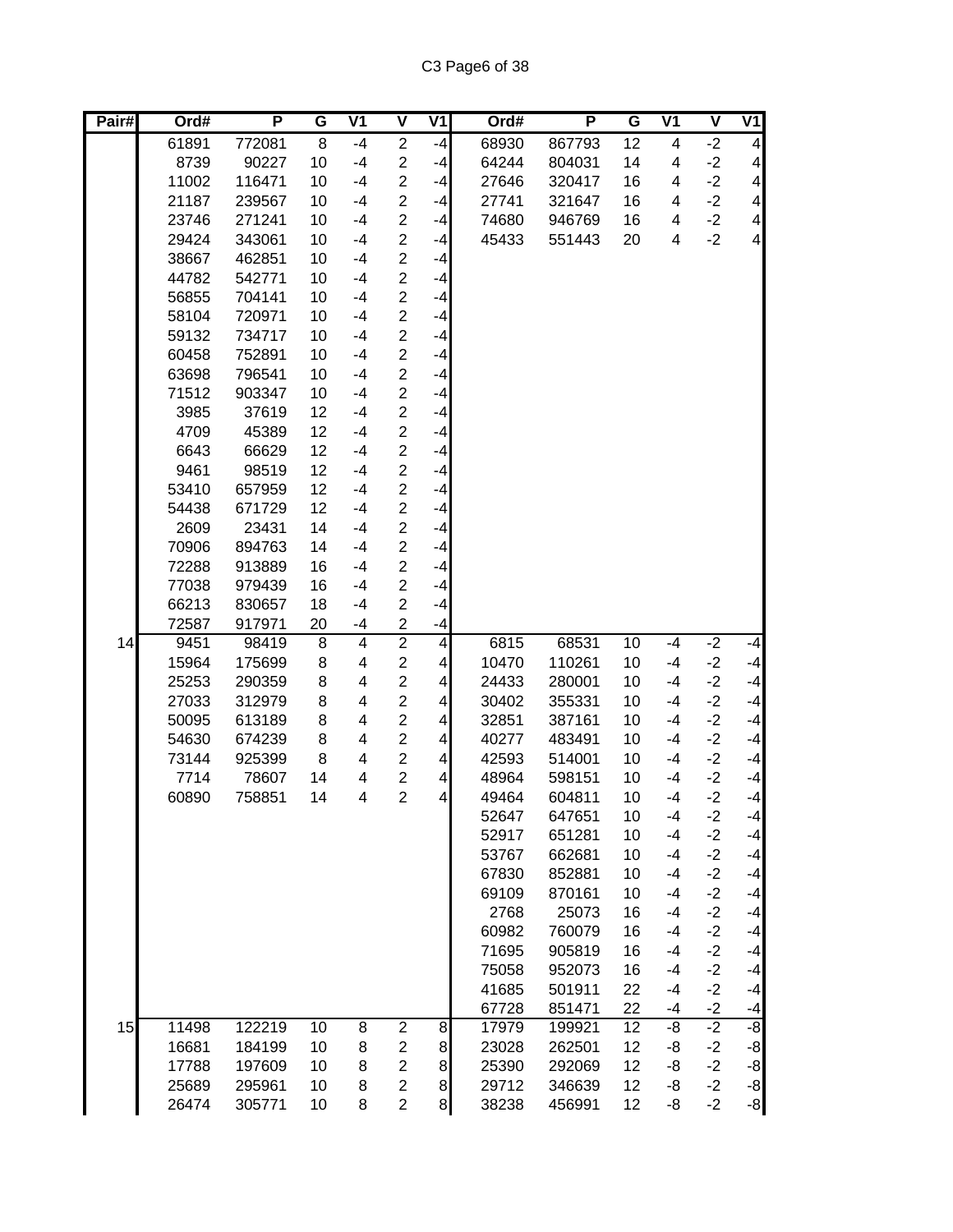C3 Page7 of 38

| Pair# | Ord#  | P      | G  | V <sub>1</sub>  | V                       | $\overline{\mathsf{V1}}$ | Ord#           | P                | G               | V <sub>1</sub>  | $\overline{\mathtt{v}}$ | V1              |
|-------|-------|--------|----|-----------------|-------------------------|--------------------------|----------------|------------------|-----------------|-----------------|-------------------------|-----------------|
|       | 35684 | 423791 | 10 | 8               | $\overline{2}$          | $\bf{8}$                 | 49695          | 607921           | 12              | -8              | $-2$                    | $-8$            |
|       | 36355 | 432401 | 10 | 8               | $\overline{2}$          | 8                        | 50401          | 617119           | 12              | -8              | $-2$                    | $-8$            |
|       | 42301 | 510089 | 10 | 8               | $\overline{2}$          | 8                        | 58002          | 719671           | 12              | -8              | $-2$                    | $-8$            |
|       | 43064 | 520031 | 10 | 8               | $\overline{c}$          | 8                        | 63413          | 792679           | 12              | -8              | $-2$                    | $-8$            |
|       | 56823 | 703721 | 10 | 8               | $\overline{2}$          | 8                        | 68512          | 862219           | 12              | -8              | $-2$                    | $-8$            |
|       | 61303 | 764261 | 10 | 8               | $\overline{c}$          | 8                        | 74610          | 945799           | 12              | -8              | $-2$                    | $-8$            |
|       | 63367 | 792119 | 10 | 8               | $\overline{2}$          | 8                        | 75398          | 956941           | 12              | -8              | $-2$                    | $-8$            |
|       | 65919 | 826571 | 10 | 8               | $\overline{2}$          | 8                        | 5340           | 52237            | 14              | -8              | $-2$                    | $-8$            |
|       | 75643 | 960341 | 10 | 8               | $\overline{2}$          | 8                        | 18291          | 203857           | 14              | -8              | $-2$                    | $-8$            |
|       | 75898 | 963719 | 10 | 8               | $\overline{2}$          | 8                        | 23553          | 268897           | 14              | -8              | $-2$                    | $-8$            |
|       | 12451 | 133403 | 12 | 8               | $\overline{2}$          | 8                        | 69478          | 875377           | 14              | -8              | $-2$                    | $-8$            |
|       | 43124 | 520853 | 12 | 8               | $\overline{2}$          | 8                        | 70771          | 892987           | 14              | -8              | $-2$                    | $-8$            |
|       | 68868 | 867023 | 12 | 8               | $\overline{c}$          | 8                        | 73082          | 924697           | 14              | -8              | $-2$                    | $-8$            |
|       | 8797  | 90931  | 14 | 8               | $\overline{2}$          | 8                        | 44815          | 543203           | 16              | -8              | $-2$                    | $-8$            |
|       | 38507 | 460657 | 14 | 8               | $\overline{2}$          | 8                        | 63708          | 796673           | 16              | -8              | $-2$                    | $-8$            |
|       | 65303 | 818413 | 14 | 8               | $\overline{2}$          | 8                        | 74552          | 944873           | 16              | -8              | $-2$                    | $-8$            |
|       | 11969 | 127763 | 16 | 8               | $\overline{2}$          | 8                        | 29137          | 339307           | 18              | -8              | $-2$                    | $-8$            |
|       | 76611 | 973439 | 18 | 8               | $\overline{2}$          | 8                        | 53207          | 655087           | 18              | -8              | $-2$                    | $-8$            |
|       |       |        |    |                 |                         |                          | 58290          | 723337           | 18              | -8              | $-2$                    | $-8$            |
|       |       |        |    |                 |                         |                          | 35850          | 425959           | 20              | -8              | $-2$                    | $-8$            |
|       |       |        |    |                 |                         |                          | 53511          | 659299           | 20              | -8              | $-2$                    | $-8$            |
| 16    | 71320 | 900607 | 14 | $\overline{10}$ | $\overline{2}$          | 10                       | 14191          | 154043           | 16              | $-10$           | $-2$                    | $-10$           |
|       |       |        |    |                 |                         |                          | 21409          | 242243           | 16              | $-10$           | $-2$                    | $-10$           |
|       |       |        |    |                 |                         |                          | 23506          | 268253           | 16              | $-10$           | $-2$                    | $-10$           |
|       |       |        |    |                 |                         |                          | 32269          | 379649           | 16              | $-10$           | $-2$                    | $-10$           |
|       |       |        |    |                 |                         |                          | 42275          | 509783           | 16              | $-10$           | $-2$                    | $-10$           |
|       |       |        |    |                 |                         |                          | 61854          | 771569           | 16              | $-10$           | $-2$                    | $-10$           |
|       |       |        |    |                 |                         |                          | 55913          | 691553           | 22              | $-10$           | $-2$                    | $-10$           |
| 17    | 6705  | 67289  | 16 | 14              | $\overline{2}$          | 14                       | 30605          | 358051           | 20              | $-14$           | $-2$                    | $-14$           |
|       |       |        |    |                 |                         |                          | 49610          | 606811           | 20              | $-14$           | $-2$                    | $-14$           |
| 18    |       |        |    |                 |                         |                          | 53703          | 661849           | $\overline{26}$ | $-20$           | $-2$                    | $-20$           |
| 19    | 63439 | 793069 | 26 | $-26$           | 4                       | $-26$                    |                |                  |                 |                 |                         |                 |
| 20    |       |        |    |                 |                         |                          | 65312          | 818603           | 22              | 20              | -4                      | $\overline{20}$ |
| 21    | 29183 | 340007 | 16 | $-16$           | 4                       | $-16$                    | 44922          | 544651           | 20              | $\overline{16}$ | $-4$                    | $\overline{16}$ |
|       | 29336 | 341927 | 16 | $-16$           | $\overline{\mathbf{4}}$ | $-16$                    |                |                  |                 |                 |                         |                 |
| 22    | 8168  | 83701  | 12 | $-14$           | 4                       | $-14$                    | 30251          | 353489           | 16              | 14              | $-4$                    | 14              |
|       | 10037 | 105211 | 12 | $-14$           | 4                       | $-14$                    | 40710          | 489283           | 20              | 14              | $-4$                    | 14              |
|       | 20789 | 234511 | 12 | $-14$           | 4                       | $-14$                    |                |                  |                 |                 |                         |                 |
|       | 48440 | 591271 | 12 | $-14$           | 4                       | $-14$                    |                |                  |                 |                 |                         |                 |
|       | 68166 | 857551 | 12 | $-14$           | 4                       | $-14$                    |                |                  |                 |                 |                         |                 |
|       | 54744 | 675797 | 16 | $-14$           | 4                       | $-14$                    |                |                  |                 |                 |                         |                 |
| 23    | 2757  | 24953  | 10 | $-10$           | 4                       | $-10$                    | 8867           | 91771            | 14              | 10              | $-4$                    | 10              |
|       | 6825  | 68669  | 10 | $-10$           | 4                       | $-10$                    | 9810           | 102451           | 14              | 10              | $-4$                    | 10              |
|       | 9618  | 100343 | 10 | $-10$           | 4                       | $-10$                    | 10270          | 107941           | 14              | 10              | $-4$                    | 10              |
|       | 15673 | 172079 | 10 | $-10$           | 4                       | $-10$                    | 11608          | 123517           | 14              | 10              | $-4$                    | 10              |
|       | 42623 | 514343 | 10 | $-10$           | 4                       | $-10$                    | 32215          | 378967           | 14              | 10              | $-4$                    | 10              |
|       | 48338 | 589793 | 10 | $-10$           | 4                       | $-10$                    | 52589          | 646927           | 14              | 10              | $-4$                    | 10              |
|       | 50755 | 621923 | 10 | $-10$           | 4                       | $-10$                    | 54375          | 670867           | 14              | 10              | $-4$                    | 10              |
|       |       |        |    |                 |                         |                          |                |                  |                 |                 |                         |                 |
|       | 58437 | 725303 | 10 | $-10$           | 4                       | $-10$                    | 57327          | 710341           | 14              | 10              | $-4$                    | 10              |
|       | 60314 | 751103 | 16 | $-10$           | 4                       | $-10$                    | 62892<br>64306 | 785641<br>804847 | 14<br>14        | 10<br>10        | $-4$                    | 10<br>10        |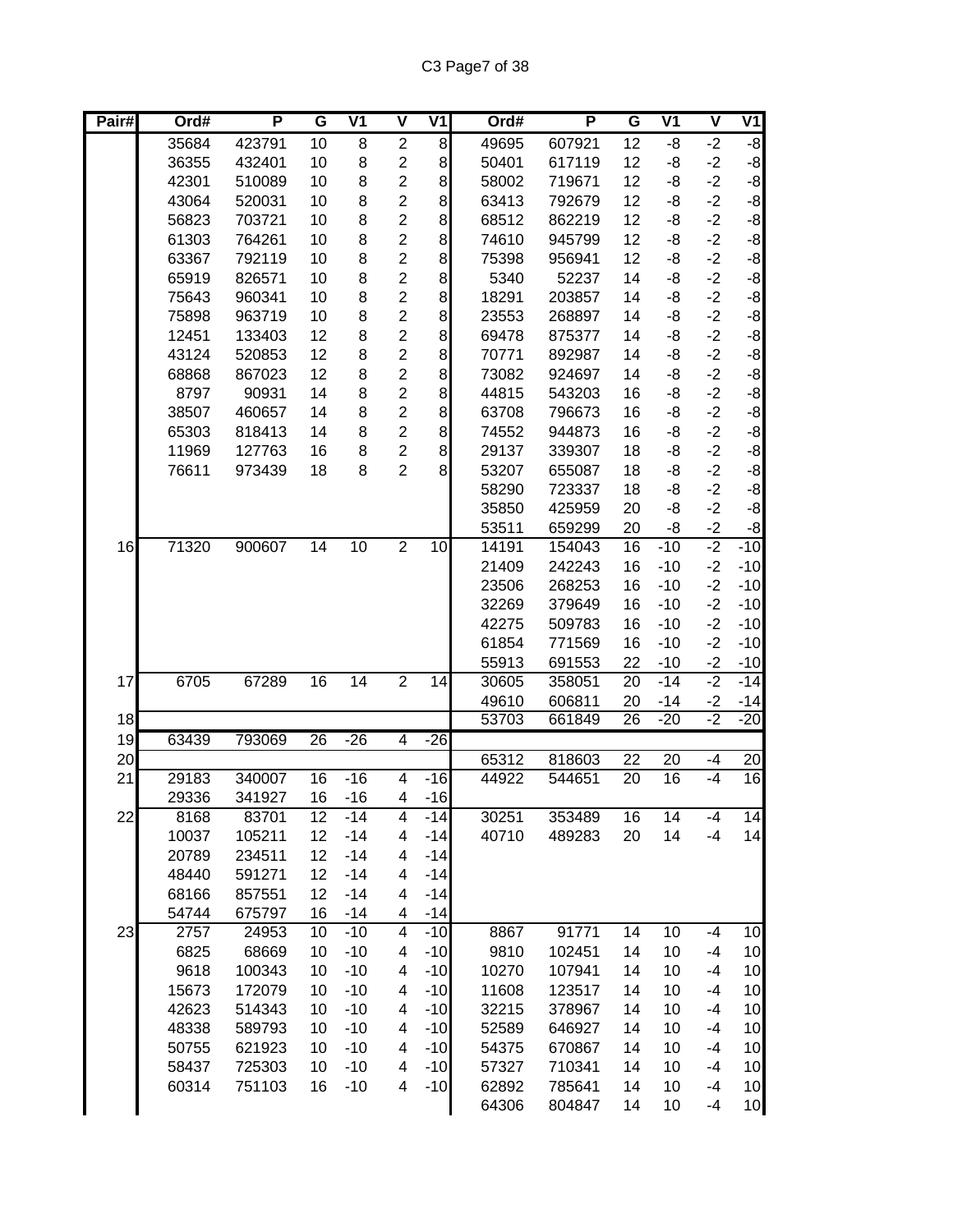| Pair# | Ord#  | Ρ      | G     | V <sub>1</sub> | V                       | $\overline{\mathsf{V1}}$ | Ord#  | P      | G  | V <sub>1</sub> | $\overline{\mathsf{v}}$ | V1             |
|-------|-------|--------|-------|----------------|-------------------------|--------------------------|-------|--------|----|----------------|-------------------------|----------------|
|       |       |        |       |                |                         |                          | 70823 | 893671 | 14 | 10             | $-4$                    | 10             |
|       |       |        |       |                |                         |                          | 71870 | 908071 | 14 | 10             | -4                      | 10             |
| 24    | 68    | 337    | 6     | -8             | $\overline{\mathbf{4}}$ | $-8$                     | 6127  | 60773  | 10 | 8              | $-4$                    | $\overline{8}$ |
|       | 5306  | 51859  | 6     | -8             | 4                       | $-8$                     | 6812  | 68501  | 10 | 8              | $-4$                    | 8              |
|       | 5641  | 55609  | 6     | -8             | 4                       | $-8$                     | 8226  | 84401  | 10 | 8              | $-4$                    | 8              |
|       | 8274  | 84967  | 6     | -8             | 4                       | $-8$                     | 11062 | 117203 | 10 | 8              | $-4$                    | $\bf{8}$       |
|       | 11714 | 124759 | 6     | -8             | 4                       | $-8$                     | 11666 | 124193 | 10 | 8              | $-4$                    | $\bf{8}$       |
|       | 18781 | 209707 | 6     | -8             | 4                       | -8                       | 14583 | 158771 | 10 | 8              | $-4$                    | $\bf{8}$       |
|       | 20119 | 226189 | 6     | -8             | 4                       | $-8$                     | 17114 | 189401 | 10 | 8              | $-4$                    | 8              |
|       | 29123 | 339127 | 6     | -8             | 4                       | $-8$                     | 17735 | 197003 | 10 | 8              | $-4$                    | 8              |
|       | 30778 | 360277 | 6     | -8             | 4                       | -8                       | 18887 | 210923 | 10 | 8              | $-4$                    | 8              |
|       | 33126 | 390727 | 6     | -8             | 4                       | $-8$                     | 21294 | 240893 | 10 | 8              | $-4$                    | 8              |
|       | 36259 | 431257 | 6     | -8             | 4                       | $-8$                     | 22904 | 260873 | 10 | 8              | $-4$                    | 8              |
|       | 41088 | 494257 | 6     | -8             | 4                       | -8                       | 23585 | 269231 | 10 | 8              | -4                      | 8              |
|       | 41160 | 495139 | 6     | -8             | 4                       | $-8$                     | 24573 | 281663 | 10 | 8              | -4                      | 8              |
|       | 46848 | 570379 | 6     | -8             | 4                       | $-8$                     | 27230 | 315461 | 10 | 8              | $-4$                    | 8              |
|       | 48398 | 590647 | 6     | -8             | 4                       | $-8$                     | 31664 | 371951 | 10 | 8              | $-4$                    | 8              |
|       | 50098 | 613219 | 6     | -8             | 4                       | $-8$                     | 32389 | 381233 | 10 | 8              | $-4$                    | 8              |
|       | 51699 | 634747 | 6     | -8             | 4                       | $-8$                     | 33360 | 393551 | 10 | 8              | -4                      | 8              |
|       | 51909 | 637519 | 6     | -8             | 4                       | $-8$                     | 34436 | 407801 | 10 | 8              | -4                      | 8              |
|       | 52334 | 643639 | $\,6$ | -8             | 4                       | $-8$                     | 37246 | 443771 | 10 | 8              | $-4$                    | 8              |
|       | 57002 | 706039 | 6     | -8             | 4                       | $-8$                     | 37435 | 446273 | 10 | 8              | $-4$                    | 8              |
|       | 63177 | 789577 | 6     | -8             | 4                       | $-8$                     | 42770 | 516371 | 10 | 8              | $-4$                    | $\bf{8}$       |
|       | 69442 | 874879 | 6     | -8             | 4                       | $-8$                     | 43707 | 528413 | 10 | 8              | $-4$                    | $\bf{8}$       |
|       | 70981 | 895777 | 6     | -8             | 4                       | $-8$                     | 44556 | 539723 | 10 | 8              | $-4$                    | $\bf{8}$       |
|       | 74406 | 942889 | 6     | -8             | 4                       | $-8$                     | 48526 | 592463 | 10 | 8              | $-4$                    | $\bf{8}$       |
|       | 74910 | 950029 | 6     | -8             | 4                       | $-8$                     | 52376 | 644153 | 10 | 8              | $-4$                    | 8              |
|       | 7124  | 71971  | 8     | -8             | 4                       | $-8$                     | 55097 | 680411 | 10 | 8              | $-4$                    | 8              |
|       | 12469 | 133657 | 8     | -8             | 4                       | $-8$                     | 64454 | 806801 | 10 | 8              | $-4$                    | 8              |
|       | 31963 | 375631 | 8     | -8             | 4                       | $-8$                     | 64890 | 812711 | 10 | 8              | $-4$                    | 8              |
|       | 38162 | 455977 | 8     | -8             | 4                       | $-8$                     | 65212 | 817163 | 10 | 8              | -4                      | 8              |
|       | 39970 | 479497 | 8     | -8             | 4                       | $-8$                     | 68373 | 860393 | 10 | 8              | $-4$                    | 8              |
|       | 48905 | 597391 | 8     | -8             | 4                       | $-8$                     | 68652 | 864131 | 10 | 8              | $-4$                    | 8              |
|       | 55048 | 679867 | 8     | -8             | 4                       | $-8$                     | 71709 | 906023 | 10 | 8              | -4                      | $\bf{8}$       |
|       | 55822 | 690127 | 8     | -8             | 4                       | $-8$                     | 72572 | 917783 | 10 | 8              | $-4$                    | $\bf{8}$       |
|       | 65423 | 820117 | 8     | -8             | 4                       | $-8$                     | 75115 | 952823 | 10 | 8              | -4                      | 8 <sup>0</sup> |
|       | 70440 | 888397 | 8     | -8             | 4                       | $-8$                     | 1739  | 14843  | 12 | 8              | $-4$                    | $\bf{8}$       |
|       | 73637 | 932341 | 8     | -8             | 4                       | $-8$                     | 11769 | 125399 | 12 | 8              | $-4$                    | $\bf{8}$       |
|       | 23809 | 272039 | 10    | -8             | $\overline{\mathbf{4}}$ | $-8$                     | 50002 | 611969 | 12 | 8              | $-4$                    | $\bf{8}$       |
|       | 24579 | 281747 | 10    | -8             | $\overline{\mathbf{4}}$ | $-8$                     | 70135 | 884243 | 12 | 8              | $-4$                    | $\bf{8}$       |
|       | 26316 | 303917 | 10    | $-8$           | $\overline{\mathbf{4}}$ | $-8$                     | 6055  | 59971  | 14 | 8              | $-4$                    | $\bf{8}$       |
|       | 34533 | 409007 | 10    | -8             | $\overline{\mathbf{4}}$ | $-8$                     | 27839 | 322891 | 14 | 8              | $-4$                    | $\bf{8}$       |
|       | 51907 | 637499 | 10    | -8             | $\overline{\mathbf{4}}$ | $-8$                     | 31666 | 371971 | 14 | 8              | $-4$                    | $\bf{8}$       |
|       | 53331 | 656819 | 10    | -8             | $\overline{\mathbf{4}}$ | $-8$                     | 32179 | 378523 | 14 | 8              | $-4$                    | 8              |
|       | 63802 | 797897 | 10    | -8             | $\overline{\mathbf{4}}$ | $-8$                     | 67322 | 845941 | 14 | 8              | $-4$                    | 8              |
|       | 77515 | 986267 | 10    | -8             | $\overline{\mathbf{4}}$ | $-8$                     | 69510 | 875731 | 14 | 8              | $-4$                    | 8              |
|       | 39968 | 479473 | 12    | -8             | 4                       | $-8$                     | 76199 | 967951 | 14 | 8              | $-4$                    | 8              |
|       | 42433 | 511843 | 12    | -8             | 4                       | $-8$                     | 25068 | 288077 | 16 | 8              | $-4$                    | 8              |
|       | 71873 | 908113 | 12    | -8             | 4                       | $-8$                     | 73252 | 926867 | 16 | 8              | $-4$                    | $\bf 8$        |
|       | 60238 | 749993 | 22    | -8             | 4                       | $-8$                     | 12623 | 135497 | 18 | 8              | $-4$                    | $\bf{8}$       |
|       |       |        |       |                |                         |                          | 40832 | 490877 | 18 | 8              | $-4$                    | $\bf{8}$       |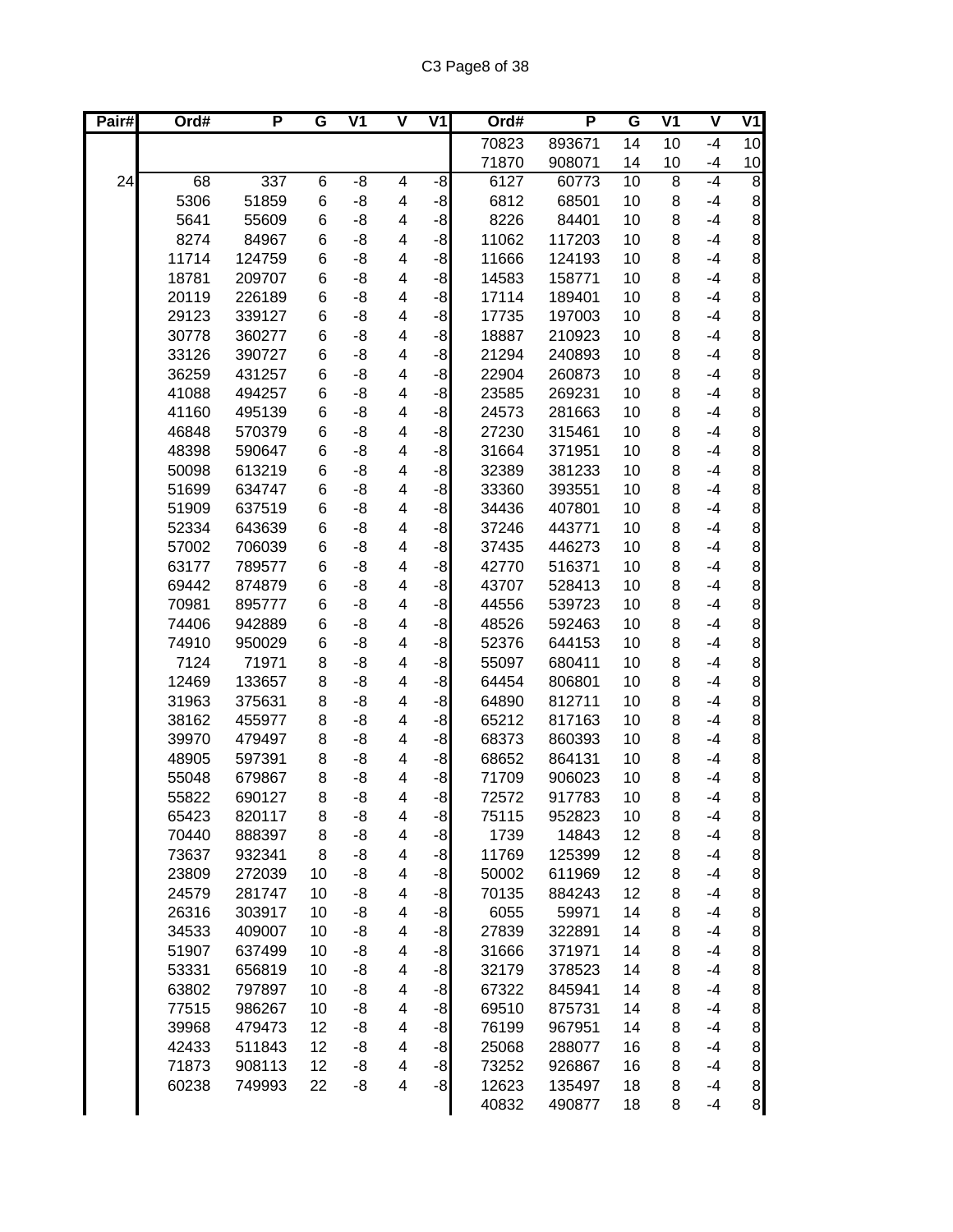| ∞ ט ט ט ט ט ט<br>17437<br>22<br>193283<br>8<br>$-4$<br>$\overline{2}$<br>25<br>$\overline{73}$<br>$\overline{2}$<br>$-2$<br>21<br>$\overline{4}$<br>$-2$<br>253<br>1607<br>6<br>$-4$<br>$\overline{2}$<br>$-2$<br>354<br>$\overline{2}$<br>2383<br>$-2$<br>542<br>4<br>3917<br>6<br>$-4$<br>$-2$<br>$\overline{2}$<br>$-2$<br>$\overline{2}$<br>1449<br>$\,6$<br>2411<br>21493<br>4<br>12107<br>$-4$<br>$-2$<br>$\overline{2}$<br>$-2$<br>$\overline{2}$<br>1538<br>$\,6$<br>3360<br>31183<br>4<br>12917<br>$-4$<br>$-2$<br>$\overline{2}$<br>$-2$<br>$\overline{2}$<br>6<br>6513<br>65173<br>4<br>4046<br>38327<br>$-4$<br>$-2$<br>$\overline{2}$<br>$\overline{2}$<br>$-2$<br>6766<br>67933<br>4<br>5953<br>58907<br>6<br>$-4$<br>ט ט ט ט ט ט ט ט ט ט ט ט ט ט ט ט<br>$-2$<br>$\overline{2}$<br>$-2$<br>$\overline{2}$<br>7977<br>$\,6$<br>81553<br>4<br>6576<br>65837<br>$-4$<br>$-2$<br>$\overline{2}$<br>$-2$<br>$\overline{2}$<br>6<br>12947<br>139303<br>4<br>8717<br>90017<br>$-4$<br>$-2$<br>$\overline{c}$<br>$\overline{2}$<br>$-2$<br>$\,6$<br>15218<br>166603<br>4<br>8735<br>90197<br>$-4$<br>$-2$<br>$\overline{2}$<br>$\overline{2}$<br>$-2$<br>10642<br>$\,6$<br>16212<br>178603<br>4<br>112247<br>$-4$<br>$\overline{2}$<br>$-2$<br>$\overline{c}$<br>$-2$<br>12101<br>$\,6$<br>16790<br>185533<br>129287<br>4<br>$-4$<br>$\overline{2}$<br>$-2$<br>305023<br>$-2$<br>6<br>$\overline{2}$<br>26412<br>12504<br>134087<br>4<br>-4<br>$\overline{2}$<br>$-2$<br>$-2$<br>6<br>$\overline{2}$<br>26443<br>305413<br>4<br>13044<br>140417<br>$-4$<br>$\overline{2}$<br>$-2$<br>$-2$<br>6<br>$\overline{2}$<br>27755<br>321823<br>4<br>16022<br>176327<br>$-4$<br>$\overline{2}$<br>$-2$<br>$-2$<br>$\overline{2}$<br>29339<br>341953<br>4<br>18338<br>204437<br>6<br>$-4$<br>$\overline{2}$<br>$-2$<br>390493<br>$-2$<br>6<br>$\overline{2}$<br>33112<br>4<br>28936<br>336767<br>$-4$<br>$\overline{2}$<br>$-2$<br>$\overline{2}$<br>$-2$<br>31902<br>6<br>35958<br>427423<br>4<br>374987<br>$-4$<br>$\overline{c}$<br>$-2$<br>$-2$<br>$\overline{2}$<br>6<br>37617<br>448873<br>4<br>33075<br>390107<br>$-4$<br>$\overline{2}$<br>$\overline{2}$<br>$-2$<br>$-2$<br>33452<br>6<br>45116<br>547363<br>4<br>394727<br>$-4$<br>$\overline{2}$<br>$-2$<br>$\overline{2}$<br>$-2$<br>36620<br>6<br>49164<br>600883<br>4<br>435647<br>$-4$<br>$-2$<br>$\overline{2}$<br>$-2$<br>$\overline{2}$<br>635353<br>40503<br>6<br>51745<br>4<br>486677<br>$-4$<br>$-2$<br>$-2$<br>$\overline{2}$<br>$\overline{2}$<br>54198<br>668533<br>44437<br>6<br>4<br>538157<br>$-4$<br>$\overline{a}$<br>$-2$<br>$-2$<br>$\overline{2}$<br>$\overline{2}$<br>693733<br>$\overline{\mathbf{4}}$<br>56086<br>44883<br>544007<br>6<br>$-4$<br>ט ט ט ט ט ט ט ט ט ט<br>$-2$<br>$\overline{2}$<br>$\overline{2}$<br>$-2$<br>56373<br>697513<br>48280<br>6<br>4<br>588947<br>$-4$<br>$-2$<br>$\overline{2}$<br>$\overline{2}$<br>$-2$<br>60416<br>752293<br>50513<br>6<br>$-4$<br>4<br>618587<br>$\overline{2}$<br>$\overline{2}$<br>$-2$<br>$-2$<br>764893<br>54951<br>61345<br>4<br>678647<br>6<br>$-4$<br>$\overline{2}$<br>$\overline{2}$<br>$-2$<br>783793<br>$-2$<br>62756<br>4<br>56718<br>702347<br>6<br>$-4$<br>$\overline{2}$<br>$-2$<br>$\overline{2}$<br>$-2$<br>64861<br>812353<br>72930<br>922637<br>6<br>$-4$<br>4<br>$\overline{2}$<br>$-2$<br>$-2$<br>$\overline{2}$<br>65377<br>819493<br>77795<br>990287<br>6<br>4<br>$-4$<br>$-2$<br>$\overline{2}$<br>$-2$<br>$\overline{2}$<br>69662<br>877873<br>4<br>78219<br>996167<br>6<br>$-4$<br>$-2$<br>4<br>$-2$<br>$\overline{2}$<br>132<br>743<br>4<br>955<br>7537<br>8<br>$-4$<br>$-2$<br>$-2$<br>1490<br>$\overline{2}$<br>2113<br>18443<br>4<br>12487<br>8<br>4<br>$-4$<br>$-2$<br>$-2$<br>$\overline{2}$<br>3968<br>37493<br>4<br>1536<br>12907<br>8<br>4<br>-4<br>$-2$<br>$\overline{2}$<br>$-2$<br>7206<br>4<br>4<br>3371<br>8<br>72893<br>31267<br>-4<br>3594<br>11823<br>126023<br>$-2$<br>$\boldsymbol{2}$<br>4<br>$-2$<br>8<br>-4<br>4<br>33577<br>$\mathbf{2}$<br>$\mathbf{2}$<br>$-2$<br>$-2$<br>$\overline{c}$<br>11884<br>126743<br>4<br>3605<br>33637<br>8<br>$-4$<br>4<br>$\overline{a}$<br>$-2$<br>$-2$<br>$\overline{2}$<br>8<br>13923<br>4<br>4<br>5848<br>$-4$<br>150893<br>57727<br>$\frac{2}{2}$<br>$-2$<br>$-2$<br>$\overline{2}$<br>5879<br>16214<br>178613<br>4<br>4<br>58057<br>8<br>$-4$<br>$-2$<br>$-2$<br>$\overline{2}$<br>5895<br>16792<br>185543<br>4<br>4<br>58207<br>8<br>$-4$<br>$\overline{c}$<br>$-2$<br>$-2$<br>$\overline{2}$<br>20409<br>229703<br>4<br>4<br>15744<br>172867<br>$-4$<br>8<br>2 2 2 2 2 2 2 2 2 2 2 2<br>$-2$<br>$-2$<br>$\overline{c}$<br>27076<br>313553<br>4<br>4<br>16709<br>8<br>$-4$<br>184567<br>$-2$<br>$-2$<br>$\overline{2}$<br>$-4$<br>31588<br>370883<br>4<br>4<br>17904<br>198967<br>8<br>$-2$<br>$\overline{c}$<br>$-2$<br>36227<br>430883<br>4<br>4<br>18030<br>200587<br>8<br>$-4$<br>$-2$<br>$\overline{2}$<br>$-2$<br>37218<br>443423<br>4<br>4<br>26845<br>310567<br>8<br>$-4$<br>$-2$<br>$\overline{2}$<br>$-2$<br>41129<br>494723<br>4<br>35962<br>8<br>$-4$<br>4<br>427447<br>$-2$<br>$-2$<br>$\overline{c}$<br>42569<br>513683<br>4<br>37175<br>8<br>$-4$<br>4<br>442987<br>$-2$<br>$-2$<br>$\overline{c}$<br>42859<br>517403<br>4<br>4<br>$-4$<br>40049<br>480517<br>8<br>$-2$<br>$-2$<br>$\overline{2}$<br>52800<br>4<br>4<br>42016<br>506347<br>$-4$<br>649643<br>8<br>$-2$<br>$-2$<br>$\overline{c}$<br>60204<br>749453<br>4<br>46251<br>562417<br>$-4$<br>4<br>8 | Pair# | Ord#  | P      | G | $\overline{\mathsf{V1}}$ | $\overline{\mathsf{V}}$ | V1   | Ord#  | P      | G | V <sub>1</sub> | $\overline{\mathsf{v}}$ | $\overline{V1}$ |
|----------------------------------------------------------------------------------------------------------------------------------------------------------------------------------------------------------------------------------------------------------------------------------------------------------------------------------------------------------------------------------------------------------------------------------------------------------------------------------------------------------------------------------------------------------------------------------------------------------------------------------------------------------------------------------------------------------------------------------------------------------------------------------------------------------------------------------------------------------------------------------------------------------------------------------------------------------------------------------------------------------------------------------------------------------------------------------------------------------------------------------------------------------------------------------------------------------------------------------------------------------------------------------------------------------------------------------------------------------------------------------------------------------------------------------------------------------------------------------------------------------------------------------------------------------------------------------------------------------------------------------------------------------------------------------------------------------------------------------------------------------------------------------------------------------------------------------------------------------------------------------------------------------------------------------------------------------------------------------------------------------------------------------------------------------------------------------------------------------------------------------------------------------------------------------------------------------------------------------------------------------------------------------------------------------------------------------------------------------------------------------------------------------------------------------------------------------------------------------------------------------------------------------------------------------------------------------------------------------------------------------------------------------------------------------------------------------------------------------------------------------------------------------------------------------------------------------------------------------------------------------------------------------------------------------------------------------------------------------------------------------------------------------------------------------------------------------------------------------------------------------------------------------------------------------------------------------------------------------------------------------------------------------------------------------------------------------------------------------------------------------------------------------------------------------------------------------------------------------------------------------------------------------------------------------------------------------------------------------------------------------------------------------------------------------------------------------------------------------------------------------------------------------------------------------------------------------------------------------------------------------------------------------------------------------------------------------------------------------------------------------------------------------------------------------------------------------------------------------------------------------------------------------------------------------------------------------------------------------------------------------------------------------------------------------------------------------------------------------------------------------------------------------------------------------------------------------------------------------------------------------------------------------------------------------------------------------------------------------------------------------------------------------------------------------------------------------------------------------------------------------------------------------------------------------------------------------------------------------------------------------------------------------------------------------------------------------------------------------------------------------------------------------------------------------------------------------------------------------------------------------------------------------------------------------------------------------------------------------------------------------------------------------------------------------------------------------------------------------------------------------------------------------------------------------------------------------------------------------------------------|-------|-------|--------|---|--------------------------|-------------------------|------|-------|--------|---|----------------|-------------------------|-----------------|
|                                                                                                                                                                                                                                                                                                                                                                                                                                                                                                                                                                                                                                                                                                                                                                                                                                                                                                                                                                                                                                                                                                                                                                                                                                                                                                                                                                                                                                                                                                                                                                                                                                                                                                                                                                                                                                                                                                                                                                                                                                                                                                                                                                                                                                                                                                                                                                                                                                                                                                                                                                                                                                                                                                                                                                                                                                                                                                                                                                                                                                                                                                                                                                                                                                                                                                                                                                                                                                                                                                                                                                                                                                                                                                                                                                                                                                                                                                                                                                                                                                                                                                                                                                                                                                                                                                                                                                                                                                                                                                                                                                                                                                                                                                                                                                                                                                                                                                                                                                                                                                                                                                                                                                                                                                                                                                                                                                                                                                                                                                    |       |       |        |   |                          |                         |      |       |        |   |                |                         |                 |
|                                                                                                                                                                                                                                                                                                                                                                                                                                                                                                                                                                                                                                                                                                                                                                                                                                                                                                                                                                                                                                                                                                                                                                                                                                                                                                                                                                                                                                                                                                                                                                                                                                                                                                                                                                                                                                                                                                                                                                                                                                                                                                                                                                                                                                                                                                                                                                                                                                                                                                                                                                                                                                                                                                                                                                                                                                                                                                                                                                                                                                                                                                                                                                                                                                                                                                                                                                                                                                                                                                                                                                                                                                                                                                                                                                                                                                                                                                                                                                                                                                                                                                                                                                                                                                                                                                                                                                                                                                                                                                                                                                                                                                                                                                                                                                                                                                                                                                                                                                                                                                                                                                                                                                                                                                                                                                                                                                                                                                                                                                    |       |       |        |   |                          |                         |      |       |        |   |                |                         |                 |
|                                                                                                                                                                                                                                                                                                                                                                                                                                                                                                                                                                                                                                                                                                                                                                                                                                                                                                                                                                                                                                                                                                                                                                                                                                                                                                                                                                                                                                                                                                                                                                                                                                                                                                                                                                                                                                                                                                                                                                                                                                                                                                                                                                                                                                                                                                                                                                                                                                                                                                                                                                                                                                                                                                                                                                                                                                                                                                                                                                                                                                                                                                                                                                                                                                                                                                                                                                                                                                                                                                                                                                                                                                                                                                                                                                                                                                                                                                                                                                                                                                                                                                                                                                                                                                                                                                                                                                                                                                                                                                                                                                                                                                                                                                                                                                                                                                                                                                                                                                                                                                                                                                                                                                                                                                                                                                                                                                                                                                                                                                    |       |       |        |   |                          |                         |      |       |        |   |                |                         |                 |
|                                                                                                                                                                                                                                                                                                                                                                                                                                                                                                                                                                                                                                                                                                                                                                                                                                                                                                                                                                                                                                                                                                                                                                                                                                                                                                                                                                                                                                                                                                                                                                                                                                                                                                                                                                                                                                                                                                                                                                                                                                                                                                                                                                                                                                                                                                                                                                                                                                                                                                                                                                                                                                                                                                                                                                                                                                                                                                                                                                                                                                                                                                                                                                                                                                                                                                                                                                                                                                                                                                                                                                                                                                                                                                                                                                                                                                                                                                                                                                                                                                                                                                                                                                                                                                                                                                                                                                                                                                                                                                                                                                                                                                                                                                                                                                                                                                                                                                                                                                                                                                                                                                                                                                                                                                                                                                                                                                                                                                                                                                    |       |       |        |   |                          |                         |      |       |        |   |                |                         |                 |
|                                                                                                                                                                                                                                                                                                                                                                                                                                                                                                                                                                                                                                                                                                                                                                                                                                                                                                                                                                                                                                                                                                                                                                                                                                                                                                                                                                                                                                                                                                                                                                                                                                                                                                                                                                                                                                                                                                                                                                                                                                                                                                                                                                                                                                                                                                                                                                                                                                                                                                                                                                                                                                                                                                                                                                                                                                                                                                                                                                                                                                                                                                                                                                                                                                                                                                                                                                                                                                                                                                                                                                                                                                                                                                                                                                                                                                                                                                                                                                                                                                                                                                                                                                                                                                                                                                                                                                                                                                                                                                                                                                                                                                                                                                                                                                                                                                                                                                                                                                                                                                                                                                                                                                                                                                                                                                                                                                                                                                                                                                    |       |       |        |   |                          |                         |      |       |        |   |                |                         |                 |
|                                                                                                                                                                                                                                                                                                                                                                                                                                                                                                                                                                                                                                                                                                                                                                                                                                                                                                                                                                                                                                                                                                                                                                                                                                                                                                                                                                                                                                                                                                                                                                                                                                                                                                                                                                                                                                                                                                                                                                                                                                                                                                                                                                                                                                                                                                                                                                                                                                                                                                                                                                                                                                                                                                                                                                                                                                                                                                                                                                                                                                                                                                                                                                                                                                                                                                                                                                                                                                                                                                                                                                                                                                                                                                                                                                                                                                                                                                                                                                                                                                                                                                                                                                                                                                                                                                                                                                                                                                                                                                                                                                                                                                                                                                                                                                                                                                                                                                                                                                                                                                                                                                                                                                                                                                                                                                                                                                                                                                                                                                    |       |       |        |   |                          |                         |      |       |        |   |                |                         |                 |
|                                                                                                                                                                                                                                                                                                                                                                                                                                                                                                                                                                                                                                                                                                                                                                                                                                                                                                                                                                                                                                                                                                                                                                                                                                                                                                                                                                                                                                                                                                                                                                                                                                                                                                                                                                                                                                                                                                                                                                                                                                                                                                                                                                                                                                                                                                                                                                                                                                                                                                                                                                                                                                                                                                                                                                                                                                                                                                                                                                                                                                                                                                                                                                                                                                                                                                                                                                                                                                                                                                                                                                                                                                                                                                                                                                                                                                                                                                                                                                                                                                                                                                                                                                                                                                                                                                                                                                                                                                                                                                                                                                                                                                                                                                                                                                                                                                                                                                                                                                                                                                                                                                                                                                                                                                                                                                                                                                                                                                                                                                    |       |       |        |   |                          |                         |      |       |        |   |                |                         |                 |
|                                                                                                                                                                                                                                                                                                                                                                                                                                                                                                                                                                                                                                                                                                                                                                                                                                                                                                                                                                                                                                                                                                                                                                                                                                                                                                                                                                                                                                                                                                                                                                                                                                                                                                                                                                                                                                                                                                                                                                                                                                                                                                                                                                                                                                                                                                                                                                                                                                                                                                                                                                                                                                                                                                                                                                                                                                                                                                                                                                                                                                                                                                                                                                                                                                                                                                                                                                                                                                                                                                                                                                                                                                                                                                                                                                                                                                                                                                                                                                                                                                                                                                                                                                                                                                                                                                                                                                                                                                                                                                                                                                                                                                                                                                                                                                                                                                                                                                                                                                                                                                                                                                                                                                                                                                                                                                                                                                                                                                                                                                    |       |       |        |   |                          |                         |      |       |        |   |                |                         |                 |
|                                                                                                                                                                                                                                                                                                                                                                                                                                                                                                                                                                                                                                                                                                                                                                                                                                                                                                                                                                                                                                                                                                                                                                                                                                                                                                                                                                                                                                                                                                                                                                                                                                                                                                                                                                                                                                                                                                                                                                                                                                                                                                                                                                                                                                                                                                                                                                                                                                                                                                                                                                                                                                                                                                                                                                                                                                                                                                                                                                                                                                                                                                                                                                                                                                                                                                                                                                                                                                                                                                                                                                                                                                                                                                                                                                                                                                                                                                                                                                                                                                                                                                                                                                                                                                                                                                                                                                                                                                                                                                                                                                                                                                                                                                                                                                                                                                                                                                                                                                                                                                                                                                                                                                                                                                                                                                                                                                                                                                                                                                    |       |       |        |   |                          |                         |      |       |        |   |                |                         |                 |
|                                                                                                                                                                                                                                                                                                                                                                                                                                                                                                                                                                                                                                                                                                                                                                                                                                                                                                                                                                                                                                                                                                                                                                                                                                                                                                                                                                                                                                                                                                                                                                                                                                                                                                                                                                                                                                                                                                                                                                                                                                                                                                                                                                                                                                                                                                                                                                                                                                                                                                                                                                                                                                                                                                                                                                                                                                                                                                                                                                                                                                                                                                                                                                                                                                                                                                                                                                                                                                                                                                                                                                                                                                                                                                                                                                                                                                                                                                                                                                                                                                                                                                                                                                                                                                                                                                                                                                                                                                                                                                                                                                                                                                                                                                                                                                                                                                                                                                                                                                                                                                                                                                                                                                                                                                                                                                                                                                                                                                                                                                    |       |       |        |   |                          |                         |      |       |        |   |                |                         |                 |
|                                                                                                                                                                                                                                                                                                                                                                                                                                                                                                                                                                                                                                                                                                                                                                                                                                                                                                                                                                                                                                                                                                                                                                                                                                                                                                                                                                                                                                                                                                                                                                                                                                                                                                                                                                                                                                                                                                                                                                                                                                                                                                                                                                                                                                                                                                                                                                                                                                                                                                                                                                                                                                                                                                                                                                                                                                                                                                                                                                                                                                                                                                                                                                                                                                                                                                                                                                                                                                                                                                                                                                                                                                                                                                                                                                                                                                                                                                                                                                                                                                                                                                                                                                                                                                                                                                                                                                                                                                                                                                                                                                                                                                                                                                                                                                                                                                                                                                                                                                                                                                                                                                                                                                                                                                                                                                                                                                                                                                                                                                    |       |       |        |   |                          |                         |      |       |        |   |                |                         |                 |
|                                                                                                                                                                                                                                                                                                                                                                                                                                                                                                                                                                                                                                                                                                                                                                                                                                                                                                                                                                                                                                                                                                                                                                                                                                                                                                                                                                                                                                                                                                                                                                                                                                                                                                                                                                                                                                                                                                                                                                                                                                                                                                                                                                                                                                                                                                                                                                                                                                                                                                                                                                                                                                                                                                                                                                                                                                                                                                                                                                                                                                                                                                                                                                                                                                                                                                                                                                                                                                                                                                                                                                                                                                                                                                                                                                                                                                                                                                                                                                                                                                                                                                                                                                                                                                                                                                                                                                                                                                                                                                                                                                                                                                                                                                                                                                                                                                                                                                                                                                                                                                                                                                                                                                                                                                                                                                                                                                                                                                                                                                    |       |       |        |   |                          |                         |      |       |        |   |                |                         |                 |
|                                                                                                                                                                                                                                                                                                                                                                                                                                                                                                                                                                                                                                                                                                                                                                                                                                                                                                                                                                                                                                                                                                                                                                                                                                                                                                                                                                                                                                                                                                                                                                                                                                                                                                                                                                                                                                                                                                                                                                                                                                                                                                                                                                                                                                                                                                                                                                                                                                                                                                                                                                                                                                                                                                                                                                                                                                                                                                                                                                                                                                                                                                                                                                                                                                                                                                                                                                                                                                                                                                                                                                                                                                                                                                                                                                                                                                                                                                                                                                                                                                                                                                                                                                                                                                                                                                                                                                                                                                                                                                                                                                                                                                                                                                                                                                                                                                                                                                                                                                                                                                                                                                                                                                                                                                                                                                                                                                                                                                                                                                    |       |       |        |   |                          |                         |      |       |        |   |                |                         |                 |
|                                                                                                                                                                                                                                                                                                                                                                                                                                                                                                                                                                                                                                                                                                                                                                                                                                                                                                                                                                                                                                                                                                                                                                                                                                                                                                                                                                                                                                                                                                                                                                                                                                                                                                                                                                                                                                                                                                                                                                                                                                                                                                                                                                                                                                                                                                                                                                                                                                                                                                                                                                                                                                                                                                                                                                                                                                                                                                                                                                                                                                                                                                                                                                                                                                                                                                                                                                                                                                                                                                                                                                                                                                                                                                                                                                                                                                                                                                                                                                                                                                                                                                                                                                                                                                                                                                                                                                                                                                                                                                                                                                                                                                                                                                                                                                                                                                                                                                                                                                                                                                                                                                                                                                                                                                                                                                                                                                                                                                                                                                    |       |       |        |   |                          |                         |      |       |        |   |                |                         |                 |
|                                                                                                                                                                                                                                                                                                                                                                                                                                                                                                                                                                                                                                                                                                                                                                                                                                                                                                                                                                                                                                                                                                                                                                                                                                                                                                                                                                                                                                                                                                                                                                                                                                                                                                                                                                                                                                                                                                                                                                                                                                                                                                                                                                                                                                                                                                                                                                                                                                                                                                                                                                                                                                                                                                                                                                                                                                                                                                                                                                                                                                                                                                                                                                                                                                                                                                                                                                                                                                                                                                                                                                                                                                                                                                                                                                                                                                                                                                                                                                                                                                                                                                                                                                                                                                                                                                                                                                                                                                                                                                                                                                                                                                                                                                                                                                                                                                                                                                                                                                                                                                                                                                                                                                                                                                                                                                                                                                                                                                                                                                    |       |       |        |   |                          |                         |      |       |        |   |                |                         |                 |
|                                                                                                                                                                                                                                                                                                                                                                                                                                                                                                                                                                                                                                                                                                                                                                                                                                                                                                                                                                                                                                                                                                                                                                                                                                                                                                                                                                                                                                                                                                                                                                                                                                                                                                                                                                                                                                                                                                                                                                                                                                                                                                                                                                                                                                                                                                                                                                                                                                                                                                                                                                                                                                                                                                                                                                                                                                                                                                                                                                                                                                                                                                                                                                                                                                                                                                                                                                                                                                                                                                                                                                                                                                                                                                                                                                                                                                                                                                                                                                                                                                                                                                                                                                                                                                                                                                                                                                                                                                                                                                                                                                                                                                                                                                                                                                                                                                                                                                                                                                                                                                                                                                                                                                                                                                                                                                                                                                                                                                                                                                    |       |       |        |   |                          |                         |      |       |        |   |                |                         |                 |
|                                                                                                                                                                                                                                                                                                                                                                                                                                                                                                                                                                                                                                                                                                                                                                                                                                                                                                                                                                                                                                                                                                                                                                                                                                                                                                                                                                                                                                                                                                                                                                                                                                                                                                                                                                                                                                                                                                                                                                                                                                                                                                                                                                                                                                                                                                                                                                                                                                                                                                                                                                                                                                                                                                                                                                                                                                                                                                                                                                                                                                                                                                                                                                                                                                                                                                                                                                                                                                                                                                                                                                                                                                                                                                                                                                                                                                                                                                                                                                                                                                                                                                                                                                                                                                                                                                                                                                                                                                                                                                                                                                                                                                                                                                                                                                                                                                                                                                                                                                                                                                                                                                                                                                                                                                                                                                                                                                                                                                                                                                    |       |       |        |   |                          |                         |      |       |        |   |                |                         |                 |
|                                                                                                                                                                                                                                                                                                                                                                                                                                                                                                                                                                                                                                                                                                                                                                                                                                                                                                                                                                                                                                                                                                                                                                                                                                                                                                                                                                                                                                                                                                                                                                                                                                                                                                                                                                                                                                                                                                                                                                                                                                                                                                                                                                                                                                                                                                                                                                                                                                                                                                                                                                                                                                                                                                                                                                                                                                                                                                                                                                                                                                                                                                                                                                                                                                                                                                                                                                                                                                                                                                                                                                                                                                                                                                                                                                                                                                                                                                                                                                                                                                                                                                                                                                                                                                                                                                                                                                                                                                                                                                                                                                                                                                                                                                                                                                                                                                                                                                                                                                                                                                                                                                                                                                                                                                                                                                                                                                                                                                                                                                    |       |       |        |   |                          |                         |      |       |        |   |                |                         |                 |
|                                                                                                                                                                                                                                                                                                                                                                                                                                                                                                                                                                                                                                                                                                                                                                                                                                                                                                                                                                                                                                                                                                                                                                                                                                                                                                                                                                                                                                                                                                                                                                                                                                                                                                                                                                                                                                                                                                                                                                                                                                                                                                                                                                                                                                                                                                                                                                                                                                                                                                                                                                                                                                                                                                                                                                                                                                                                                                                                                                                                                                                                                                                                                                                                                                                                                                                                                                                                                                                                                                                                                                                                                                                                                                                                                                                                                                                                                                                                                                                                                                                                                                                                                                                                                                                                                                                                                                                                                                                                                                                                                                                                                                                                                                                                                                                                                                                                                                                                                                                                                                                                                                                                                                                                                                                                                                                                                                                                                                                                                                    |       |       |        |   |                          |                         |      |       |        |   |                |                         |                 |
|                                                                                                                                                                                                                                                                                                                                                                                                                                                                                                                                                                                                                                                                                                                                                                                                                                                                                                                                                                                                                                                                                                                                                                                                                                                                                                                                                                                                                                                                                                                                                                                                                                                                                                                                                                                                                                                                                                                                                                                                                                                                                                                                                                                                                                                                                                                                                                                                                                                                                                                                                                                                                                                                                                                                                                                                                                                                                                                                                                                                                                                                                                                                                                                                                                                                                                                                                                                                                                                                                                                                                                                                                                                                                                                                                                                                                                                                                                                                                                                                                                                                                                                                                                                                                                                                                                                                                                                                                                                                                                                                                                                                                                                                                                                                                                                                                                                                                                                                                                                                                                                                                                                                                                                                                                                                                                                                                                                                                                                                                                    |       |       |        |   |                          |                         |      |       |        |   |                |                         |                 |
|                                                                                                                                                                                                                                                                                                                                                                                                                                                                                                                                                                                                                                                                                                                                                                                                                                                                                                                                                                                                                                                                                                                                                                                                                                                                                                                                                                                                                                                                                                                                                                                                                                                                                                                                                                                                                                                                                                                                                                                                                                                                                                                                                                                                                                                                                                                                                                                                                                                                                                                                                                                                                                                                                                                                                                                                                                                                                                                                                                                                                                                                                                                                                                                                                                                                                                                                                                                                                                                                                                                                                                                                                                                                                                                                                                                                                                                                                                                                                                                                                                                                                                                                                                                                                                                                                                                                                                                                                                                                                                                                                                                                                                                                                                                                                                                                                                                                                                                                                                                                                                                                                                                                                                                                                                                                                                                                                                                                                                                                                                    |       |       |        |   |                          |                         |      |       |        |   |                |                         |                 |
|                                                                                                                                                                                                                                                                                                                                                                                                                                                                                                                                                                                                                                                                                                                                                                                                                                                                                                                                                                                                                                                                                                                                                                                                                                                                                                                                                                                                                                                                                                                                                                                                                                                                                                                                                                                                                                                                                                                                                                                                                                                                                                                                                                                                                                                                                                                                                                                                                                                                                                                                                                                                                                                                                                                                                                                                                                                                                                                                                                                                                                                                                                                                                                                                                                                                                                                                                                                                                                                                                                                                                                                                                                                                                                                                                                                                                                                                                                                                                                                                                                                                                                                                                                                                                                                                                                                                                                                                                                                                                                                                                                                                                                                                                                                                                                                                                                                                                                                                                                                                                                                                                                                                                                                                                                                                                                                                                                                                                                                                                                    |       |       |        |   |                          |                         |      |       |        |   |                |                         |                 |
|                                                                                                                                                                                                                                                                                                                                                                                                                                                                                                                                                                                                                                                                                                                                                                                                                                                                                                                                                                                                                                                                                                                                                                                                                                                                                                                                                                                                                                                                                                                                                                                                                                                                                                                                                                                                                                                                                                                                                                                                                                                                                                                                                                                                                                                                                                                                                                                                                                                                                                                                                                                                                                                                                                                                                                                                                                                                                                                                                                                                                                                                                                                                                                                                                                                                                                                                                                                                                                                                                                                                                                                                                                                                                                                                                                                                                                                                                                                                                                                                                                                                                                                                                                                                                                                                                                                                                                                                                                                                                                                                                                                                                                                                                                                                                                                                                                                                                                                                                                                                                                                                                                                                                                                                                                                                                                                                                                                                                                                                                                    |       |       |        |   |                          |                         |      |       |        |   |                |                         |                 |
|                                                                                                                                                                                                                                                                                                                                                                                                                                                                                                                                                                                                                                                                                                                                                                                                                                                                                                                                                                                                                                                                                                                                                                                                                                                                                                                                                                                                                                                                                                                                                                                                                                                                                                                                                                                                                                                                                                                                                                                                                                                                                                                                                                                                                                                                                                                                                                                                                                                                                                                                                                                                                                                                                                                                                                                                                                                                                                                                                                                                                                                                                                                                                                                                                                                                                                                                                                                                                                                                                                                                                                                                                                                                                                                                                                                                                                                                                                                                                                                                                                                                                                                                                                                                                                                                                                                                                                                                                                                                                                                                                                                                                                                                                                                                                                                                                                                                                                                                                                                                                                                                                                                                                                                                                                                                                                                                                                                                                                                                                                    |       |       |        |   |                          |                         |      |       |        |   |                |                         |                 |
|                                                                                                                                                                                                                                                                                                                                                                                                                                                                                                                                                                                                                                                                                                                                                                                                                                                                                                                                                                                                                                                                                                                                                                                                                                                                                                                                                                                                                                                                                                                                                                                                                                                                                                                                                                                                                                                                                                                                                                                                                                                                                                                                                                                                                                                                                                                                                                                                                                                                                                                                                                                                                                                                                                                                                                                                                                                                                                                                                                                                                                                                                                                                                                                                                                                                                                                                                                                                                                                                                                                                                                                                                                                                                                                                                                                                                                                                                                                                                                                                                                                                                                                                                                                                                                                                                                                                                                                                                                                                                                                                                                                                                                                                                                                                                                                                                                                                                                                                                                                                                                                                                                                                                                                                                                                                                                                                                                                                                                                                                                    |       |       |        |   |                          |                         |      |       |        |   |                |                         |                 |
|                                                                                                                                                                                                                                                                                                                                                                                                                                                                                                                                                                                                                                                                                                                                                                                                                                                                                                                                                                                                                                                                                                                                                                                                                                                                                                                                                                                                                                                                                                                                                                                                                                                                                                                                                                                                                                                                                                                                                                                                                                                                                                                                                                                                                                                                                                                                                                                                                                                                                                                                                                                                                                                                                                                                                                                                                                                                                                                                                                                                                                                                                                                                                                                                                                                                                                                                                                                                                                                                                                                                                                                                                                                                                                                                                                                                                                                                                                                                                                                                                                                                                                                                                                                                                                                                                                                                                                                                                                                                                                                                                                                                                                                                                                                                                                                                                                                                                                                                                                                                                                                                                                                                                                                                                                                                                                                                                                                                                                                                                                    |       |       |        |   |                          |                         |      |       |        |   |                |                         |                 |
|                                                                                                                                                                                                                                                                                                                                                                                                                                                                                                                                                                                                                                                                                                                                                                                                                                                                                                                                                                                                                                                                                                                                                                                                                                                                                                                                                                                                                                                                                                                                                                                                                                                                                                                                                                                                                                                                                                                                                                                                                                                                                                                                                                                                                                                                                                                                                                                                                                                                                                                                                                                                                                                                                                                                                                                                                                                                                                                                                                                                                                                                                                                                                                                                                                                                                                                                                                                                                                                                                                                                                                                                                                                                                                                                                                                                                                                                                                                                                                                                                                                                                                                                                                                                                                                                                                                                                                                                                                                                                                                                                                                                                                                                                                                                                                                                                                                                                                                                                                                                                                                                                                                                                                                                                                                                                                                                                                                                                                                                                                    |       |       |        |   |                          |                         |      |       |        |   |                |                         |                 |
|                                                                                                                                                                                                                                                                                                                                                                                                                                                                                                                                                                                                                                                                                                                                                                                                                                                                                                                                                                                                                                                                                                                                                                                                                                                                                                                                                                                                                                                                                                                                                                                                                                                                                                                                                                                                                                                                                                                                                                                                                                                                                                                                                                                                                                                                                                                                                                                                                                                                                                                                                                                                                                                                                                                                                                                                                                                                                                                                                                                                                                                                                                                                                                                                                                                                                                                                                                                                                                                                                                                                                                                                                                                                                                                                                                                                                                                                                                                                                                                                                                                                                                                                                                                                                                                                                                                                                                                                                                                                                                                                                                                                                                                                                                                                                                                                                                                                                                                                                                                                                                                                                                                                                                                                                                                                                                                                                                                                                                                                                                    |       |       |        |   |                          |                         |      |       |        |   |                |                         |                 |
|                                                                                                                                                                                                                                                                                                                                                                                                                                                                                                                                                                                                                                                                                                                                                                                                                                                                                                                                                                                                                                                                                                                                                                                                                                                                                                                                                                                                                                                                                                                                                                                                                                                                                                                                                                                                                                                                                                                                                                                                                                                                                                                                                                                                                                                                                                                                                                                                                                                                                                                                                                                                                                                                                                                                                                                                                                                                                                                                                                                                                                                                                                                                                                                                                                                                                                                                                                                                                                                                                                                                                                                                                                                                                                                                                                                                                                                                                                                                                                                                                                                                                                                                                                                                                                                                                                                                                                                                                                                                                                                                                                                                                                                                                                                                                                                                                                                                                                                                                                                                                                                                                                                                                                                                                                                                                                                                                                                                                                                                                                    |       |       |        |   |                          |                         |      |       |        |   |                |                         |                 |
|                                                                                                                                                                                                                                                                                                                                                                                                                                                                                                                                                                                                                                                                                                                                                                                                                                                                                                                                                                                                                                                                                                                                                                                                                                                                                                                                                                                                                                                                                                                                                                                                                                                                                                                                                                                                                                                                                                                                                                                                                                                                                                                                                                                                                                                                                                                                                                                                                                                                                                                                                                                                                                                                                                                                                                                                                                                                                                                                                                                                                                                                                                                                                                                                                                                                                                                                                                                                                                                                                                                                                                                                                                                                                                                                                                                                                                                                                                                                                                                                                                                                                                                                                                                                                                                                                                                                                                                                                                                                                                                                                                                                                                                                                                                                                                                                                                                                                                                                                                                                                                                                                                                                                                                                                                                                                                                                                                                                                                                                                                    |       |       |        |   |                          |                         |      |       |        |   |                |                         |                 |
|                                                                                                                                                                                                                                                                                                                                                                                                                                                                                                                                                                                                                                                                                                                                                                                                                                                                                                                                                                                                                                                                                                                                                                                                                                                                                                                                                                                                                                                                                                                                                                                                                                                                                                                                                                                                                                                                                                                                                                                                                                                                                                                                                                                                                                                                                                                                                                                                                                                                                                                                                                                                                                                                                                                                                                                                                                                                                                                                                                                                                                                                                                                                                                                                                                                                                                                                                                                                                                                                                                                                                                                                                                                                                                                                                                                                                                                                                                                                                                                                                                                                                                                                                                                                                                                                                                                                                                                                                                                                                                                                                                                                                                                                                                                                                                                                                                                                                                                                                                                                                                                                                                                                                                                                                                                                                                                                                                                                                                                                                                    |       |       |        |   |                          |                         |      |       |        |   |                |                         |                 |
|                                                                                                                                                                                                                                                                                                                                                                                                                                                                                                                                                                                                                                                                                                                                                                                                                                                                                                                                                                                                                                                                                                                                                                                                                                                                                                                                                                                                                                                                                                                                                                                                                                                                                                                                                                                                                                                                                                                                                                                                                                                                                                                                                                                                                                                                                                                                                                                                                                                                                                                                                                                                                                                                                                                                                                                                                                                                                                                                                                                                                                                                                                                                                                                                                                                                                                                                                                                                                                                                                                                                                                                                                                                                                                                                                                                                                                                                                                                                                                                                                                                                                                                                                                                                                                                                                                                                                                                                                                                                                                                                                                                                                                                                                                                                                                                                                                                                                                                                                                                                                                                                                                                                                                                                                                                                                                                                                                                                                                                                                                    |       |       |        |   |                          |                         |      |       |        |   |                |                         |                 |
|                                                                                                                                                                                                                                                                                                                                                                                                                                                                                                                                                                                                                                                                                                                                                                                                                                                                                                                                                                                                                                                                                                                                                                                                                                                                                                                                                                                                                                                                                                                                                                                                                                                                                                                                                                                                                                                                                                                                                                                                                                                                                                                                                                                                                                                                                                                                                                                                                                                                                                                                                                                                                                                                                                                                                                                                                                                                                                                                                                                                                                                                                                                                                                                                                                                                                                                                                                                                                                                                                                                                                                                                                                                                                                                                                                                                                                                                                                                                                                                                                                                                                                                                                                                                                                                                                                                                                                                                                                                                                                                                                                                                                                                                                                                                                                                                                                                                                                                                                                                                                                                                                                                                                                                                                                                                                                                                                                                                                                                                                                    |       |       |        |   |                          |                         |      |       |        |   |                |                         |                 |
|                                                                                                                                                                                                                                                                                                                                                                                                                                                                                                                                                                                                                                                                                                                                                                                                                                                                                                                                                                                                                                                                                                                                                                                                                                                                                                                                                                                                                                                                                                                                                                                                                                                                                                                                                                                                                                                                                                                                                                                                                                                                                                                                                                                                                                                                                                                                                                                                                                                                                                                                                                                                                                                                                                                                                                                                                                                                                                                                                                                                                                                                                                                                                                                                                                                                                                                                                                                                                                                                                                                                                                                                                                                                                                                                                                                                                                                                                                                                                                                                                                                                                                                                                                                                                                                                                                                                                                                                                                                                                                                                                                                                                                                                                                                                                                                                                                                                                                                                                                                                                                                                                                                                                                                                                                                                                                                                                                                                                                                                                                    |       |       |        |   |                          |                         |      |       |        |   |                |                         |                 |
|                                                                                                                                                                                                                                                                                                                                                                                                                                                                                                                                                                                                                                                                                                                                                                                                                                                                                                                                                                                                                                                                                                                                                                                                                                                                                                                                                                                                                                                                                                                                                                                                                                                                                                                                                                                                                                                                                                                                                                                                                                                                                                                                                                                                                                                                                                                                                                                                                                                                                                                                                                                                                                                                                                                                                                                                                                                                                                                                                                                                                                                                                                                                                                                                                                                                                                                                                                                                                                                                                                                                                                                                                                                                                                                                                                                                                                                                                                                                                                                                                                                                                                                                                                                                                                                                                                                                                                                                                                                                                                                                                                                                                                                                                                                                                                                                                                                                                                                                                                                                                                                                                                                                                                                                                                                                                                                                                                                                                                                                                                    |       |       |        |   |                          |                         |      |       |        |   |                |                         |                 |
|                                                                                                                                                                                                                                                                                                                                                                                                                                                                                                                                                                                                                                                                                                                                                                                                                                                                                                                                                                                                                                                                                                                                                                                                                                                                                                                                                                                                                                                                                                                                                                                                                                                                                                                                                                                                                                                                                                                                                                                                                                                                                                                                                                                                                                                                                                                                                                                                                                                                                                                                                                                                                                                                                                                                                                                                                                                                                                                                                                                                                                                                                                                                                                                                                                                                                                                                                                                                                                                                                                                                                                                                                                                                                                                                                                                                                                                                                                                                                                                                                                                                                                                                                                                                                                                                                                                                                                                                                                                                                                                                                                                                                                                                                                                                                                                                                                                                                                                                                                                                                                                                                                                                                                                                                                                                                                                                                                                                                                                                                                    |       |       |        |   |                          |                         |      |       |        |   |                |                         |                 |
|                                                                                                                                                                                                                                                                                                                                                                                                                                                                                                                                                                                                                                                                                                                                                                                                                                                                                                                                                                                                                                                                                                                                                                                                                                                                                                                                                                                                                                                                                                                                                                                                                                                                                                                                                                                                                                                                                                                                                                                                                                                                                                                                                                                                                                                                                                                                                                                                                                                                                                                                                                                                                                                                                                                                                                                                                                                                                                                                                                                                                                                                                                                                                                                                                                                                                                                                                                                                                                                                                                                                                                                                                                                                                                                                                                                                                                                                                                                                                                                                                                                                                                                                                                                                                                                                                                                                                                                                                                                                                                                                                                                                                                                                                                                                                                                                                                                                                                                                                                                                                                                                                                                                                                                                                                                                                                                                                                                                                                                                                                    |       |       |        |   |                          |                         |      |       |        |   |                |                         |                 |
|                                                                                                                                                                                                                                                                                                                                                                                                                                                                                                                                                                                                                                                                                                                                                                                                                                                                                                                                                                                                                                                                                                                                                                                                                                                                                                                                                                                                                                                                                                                                                                                                                                                                                                                                                                                                                                                                                                                                                                                                                                                                                                                                                                                                                                                                                                                                                                                                                                                                                                                                                                                                                                                                                                                                                                                                                                                                                                                                                                                                                                                                                                                                                                                                                                                                                                                                                                                                                                                                                                                                                                                                                                                                                                                                                                                                                                                                                                                                                                                                                                                                                                                                                                                                                                                                                                                                                                                                                                                                                                                                                                                                                                                                                                                                                                                                                                                                                                                                                                                                                                                                                                                                                                                                                                                                                                                                                                                                                                                                                                    |       |       |        |   |                          |                         |      |       |        |   |                |                         |                 |
|                                                                                                                                                                                                                                                                                                                                                                                                                                                                                                                                                                                                                                                                                                                                                                                                                                                                                                                                                                                                                                                                                                                                                                                                                                                                                                                                                                                                                                                                                                                                                                                                                                                                                                                                                                                                                                                                                                                                                                                                                                                                                                                                                                                                                                                                                                                                                                                                                                                                                                                                                                                                                                                                                                                                                                                                                                                                                                                                                                                                                                                                                                                                                                                                                                                                                                                                                                                                                                                                                                                                                                                                                                                                                                                                                                                                                                                                                                                                                                                                                                                                                                                                                                                                                                                                                                                                                                                                                                                                                                                                                                                                                                                                                                                                                                                                                                                                                                                                                                                                                                                                                                                                                                                                                                                                                                                                                                                                                                                                                                    |       |       |        |   |                          |                         |      |       |        |   |                |                         |                 |
|                                                                                                                                                                                                                                                                                                                                                                                                                                                                                                                                                                                                                                                                                                                                                                                                                                                                                                                                                                                                                                                                                                                                                                                                                                                                                                                                                                                                                                                                                                                                                                                                                                                                                                                                                                                                                                                                                                                                                                                                                                                                                                                                                                                                                                                                                                                                                                                                                                                                                                                                                                                                                                                                                                                                                                                                                                                                                                                                                                                                                                                                                                                                                                                                                                                                                                                                                                                                                                                                                                                                                                                                                                                                                                                                                                                                                                                                                                                                                                                                                                                                                                                                                                                                                                                                                                                                                                                                                                                                                                                                                                                                                                                                                                                                                                                                                                                                                                                                                                                                                                                                                                                                                                                                                                                                                                                                                                                                                                                                                                    |       |       |        |   |                          |                         |      |       |        |   |                |                         |                 |
|                                                                                                                                                                                                                                                                                                                                                                                                                                                                                                                                                                                                                                                                                                                                                                                                                                                                                                                                                                                                                                                                                                                                                                                                                                                                                                                                                                                                                                                                                                                                                                                                                                                                                                                                                                                                                                                                                                                                                                                                                                                                                                                                                                                                                                                                                                                                                                                                                                                                                                                                                                                                                                                                                                                                                                                                                                                                                                                                                                                                                                                                                                                                                                                                                                                                                                                                                                                                                                                                                                                                                                                                                                                                                                                                                                                                                                                                                                                                                                                                                                                                                                                                                                                                                                                                                                                                                                                                                                                                                                                                                                                                                                                                                                                                                                                                                                                                                                                                                                                                                                                                                                                                                                                                                                                                                                                                                                                                                                                                                                    |       |       |        |   |                          |                         |      |       |        |   |                |                         |                 |
|                                                                                                                                                                                                                                                                                                                                                                                                                                                                                                                                                                                                                                                                                                                                                                                                                                                                                                                                                                                                                                                                                                                                                                                                                                                                                                                                                                                                                                                                                                                                                                                                                                                                                                                                                                                                                                                                                                                                                                                                                                                                                                                                                                                                                                                                                                                                                                                                                                                                                                                                                                                                                                                                                                                                                                                                                                                                                                                                                                                                                                                                                                                                                                                                                                                                                                                                                                                                                                                                                                                                                                                                                                                                                                                                                                                                                                                                                                                                                                                                                                                                                                                                                                                                                                                                                                                                                                                                                                                                                                                                                                                                                                                                                                                                                                                                                                                                                                                                                                                                                                                                                                                                                                                                                                                                                                                                                                                                                                                                                                    |       |       |        |   |                          |                         |      |       |        |   |                |                         |                 |
|                                                                                                                                                                                                                                                                                                                                                                                                                                                                                                                                                                                                                                                                                                                                                                                                                                                                                                                                                                                                                                                                                                                                                                                                                                                                                                                                                                                                                                                                                                                                                                                                                                                                                                                                                                                                                                                                                                                                                                                                                                                                                                                                                                                                                                                                                                                                                                                                                                                                                                                                                                                                                                                                                                                                                                                                                                                                                                                                                                                                                                                                                                                                                                                                                                                                                                                                                                                                                                                                                                                                                                                                                                                                                                                                                                                                                                                                                                                                                                                                                                                                                                                                                                                                                                                                                                                                                                                                                                                                                                                                                                                                                                                                                                                                                                                                                                                                                                                                                                                                                                                                                                                                                                                                                                                                                                                                                                                                                                                                                                    |       |       |        |   |                          |                         |      |       |        |   |                |                         |                 |
|                                                                                                                                                                                                                                                                                                                                                                                                                                                                                                                                                                                                                                                                                                                                                                                                                                                                                                                                                                                                                                                                                                                                                                                                                                                                                                                                                                                                                                                                                                                                                                                                                                                                                                                                                                                                                                                                                                                                                                                                                                                                                                                                                                                                                                                                                                                                                                                                                                                                                                                                                                                                                                                                                                                                                                                                                                                                                                                                                                                                                                                                                                                                                                                                                                                                                                                                                                                                                                                                                                                                                                                                                                                                                                                                                                                                                                                                                                                                                                                                                                                                                                                                                                                                                                                                                                                                                                                                                                                                                                                                                                                                                                                                                                                                                                                                                                                                                                                                                                                                                                                                                                                                                                                                                                                                                                                                                                                                                                                                                                    |       |       |        |   |                          |                         |      |       |        |   |                |                         |                 |
|                                                                                                                                                                                                                                                                                                                                                                                                                                                                                                                                                                                                                                                                                                                                                                                                                                                                                                                                                                                                                                                                                                                                                                                                                                                                                                                                                                                                                                                                                                                                                                                                                                                                                                                                                                                                                                                                                                                                                                                                                                                                                                                                                                                                                                                                                                                                                                                                                                                                                                                                                                                                                                                                                                                                                                                                                                                                                                                                                                                                                                                                                                                                                                                                                                                                                                                                                                                                                                                                                                                                                                                                                                                                                                                                                                                                                                                                                                                                                                                                                                                                                                                                                                                                                                                                                                                                                                                                                                                                                                                                                                                                                                                                                                                                                                                                                                                                                                                                                                                                                                                                                                                                                                                                                                                                                                                                                                                                                                                                                                    |       |       |        |   |                          |                         |      |       |        |   |                |                         |                 |
|                                                                                                                                                                                                                                                                                                                                                                                                                                                                                                                                                                                                                                                                                                                                                                                                                                                                                                                                                                                                                                                                                                                                                                                                                                                                                                                                                                                                                                                                                                                                                                                                                                                                                                                                                                                                                                                                                                                                                                                                                                                                                                                                                                                                                                                                                                                                                                                                                                                                                                                                                                                                                                                                                                                                                                                                                                                                                                                                                                                                                                                                                                                                                                                                                                                                                                                                                                                                                                                                                                                                                                                                                                                                                                                                                                                                                                                                                                                                                                                                                                                                                                                                                                                                                                                                                                                                                                                                                                                                                                                                                                                                                                                                                                                                                                                                                                                                                                                                                                                                                                                                                                                                                                                                                                                                                                                                                                                                                                                                                                    |       |       |        |   |                          |                         |      |       |        |   |                |                         |                 |
|                                                                                                                                                                                                                                                                                                                                                                                                                                                                                                                                                                                                                                                                                                                                                                                                                                                                                                                                                                                                                                                                                                                                                                                                                                                                                                                                                                                                                                                                                                                                                                                                                                                                                                                                                                                                                                                                                                                                                                                                                                                                                                                                                                                                                                                                                                                                                                                                                                                                                                                                                                                                                                                                                                                                                                                                                                                                                                                                                                                                                                                                                                                                                                                                                                                                                                                                                                                                                                                                                                                                                                                                                                                                                                                                                                                                                                                                                                                                                                                                                                                                                                                                                                                                                                                                                                                                                                                                                                                                                                                                                                                                                                                                                                                                                                                                                                                                                                                                                                                                                                                                                                                                                                                                                                                                                                                                                                                                                                                                                                    |       |       |        |   |                          |                         |      |       |        |   |                |                         |                 |
|                                                                                                                                                                                                                                                                                                                                                                                                                                                                                                                                                                                                                                                                                                                                                                                                                                                                                                                                                                                                                                                                                                                                                                                                                                                                                                                                                                                                                                                                                                                                                                                                                                                                                                                                                                                                                                                                                                                                                                                                                                                                                                                                                                                                                                                                                                                                                                                                                                                                                                                                                                                                                                                                                                                                                                                                                                                                                                                                                                                                                                                                                                                                                                                                                                                                                                                                                                                                                                                                                                                                                                                                                                                                                                                                                                                                                                                                                                                                                                                                                                                                                                                                                                                                                                                                                                                                                                                                                                                                                                                                                                                                                                                                                                                                                                                                                                                                                                                                                                                                                                                                                                                                                                                                                                                                                                                                                                                                                                                                                                    |       |       |        |   |                          |                         |      |       |        |   |                |                         |                 |
|                                                                                                                                                                                                                                                                                                                                                                                                                                                                                                                                                                                                                                                                                                                                                                                                                                                                                                                                                                                                                                                                                                                                                                                                                                                                                                                                                                                                                                                                                                                                                                                                                                                                                                                                                                                                                                                                                                                                                                                                                                                                                                                                                                                                                                                                                                                                                                                                                                                                                                                                                                                                                                                                                                                                                                                                                                                                                                                                                                                                                                                                                                                                                                                                                                                                                                                                                                                                                                                                                                                                                                                                                                                                                                                                                                                                                                                                                                                                                                                                                                                                                                                                                                                                                                                                                                                                                                                                                                                                                                                                                                                                                                                                                                                                                                                                                                                                                                                                                                                                                                                                                                                                                                                                                                                                                                                                                                                                                                                                                                    |       |       |        |   |                          |                         |      |       |        |   |                |                         |                 |
|                                                                                                                                                                                                                                                                                                                                                                                                                                                                                                                                                                                                                                                                                                                                                                                                                                                                                                                                                                                                                                                                                                                                                                                                                                                                                                                                                                                                                                                                                                                                                                                                                                                                                                                                                                                                                                                                                                                                                                                                                                                                                                                                                                                                                                                                                                                                                                                                                                                                                                                                                                                                                                                                                                                                                                                                                                                                                                                                                                                                                                                                                                                                                                                                                                                                                                                                                                                                                                                                                                                                                                                                                                                                                                                                                                                                                                                                                                                                                                                                                                                                                                                                                                                                                                                                                                                                                                                                                                                                                                                                                                                                                                                                                                                                                                                                                                                                                                                                                                                                                                                                                                                                                                                                                                                                                                                                                                                                                                                                                                    |       |       |        |   |                          |                         |      |       |        |   |                |                         |                 |
|                                                                                                                                                                                                                                                                                                                                                                                                                                                                                                                                                                                                                                                                                                                                                                                                                                                                                                                                                                                                                                                                                                                                                                                                                                                                                                                                                                                                                                                                                                                                                                                                                                                                                                                                                                                                                                                                                                                                                                                                                                                                                                                                                                                                                                                                                                                                                                                                                                                                                                                                                                                                                                                                                                                                                                                                                                                                                                                                                                                                                                                                                                                                                                                                                                                                                                                                                                                                                                                                                                                                                                                                                                                                                                                                                                                                                                                                                                                                                                                                                                                                                                                                                                                                                                                                                                                                                                                                                                                                                                                                                                                                                                                                                                                                                                                                                                                                                                                                                                                                                                                                                                                                                                                                                                                                                                                                                                                                                                                                                                    |       | 64709 | 810353 | 4 | $-2$                     | $\overline{\mathbf{4}}$ | $-2$ | 56716 | 702337 | 8 | $\overline{2}$ | $-4$                    |                 |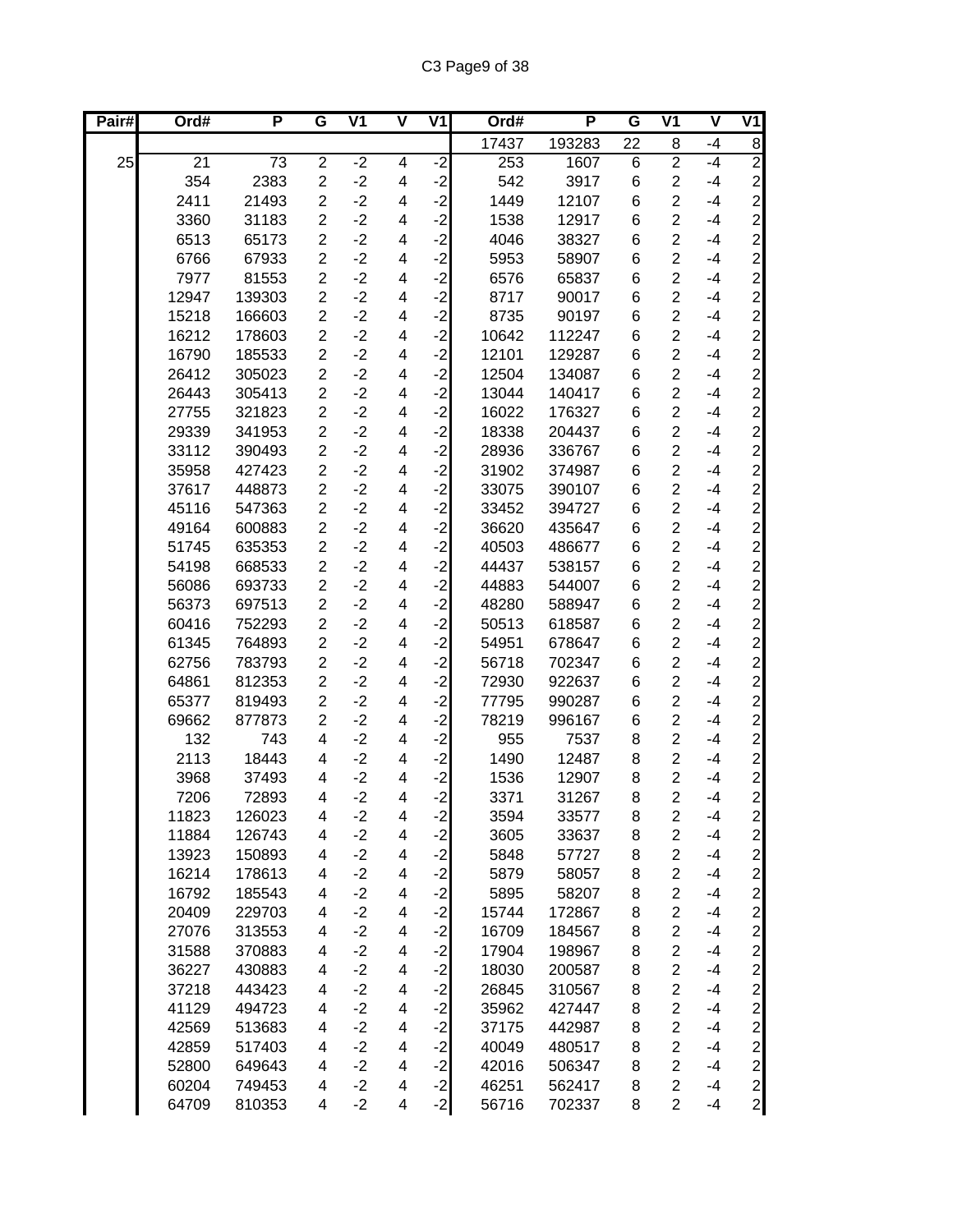C3 Page10 of 38

| Pair# | Ord#  | P      | G                       | V <sub>1</sub> | $\overline{\mathsf{V}}$ | V1             | Ord#  | P      | G  | $\overline{\mathsf{V}}$ 1 | $\overline{\mathsf{v}}$ | V1                         |
|-------|-------|--------|-------------------------|----------------|-------------------------|----------------|-------|--------|----|---------------------------|-------------------------|----------------------------|
|       | 65641 | 822893 | $\overline{\mathbf{4}}$ | $-2$           | $\overline{\mathbf{4}}$ | $-2$           | 61779 | 770587 | 8  | $\overline{2}$            | $-4$                    | $\overline{2}$             |
|       | 66979 | 841223 | 4                       | $-2$           | $\overline{\mathbf{4}}$ | $-2$           | 62633 | 782137 | 8  | $\overline{2}$            | $-4$                    | $\overline{c}$             |
|       | 73027 | 923963 | 4                       | $-2$           | 4                       | $-2$           | 64921 | 813217 | 8  | $\overline{2}$            | $-4$                    | $\overline{a}$             |
|       | 75497 | 958343 | 4                       | $-2$           | 4                       | $-2$           | 69383 | 874117 | 8  | $\overline{2}$            | $-4$                    | $\overline{c}$             |
|       | 1517  | 12703  | 6                       | $-2$           | 4                       | $-2$           | 70782 | 893107 | 8  | $\overline{2}$            | $-4$                    | $\overline{c}$             |
|       | 4489  | 42943  | 6                       | $-2$           | 4                       | $-2$           | 72928 | 922627 | 8  | $\overline{c}$            | $-4$                    |                            |
|       | 5716  | 56383  | 6                       | $-2$           | 4                       | $-2$           | 72960 | 923137 | 8  | $\overline{c}$            | $-4$                    |                            |
|       | 15727 | 172663 | 6                       | $-2$           | 4                       | $-2$           | 73488 | 930187 | 8  | $\overline{2}$            | $-4$                    |                            |
|       | 16958 | 187423 | 6                       | $-2$           | 4                       | $-2$           | 78162 | 995377 | 8  | $\overline{2}$            | $-4$                    |                            |
|       | 27339 | 316783 | 6                       | $-2$           | 4                       | $-2$           | 2902  | 26417  | 10 | $\overline{2}$            | $-4$                    |                            |
|       | 41076 | 494083 | 6                       | $-2$           | 4                       | $-2$           | 4469  | 42737  | 10 | $\overline{2}$            | $-4$                    | ט ט ט ט ט ט ט ט ט ט ט ט    |
|       | 55391 | 684433 | 6                       | $-2$           | 4                       | $-2$           | 5142  | 50087  | 10 | $\overline{2}$            | $-4$                    |                            |
|       | 62523 | 780823 | 6                       | $-2$           | 4                       | $-2$           | 13978 | 151517 | 10 | $\overline{2}$            | $-4$                    |                            |
|       | 65832 | 825403 | 6                       | $-2$           | 4                       | $-2$           | 36552 | 434867 | 10 | $\overline{2}$            | $-4$                    |                            |
|       | 69436 | 874813 | 6                       | $-2$           | 4                       | $-2$           | 37877 | 452027 | 10 | $\overline{2}$            | $-4$                    |                            |
|       | 69687 | 878173 | 6                       | $-2$           | 4                       | $-2$           | 39551 | 474137 | 10 | $\overline{2}$            | $-4$                    |                            |
|       | 802   | 6151   | 8                       | $-2$           | 4                       | $-2$           | 40584 | 487727 | 10 | $\overline{2}$            | $-4$                    |                            |
|       | 2133  | 18679  | 8                       | $-2$           | 4                       | $-2$           | 45582 | 553457 | 10 | $\overline{2}$            | $-4$                    |                            |
|       | 8208  | 84199  | 8                       | $-2$           | 4                       | $-2$           | 49825 | 609527 | 10 | $\overline{2}$            | $-4$                    |                            |
|       | 8967  | 92809  | 8                       | $-2$           | 4                       | $-2$           | 50663 | 620657 | 10 | $\overline{2}$            | $-4$                    |                            |
|       | 10992 | 116359 | 8                       | $-2$           | 4                       | $-2$           | 61172 | 762557 | 10 | $\overline{2}$            | $-4$                    | $\overline{c}$             |
|       | 19077 | 213337 | 8                       | $-2$           | 4                       | $-2$           | 68859 | 866927 | 10 | $\overline{2}$            | $-4$                    | $\overline{c}$             |
|       | 29010 | 337669 | 8                       | $-2$           | 4                       | $-2$           | 71719 | 906197 | 10 | $\overline{2}$            | $-4$                    |                            |
|       | 36067 | 428851 | 8                       | $-2$           | 4                       | $-2$           | 797   | 6113   | 12 | $\overline{2}$            | $-4$                    | ט ט ט ט ט ט ט ט ט ט ט      |
|       | 36708 | 436819 | 8                       | $-2$           | 4                       | $-2$           | 1574  | 13241  | 12 | $\overline{c}$            | $-4$                    |                            |
|       | 39918 | 478831 | 8                       | $-2$           | 4                       | $-2$           | 6731  | 67559  | 12 | $\overline{2}$            | $-4$                    |                            |
|       | 39947 | 479209 | 8                       | $-2$           | 4                       | $-2$           | 8446  | 86951  | 12 | $\overline{2}$            | $-4$                    |                            |
|       | 47686 | 581311 | 8                       | $-2$           | 4                       | $-2$           | 12998 | 139883 | 12 | $\overline{2}$            | $-4$                    |                            |
|       | 48574 | 593059 | 8                       | $-2$           | 4                       | $-2$           | 21188 | 239579 | 12 | $\overline{2}$            | $-4$                    |                            |
|       | 50744 | 621757 | 8                       | $-2$           | 4                       | $-2$           | 23704 | 270701 | 12 | $\overline{2}$            | $-4$                    |                            |
|       | 51754 | 635449 | 8                       | $-2$           | 4                       | $-2$           | 28479 | 330899 | 12 | $\overline{2}$            | $-4$                    |                            |
|       | 55596 | 687139 | 8                       | $-2$           | 4                       | $-2$           | 30421 | 355541 | 12 | $\overline{2}$            | $-4$                    |                            |
|       | 57340 | 710491 | 8                       | $-2$           | 4                       | $-2$           | 38668 | 462863 | 12 | $\overline{2}$            | $-4$                    |                            |
|       | 58704 | 728899 | 8                       | $-2$           | 4                       | $-2$           | 40269 | 483389 | 12 | $\overline{2}$            | $-4$                    |                            |
|       | 73423 | 929311 | 8                       | $-2$           | 4                       | $-2$           | 46718 | 568691 | 12 | $\overline{2}$            | $-4$                    | $\mathbf{2}$               |
|       | 77252 | 982621 | 8                       | $-2$           | 4                       | $-2$           | 56042 | 693149 | 12 | $\overline{c}$            | $-4$                    | $\mathbf{2}$               |
|       | 77550 | 986737 | 8                       | $-2$           | $\overline{\mathbf{4}}$ | $-2$           | 58094 | 720869 | 12 | $\overline{c}$            | $-4$                    | $\overline{2}$             |
|       | 16453 | 181523 | 10                      | $-2$           | $\overline{\mathbf{4}}$ | $-2$           | 68876 | 867143 | 12 | $\overline{2}$            | $-4$                    | $\overline{a}$             |
|       | 31358 | 367673 | 10                      | $-2$           | $\overline{\mathbf{4}}$ | $-2$           | 75869 | 963323 | 12 | $\overline{c}$            | $-4$                    |                            |
|       | 64193 | 803333 | 10                      | $-2$           | $\overline{\mathbf{4}}$ | $-2$           | 76095 | 966401 | 12 | $\overline{c}$            | $-4$                    |                            |
|       | 64245 | 804043 | 12                      | $-2$           | $\overline{\mathbf{4}}$ | $-2$           | 35167 | 417217 | 14 | $\overline{2}$            | $-4$                    |                            |
|       | 51844 | 636673 | 20                      | $-2$           | $\overline{4}$          | $-2$           | 57599 | 713917 | 14 | $\overline{c}$            | $-4$                    |                            |
|       |       |        |                         |                |                         |                | 71511 | 903337 | 14 | $\overline{2}$            | $-4$                    |                            |
|       |       |        |                         |                |                         |                | 2610  | 23447  | 16 | $\overline{c}$            | $-4$                    |                            |
|       |       |        |                         |                |                         |                | 22027 | 249797 | 18 | 2                         | $-4$                    |                            |
|       |       |        |                         |                |                         |                | 28225 | 327707 | 18 | $\overline{2}$            | $-4$                    |                            |
|       |       |        |                         |                |                         |                | 66212 | 830639 | 22 | $\overline{2}$            | $-4$                    |                            |
| 26    | 1018  | 8093   | 4                       | $\overline{c}$ | 4                       | $\overline{2}$ | 2382  | 21187  | 8  | $-2$                      | $-4$                    | <u>u u u u u u u u u u</u> |
|       | 2576  | 23063  | 4                       | $\overline{c}$ | $\overline{\mathbf{4}}$ | $\mathbf{2}$   | 2619  | 23557  | 8  | $-2$                      | $-4$                    | $-2$<br>$-2$<br>$-2$       |
|       | 7930  | 81023  | 4                       | $\overline{c}$ | $\overline{\mathbf{4}}$ | $\mathbf{Z}$   | 4704  | 45337  | 8  | $-2$                      | $-4$                    |                            |
|       | 8021  | 82013  | 4                       | $\overline{2}$ | $\overline{\mathbf{4}}$ | $\mathbf{2}$   | 5020  | 48817  | 8  | $-2$                      | $-4$                    |                            |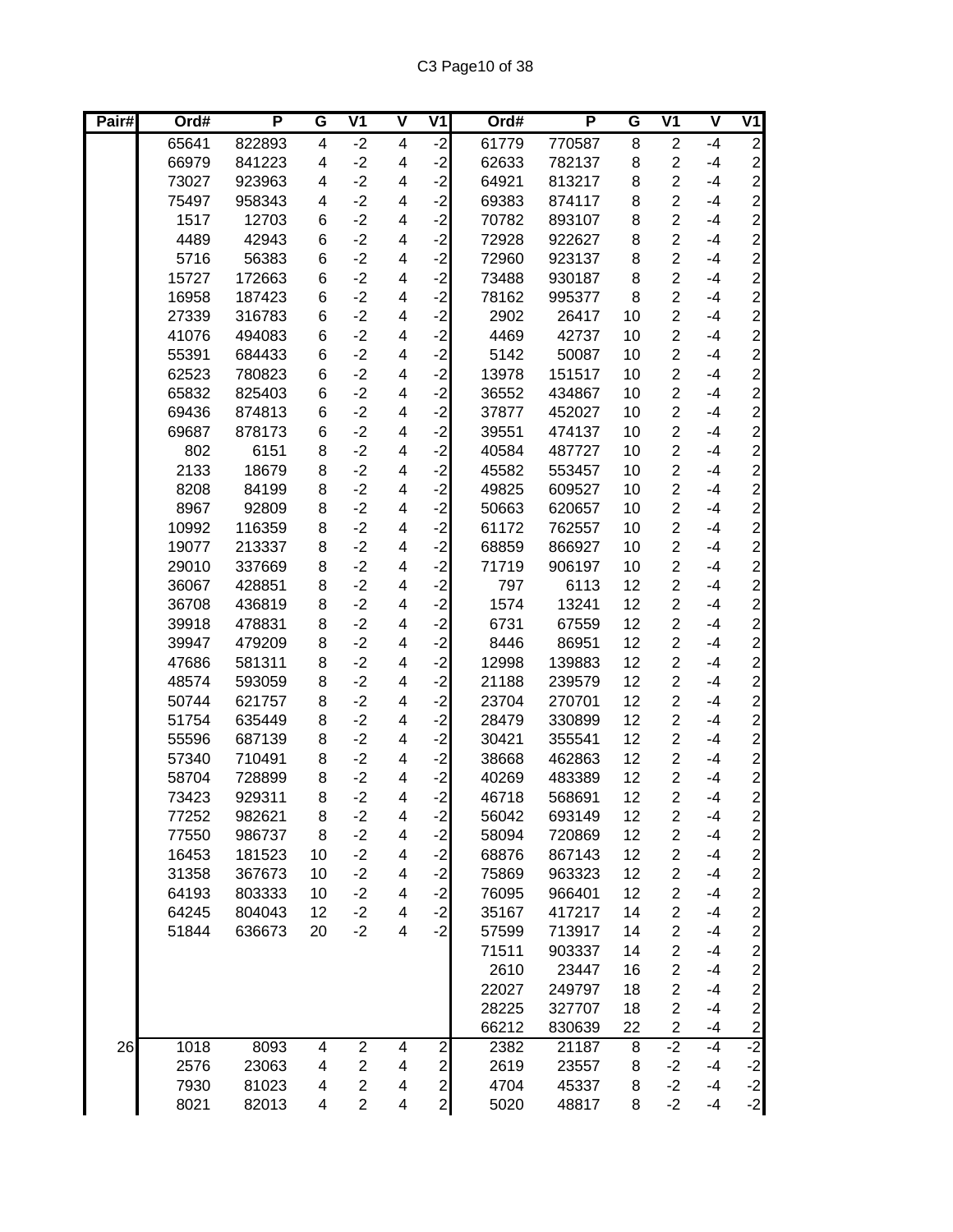C3 Page11 of 38

| Pair# | Ord#  | P      | G                       | $\overline{\mathsf{V1}}$ | $\overline{\mathsf{v}}$ | V <sub>1</sub>          | Ord#  | P      | G  | V <sub>1</sub> | $\overline{\mathtt{v}}$ | V <sub>1</sub> |
|-------|-------|--------|-------------------------|--------------------------|-------------------------|-------------------------|-------|--------|----|----------------|-------------------------|----------------|
|       | 9058  | 93893  | 4                       | $\overline{2}$           | $\overline{\mathbf{4}}$ | $\overline{2}$          | 5733  | 56527  | 8  | $-2$           | $-4$                    | $-2$           |
|       | 9381  | 97553  | 4                       | $\overline{2}$           | $\overline{\mathbf{4}}$ | $\overline{a}$          | 8317  | 85447  | 8  | $-2$           | $-4$                    | $-2$           |
|       | 10741 | 113363 | 4                       | $\overline{c}$           | $\overline{\mathbf{4}}$ | $\overline{2}$          | 9336  | 96997  | 8  | $-2$           | -4                      | $-2$           |
|       | 10955 | 115883 | 4                       | $\overline{c}$           | $\overline{\mathbf{4}}$ | $\overline{2}$          | 9861  | 103087 | 8  | $-2$           | $-4$                    | $-2$           |
|       | 14338 | 155723 | 4                       | $\overline{c}$           | 4                       | $\overline{c}$          | 10526 | 110917 | 8  | $-2$           | $-4$                    | $-2$           |
|       | 15621 | 171473 | 4                       | $\overline{2}$           | $\overline{\mathbf{4}}$ | $\overline{2}$          | 11384 | 120937 | 8  | $-2$           | $-4$                    | $-2$           |
|       | 16923 | 187073 | $\overline{\mathbf{4}}$ | $\overline{c}$           | $\overline{\mathbf{4}}$ | $\overline{c}$          | 19688 | 220897 | 8  | $-2$           | $-4$                    | $-2$           |
|       | 17635 | 195743 | $\overline{\mathbf{4}}$ | $\overline{c}$           | $\overline{\mathbf{4}}$ | $\overline{2}$          | 20571 | 231607 | 8  | $-2$           | $-4$                    | $-2$           |
|       | 20776 | 234323 | 4                       | $\overline{c}$           | $\overline{4}$          | $\overline{c}$          | 21957 | 248887 | 8  | $-2$           | $-4$                    | $-2$           |
|       | 21072 | 238163 | 4                       | $\overline{2}$           | $\overline{4}$          | $\overline{2}$          | 23211 | 264787 | 8  | $-2$           | $-4$                    | $-2$           |
|       | 22034 | 249863 | 4                       | $\overline{c}$           | $\overline{\mathbf{4}}$ | $\overline{c}$          | 25338 | 291367 | 8  | $-2$           | $-4$                    | $-2$           |
|       | 22121 | 251063 | 4                       | $\overline{c}$           | 4                       | $\overline{c}$          | 26238 | 303007 | 8  | $-2$           | $-4$                    | $-2$           |
|       | 26128 | 301583 | 4                       | $\overline{2}$           | $\overline{4}$          | $\overline{\mathbf{c}}$ | 26284 | 303547 | 8  | $-2$           | $-4$                    | $-2$           |
|       | 27497 | 318683 | 4                       | $\overline{2}$           | $\overline{4}$          | $\overline{c}$          | 26721 | 309007 | 8  | $-2$           | $-4$                    | $-2$           |
|       | 28978 | 337283 | 4                       | $\overline{c}$           | $\overline{4}$          | $\overline{c}$          | 28705 | 333787 | 8  | $-2$           | $-4$                    | $-2$           |
|       | 29229 | 340583 | 4                       | $\overline{c}$           | $\overline{4}$          | $\overline{c}$          | 32312 | 380197 | 8  | $-2$           | $-4$                    |                |
|       | 29246 | 340793 | 4                       | $\overline{c}$           | 4                       | $\overline{2}$          | 34220 | 404977 | 8  | $-2$           | $-4$                    | $-2$<br>$-2$   |
|       | 29517 | 344213 | 4                       | $\overline{c}$           | $\overline{4}$          | $\overline{c}$          | 37037 | 441187 | 8  | $-2$           | $-4$                    | $-2$           |
|       | 29818 | 347993 | 4                       | $\overline{2}$           | $\overline{4}$          | $\overline{2}$          | 37097 | 442027 | 8  | $-2$           | $-4$                    | $-2$           |
|       | 30077 | 351293 | 4                       | $\overline{c}$           | $\overline{\mathbf{4}}$ | $\overline{2}$          | 43085 | 520357 | 8  | $-2$           | $-4$                    | $-2$           |
|       | 31509 | 369833 | 4                       | $\overline{c}$           | 4                       | $\overline{2}$          | 44827 | 543307 | 8  | $-2$           | $-4$                    | $-2$           |
|       | 34790 | 412193 | 4                       | $\overline{c}$           | 4                       | $\overline{c}$          | 51793 | 635977 | 8  | $-2$           | $-4$                    | $-2$           |
|       | 35414 | 420323 | 4                       | $\overline{2}$           | $\overline{\mathbf{4}}$ | $\overline{2}$          | 52054 | 639697 | 8  | $-2$           | $-4$                    | $-2$           |
|       | 38275 | 457403 | $\overline{\mathbf{4}}$ | $\overline{2}$           | $\overline{\mathbf{4}}$ | $\overline{c}$          | 53877 | 664117 | 8  | $-2$           | $-4$                    | $-2$           |
|       | 39035 | 467633 | $\overline{\mathbf{4}}$ | $\overline{2}$           | $\overline{4}$          | $\overline{2}$          | 53925 | 664687 | 8  | $-2$           | $-4$                    | $-2$           |
|       | 44735 | 542123 | 4                       | $\overline{c}$           | $\overline{4}$          | $\overline{c}$          | 53950 | 665047 | 8  | $-2$           | $-4$                    | $-2$           |
|       | 44885 | 544013 | 4                       | $\overline{2}$           | $\overline{4}$          | $\overline{2}$          | 54960 | 678757 | 8  | $-2$           | $-4$                    | $-2$           |
|       | 55138 | 680993 | 4                       | $\overline{c}$           | $\overline{\mathbf{4}}$ | $\overline{c}$          | 56917 | 704857 | 8  | $-2$           | $-4$                    | $-2$           |
|       | 55585 | 687023 | 4                       | $\overline{2}$           | 4                       | $\overline{c}$          | 64577 | 808597 | 8  | $-2$           | $-4$                    | $-2$           |
|       | 57784 | 716483 | 4                       | $\overline{2}$           | $\overline{4}$          | $\overline{c}$          | 66036 | 828127 | 8  | $-2$           | $-4$                    | $-2$           |
|       | 58701 | 728873 | 4                       | $\overline{c}$           | $\overline{4}$          | $\overline{c}$          | 67224 | 844507 | 8  | $-2$           | $-4$                    | $-2$           |
|       | 62091 | 774803 | 4                       | $\overline{c}$           | $\overline{4}$          | $\overline{c}$          | 1813  | 15541  | 14 | $-2$           | $-4$                    | $-2$           |
|       | 66590 | 835823 | 4                       | $\overline{2}$           | 4                       | $\overline{c}$          | 17038 | 188473 | 14 | $-2$           | -4                      | $-2$           |
|       | 66883 | 839903 | 4                       | $\overline{c}$           | 4                       | $\overline{c}$          | 28283 | 328411 | 14 | $-2$           | -4                      | $-2$           |
|       | 68887 | 867263 | 4                       | $\overline{2}$           | $\overline{4}$          | $\overline{2}$          | 48660 | 594193 | 14 | $-2$           | $-4$                    | $-2$           |
|       | 68917 | 867623 | 4                       | $\overline{c}$           | 4                       | $\mathbf{2}$            | 62397 | 778993 | 14 | $-2$           | -4                      | $-2$           |
|       | 70972 | 895673 | 4                       | $\overline{2}$           | 4                       | $\overline{c}$          | 21544 | 243973 | 20 | $-2$           | $-4$                    | $-2$           |
|       | 2896  | 26357  | 10                      | $\overline{2}$           | $\overline{\mathbf{4}}$ | $\overline{c}$          | 36085 | 429181 | 20 | $-2$           | $-4$                    | $-2$           |
|       | 13306 | 143537 | 10                      | $\overline{2}$           | $\overline{\mathbf{4}}$ | $\overline{a}$          | 36691 | 436591 | 20 | $-2$           | $-4$                    | $-2$           |
|       | 36441 | 433439 | 10                      | $\overline{2}$           | $\overline{\mathbf{4}}$ | $\overline{c}$          | 58981 | 732673 | 20 | $-2$           | $-4$                    | $-2$           |
|       | 39043 | 467699 | 10                      | $\overline{c}$           | 4                       | $\overline{c}$          |       |        |    |                |                         |                |
|       | 60889 | 758837 | 10                      | $\overline{2}$           | 4                       | $\overline{c}$          |       |        |    |                |                         |                |
|       | 64853 | 812267 | 10                      | $\overline{c}$           | 4                       | $\overline{c}$          |       |        |    |                |                         |                |
|       | 38479 | 460247 | 16                      | $\overline{2}$           | 4                       | $\overline{2}$          |       |        |    |                |                         |                |
|       | 47535 | 579353 | 22                      | $\overline{c}$           | 4                       | $\overline{c}$          |       |        |    |                |                         |                |
| 27    | 18941 | 211583 | 10                      | 8                        | 4                       | $\overline{8}$          | 26538 | 306577 | 14 | -8             | -4                      | $-8$           |
|       | 32082 | 377183 | 10                      | 8                        | 4                       | 8                       | 35230 | 417997 | 14 | -8             | -4                      | $-8$           |
|       | 41958 | 505523 | 10                      | 8                        | 4                       | 8                       | 42225 | 509137 | 14 | -8             | $-4$                    | $-8$           |
|       | 63497 | 793853 | 10                      | 8                        | $\overline{\mathbf{4}}$ | 8                       | 72242 | 913027 | 14 | -8             | -4                      | $-8$           |
|       | 68210 | 858113 | 10                      | 8                        | $\overline{\mathbf{4}}$ | 8                       | 13674 | 147997 | 20 | -8             | -4                      | $-8$           |
|       | 71270 | 899903 | 10                      | 8                        | 4                       | 8                       |       |        |    |                |                         |                |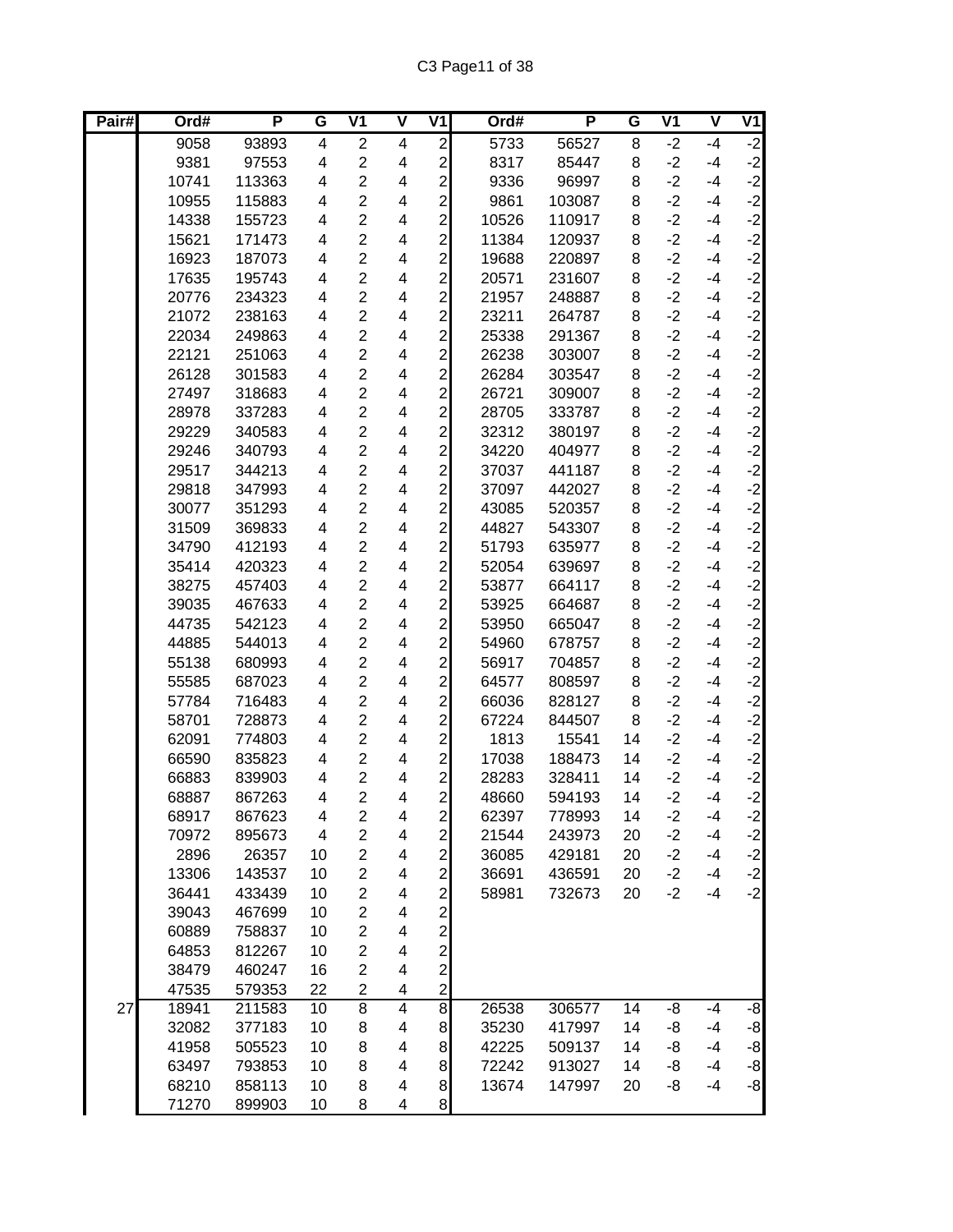| Pair# | Ord#  | P      | G               | $\overline{\mathsf{V1}}$ | $\overline{\mathsf{v}}$ | $\overline{\mathsf{V1}}$ | Ord#  | P      | G               | V <sub>1</sub> | $\overline{\mathsf{v}}$ | V <sub>1</sub>   |
|-------|-------|--------|-----------------|--------------------------|-------------------------|--------------------------|-------|--------|-----------------|----------------|-------------------------|------------------|
| 28    | 18372 | 204871 | 12              | 10                       | $\overline{\mathbf{4}}$ | 10                       | 12539 | 134489 | 18              | $-10$          | $-4$                    | $-10$            |
|       | 24868 | 285301 | 12              | 10                       | $\overline{\mathbf{4}}$ | 10                       | 40680 | 488879 | 18              | $-10$          | $-4$                    | $-10$            |
|       | 39785 | 477031 | 12              | 10                       | 4                       | 10                       | 55263 | 682657 | 20              | $-10$          | $-4$                    | $-10$            |
|       | 57580 | 713611 | 12              | 10                       | 4                       | 10                       |       |        |                 |                |                         |                  |
|       | 23997 | 274471 | 14              | 10                       | 4                       | 10                       |       |        |                 |                |                         |                  |
|       | 43390 | 524287 | 18              | 10                       | 4                       | 10                       |       |        |                 |                |                         |                  |
|       | 17181 | 190181 | 22              | 10                       | 4                       | 10                       |       |        |                 |                |                         |                  |
| 29    |       |        |                 |                          |                         |                          | 21266 | 240571 | 20              | $-14$          | $-4$                    | $-14$            |
|       |       |        |                 |                          |                         |                          | 61823 | 771163 | 20              | $-14$          | $-4$                    | $-14$            |
| 30    |       |        |                 |                          |                         |                          | 76549 | 972557 | 24              | $-16$          | $-4$                    | $-16$            |
| 31    | 44570 | 539921 | $\overline{22}$ | 20                       | $\overline{4}$          | 20                       |       |        |                 |                |                         |                  |
| 32    | 3071  | 28163  | $\overline{12}$ | $-16$                    | 6                       | $-16$                    | 9531  | 99277  | $\overline{18}$ | 16             | -6                      | 16               |
|       | 9487  | 98849  | 12              | $-16$                    | 6                       | $-16$                    | 52851 | 650347 | 18              | 16             | -6                      | 16               |
|       | 34126 | 403661 | 12              | $-16$                    | 6                       | $-16$                    | 67626 | 850081 | 18              | 16             | -6                      | 16               |
| 33    | 52383 | 644239 | 12              | $-14$                    | $\overline{6}$          | $-14$                    | 7941  | 81119  | 18              | 14             | -6                      | $\overline{14}$  |
|       | 57516 | 712819 | 12              | $-14$                    | 6                       | $-14$                    | 17776 | 197441 | 18              | 14             | -6                      | 14               |
| 34    | 24666 | 282809 | 12              | $-12$                    | $\overline{6}$          | $-12$                    | 17130 | 189547 | 18              | 12             | $-\overline{6}$         | 12               |
|       | 25293 | 290803 | 12              | $-12$                    | 6                       | $-12$                    | 25519 | 293791 | 18              | 12             | -6                      | 12               |
|       | 30065 | 351133 | 12              | $-12$                    | 6                       | $-12$                    | 35717 | 424187 | 18              | 12             | $-6$                    | 12               |
|       | 62561 | 781283 | 12              | $-12$                    | 6                       | $-12$                    | 75148 | 953261 | 18              | 12             | $-6$                    | 12               |
| 35    | 562   | 4079   | 6               | $-10$                    | 6                       | $-10$                    | 618   | 4561   | 12              | 10             | $-6$                    | $\overline{10}$  |
|       | 10108 | 106019 | 6               | $-10$                    | 6                       | $-10$                    | 1076  | 8641   | 12              | 10             | -6                      | 10 <sup>1</sup>  |
|       | 10113 | 106109 | 6               | $-10$                    | 6                       | $-10$                    | 25806 | 297481 | 12              | 10             | $-6$                    | 10               |
|       | 13483 | 145709 | 6               | $-10$                    | 6                       | $-10$                    | 69749 | 879001 | 12              | 10             | $-6$                    | 10               |
|       | 33206 | 391739 | 6               | $-10$                    | 6                       | $-10$                    | 75078 | 952291 | 12              | 10             | $-6$                    | 10               |
|       | 37647 | 449249 | 6               | $-10$                    | 6                       | $-10$                    | 17179 | 190147 | 18              | 10             | -6                      | 10 <sup>1</sup>  |
|       | 63602 | 795239 | 6               | $-10$                    | 6                       | $-10$                    | 23697 | 270619 | 18              | 10             | -6                      | 10               |
|       |       |        |                 |                          |                         |                          | 31480 | 369319 | 18              | 10             | -6                      | 10               |
|       |       |        |                 |                          |                         |                          | 42064 | 506929 | 18              | 10             | -6                      | 10               |
|       |       |        |                 |                          |                         |                          | 75635 | 960217 | 18              | 10             | -6                      | 10               |
| 36    | 12339 | 132157 | 6               | -8                       | 6                       | غ<br>8                   | 6598  | 66083  | $\overline{12}$ | $\overline{8}$ | $-\overline{6}$         | $\overline{8}$   |
|       | 13704 | 148387 | 6               | -8                       | 6                       | $-8$                     | 8476  | 87293  | 12              | 8              | -6                      | 8                |
|       | 15887 | 174637 | 6               | -8                       | 6                       | $-8$                     | 24882 | 285533 | 12              | 8              | -6                      | 8 <sup>1</sup>   |
|       | 17854 | 198397 | 6               | -8                       | 6                       | $-8$                     | 28930 | 336683 | 12              | 8              | -6                      | $\bf{8}$         |
|       | 29157 | 339637 | 6               | -8                       | 6                       | $-8$                     | 30034 | 350783 | 12              | 8              | $-6$                    | $\bf{8}$         |
|       | 45604 | 553687 | 6               | -8                       | 6                       | $-8$                     | 33927 | 400943 | 12              | 8              | -6                      | 8                |
|       | 48551 | 592747 | 6               | -8                       | 6                       | $-8$                     | 39114 | 468593 | 12              | 8              | -6                      | $\boldsymbol{8}$ |
|       | 53932 | 664777 | 6               | -8                       | 6                       | $-8$                     | 55534 | 686333 | 12              | 8              | -6                      | 8                |
|       | 56400 | 697897 | 6               | -8                       | 6                       | $-8$                     | 60953 | 759653 | 12              | 8              | -6                      | $\bf{8}$         |
|       | 61140 | 762037 | 6               | -8                       | 6                       | $-8$                     | 73685 | 932963 | 12              | 8              | -6                      | $\bf{8}$         |
|       | 64962 | 813817 | 6               | -8                       | 6                       | $-8$                     | 73864 | 935393 | 12              | 8              | -6                      | $\bf{8}$         |
|       | 66613 | 836137 | 6               | -8                       | 6                       | $-8$                     | 76026 | 965423 | 12              | 8              | -6                      | 8 <sup>1</sup>   |
|       | 73534 | 930847 | 6               | -8                       | 6                       | $-8$                     | 27306 | 316391 | 18              | 8              | -6                      | $\bf{8}$         |
|       | 11829 | 126079 | 12              | -8                       | 6                       | $-8$                     | 38594 | 461843 | 24              | 8              | $-6$                    | $\bf{8}$         |
|       | 14859 | 162091 | 12              | -8                       | 6                       | -8                       |       |        |                 |                |                         |                  |
|       | 23224 | 264931 | 12              | -8                       | 6                       | -8                       |       |        |                 |                |                         |                  |
|       | 30718 | 359389 | 12              | -8                       | 6                       | $-8$                     |       |        |                 |                |                         |                  |
|       | 62068 | 774523 | 12              | -8                       | 6                       | $-8$                     |       |        |                 |                |                         |                  |
|       | 42292 | 510007 | 18              | -8                       | 6                       | $-8$                     |       |        |                 |                |                         |                  |
| 37    | 3309  | 30677  | $\overline{6}$  | $-4$                     | $\overline{6}$          | $-4$                     | 490   | 3511   | $\overline{12}$ | 4              | $-\overline{6}$         | $\overline{4}$   |
|       | 14043 | 152219 | 6               | $-4$                     | 6                       | $-4$                     | 2943  | 26833  | 12              | 4              | $-6$                    | 4                |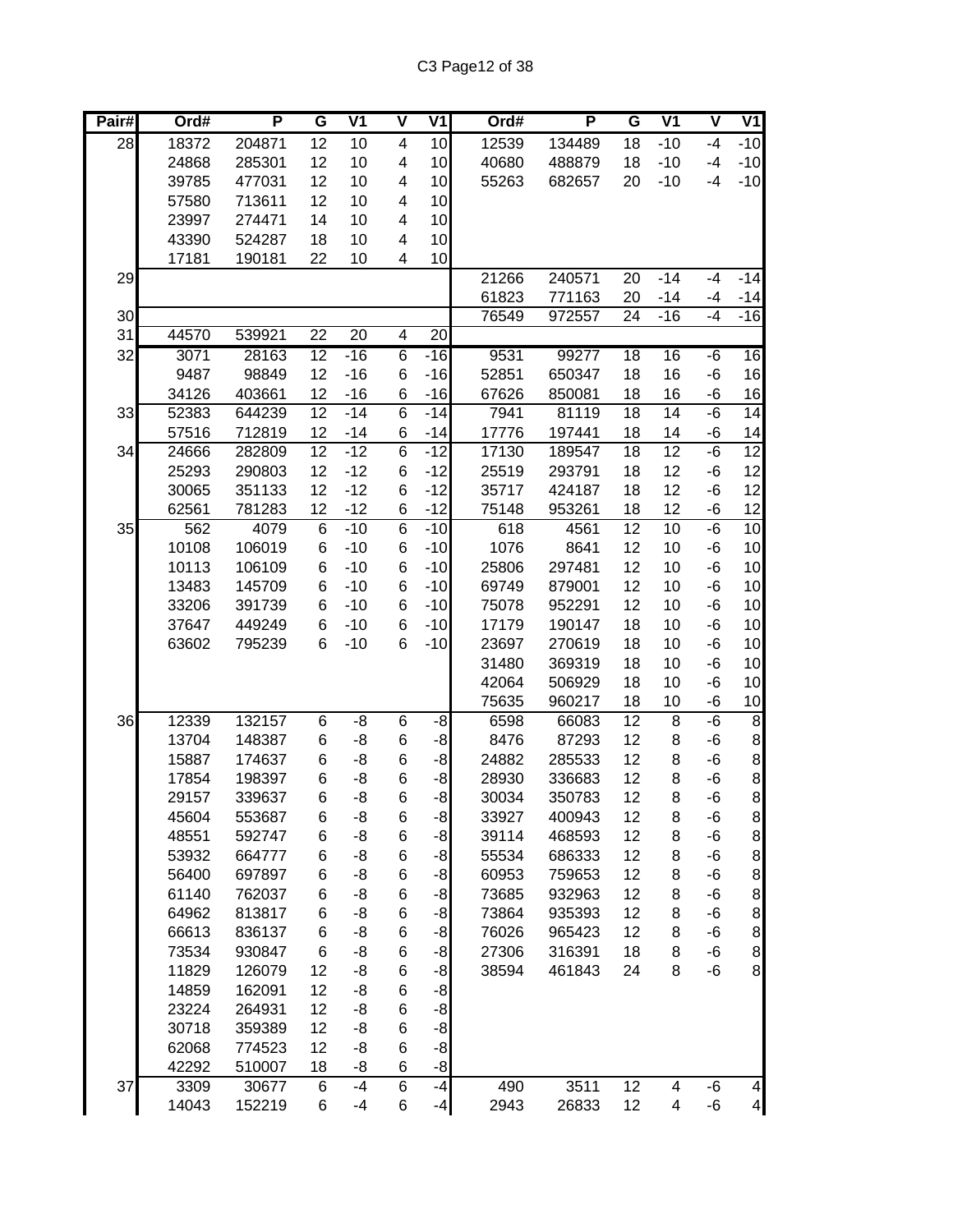C3 Page13 of 38

| Pair# | Ord#  | P      | G     | V <sub>1</sub> | $\overline{\mathsf{V}}$ | $\overline{\mathsf{V1}}$ | Ord#  | P      | G  | $\overline{\mathsf{V}}$ 1 | $\overline{\mathsf{v}}$ | V1                       |
|-------|-------|--------|-------|----------------|-------------------------|--------------------------|-------|--------|----|---------------------------|-------------------------|--------------------------|
|       | 14137 | 153359 | 6     | $-4$           | 6                       | $-4$                     | 3264  | 30181  | 12 | 4                         | $-6$                    | $\overline{\mathbf{4}}$  |
|       | 19734 | 221477 | 6     | $-4$           | 6                       | $-4$                     | 6651  | 66733  | 12 | 4                         | $-6$                    | $\overline{\mathbf{4}}$  |
|       | 24094 | 275657 | 6     | $-4$           | 6                       | $-4$                     | 8363  | 86011  | 12 | 4                         | $-6$                    | $\overline{\mathbf{4}}$  |
|       | 28850 | 335669 | 6     | $-4$           | 6                       | $-4$                     | 9197  | 95413  | 12 | 4                         | $-6$                    | $\overline{\mathbf{4}}$  |
|       | 34529 | 408959 | 6     | $-4$           | 6                       | $-4$                     | 14925 | 162901 | 12 | 4                         | $-6$                    | $\overline{\mathbf{4}}$  |
|       | 35802 | 425297 | 6     | $-4$           | 6                       | $-4$                     | 20446 | 230101 | 12 | 4                         | -6                      | $\overline{\mathbf{4}}$  |
|       | 45830 | 556769 | 6     | $-4$           | 6                       | $-4$                     | 21556 | 244141 | 12 | 4                         | -6                      | $\overline{\mathbf{4}}$  |
|       | 49194 | 601247 | 6     | $-4$           | 6                       | $-4$                     | 23764 | 271483 | 12 | 4                         | $-6$                    | $\overline{\mathbf{4}}$  |
|       | 51224 | 628379 | 6     | $-4$           | 6                       | $-4$                     | 26325 | 304033 | 12 | 4                         | -6                      | 4                        |
|       | 51676 | 634499 | 6     | $-4$           | 6                       | $-4$                     | 29958 | 349813 | 12 | 4                         | -6                      | $\overline{\mathbf{4}}$  |
|       | 52058 | 639719 | 6     | $-4$           | 6                       | $-4$                     | 31294 | 366901 | 12 | 4                         | -6                      | $\overline{\mathbf{4}}$  |
|       | 53605 | 660509 | 6     | $-4$           | 6                       | $-4$                     | 43992 | 532261 | 12 | 4                         | -6                      | 4                        |
|       | 56818 | 703679 | 6     | $-4$           | 6                       | $-4$                     | 50538 | 618991 | 12 | 4                         | -6                      | $\overline{\mathbf{4}}$  |
|       | 66206 | 830567 | 6     | $-4$           | 6                       | $-4$                     | 54823 | 676903 | 12 | 4                         | -6                      | $\overline{\mathbf{4}}$  |
|       | 72078 | 910787 | 6     | $-4$           | 6                       | $-4$                     | 57381 | 710971 | 12 | 4                         | -6                      | $\overline{\mathbf{4}}$  |
|       | 74716 | 947357 | 6     | $-4$           | 6                       | $-4$                     | 59515 | 739771 | 12 | 4                         | -6                      | $\overline{\mathcal{L}}$ |
|       | 77914 | 991889 | 6     | $-4$           | 6                       | $-4$                     | 60544 | 754093 | 12 | 4                         | $-6$                    | $\overline{\mathbf{4}}$  |
|       | 5631  | 55469  | 12    | $-4$           | 6                       | $-4$                     | 63057 | 787993 | 12 | 4                         | $-6$                    | $\overline{\mathbf{4}}$  |
|       | 10700 | 112979 | 12    | $-4$           | 6                       | $-4$                     | 64312 | 804913 | 12 | 4                         | $-6$                    | $\overline{\mathbf{4}}$  |
|       | 17881 | 198701 | 12    | $-4$           | 6                       | $-4$                     | 65035 | 814783 | 12 | 4                         | -6                      | $\overline{\mathbf{4}}$  |
|       | 22647 | 257639 | 12    | $-4$           | 6                       | $-4$                     | 73709 | 933313 | 12 | 4                         | $-6$                    | $\overline{\mathbf{4}}$  |
|       | 28572 | 332081 | 12    | $-4$           | 6                       | $-4$                     | 17781 | 197539 | 18 | 4                         | $-6$                    | $\overline{\mathbf{4}}$  |
|       | 61541 | 767399 | 18    | $-4$           | 6                       | $-4$                     | 40427 | 485689 | 18 | 4                         | $-6$                    | $\overline{\mathbf{4}}$  |
|       |       |        |       |                |                         |                          | 62657 | 782461 | 18 | 4                         | -6                      | $\overline{\mathcal{L}}$ |
| 38    | 2905  | 26437  | 6     | $-2$           | 6                       | $-2$                     | 1180  | 9533   | 12 | $\overline{2}$            | $-\overline{6}$         | מטמטמטמט                 |
|       | 4426  | 42337  | 6     | $-2$           | 6                       | $-2$                     | 3197  | 29423  | 12 | $\overline{2}$            | $-6$                    |                          |
|       | 4492  | 42967  | 6     | $-2$           | 6                       | $-2$                     | 3848  | 36263  | 12 | $\overline{2}$            | -6                      |                          |
|       | 8962  | 92767  | 6     | $-2$           | 6                       | $-2$                     | 7265  | 73583  | 12 | $\overline{2}$            | -6                      |                          |
|       | 11089 | 117517 | 6     | $-2$           | 6                       | $-2$                     | 14273 | 155003 | 12 | $\overline{2}$            | -6                      |                          |
|       | 11377 | 120877 | 6     | $-2$           | 6                       | $-2$                     | 16620 | 183473 | 12 | $\overline{2}$            | -6                      |                          |
|       | 13925 | 150907 | 6     | $-2$           | 6                       | $-2$                     | 20609 | 232103 | 12 | $\overline{2}$            | -6                      |                          |
|       | 19669 | 220687 | 6     | $-2$           | 6                       | $-2$                     | 22164 | 251513 | 12 | $\overline{2}$            | -6                      |                          |
|       | 21884 | 248077 | 6     | $-2$           | 6                       | $-2$                     | 22339 | 253763 | 12 | $\overline{c}$            | -6                      |                          |
|       | 24648 | 282577 | 6     | $-2$           | 6                       | $-2$                     | 23102 | 263423 | 12 | $\overline{2}$            | -6                      |                          |
|       | 25171 | 289297 | 6     | $-2$           | 6                       | $-2$                     | 25495 | 293453 | 12 | $\overline{2}$            | $-6$                    | $\overline{2}$           |
|       | 27067 | 313387 | 6     | $-2$           | 6                       | $-2$                     | 28722 | 334043 | 12 | $\overline{c}$            | -6                      | $\mathbf{2}$             |
|       | 33380 | 393727 | $\,6$ | $-2$           | 6                       | $-2$                     | 31884 | 374783 | 12 | $\overline{c}$            | $-6$                    | $\overline{2}$           |
|       | 44470 | 538567 | 6     | $-2$           | 6                       | $-2$                     | 36407 | 433073 | 12 | $\overline{2}$            | -6                      | $\overline{c}$           |
|       | 44486 | 538777 | 6     | $-2$           | 6                       | $-2$                     | 40581 | 487703 | 12 | $\overline{c}$            | -6                      |                          |
|       | 45713 | 555097 | 6     | $-2$           | 6                       | $-2$                     | 47655 | 580913 | 12 | $\overline{c}$            | $-6$                    |                          |
|       | 48426 | 591067 | 6     | $-2$           | 6                       | $-2$                     | 50493 | 618323 | 12 | $\overline{2}$            | $-6$                    |                          |
|       | 50315 | 616117 | 6     | $-2$           | 6                       | $-2$                     | 53117 | 653963 | 12 | $\overline{c}$            | $-6$                    |                          |
|       | 51889 | 637297 | 6     | $-2$           | 6                       | $-2$                     | 55993 | 692453 | 12 | $\overline{2}$            | -6                      |                          |
|       | 52043 | 639577 | 6     | $-2$           | 6                       | $-2$                     | 56560 | 700223 | 12 | $\overline{c}$            | -6                      |                          |
|       | 53416 | 658057 | 6     | $-2$           | 6                       | $-2$                     | 56842 | 704003 | 12 | $\overline{2}$            | -6                      |                          |
|       | 53868 | 663997 | 6     | $-2$           | 6                       | $-2$                     | 61232 | 763403 | 12 | $\overline{2}$            | $-6$                    |                          |
|       | 63556 | 794557 | 6     | $-2$           | 6                       | $-2$                     | 65790 | 824933 | 12 | $\overline{2}$            | $-6$                    |                          |
|       | 70447 | 888457 | 6     | $-2$           | 6                       | $-2$                     | 66785 | 838583 | 12 | $\overline{c}$            | $-6$                    |                          |
|       | 68303 | 859459 | 12    | $-2$           | 6                       | $-2$                     | 72353 | 914813 | 12 | $\overline{2}$            | -6                      |                          |
|       |       |        |       |                |                         |                          | 78185 | 995663 | 12 | $\overline{2}$            | -6                      |                          |
|       |       |        |       |                |                         |                          | 5199  | 50741  | 18 | $\overline{2}$            | -6                      |                          |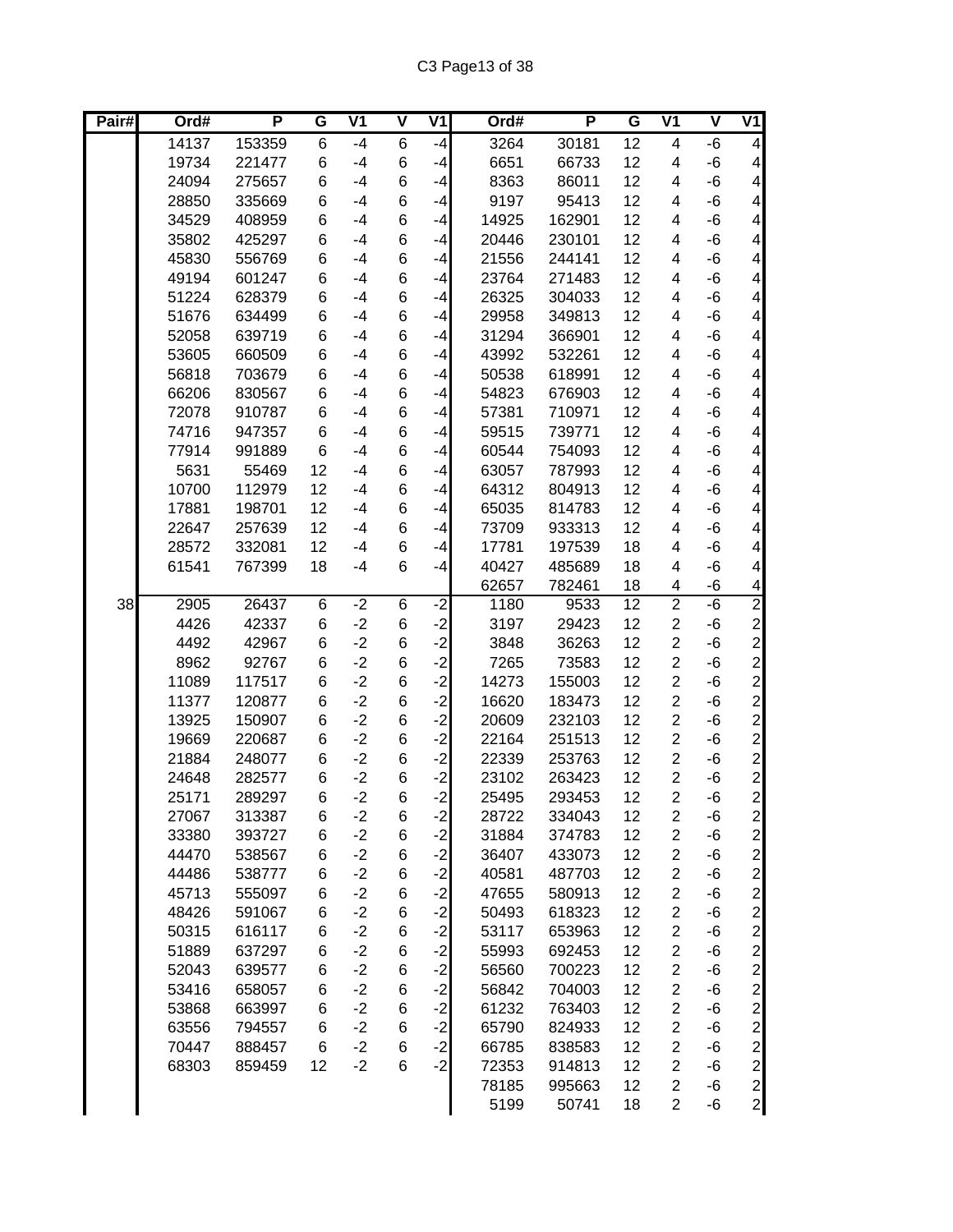| Pair# | Ord#  | Ρ      | G  | V <sub>1</sub>   | V               | V1                       | Ord#  | P      | G  | V <sub>1</sub> | $\overline{\mathsf{V}}$ | V1             |
|-------|-------|--------|----|------------------|-----------------|--------------------------|-------|--------|----|----------------|-------------------------|----------------|
|       |       |        |    |                  |                 |                          | 16105 | 177257 | 18 | $\overline{2}$ | -6                      | $\overline{2}$ |
|       |       |        |    |                  |                 |                          | 27155 | 314441 | 18 | $\overline{2}$ | -6                      | $\mathbf{2}$   |
|       |       |        |    |                  |                 |                          | 28632 | 332921 | 18 | $\overline{2}$ | -6                      | $\overline{2}$ |
| 39    | 990   | 7829   | 6  | 0                | $6\phantom{1}6$ | $\overline{0}$           | 3486  | 32491  | 12 | $\mathbf 0$    | $-6$                    | $\overline{0}$ |
|       | 4212  | 40099  | 6  | 0                | 6               | $\overline{0}$           | 12027 | 128461 | 12 | 0              | -6                      | $\overline{0}$ |
|       | 9935  | 104009 | 6  | 0                | 6               | $\overline{0}$           | 18227 | 203011 | 12 | 0              | -6                      | $\overline{0}$ |
|       | 16862 | 186259 | 6  | 0                | 6               | $\overline{0}$           | 23446 | 267581 | 12 | 0              | -6                      | $\overline{0}$ |
|       | 18484 | 206209 | 6  | 0                | 6               | $\overline{0}$           | 25636 | 295271 | 12 | 0              | -6                      | $\overline{0}$ |
|       | 21695 | 245759 | 6  | 0                | 6               | $\overline{0}$           | 26881 | 311021 | 12 | 0              | -6                      | $\overline{0}$ |
|       | 28496 | 331159 | 6  | 0                | 6               | $\overline{0}$           | 38118 | 455431 | 12 | 0              | -6                      | $\overline{0}$ |
|       | 31524 | 370009 | 6  | 0                | 6               | $\overline{0}$           | 49540 | 605861 | 12 | 0              | -6                      | $\overline{0}$ |
|       | 32403 | 381389 | 6  | 0                | 6               | $\overline{0}$           | 50587 | 619681 | 12 | 0              | -6                      | $\overline{0}$ |
|       | 48846 | 596599 | 6  | 0                | 6               | $\mathbf 0$              | 60987 | 760141 | 12 | 0              | -6                      | $\overline{0}$ |
|       | 56201 | 695269 | 6  | 0                | 6               | $\mathbf 0$              | 67439 | 847531 | 12 | 0              | -6                      | $\mathbf 0$    |
|       | 58961 | 732299 | 6  | 0                | 6               | $\mathbf 0$              | 67619 | 850021 | 12 | 0              | -6                      | $\mathbf 0$    |
|       | 64978 | 814019 | 6  | 0                | 6               | $\mathbf 0$              | 77140 | 981061 | 12 | 0              | -6                      | $\mathbf 0$    |
|       | 65298 | 818359 | 6  | 0                | 6               | $\overline{0}$           | 15319 | 167747 | 18 | 0              | -6                      | $\overline{0}$ |
|       | 66712 | 837509 | 6  | 0                | 6               | $\overline{0}$           | 33554 | 396079 | 18 | 0              | -6                      | $\overline{0}$ |
|       | 70606 | 890809 | 6  | 0                | 6               | $\overline{0}$           | 59701 | 742369 | 18 | 0              | -6                      | $\overline{0}$ |
|       | 73111 | 925039 | 6  | 0                | 6               | $\overline{0}$           |       |        |    |                |                         |                |
|       | 76831 | 976489 | 6  | 0                | 6               | $\overline{0}$           |       |        |    |                |                         |                |
|       | 30221 | 353081 | 12 | 0                | 6               | $\overline{0}$           |       |        |    |                |                         |                |
|       | 40125 | 481513 | 12 | 0                | 6               | $\overline{0}$           |       |        |    |                |                         |                |
|       | 50271 | 615521 | 12 | 0                | 6               | $\overline{0}$           |       |        |    |                |                         |                |
|       | 54330 | 670261 | 12 | 0                | 6               | $\overline{0}$           |       |        |    |                |                         |                |
|       | 65839 | 825491 | 12 | 0                | 6               | $\overline{0}$           |       |        |    |                |                         |                |
|       | 72187 | 912251 | 12 | 0                | 6               | $\overline{0}$           |       |        |    |                |                         |                |
| 40    | 1752  | 14957  | 6  | $\overline{2}$   | $\overline{6}$  | $\overline{2}$           | 1186  | 9613   | 12 | $-2$           | -6                      | $-2$           |
|       | 2404  | 21407  | 6  | $\overline{c}$   | 6               | $\overline{a}$           | 2624  | 23593  | 12 | $-2$           | -6                      | $-2$           |
|       | 5785  | 57047  | 6  | $\overline{c}$   | 6               | $\overline{2}$           | 3470  | 32353  | 12 | $-2$           | -6                      | $-2$           |
|       | 12721 | 136547 | 6  | $\overline{2}$   | 6               | $\overline{2}$           | 3577  | 33403  | 12 | $-2$           | -6                      | $-2$           |
|       | 15184 | 166157 | 6  | $\overline{c}$   | 6               | $\overline{c}$           | 4272  | 40813  | 12 | $-2$           | -6                      | $-2$           |
|       | 17877 | 198647 | 6  | $\overline{2}$   | 6               | $\mathbf{z}$             | 13146 | 141613 | 12 | $-2$           | -6                      | $-2$           |
|       | 24545 | 281327 | 6  | $\overline{c}$   | 6               | $\overline{c}$           | 15451 | 169483 | 12 | $-2$           | -6                      | $-2$           |
|       | 33489 | 395147 | 6  | $\overline{2}$   | 6               | $\overline{2}$           | 19676 | 220783 | 12 | $-2$           | -6                      | $-2$           |
|       | 42655 | 514757 | 6  | $\boldsymbol{2}$ | 6               | $\mathbf{2}$             | 36225 | 430873 | 12 | $-2$           | -6                      | $-2$           |
|       | 52686 | 648107 | 6  | $\overline{c}$   | 6               | $\mathbf{z}$             | 52390 | 644353 | 12 | $-2$           | -6                      | $-2$           |
|       | 53188 | 654827 | 6  | $\overline{2}$   | 6               | $\overline{2}$           | 58362 | 724303 | 12 | $-2$           | -6                      | $-2$           |
|       | 54736 | 675617 | 6  | $\overline{2}$   | 6               | $\mathbf{2}$             | 59483 | 739363 | 12 | $-2$           | -6                      | $-2$           |
|       | 56012 | 692717 | 6  | $\overline{2}$   | 6               | $\mathbf{z}$             | 69488 | 875503 | 12 | $-2$           | -6                      | $-2$           |
|       | 56912 | 704807 | 6  | $\overline{2}$   | 6               | $\mathbf{2}$             | 69739 | 878863 | 12 | $-2$           | $-6$                    | $-2$           |
|       | 76216 | 968147 | 6  | $\overline{2}$   | 6               | $\mathbf{2}$             | 31149 | 365107 | 18 | $-2$           | $-6$                    | $-2$           |
|       | 78430 | 998957 | 6  | $\overline{2}$   | 6               | $\mathbf{2}$             | 31286 | 366829 | 18 | $-2$           | $-6$                    | $-2$           |
|       | 3332  | 30893  | 12 | $\overline{2}$   | 6               | $\mathbf{z}$             | 36253 | 431191 | 18 | $-2$           | -6                      | $-2$           |
|       | 42097 | 507383 | 12 | $\overline{c}$   | 6               | $\mathbf{2}$             | 39220 | 469957 | 18 | $-2$           | -6                      | $-2$           |
|       | 76867 | 977069 | 12 | $\overline{2}$   | 6               | $\overline{2}$           | 41165 | 495199 | 18 | $-2$           | -6                      | $-2$           |
|       |       |        |    |                  |                 |                          | 8104  | 82963  | 24 | $-2$           | -6                      | $-2$           |
|       |       |        |    |                  |                 |                          | 74646 | 946273 | 24 | $-2$           | -6                      | $-2$           |
| 41    | 565   | 4099   | 6  | 4                | 6               | $\overline{\mathcal{A}}$ | 7405  | 75161  | 12 | $-4$           | $-6$                    | $-4$           |
|       | 2707  | 24379  | 6  | 4                | 6               | $\vert 4 \vert$          | 14183 | 153941 | 12 | $-4$           | -6                      | $-4$           |
|       | 4306  | 41149  | 6  | 4                | 6               | $\overline{4}$           | 17083 | 189011 | 12 | $-4$           | -6                      | $-4$           |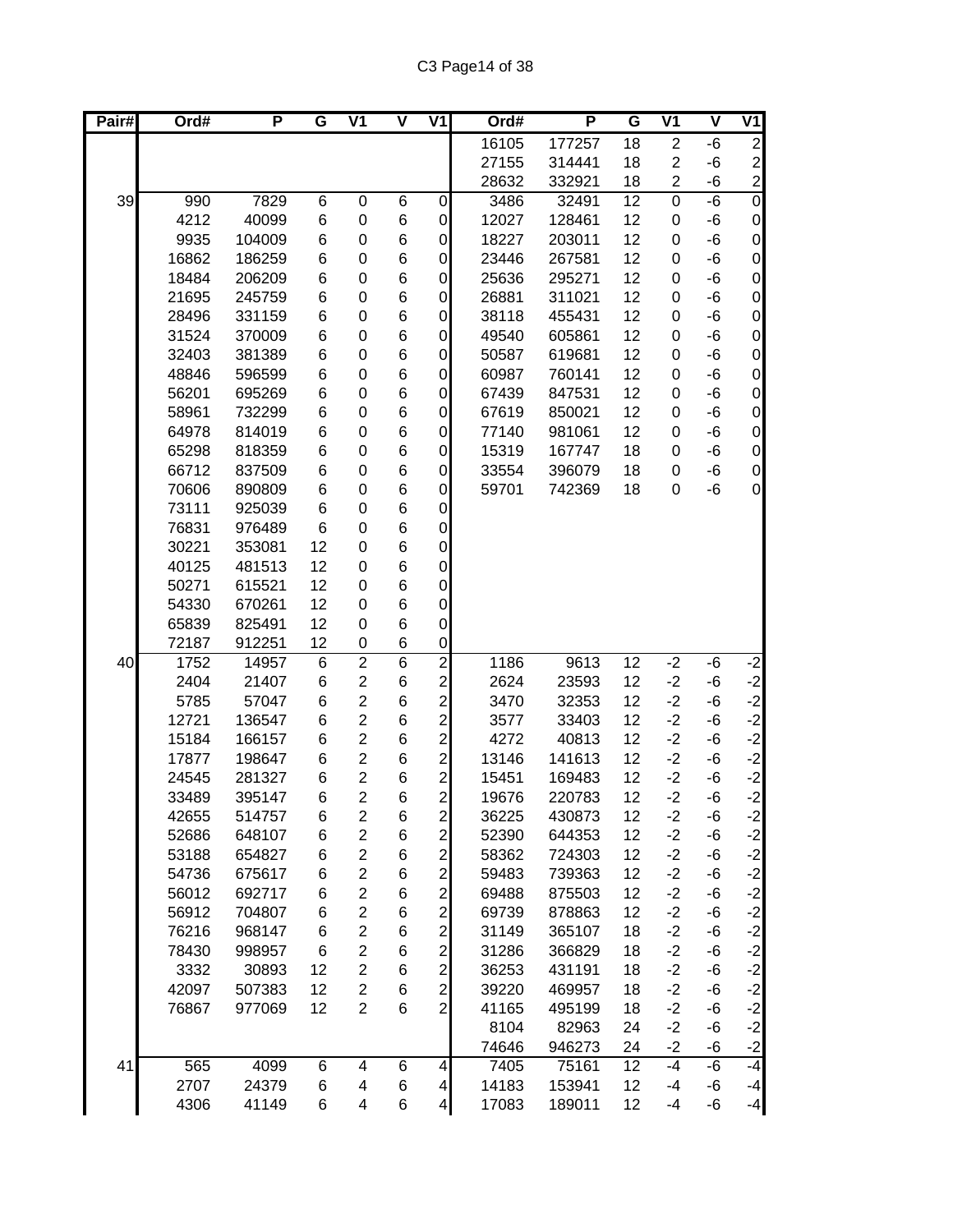| Pair# | Ord#           | P                | G               | $\overline{\mathsf{V}}$ 1 | $\overline{\mathsf{v}}$ | V <sub>1</sub>  | Ord#           | P                | G               | V <sub>1</sub>  | $\overline{\mathsf{v}}$ | V1       |
|-------|----------------|------------------|-----------------|---------------------------|-------------------------|-----------------|----------------|------------------|-----------------|-----------------|-------------------------|----------|
|       | 20100          | 225949           | 6               | 4                         | 6                       | $\overline{4}$  | 29648          | 345881           | 12              | $-4$            | -6                      | $-4$     |
|       | 27001          | 312589           | 6               | 4                         | 6                       | $\overline{4}$  | 2727           | 24611            | 18              | $-4$            | -6                      | $-4$     |
|       | 35659          | 423469           | 6               | 4                         | 6                       | $\overline{4}$  | 37676          | 449609           | 18              | $-4$            | -6                      | $-4$     |
|       | 46091          | 560179           | 6               | 4                         | 6                       | $\overline{4}$  | 38317          | 458027           | 18              | -4              | -6                      | $-4$     |
|       | 73135          | 925279           | 6               | 4                         | 6                       | 4               | 38828          | 464897           | 18              | $-4$            | -6                      | $-4$     |
|       |                |                  |                 |                           |                         |                 | 49039          | 599231           | 18              | $-4$            | -6                      | $-4$     |
|       |                |                  |                 |                           |                         |                 | 75967          | 964661           | 24              | $-4$            | -6                      | $-4$     |
| 42    | 24518          | 280979           | 12              | 8                         | 6                       | $\bf{8}$        |                |                  |                 |                 |                         |          |
|       | 48276          | 588893           | 12              | 8                         | 6                       | $\bf{8}$        |                |                  |                 |                 |                         |          |
|       | 70131          | 884183           | 12              | 8                         | 6                       | $\bf{8}$        |                |                  |                 |                 |                         |          |
|       | 76302          | 969359           | 12              | 8                         | $\,6$                   | $\bf{8}$        |                |                  |                 |                 |                         |          |
| 43    | 66432          | 833491           | 12              | 10                        | $\overline{6}$          | 10 <sup>1</sup> |                |                  |                 |                 |                         |          |
|       | 69763          | 879181           | 12              | 10                        | 6                       | 10              |                |                  |                 |                 |                         |          |
|       | 72461          | 916273           | 12              | 10                        | 6                       | 10              |                |                  |                 |                 |                         |          |
| 44    | 68293          | 859297           | $\overline{18}$ | 16                        | $\overline{6}$          | 16              | 16353          | 180161           | $\overline{24}$ | $-16$           | $-\overline{6}$         | $-16$    |
| 45    | 13239          | 142673           | 16              | $-22$                     | $\overline{8}$          | $-22$           |                |                  |                 |                 |                         |          |
|       | 35383          | 419893           | 20              | $-22$                     | 8                       | $-22$           |                |                  |                 |                 |                         |          |
| 46    |                |                  |                 |                           |                         |                 | 35934          | 427103           | 22              | 20              | -8                      | 20       |
| 47    | 19408          | 217499           | 10              | $-16$                     | 8                       | $-16$           | 44241          | 535627           | 18              | 16              | -8                      | 16       |
|       | 47273          | 575903           | 10              | $-16$                     | 8                       | $-16$           | 71103          | 897517           | 18              | 16              | -8                      | 16       |
|       | 10200          | 107033           | 12              | $-16$                     | 8                       | $-16$           | 40954          | 492511           | 20              | 16              | -8                      | 16       |
|       | 32984          | 389003           | 12              | $-16$                     | 8                       | $-16$           | 68587          | 863179           | 26              | 16              | -8                      | 16       |
|       | 57428          | 711629           | 12              | $-16$                     | 8                       | $-16$           |                |                  |                 |                 |                         |          |
|       | 17995          | 200131           | 14              | $-16$                     | 8                       | $-16$           |                |                  |                 |                 |                         |          |
|       | 68608          | 863609           | 16              | $-16$                     | 8                       | $-16$           |                |                  |                 |                 |                         |          |
| 48    | 18657          | 208261           | 8               | $-14$                     | $\overline{8}$          | $-14$           | 22530          | 256049           | $\overline{16}$ | $\overline{14}$ | $-\frac{8}{3}$          | 14       |
|       | 49287          | 602461           | 8               | $-14$                     | 8                       | $-14$           | 53775          | 662789           | 16              | 14              | -8                      | 14       |
|       | 43624          | 527251           | 14              | $-14$                     | 8                       | $-14$           | 67842          | 853049           | 16              | 14              | -8                      | 14       |
|       | 62533          | 780931           | 14              | $-14$                     | 8                       | $-14$           |                |                  |                 |                 |                         |          |
| 49    | 12492          | 133967           | 4               | $-10$                     | $\overline{8}$          | $-10$           | 648            | 4813             | 12              | 10              | -8                      | 10       |
|       | 14675          | 159857           | 4               | $-10$                     | 8                       | $-10$           | 966            | 7603             | 12              | 10              | -8                      | 10       |
|       | 23098          | 263387           | 4               | $-10$                     | 8                       | $-10$           | 1056           | 8443             | 12              | 10              | -8                      | 10       |
|       | 23891          | 273047           | 4               | $-10$                     | 8                       | $-10$           | 5810           | 57283            | 12              | 10              | -8                      | 10       |
|       | 24010          | 274697           | 4               | $-10$                     | 8                       | $-10$           | 7443           | 75553            | 12              | 10              | -8<br>-8                | 10       |
|       | 25830          | 297797<br>322097 | 4               | $-10$                     | 8                       | $-10$           | 8541<br>8629   | 87973<br>89083   | 12              | 10              |                         | 10       |
|       | 27779          |                  | 4<br>4          | $-10$<br>$-10$            | 8                       | $-10$<br>$-10$  |                |                  | 12<br>12        | 10<br>10        | -8<br>-8                | 10       |
|       | 32271<br>51066 | 379667<br>626177 | 4               | $-10$                     | 8<br>8                  | $-10$           | 23436<br>27440 | 267493<br>317983 | 12              | 10              | -8                      | 10<br>10 |
|       | 53539          | 659657           | 4               | $-10$                     | 8                       | $-10$           | 30195          | 352753           | 12              | 10              | -8                      | 10       |
|       | 59801          | 743837           | 4               | $-10$                     | 8                       | $-10$           | 33220          | 391903           | 12              | 10              | -8                      | 10       |
|       | 60234          | 749927           | 4               | $-10$                     | 8                       | $-10$           | 37519          | 447463           | 12              | 10              | -8                      | 10       |
|       | 62751          | 783767           | 4               | $-10$                     | 8                       | $-10$           | 40871          | 491353           | 12              | 10              | -8                      | 10       |
|       | 70674          | 891647           | 4               | $-10$                     | 8                       | $-10$           | 42517          | 513013           | 12              | 10              | -8                      | 10       |
|       | 74860          | 949427           | 4               | $-10$                     | 8                       | $-10$           | 45888          | 557533           | 12              | 10              | -8                      | 10       |
|       | 3100           | 28499            | 6               | $-10$                     | 8                       | $-10$           | 55238          | 682303           | 12              | 10              | -8                      | 10       |
|       | 6038           | 59729            | 6               | $-10$                     | 8                       | $-10$           | 58141          | 721333           | 12              | 10              | -8                      | 10       |
|       | 6953           | 70163            | 6               | $-10$                     | 8                       | $-10$           | 63924          | 799633           | 12              | 10              | -8                      | 10       |
|       | 9216           | 95603            | 6               | $-10$                     | 8                       | $-10$           | 65964          | 827143           | 12              | 10              | -8                      | 10       |
|       | 10562          | 111323           | 6               | $-10$                     | 8                       | $-10$           | 67169          | 843793           | 12              | 10              | -8                      | 10       |
|       | 13445          | 145289           | 6               | $-10$                     | 8                       | $-10$           | 71517          | 903403           | 12              | 10              | -8                      | 10       |
|       | 15587          | 171029           | 6               | $-10$                     | 8                       | $-10$           | 74145          | 939373           | 12              | 10              | -8                      | 10       |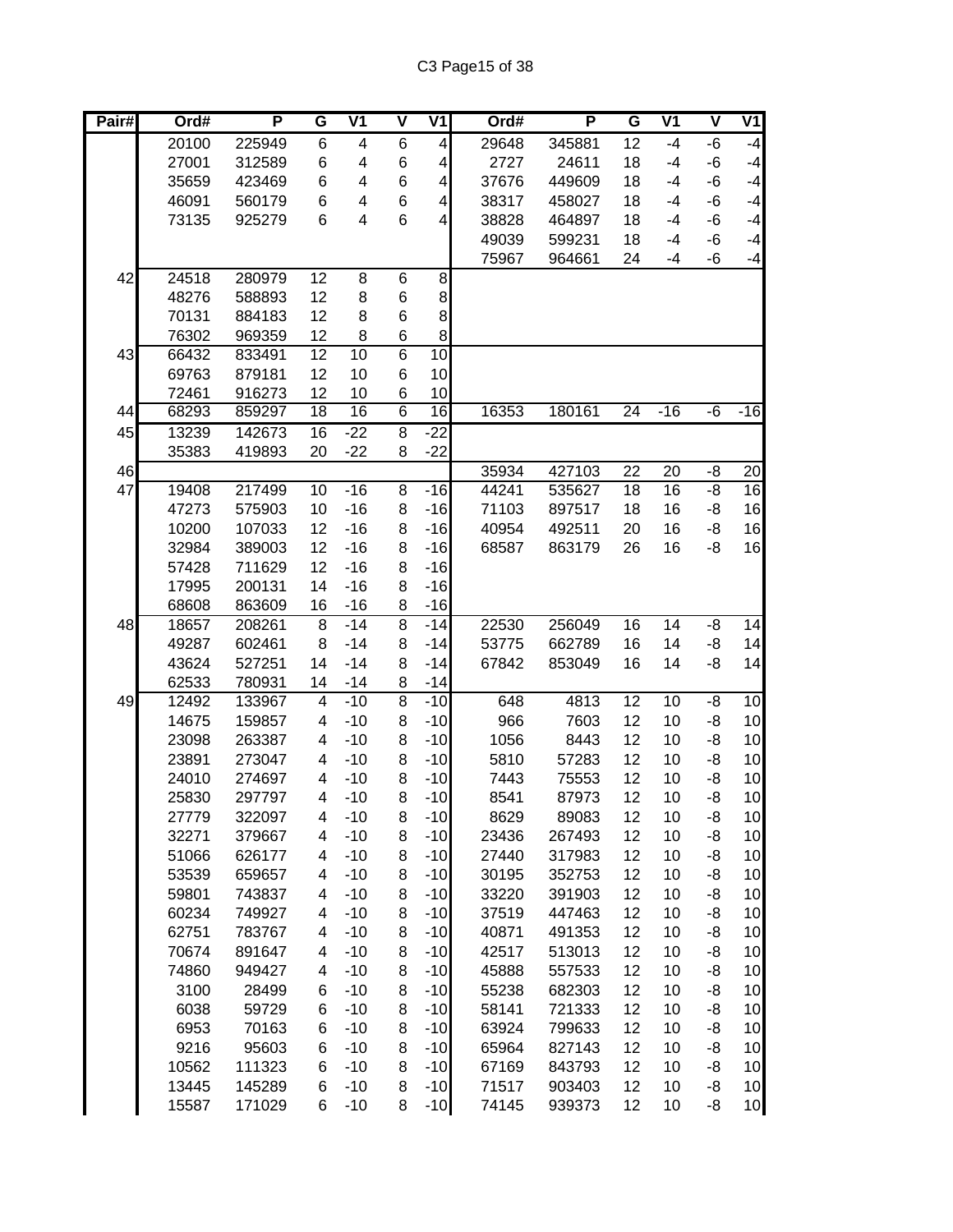C3 Page16 of 38

| Pair# | Ord#  | P      | G                       | V <sub>1</sub> | $\overline{\mathsf{v}}$ | V1    | Ord#  | P      | G  | V <sub>1</sub> | $\overline{\mathsf{v}}$ | V1                       |
|-------|-------|--------|-------------------------|----------------|-------------------------|-------|-------|--------|----|----------------|-------------------------|--------------------------|
|       | 23136 | 263849 | 6                       | $-10$          | 8                       | $-10$ | 74264 | 941023 | 12 | 10             | -8                      | 10                       |
|       | 23310 | 266009 | 6                       | $-10$          | 8                       | $-10$ | 1221  | 9901   | 14 | 10             | -8                      | 10                       |
|       | 27820 | 322613 | 6                       | $-10$          | 8                       | $-10$ | 1486  | 12451  | 14 | 10             | -8                      | 10                       |
|       | 32930 | 388259 | 6                       | $-10$          | 8                       | $-10$ | 4546  | 43627  | 14 | 10             | -8                      | 10                       |
|       | 33328 | 393143 | 6                       | $-10$          | 8                       | $-10$ | 6173  | 61357  | 14 | 10             | -8                      | 10                       |
|       | 34920 | 414083 | 6                       | $-10$          | 8                       | $-10$ | 9709  | 101377 | 14 | 10             | -8                      | 10                       |
|       | 40521 | 486929 | 6                       | $-10$          | 8                       | $-10$ | 12854 | 138157 | 14 | 10             | -8                      | 10                       |
|       | 41688 | 501953 | 6                       | $-10$          | 8                       | $-10$ | 15276 | 167191 | 14 | 10             | -8                      | 10                       |
|       | 45024 | 546053 | 6                       | $-10$          | 8                       | $-10$ | 20325 | 228751 | 14 | 10             | -8                      | 10                       |
|       | 56476 | 699059 | 6                       | $-10$          | 8                       | $-10$ | 27442 | 318001 | 14 | 10             | -8                      | 10                       |
|       | 65588 | 822299 | 6                       | $-10$          | 8                       | $-10$ | 32665 | 384751 | 14 | 10             | -8                      | 10                       |
|       | 74882 | 949673 | 6                       | $-10$          | 8                       | $-10$ | 36852 | 438847 | 14 | 10             | -8                      | 10                       |
|       | 78177 | 995573 | 6                       | $-10$          | 8                       | $-10$ | 39082 | 468151 | 14 | 10             | -8                      | 10                       |
|       | 26132 | 301627 | 8                       | $-10$          | 8                       | $-10$ | 39818 | 477571 | 14 | 10             | -8                      | 10                       |
|       | 64412 | 806137 | 8                       | $-10$          | 8                       | $-10$ | 41696 | 502057 | 14 | 10             | -8                      | 10                       |
|       | 67281 | 845287 | 8                       | $-10$          | 8                       | $-10$ | 41898 | 504871 | 14 | 10             | -8                      | 10                       |
|       | 10273 | 107981 | 10                      | $-10$          | 8                       | $-10$ | 61775 | 770551 | 14 | 10             | -8                      | 10                       |
|       | 16269 | 179243 | 10                      | $-10$          | 8                       | $-10$ | 78124 | 994831 | 14 | 10             | -8                      | 10                       |
|       | 39974 | 479543 | 10                      | $-10$          | 8                       | $-10$ | 20592 | 231893 | 16 | 10             | -8                      | 10                       |
|       | 44207 | 535133 | 10                      | $-10$          | 8                       | $-10$ | 37332 | 444833 | 16 | 10             | -8                      | 10                       |
|       | 53372 | 657413 | 10                      | $-10$          | 8                       | $-10$ | 63869 | 798773 | 16 | 10             | -8                      | 10                       |
|       | 65086 | 815501 | 10                      | $-10$          | 8                       | $-10$ | 64094 | 801833 | 16 | 10             | -8                      | 10                       |
|       | 67521 | 848681 | 10                      | $-10$          | 8                       | $-10$ | 66629 | 836317 | 18 | 10             | -8                      | 10                       |
|       | 75176 | 953681 | 10                      | $-10$          | 8                       | $-10$ | 12779 | 137239 | 20 | 10             | -8                      | 10                       |
|       | 71777 | 906881 | 12                      | $-10$          | 8                       | $-10$ | 41208 | 495667 | 20 | 10             | -8                      | 10                       |
|       | 28323 | 328981 | 20                      | $-10$          | 8                       | $-10$ | 76398 | 970687 | 20 | 10             | -8                      | 10                       |
|       |       |        |                         |                |                         |       | 62170 | 775987 | 24 | 10             | -8                      | 10                       |
| 50    | 53    | 241    | $\overline{2}$          | $-4$           | 8                       | $-4$  | 2660  | 23909  | 10 | 4              | -8                      | 4                        |
|       | 2553  | 22861  | $\overline{\mathbf{c}}$ | $-4$           | 8                       | $-4$  | 7315  | 74159  | 10 | 4              | -8                      | 4                        |
|       | 6811  | 68491  | $\overline{2}$          | $-4$           | 8                       | $-4$  | 8140  | 83399  | 10 | 4              | -8                      | 4                        |
|       | 21031 | 237691 | $\overline{c}$          | $-4$           | 8                       | $-4$  | 10545 | 111119 | 10 | 4              | -8                      | $\overline{\mathbf{4}}$  |
|       | 22996 | 262111 | $\overline{2}$          | $-4$           | 8                       | $-4$  | 10899 | 115319 | 10 | 4              | -8                      | $\overline{\mathcal{L}}$ |
|       | 34435 | 407791 | $\overline{2}$          | $-4$           | 8                       | $-4$  | 11715 | 124769 | 10 | 4              | -8                      | $\overline{\mathbf{4}}$  |
|       | 35800 | 425281 | $\overline{2}$          | $-4$           | 8                       | $-4$  | 16602 | 183299 | 10 | 4              | -8                      | $\overline{4}$           |
|       | 37245 | 443761 | $\overline{2}$          | $-4$           | 8                       | $-4$  | 25137 | 288989 | 10 | 4              | -8                      | $\overline{4}$           |
|       | 41470 | 499141 | $\overline{\mathbf{c}}$ | $-4$           | 8                       | $-4$  | 28676 | 333449 | 10 | 4              | -8                      | $\vert 4 \vert$          |
|       | 45596 | 553591 | $\overline{c}$          | $-4$           | 8                       | $-4$  | 29960 | 349829 | 10 | 4              | -8                      | $\vert 4 \vert$          |
|       | 50288 | 615751 | $\overline{c}$          | $-4$           | 8                       | $-4$  | 32730 | 385589 | 10 | 4              | -8                      | $\overline{\mathbf{4}}$  |
|       | 54659 | 674701 | $\overline{c}$          | $-4$           | 8                       | $-4$  | 38328 | 458189 | 10 | 4              | -8                      | $\overline{\mathbf{4}}$  |
|       | 64148 | 802651 | $\overline{c}$          | $-4$           | 8                       | $-4$  | 41621 | 501029 | 10 | 4              | -8                      | $\overline{\mathbf{4}}$  |
|       | 64453 | 806791 | $\overline{c}$          | $-4$           | 8                       | $-4$  | 53438 | 658319 | 10 | 4              | -8                      | $\overline{\mathbf{4}}$  |
|       | 65101 | 815671 | $\overline{c}$          | $-4$           | 8                       | $-4$  | 56979 | 705779 | 10 | 4              | -8                      | 4                        |
|       | 70863 | 894211 | $\overline{c}$          | $-4$           | 8                       | $-4$  | 64651 | 809579 | 10 | 4              | -8                      | $\overline{\mathbf{4}}$  |
|       | 74421 | 943081 | $\overline{c}$          | $-4$           | 8                       | $-4$  | 67376 | 846749 | 10 | 4              | -8                      | 4                        |
|       | 75703 | 961141 | $\overline{c}$          | $-4$           | 8                       | $-4$  | 73761 | 934049 | 10 | 4              | -8                      | 4                        |
|       | 11411 | 121271 | 4                       | $-4$           | 8                       | $-4$  | 6968  | 70309  | 12 | 4              | -8                      | 4                        |
|       | 16287 | 179441 | 4                       | $-4$           | 8                       | $-4$  | 26136 | 301669 | 12 | 4              | -8                      | 4                        |
|       | 30866 | 361511 | 4                       | $-4$           | 8                       | $-4$  | 30138 | 352069 | 12 | 4              | -8                      | $\overline{\mathcal{L}}$ |
|       | 50721 | 621431 | 4                       | $-4$           | 8                       | $-4$  | 55049 | 679879 | 12 | 4              | -8                      | $\overline{4}$           |
|       | 73087 | 924731 | 4                       | $-4$           | 8                       | $-4$  | 3909  | 36871  | 14 | 4              | -8                      | $\overline{4}$           |
|       | 73441 | 929561 | 4                       | $-4$           | 8                       | $-4$  | 4909  | 47623  | 14 | 4              | -8                      | $\overline{4}$           |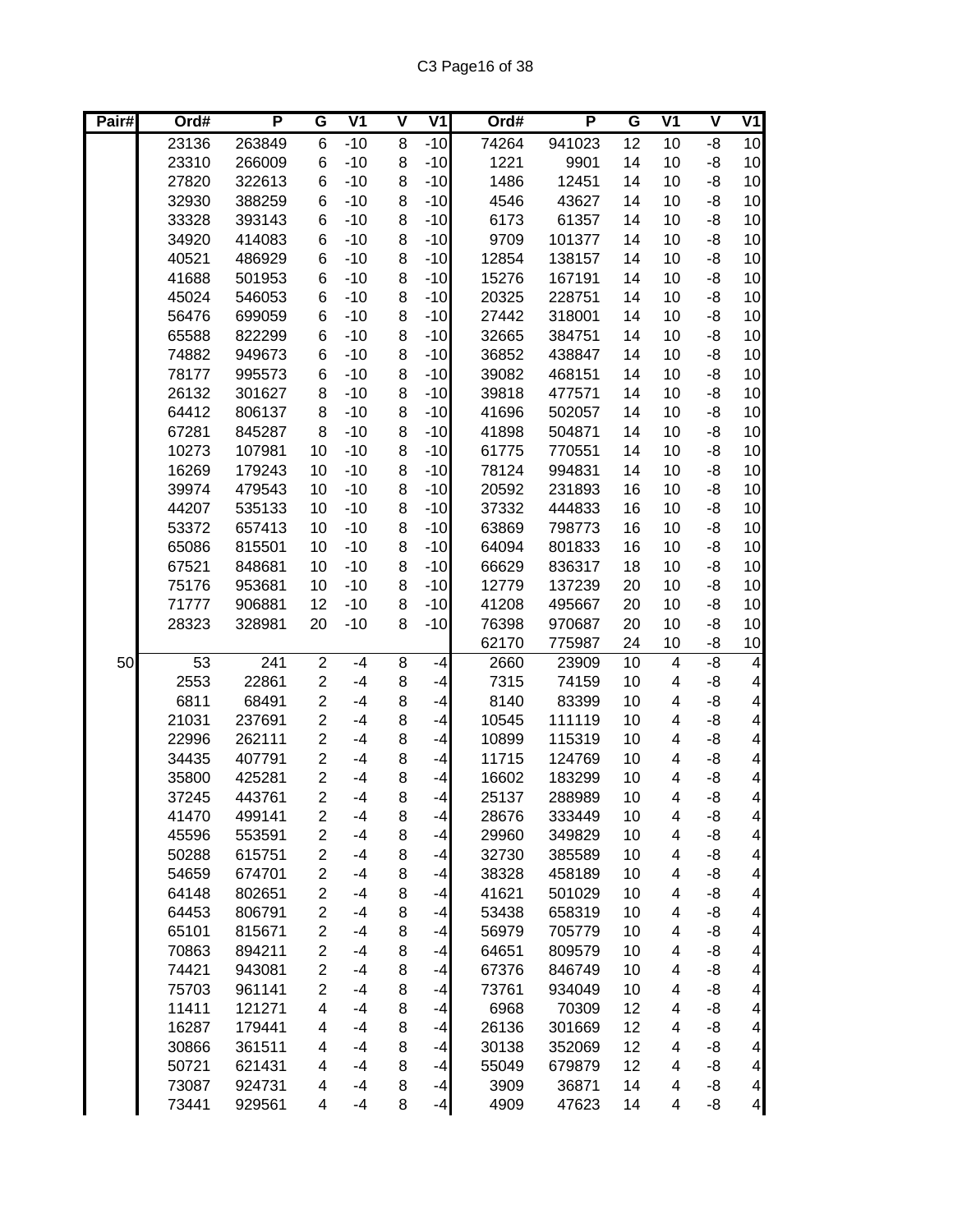C3 Page17 of 38

| Pair# | Ord#  | P      | G              | V <sub>1</sub> | $\overline{\mathsf{v}}$ | $\overline{\mathsf{V1}}$ | Ord#  | P      | G  | $\overline{\mathsf{V}}$ 1 | $\overline{\mathsf{v}}$ | V1                                                |
|-------|-------|--------|----------------|----------------|-------------------------|--------------------------|-------|--------|----|---------------------------|-------------------------|---------------------------------------------------|
|       | 1765  | 15107  | 6              | $-4$           | 8                       | $-4$                     | 5305  | 51853  | 14 | 4                         | -8                      | $\overline{4}$                                    |
|       | 5300  | 51803  | 6              | $-4$           | 8                       | $-4$                     | 5613  | 55243  | 14 | 4                         | -8                      | $\overline{4}$                                    |
|       | 5748  | 56687  | 6              | $-4$           | 8                       | $-4$                     | 5640  | 55603  | 14 | 4                         | -8                      | $\overline{4}$                                    |
|       | 6813  | 68507  | 6              | $-4$           | 8                       | $-4$                     | 9124  | 94597  | 14 | 4                         | -8                      | $\overline{4}$                                    |
|       | 7293  | 73883  | 6              | $-4$           | 8                       | $-4$                     | 12581 | 135043 | 14 | 4                         | -8                      | $\overline{4}$                                    |
|       | 7425  | 75353  | 6              | $-4$           | 8                       | $-4$                     | 13026 | 140221 | 14 | 4                         | -8                      | $\overline{4}$                                    |
|       | 8227  | 84407  | 6              | $-4$           | 8                       | $-4$                     | 19599 | 219823 | 14 | 4                         | -8                      | $\overline{4}$                                    |
|       | 12684 | 136223 | 6              | $-4$           | 8                       | $-4$                     | 22799 | 259531 | 14 | 4                         | -8                      | $\overline{4}$                                    |
|       | 14714 | 160373 | 6              | $-4$           | 8                       | $-4$                     | 24580 | 281761 | 14 | 4                         | -8                      | $\overline{4}$                                    |
|       | 17736 | 197009 | 6              | $-4$           | 8                       | $-4$                     | 27690 | 321031 | 14 | 4                         | -8                      | $\overline{4}$                                    |
|       | 18695 | 208673 | 6              | $-4$           | 8                       | $-4$                     | 27983 | 324757 | 14 | 4                         | -8                      | $\overline{4}$                                    |
|       | 20667 | 232877 | 6              | $-4$           | 8                       | $-4$                     | 31908 | 375043 | 14 | 4                         | -8                      | $\overline{4}$                                    |
|       | 23299 | 265847 | 6              | $-4$           | 8                       | $-4$                     | 32585 | 383791 | 14 | 4                         | -8                      | $\overline{\mathbf{4}}$                           |
|       | 25535 | 294029 | 6              | $-4$           | 8                       | $-4$                     | 36648 | 435997 | 14 | 4                         | -8                      | $\vert 4 \vert$                                   |
|       | 30274 | 353783 | 6              | $-4$           | 8                       | $-4$                     | 38754 | 463987 | 14 | 4                         | -8                      | $\vert 4 \vert$                                   |
|       | 31476 | 369269 | 6              | $-4$           | 8                       | $-4$                     | 42753 | 516193 | 14 | 4                         | -8                      | $\overline{4}$                                    |
|       | 31665 | 371957 | 6              | $-4$           | 8                       | $-4$                     | 45172 | 548083 | 14 | 4                         | -8                      | $\overline{4}$                                    |
|       | 32178 | 378509 | 6              | $-4$           | 8                       | $-4$                     | 50097 | 613213 | 14 | 4                         | -8                      | $\overline{4}$                                    |
|       | 32232 | 379163 | 6              | $-4$           | 8                       | $-4$                     | 51698 | 634741 | 14 | 4                         | -8                      | $\overline{4}$                                    |
|       | 55098 | 680417 | 6              | $-4$           | 8                       | $-4$                     | 51908 | 637513 | 14 | 4                         | -8                      | $\overline{4}$                                    |
|       | 56853 | 704117 | 6              | $-4$           | 8                       | $-4$                     | 55292 | 683143 | 14 | 4                         | -8                      | $\overline{4}$                                    |
|       | 59235 | 736013 | 6              | $-4$           | 8                       | $-4$                     | 57001 | 706033 | 14 | 4                         | -8                      | $\overline{4}$                                    |
|       | 60539 | 754043 | 6              | $-4$           | 8                       | $-4$                     | 57744 | 715903 | 14 | 4                         | -8                      | $\overline{4}$                                    |
|       | 61279 | 763943 | 6              | $-4$           | 8                       | $-4$                     | 67020 | 841873 | 14 | 4                         | -8                      | $\overline{4}$                                    |
|       | 65117 | 815939 | 6              | $-4$           | 8                       | $-4$                     | 72224 | 912823 | 14 | 4                         | -8                      | $\overline{4}$                                    |
|       | 69509 | 875717 | 6              | $-4$           | 8                       | $-4$                     | 74405 | 942883 | 14 | 4                         | -8                      | $\overline{4}$                                    |
|       | 69758 | 879119 | 6              | $-4$           | 8                       | $-4$                     | 77781 | 990037 | 14 | 4                         | -8                      | $\overline{4}$                                    |
|       | 70857 | 894167 | 6              | $-4$           | 8                       | $-4$                     | 77902 | 991717 | 14 | 4                         | -8                      | $\overline{4}$                                    |
|       | 76482 | 971699 | 6              | $-4$           | 8                       | $-4$                     | 38161 | 455969 | 16 | 4                         | -8                      | $\overline{\mathbf{4}}$                           |
|       | 77574 | 987029 | 6              | $-4$           | 8                       | $-4$                     | 39969 | 479489 | 16 | 4                         | -8                      | $\overline{\mathbf{4}}$                           |
|       | 30148 | 352201 | 8              | $-4$           | 8                       | $-4$                     | 61682 | 769289 | 16 | 4                         | -8                      | $\vert 4 \vert$                                   |
|       | 64361 | 805471 | 8              | $-4$           | 8                       | $-4$                     | 66909 | 840269 | 16 | 4                         | -8                      | $\overline{4}$                                    |
|       | 6056  | 59981  | 10             | $-4$           | 8                       | $-4$                     | 70439 | 888389 | 16 | 4                         | -8                      | $\overline{4}$                                    |
|       | 6422  | 64091  | 10             | $-4$           | 8                       | $-4$                     | 18037 | 200689 | 18 | 4                         | -8                      | $\overline{4}$                                    |
|       | 16172 | 178151 | 10             | $-4$           | 8                       | $-4$                     | 19119 | 213919 | 18 | 4                         | -8                      | $\overline{4}$                                    |
|       | 31667 | 371981 | 10             | $-4$           | 8                       | $-4$                     | 34483 | 408379 | 18 | 4                         | -8                      | $\overline{4}$                                    |
|       | 57306 | 709991 | 10             | $-4$           | 8                       | $-4$                     | 42612 | 514219 | 18 | 4                         | -8                      | $\overline{4}$                                    |
|       | 54153 | 667781 | 12             | $-4$           | 8                       | $-4$                     | 60239 | 750019 | 26 | 4                         | -8                      | $\overline{4}$                                    |
|       | 19445 | 218021 | 18             | $-4$           | 8                       | $-4$                     |       |        |    |                           |                         |                                                   |
| 51    | 324   | 2143   | $\overline{2}$ | $-2$           | $\overline{8}$          | $-2$                     | 1267  | 10331  | 10 | $\overline{c}$            | -8                      | $\overline{2}$                                    |
|       | 4638  | 44623  | $\overline{c}$ | $-2$           | 8                       | $-2$                     | 2350  | 20897  | 10 | $\overline{2}$            | -8                      | $\overline{2}$                                    |
|       | 9993  | 104683 | $\overline{c}$ | $-2$           | 8                       | $-2$                     | 3712  | 34757  | 10 | $\overline{c}$            | -8                      | $\overline{2}$                                    |
|       | 10293 | 108193 | $\overline{2}$ | $-2$           | 8                       | $-2$                     | 4130  | 39227  | 10 | $\overline{2}$            | -8                      | $\overline{2}$                                    |
|       | 13764 | 149059 | $\overline{c}$ | $-2$           | 8                       | $-2$                     | 5415  | 53087  | 10 | $\overline{c}$            | -8                      | $\begin{array}{c}\n 2 \\  2 \\  2\n \end{array}$  |
|       | 19686 | 220879 | $\overline{2}$ | $-2$           | 8                       | $-2$                     | 6878  | 69257  | 10 | $\overline{c}$            | -8                      |                                                   |
|       | 24590 | 281839 | $\overline{2}$ | $-2$           | 8                       | $-2$                     | 6899  | 69491  | 10 | $\overline{c}$            | -8                      |                                                   |
|       | 24949 | 286459 | $\overline{c}$ | $-2$           | 8                       | $-2$                     | 7268  | 73607  | 10 | $\overline{2}$            | -8                      |                                                   |
|       | 28349 | 329299 | $\overline{c}$ | $-2$           | 8                       | $-2$                     | 7932  | 81041  | 10 | $\overline{c}$            | -8                      | $\begin{array}{c}\n2 \\ 2 \\ 2 \\ 2\n\end{array}$ |
|       | 29059 | 338269 | $\overline{c}$ | $-2$           | 8                       | $-2$                     | 10068 | 105527 | 10 | $\overline{2}$            | -8                      |                                                   |
|       | 29075 | 338413 | $\overline{c}$ | $-2$           | 8                       | $-2$                     | 12123 | 129527 | 10 | $\overline{2}$            | -8                      |                                                   |
|       | 31278 | 366703 | $\overline{2}$ | $-2$           | 8                       | $-2$                     | 14336 | 155717 | 10 | $\overline{2}$            | -8                      |                                                   |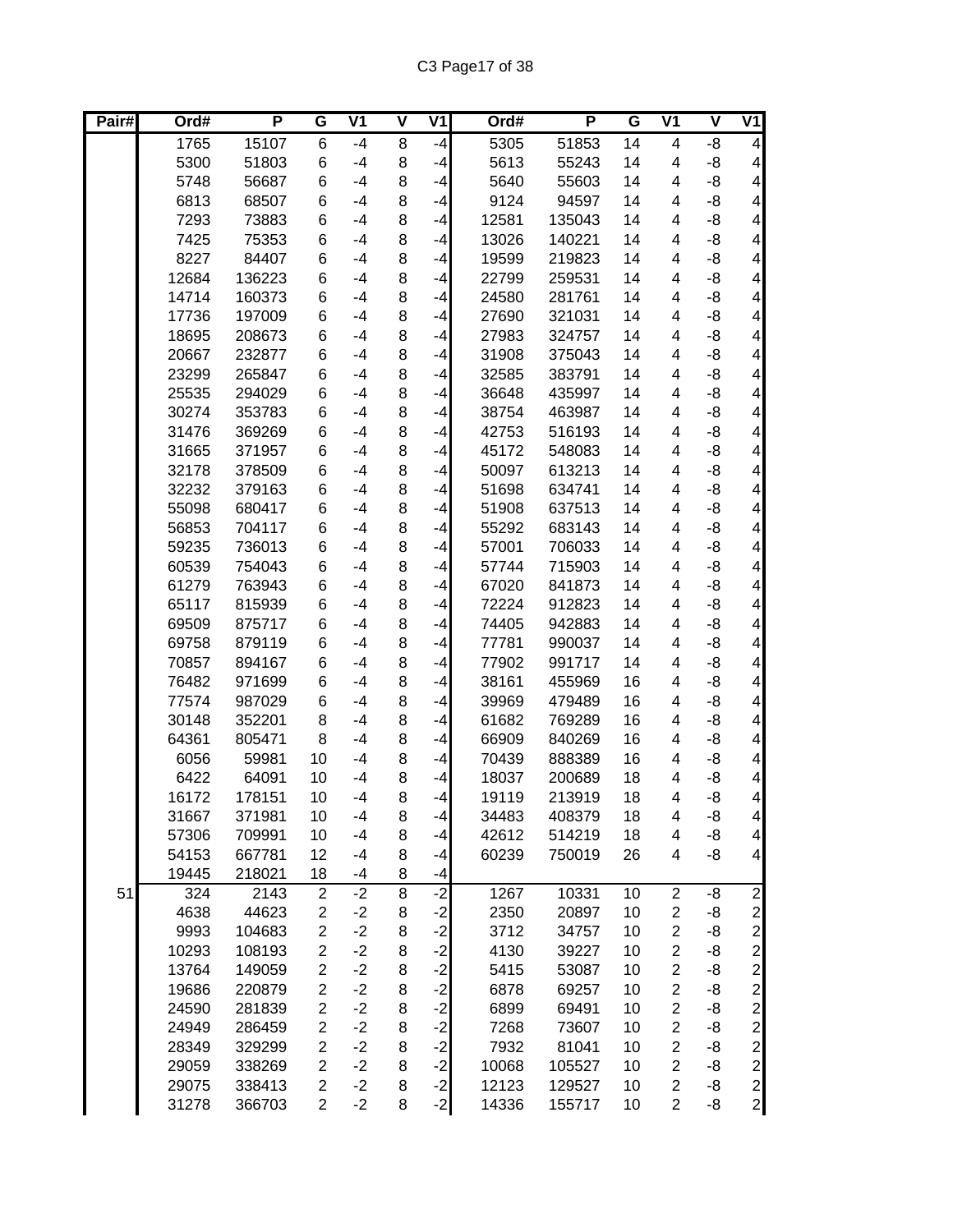C3 Page18 of 38

| Pair# | Ord#  | P      | G              | $\overline{V}$          | V | V <sub>1</sub> | Ord#  | P      | G  | V <sub>1</sub> | $\overline{\mathtt{v}}$ | V1             |
|-------|-------|--------|----------------|-------------------------|---|----------------|-------|--------|----|----------------|-------------------------|----------------|
|       | 33462 | 394819 | $\overline{2}$ | $-2$                    | 8 | ٠J             | 14871 | 162287 | 10 | $\overline{2}$ | -8                      | $\overline{c}$ |
|       | 34905 | 413869 | $\overline{2}$ | $-2$                    | 8 | $-2$           | 16623 | 183497 | 10 | $\overline{2}$ | -8                      | $\mathbf{2}$   |
|       | 37095 | 442009 | $\overline{c}$ | $-2$                    | 8 | $-2$           | 23147 | 263951 | 10 | $\overline{2}$ | -8                      | $\mathbf{2}$   |
|       | 37309 | 444529 | $\overline{c}$ | $-2$                    | 8 | $-2$           | 25678 | 295871 | 10 | $\overline{2}$ | -8                      | $\mathbf{2}$   |
|       | 40449 | 486043 | $\overline{2}$ | $-2$                    | 8 | $-2$           | 28062 | 325691 | 10 | $\overline{2}$ | -8                      | $\mathbf{z}$   |
|       | 41204 | 495619 | $\overline{2}$ | $-2$                    | 8 | $-2$           | 28255 | 328061 | 10 | $\overline{2}$ | -8                      | $\mathbf{2}$   |
|       | 41559 | 500239 | $\overline{2}$ | $-2$                    | 8 | $-2$           | 28582 | 332201 | 10 | $\overline{2}$ | -8                      | $\overline{a}$ |
|       | 48932 | 597679 | $\overline{2}$ | $-2$                    | 8 | $-2$           | 34275 | 405677 | 10 | $\overline{c}$ | -8                      | $\overline{a}$ |
|       | 49498 | 605239 | $\overline{2}$ | $-2$                    | 8 | $-2$           | 37228 | 443561 | 10 | $\overline{2}$ | -8                      | $\overline{a}$ |
|       | 51520 | 632353 | $\overline{2}$ | $-2$                    | 8 | $-2$           | 42185 | 508577 | 10 | $\overline{2}$ | -8                      | $\mathbf{2}$   |
|       | 53879 | 664123 | $\overline{2}$ | $-2$                    | 8 | $-2$           | 50450 | 617717 | 10 | $\overline{2}$ | -8                      | $\overline{a}$ |
|       | 53923 | 664669 | $\overline{2}$ | $-2$                    | 8 | $-2$           | 53043 | 652931 | 10 | $\overline{2}$ | -8                      | $\overline{c}$ |
|       | 54708 | 675253 | $\overline{c}$ | $-2$                    | 8 | $-2$           | 56179 | 694997 | 10 | $\overline{2}$ | -8                      | $\overline{c}$ |
|       | 55171 | 681409 | $\overline{2}$ | $-2$                    | 8 | $-2$           | 57487 | 712427 | 10 | $\overline{2}$ | -8                      |                |
|       | 62373 | 778699 | $\overline{2}$ | $-2$                    | 8 | $-2$           | 65433 | 820241 | 10 | $\overline{2}$ | -8                      |                |
|       | 63023 | 787519 | $\overline{2}$ | $-2$                    | 8 | $-2$           | 66881 | 839897 | 10 | $\overline{2}$ | -8                      | $20000$        |
|       | 63997 | 800539 | $\overline{2}$ | $-2$                    | 8 | $-2$           | 67068 | 842417 | 10 | $\overline{2}$ | -8                      |                |
|       | 64496 | 807409 | $\overline{2}$ | $-2$                    | 8 | $-2$           | 68642 | 864047 | 10 | $\overline{2}$ | -8                      |                |
|       | 65619 | 822673 | $\overline{2}$ | $-2$                    | 8 | $-2$           | 71652 | 905207 | 10 | $\overline{2}$ | -8                      |                |
|       | 67752 | 851803 | $\overline{c}$ | $-2$                    | 8 | $-2$           | 72530 | 917237 | 10 | $\overline{2}$ | -8                      | $\mathbf{2}$   |
|       | 70880 | 894409 | $\overline{c}$ | $-2$                    | 8 | $-2$           | 6761  | 67883  | 16 | $\overline{2}$ | -8                      | $\mathbf{2}$   |
|       | 5718  | 56401  | 8              | $-2$                    | 8 | $-2$           | 14894 | 162593 | 16 | $\overline{2}$ | -8                      | $\mathbf{z}$   |
|       | 5983  | 59167  | 8              | $-2$                    | 8 | $-2$           | 22336 | 253733 | 16 | $\overline{2}$ | -8                      | $\mathbf{2}$   |
|       | 42221 | 509071 | 8              | $-2$                    | 8 | $-2$           | 40230 | 482819 | 16 | $\overline{2}$ | -8                      | $\overline{2}$ |
|       | 44445 | 538267 | 8              | $-2$                    | 8 | $-2$           | 48220 | 588113 | 16 | $\overline{2}$ | -8                      | $\overline{a}$ |
|       | 46713 | 568627 | 8              | $-2$                    | 8 | $-2$           | 68814 | 866213 | 16 | $\overline{2}$ | -8                      | $\overline{2}$ |
|       | 48662 | 594211 | 8              | $-2$                    | 8 | $-2$           | 75771 | 961973 | 16 | $\overline{2}$ | -8                      | $\mathbf{2}$   |
|       | 56953 | 705277 | 8              | $-2$                    | 8 | $-2$           | 76681 | 974489 | 16 | $\overline{2}$ | -8                      | $\overline{a}$ |
|       | 63999 | 800557 | 8              | $-2$                    | 8 | $-2$           | 62839 | 785003 | 22 | $\overline{2}$ | -8                      | $\mathbf{2}$   |
|       | 69236 | 872041 | 8              | $-2$                    | 8 | $-2$           | 983   | 7753   | 12 | $-2$           | -8                      | $-2$           |
|       | 40121 | 481447 | 14             | $-2$                    | 8 | $-2$           | 2972  | 27103  | 12 | $-2$           | -8                      | $-2$           |
|       | 58979 | 732631 | 14             | $-2$                    | 8 | $-2$           | 13468 | 145543 | 12 | $-2$           | -8                      | $-2$           |
|       | 6468  | 64667  | 4              | $\mathbf 2$             | 8 | $\overline{c}$ | 15411 | 169003 | 12 | $-2$           | -8                      | $-2$           |
|       | 14306 | 155387 | 4              | $\overline{2}$          | 8 | $\overline{2}$ | 17117 | 189433 | 12 | $-2$           | -8                      | $-2$           |
|       | 28064 | 325697 | 4              | $\overline{2}$          | 8 | $\overline{2}$ | 18276 | 203653 | 12 | $-2$           | -8                      | $-2$           |
|       | 39259 | 470417 | 4              | $\mathbf 2$             | 8 | $\mathbf{2}$   | 29057 | 338263 | 12 | $-2$           | -8                      | $-2$           |
|       | 45823 | 556697 | 4              | $\overline{c}$          | 8 | $\overline{2}$ | 38272 | 457393 | 12 | $-2$           | -8                      | $-2$           |
|       | 49308 | 602717 | 4              | $\overline{c}$          | 8 | $\overline{2}$ | 44868 | 543853 | 12 | $-2$           | -8                      | $-2$           |
|       | 77248 | 982577 | 4              | $\overline{c}$          | 8 | $\mathbf{2}$   | 52480 | 645493 | 12 | $-2$           | -8                      | $-2$           |
|       | 4821  | 46649  | 6              | $\overline{c}$          | 8 | $\mathbf{2}$   | 62371 | 778693 | 12 | $-2$           | -8                      | $-2$           |
|       | 6400  | 63809  | 6              | $\overline{c}$          | 8 | $\mathbf{2}$   | 64175 | 803053 | 12 | $-2$           | -8                      | $-2$           |
|       | 8796  | 90917  | 6              | $\overline{c}$          | 8 | $\overline{a}$ | 284   | 1861   | 14 | $-2$           | -8                      | $-2$           |
|       | 14659 | 159707 | 6              | $\overline{c}$          | 8 | $\mathbf{2}$   | 2143  | 18787  | 14 | $-2$           | -8                      | $-2$           |
|       | 14892 | 162563 | 6              | $\overline{\mathbf{c}}$ | 8 | $\mathbf{2}$   | 5529  | 54361  | 14 | $-2$           | -8                      | $-2$           |
|       | 28683 | 333503 | 6              | $\overline{c}$          | 8 | $\overline{2}$ | 8917  | 92347  | 14 | $-2$           | -8                      | $-2$           |
|       | 32716 | 385403 | 6              | $\overline{\mathbf{c}}$ | 8 | $\frac{2}{2}$  | 9605  | 100183 | 14 | $-2$           | -8                      | $-2$           |
|       | 36344 | 432287 | 6              | $\overline{c}$          | 8 |                | 12300 | 131701 | 14 | $-2$           | -8                      | $-2$           |
|       | 38506 | 460643 | 6              | $\overline{c}$          | 8 | $\mathbf{2}$   | 12356 | 132361 | 14 | $-2$           | -8                      | $-2$           |
|       | 41906 | 504953 | 6              | $\overline{c}$          | 8 | $\mathbf{2}$   | 12599 | 135271 | 14 | $-2$           | -8                      | $-2$           |
|       | 50887 | 623729 | 6              | $\overline{\mathbf{c}}$ | 8 | $\frac{2}{2}$  | 18794 | 209851 | 14 | $-2$           | -8                      | $-2$           |
|       | 51455 | 631583 | 6              | $\overline{2}$          | 8 |                | 24110 | 275911 | 14 | $-2$           | -8                      | $-2$           |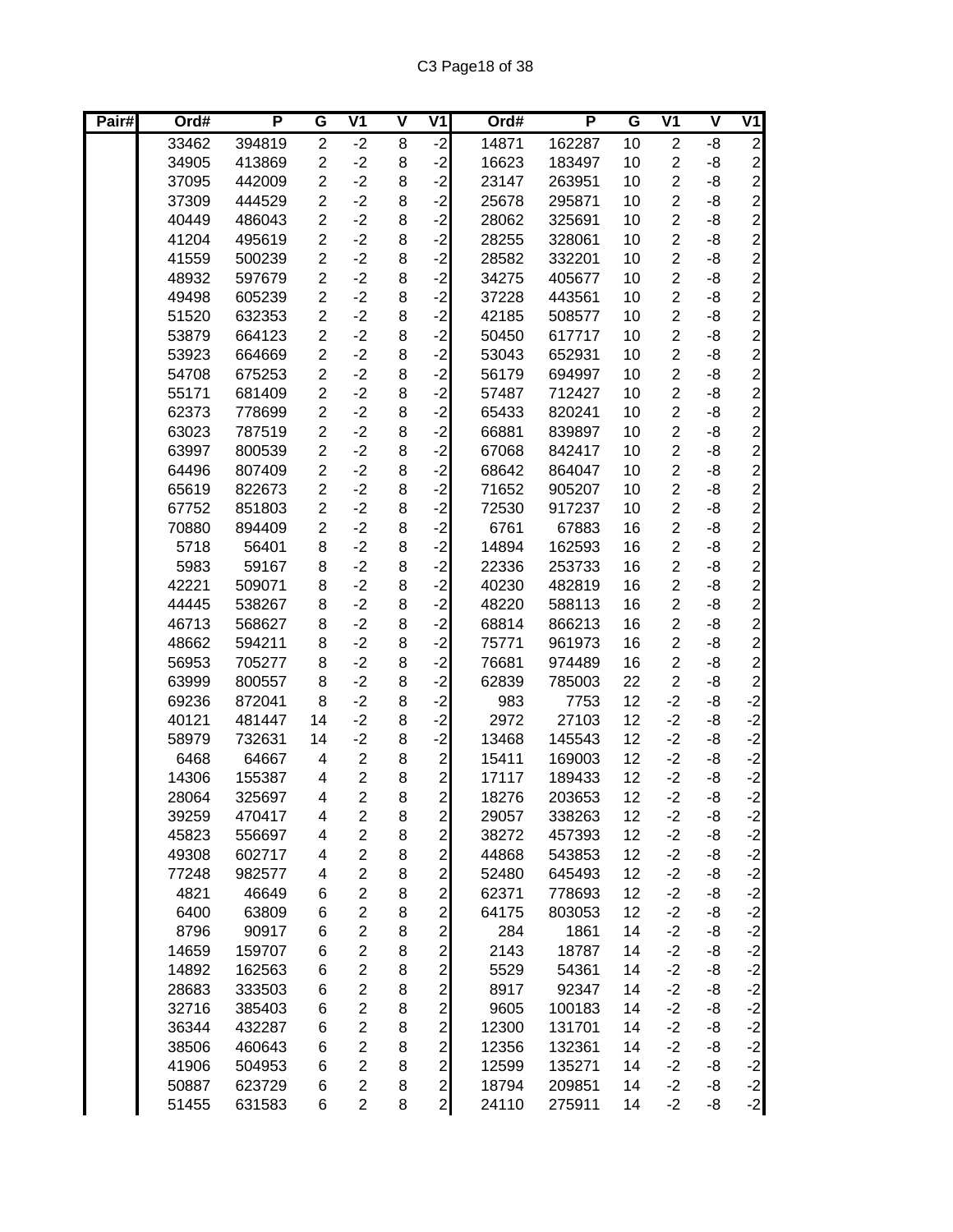C3 Page19 of 38

| Pair# | Ord#  | P      | G     | V <sub>1</sub> | $\overline{\mathtt{v}}$ | V <sub>1</sub>  | Ord#  | P      | G  | V <sub>1</sub> | $\overline{\mathtt{v}}$ | V <sub>1</sub> |
|-------|-------|--------|-------|----------------|-------------------------|-----------------|-------|--------|----|----------------|-------------------------|----------------|
|       | 56333 | 697019 | 6     | $\overline{c}$ | 8                       | $\overline{c}$  | 37980 | 453631 | 14 | $-2$           | -8                      | $-2$           |
|       | 57371 | 710873 | 6     | $\overline{c}$ | 8                       | $\mathbf{2}$    | 41175 | 495337 | 14 | $-2$           | -8                      | $-2$           |
|       | 59209 | 735659 | 6     | $\overline{c}$ | 8                       | $\mathbf{2}$    | 41348 | 497551 | 14 | $-2$           | -8                      | $-2$           |
|       | 70262 | 885977 | $\,6$ | $\overline{2}$ | 8                       | $\overline{c}$  | 44816 | 543217 | 14 | $-2$           | -8                      | $-2$           |
|       | 73093 | 924779 | $\,6$ | $\overline{2}$ | 8                       | $\overline{c}$  | 47321 | 576523 | 14 | $-2$           | -8                      | $-2$           |
|       | 74445 | 943373 | $\,6$ | $\overline{c}$ | 8                       | $\overline{c}$  | 52582 | 646873 | 14 | $-2$           | -8                      | $-2$           |
|       | 76312 | 969467 | 6     | $\overline{2}$ | 8                       | $\overline{c}$  | 56445 | 698521 | 14 | $-2$           | -8                      | $-2$           |
|       | 11968 | 127747 | 8     | $\overline{c}$ | 8                       | $\overline{c}$  | 58983 | 732703 | 14 | $-2$           | -8                      | $-2$           |
|       | 22605 | 257107 | 8     | $\overline{c}$ | 8                       | $\overline{2}$  | 64640 | 809437 | 14 | $-2$           | -8                      | $-2$           |
|       | 30323 | 354337 | 8     | $\overline{c}$ | 8                       | $\overline{c}$  | 66458 | 833887 | 14 | $-2$           | -8                      | $-2$           |
|       | 34947 | 414397 | 8     | $\overline{2}$ | 8                       | $\overline{2}$  | 66623 | 836233 | 14 | $-2$           | -8                      | $-2$           |
|       | 42524 | 513067 | 8     | $\overline{2}$ | 8                       | $\overline{c}$  | 68470 | 861733 | 14 | $-2$           | -8                      | ر<br>2-<br>2-  |
|       | 49994 | 611887 | 8     | $\overline{2}$ | 8                       | $\overline{c}$  | 69978 | 882061 | 14 | $-2$           | -8                      |                |
|       | 14046 | 152249 | 10    | $\overline{2}$ | 8                       | $\overline{c}$  | 70750 | 892657 | 14 | $-2$           | -8                      | د<br>2- د      |
|       | 27933 | 324161 | 10    | $\overline{2}$ | 8                       | $\overline{c}$  | 74553 | 944887 | 14 | $-2$           | -8                      |                |
|       | 55713 | 688679 | 10    | $\overline{2}$ | 8                       | $\overline{c}$  | 76651 | 974137 | 14 | $-2$           | -8                      |                |
|       | 77153 | 981221 | 12    | $\overline{c}$ | 8                       | $\overline{c}$  | 14284 | 155153 | 16 | $-2$           | -8                      | $-2$           |
|       | 43125 | 520867 | 14    | $\overline{c}$ | 8                       | $\overline{a}$  | 15907 | 174893 | 16 | $-2$           | -8                      | $-2$           |
|       | 45094 | 547037 | 16    | $\overline{c}$ | 8                       | $\mathbf{z}$    | 25448 | 292793 | 16 | $-2$           | -8                      | $-2$           |
|       | 28907 | 336437 | 18    | $\overline{2}$ | 8                       | $\mathbf{2}$    | 27363 | 317063 | 16 | $-2$           | -8                      | $-2$           |
|       | 73721 | 933497 | 18    | $\overline{2}$ | 8                       | $\overline{2}$  | 43146 | 521153 | 16 | $-2$           | -8                      | $-2$           |
|       |       |        |       |                |                         |                 | 46138 | 560753 | 16 | $-2$           | -8                      | $-2$           |
|       |       |        |       |                |                         |                 | 77305 | 983363 | 16 | $-2$           | -8                      | $-2$           |
|       |       |        |       |                |                         |                 | 25784 | 297151 | 18 | $-2$           | -8                      | $-2$           |
|       |       |        |       |                |                         |                 | 34934 | 414259 | 18 | $-2$           | -8                      | $-2$           |
|       |       |        |       |                |                         |                 | 38940 | 466321 | 18 | $-2$           | -8                      | $-2$           |
|       |       |        |       |                |                         |                 | 47768 | 582409 | 18 | $-2$           | -8                      | $-2$           |
|       |       |        |       |                |                         |                 | 56036 | 693079 | 18 | $-2$           | -8                      | $-2$           |
|       |       |        |       |                |                         |                 | 67759 | 851881 | 18 | $-2$           | -8                      | $-2$           |
|       |       |        |       |                |                         |                 | 20769 | 234259 | 20 | $-2$           | -8                      | $-2$           |
|       |       |        |       |                |                         |                 | 20938 | 236449 | 20 | $-2$           | -8                      | $-2$           |
|       |       |        |       |                |                         |                 | 34236 | 405199 | 20 | $-2$           | -8                      | $-2$           |
|       |       |        |       |                |                         |                 | 65782 | 824821 | 20 | $-2$           | -8                      | $-2$           |
|       |       |        |       |                |                         |                 | 70359 | 887311 | 20 | $-2$           | -8                      | $-2$           |
|       |       |        |       |                |                         |                 | 77791 | 990239 | 28 | $-2$           | -8                      | $-2$           |
| 52    | 8117  | 83101  | 8     | 4              | 8                       | 4               | 482   | 3449   | 16 | -4             | -8                      | $-4$           |
|       | 61751 | 770191 | 8     | 4              | 8                       | $\vert 4 \vert$ | 8531  | 87869  | 16 | $-4$           | -8                      | $-4$           |
|       |       |        |       |                |                         |                 | 13019 | 140159 | 16 | $-4$           | -8                      | $-4$           |
|       |       |        |       |                |                         |                 | 34591 | 409769 | 16 | $-4$           | -8                      | $-4$           |
|       |       |        |       |                |                         |                 | 59002 | 732959 | 16 | $-4$           | -8                      | $-4$           |
|       |       |        |       |                |                         |                 | 63812 | 798059 | 16 | $-4$           | -8                      | $-4$           |
| 53    | 57872 | 717697 | 14    | 10             | 8                       | 10              |       |        |    |                |                         |                |
|       | 24870 | 285343 | 26    | 10             | 8                       | 10              |       |        |    |                |                         |                |
| 54    |       |        |       |                |                         |                 | 72171 | 912031 | 24 | $-14$          | -8                      | $-14$          |
| 55    | 28055 | 325607 | 10    | $-16$          | 10                      | $-16$           | 6516  | 65203  | 20 | 16             | $-10$                   | 16             |
|       | 31048 | 363809 | 10    | $-16$          | 10                      | $-16$           | 7923  | 80953  | 20 | 16             | $-10$                   | 16             |
|       | 33658 | 397469 | 10    | $-16$          | 10                      | $-16$           | 9296  | 96517  | 20 | 16             | $-10$                   | 16             |
|       | 62221 | 776729 | 10    | $-16$          | 10                      | $-16$           | 20261 | 228013 | 20 | 16             | $-10$                   | 16             |
|       | 71419 | 901973 | 10    | $-16$          | 10                      | $-16$           | 36590 | 435307 | 20 | 16             | $-10$                   | 16             |
|       |       |        |       |                |                         |                 | 57620 | 714247 | 20 | 16             | $-10$                   | 16             |
|       |       |        |       |                |                         |                 | 72855 | 921667 | 20 | 16             | $-10$                   | 16             |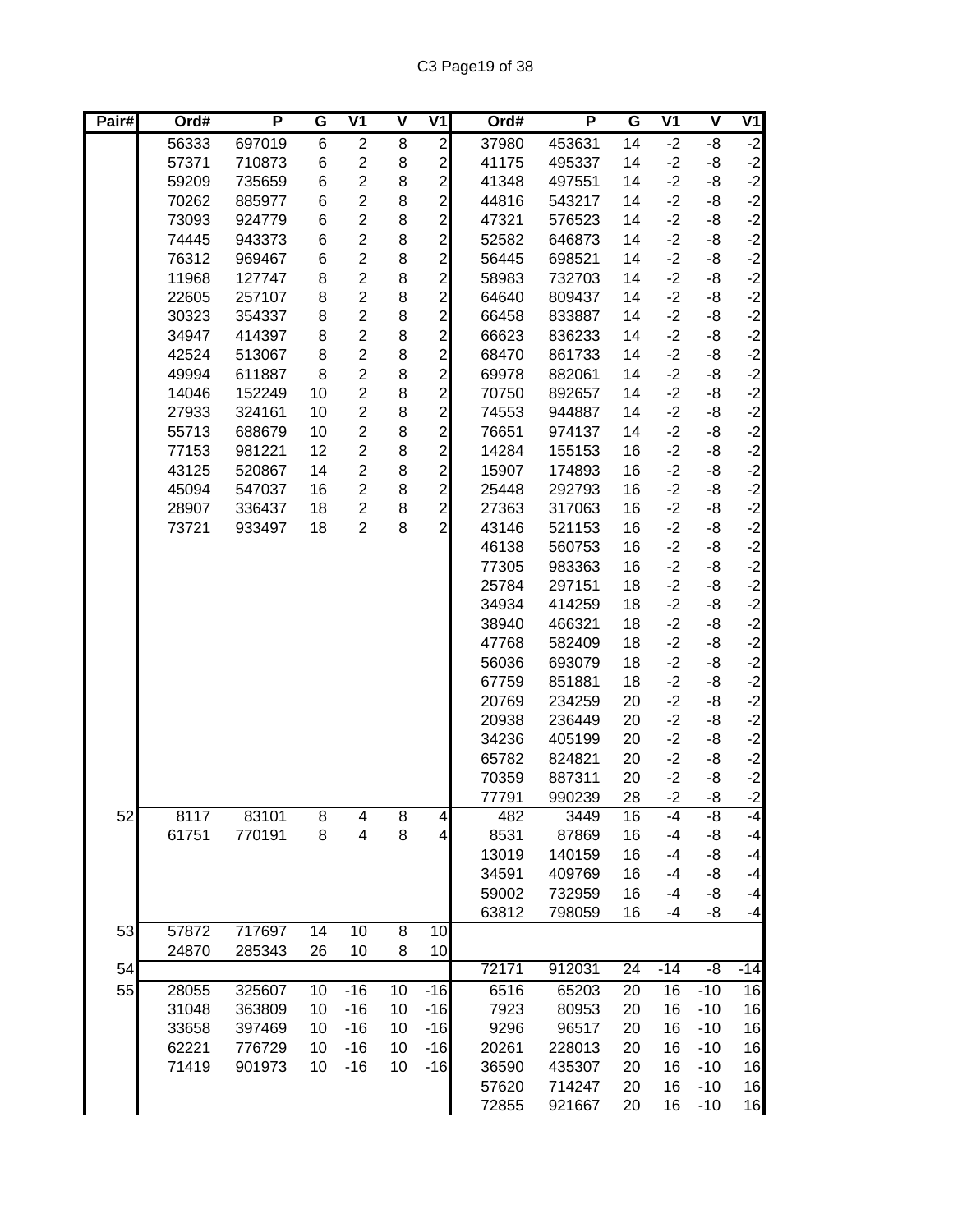| Pair# | Ord#  | P      | G                       | V <sub>1</sub> | $\overline{\mathsf{v}}$ | $\overline{\mathsf{V1}}$ | Ord#  | P      | G               | V <sub>1</sub>  | $\overline{\mathsf{v}}$ | V1                                         |
|-------|-------|--------|-------------------------|----------------|-------------------------|--------------------------|-------|--------|-----------------|-----------------|-------------------------|--------------------------------------------|
|       |       |        |                         |                |                         |                          | 74007 | 937501 | 20              | 16              | $-10$                   | 16                                         |
| 56    | 12879 | 138433 | $\overline{6}$          | $-14$          | 10                      | $-14$                    | 479   | 3407   | $\overline{16}$ | $\overline{14}$ | $-10$                   | $\overline{14}$                            |
|       | 16187 | 178333 | 6                       | $-14$          | 10                      | $-14$                    | 776   | 5897   | 16              | 14              | $-10$                   | 14                                         |
|       | 21348 | 241543 | 6                       | $-14$          | 10                      | $-14$                    | 2693  | 24197  | 16              | 14              | $-10$                   | 14                                         |
|       | 51447 | 631513 | 6                       | $-14$          | 10                      | $-14$                    | 3943  | 37217  | 16              | 14              | $-10$                   | 14                                         |
|       | 57234 | 709123 | 6                       | $-14$          | 10                      | $-14$                    | 5245  | 51257  | 16              | 14              | $-10$                   | 14                                         |
|       | 57704 | 715423 | 6                       | $-14$          | 10                      | $-14$                    | 5867  | 57917  | 16              | 14              | $-10$                   | 14                                         |
|       | 67166 | 843763 | 6                       | $-14$          | 10                      | $-14$                    | 40708 | 489257 | 16              | 14              | $-10$                   | 14                                         |
|       | 68551 | 862633 | 6                       | $-14$          | 10                      | $-14$                    | 43511 | 525887 | 16              | 14              | $-10$                   | 14                                         |
|       | 71748 | 906523 | 6                       | $-14$          | 10                      | $-14$                    | 46510 | 565787 | 16              | 14              | $-10$                   | 14                                         |
|       | 4997  | 48571  | 8                       | $-14$          | 10                      | $-14$                    | 60851 | 758357 | 16              | 14              | $-10$                   | 14                                         |
|       | 15109 | 165211 | 8                       | $-14$          | 10                      | $-14$                    | 68988 | 868577 | 16              | 14              | $-10$                   | 14                                         |
|       | 15425 | 169159 | 8                       | $-14$          | 10                      | $-14$                    | 73917 | 936197 | 16              | 14              | $-10$                   | 14                                         |
|       | 36964 | 440311 | 8                       | $-14$          | 10                      | $-14$                    | 11191 | 118709 | 18              | 14              | $-10$                   | 14                                         |
|       | 13613 | 147263 | 10                      | $-14$          | 10                      | $-14$                    | 26446 | 305441 | 18              | 14              | $-10$                   | 14                                         |
|       | 66794 | 838667 | 10                      | $-14$          | 10                      | $-14$                    | 38039 | 454379 | 18              | 14              | $-10$                   | 14                                         |
|       | 76134 | 966971 | 10                      | $-14$          | 10                      | $-14$                    | 42399 | 511409 | 18              | 14              | $-10$                   | 14                                         |
|       | 20376 | 229321 | 12                      | $-14$          | 10                      | $-14$                    | 43327 | 523511 | 18              | 14              | $-10$                   | 14                                         |
|       | 37924 | 452773 | 14                      | $-14$          | 10                      | $-14$                    | 46835 | 570131 | 18              | 14              | $-10$                   | 14                                         |
|       | 60276 | 750571 | 18                      | $-14$          | 10                      | $-14$                    | 49960 | 611411 | 18              | 14              | $-10$                   | 14                                         |
|       |       |        |                         |                |                         |                          | 56797 | 703349 | 18              | 14              | $-10$                   | 14                                         |
|       |       |        |                         |                |                         |                          | 74211 | 940319 | 18              | 14              | $-10$                   | 14                                         |
|       |       |        |                         |                |                         |                          | 75242 | 954641 | 18              | 14              | $-10$                   | 14                                         |
|       |       |        |                         |                |                         |                          | 51142 | 627217 | 20              | 14              | $-10$                   | 14                                         |
|       |       |        |                         |                |                         |                          | 51974 | 638489 | 22              | 14              | $-10$                   | 14                                         |
|       |       |        |                         |                |                         |                          | 38300 | 457739 | 28              | 14              | $-10$                   | 14                                         |
| 57    | 960   | 7561   | $\overline{2}$          | -8             | 10                      | $-8$                     | 473   | 3359   | 12              | 8               | $-10$                   | $\overline{8}$                             |
|       | 1342  | 11071  | $\overline{c}$          | -8             | 10                      | $-8$                     | 1098  | 8819   | 12              | 8               | $-10$                   | 8                                          |
|       | 1795  | 15361  | $\overline{c}$          | -8             | 10                      | $-8$                     | 1621  | 13709  | 12              | 8               | $-10$                   | 8                                          |
|       | 2572  | 23041  | $\overline{c}$          | -8             | 10                      | $-8$                     | 3685  | 34499  | 12              | 8               | $-10$                   | 8                                          |
|       | 3599  | 33601  | $\overline{2}$          | -8             | 10                      | $-8$                     | 4646  | 44699  | 12              | 8               | $-10$                   | 8                                          |
|       | 5809  | 57271  | $\mathbf 2$             | -8             | 10                      | $-8$                     | 5227  | 51059  | 12              | 8               | $-10$                   | $\begin{matrix}8\\8\end{matrix}$           |
|       | 6137  | 60901  | $\overline{2}$          | -8             | 10                      | $-8$                     | 5770  | 56909  | 12              | 8               | $-10$                   |                                            |
|       | 6689  | 67141  | $\overline{2}$          | -8             | 10                      | $-8$                     | 7136  | 72089  | 12              | 8               | $-10$                   | $\mathbf{8}$                               |
|       | 14093 | 152821 | $\overline{2}$          | -8             | 10                      | $-8$                     | 8399  | 86369  | 12              | 8               | $-10$                   | 8 <sup>1</sup>                             |
|       | 14457 | 157231 | $\overline{c}$          | -8             | 10                      | $-8$                     | 10134 | 106319 | 12              | 8               | $-10$                   | 8                                          |
|       | 15054 | 164431 | $\overline{c}$          | -8             | 10                      | $-8$                     | 10707 | 113039 | 12              | 8               | $-10$                   | $\bf 8$                                    |
|       | 15804 | 173671 | $\boldsymbol{2}$        | -8             | 10                      | $-8$                     | 12594 | 135209 | 12              | 8               | $-10$                   | 8 <sup>1</sup>                             |
|       | 23435 | 267481 | $\overline{\mathbf{c}}$ | -8             | 10                      | $-8$                     | 15680 | 172169 | 12              | 8               | $-10$                   | $\bf{8}$                                   |
|       | 33219 | 391891 | $\boldsymbol{2}$        | -8             | 10                      | $-8$                     | 18523 | 206639 | 12              | 8               | $-10$                   | $\bf{8}$                                   |
|       | 35607 | 422881 | $\boldsymbol{2}$        | -8             | 10                      | $-8$                     | 19246 | 215459 | 12              | 8               | $-10$                   | $\bf{8}$                                   |
|       | 39057 | 467881 | $\overline{c}$          | -8             | 10                      | $-8$                     | 21383 | 241919 | 12              | 8               | $-10$                   | $\bf{8}$                                   |
|       | 42143 | 508021 | $\boldsymbol{2}$        | -8             | 10                      | $-8$                     | 23099 | 263399 | 12              | 8               | $-10$                   | $\bf{8}$                                   |
|       | 42516 | 513001 | $\overline{c}$          | -8             | 10                      | $-8$                     | 31553 | 370439 | 12              | 8               | $-10$                   | 8                                          |
|       | 46850 | 570391 | $\boldsymbol{2}$        | -8             | 10                      | $-8$                     | 38833 | 464939 | 12              | 8               | $-10$                   | 8                                          |
|       | 47192 | 574801 | $\overline{2}$          | -8             | 10                      | $-8$                     | 41178 | 495359 | 12              | 8               | $-10$                   | 8                                          |
|       | 50100 | 613231 | $\overline{2}$          | -8             | 10                      | $-8$                     | 50321 | 616169 | 12              | 8               | $-10$                   | $\bf 8$                                    |
|       | 50318 | 616141 | $\overline{2}$          | -8             | 10                      | $-8$                     | 51067 | 626189 | 12              | 8               | $-10$                   | $\mathbf{8}$                               |
|       | 51443 | 631471 | $\overline{c}$          | -8             | 10                      | $-8$                     | 51252 | 628799 | 12              | 8               | $-10$                   | $\begin{array}{c} 8 \\ 8 \\ 8 \end{array}$ |
|       | 57368 | 710851 | $\overline{c}$          | -8             | 10                      | $-8$                     | 55947 | 691919 | 12              | 8               | $-10$                   |                                            |
|       | 63994 | 800521 | $\overline{c}$          | -8             | 10                      | $-8$                     | 64929 | 813299 | 12              | 8               | $-10$                   |                                            |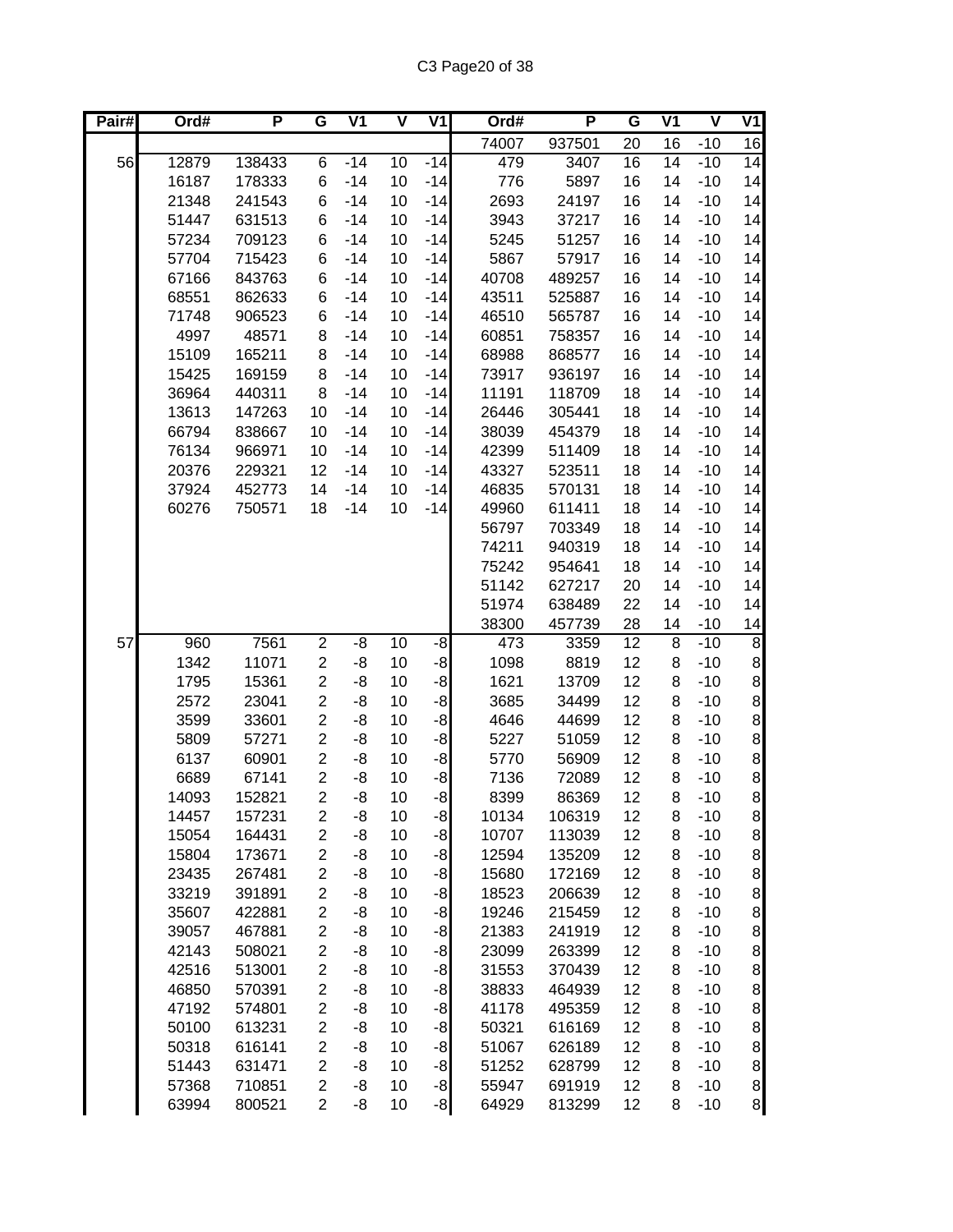C3 Page21 of 38

| Pair# | Ord#  | P      | G                       | V <sub>1</sub> | $\overline{\mathtt{v}}$ | $\overline{\mathsf{V1}}$ | Ord#  | P      | G  | V <sub>1</sub> | $\overline{\mathsf{v}}$ | V1             |
|-------|-------|--------|-------------------------|----------------|-------------------------|--------------------------|-------|--------|----|----------------|-------------------------|----------------|
|       | 69248 | 872161 | $\overline{2}$          | -8             | 10                      | $-8$                     | 68650 | 864119 | 12 | 8              | $-10$                   | 8 <sup>1</sup> |
|       | 69770 | 879271 | $\overline{2}$          | -8             | 10                      | $-8$                     | 74861 | 949439 | 12 | 8              | $-10$                   | 8 <sup>1</sup> |
|       | 71389 | 901501 | $\overline{2}$          | -8             | 10                      | $-8$                     | 1716  | 14653  | 14 | 8              | $-10$                   | $\bf{8}$       |
|       | 74144 | 939361 | $\overline{c}$          | -8             | 10                      | $-8$                     | 14674 | 159853 | 14 | 8              | $-10$                   | $\bf{8}$       |
|       | 1057  | 8447   | $\overline{4}$          | -8             | 10                      | $-8$                     | 15521 | 170263 | 14 | 8              | $-10$                   | $\bf{8}$       |
|       | 1220  | 9887   | $\overline{\mathbf{4}}$ | -8             | 10                      | $-8$                     | 16235 | 178873 | 14 | 8              | $-10$                   | $\bf{8}$       |
|       | 1485  | 12437  | $\overline{\mathbf{4}}$ | -8             | 10                      | $-8$                     | 17231 | 190807 | 14 | 8              | $-10$                   | $\bf{8}$       |
|       | 4282  | 40883  | $\overline{\mathbf{4}}$ | -8             | 10                      | $-8$                     | 26369 | 304537 | 14 | 8              | $-10$                   | $\bf{8}$       |
|       | 7444  | 75557  | 4                       | -8             | 10                      | $-8$                     | 27778 | 322093 | 14 | 8              | $-10$                   | $\bf{8}$       |
|       | 8630  | 89087  | 4                       | -8             | 10                      | $-8$                     | 37791 | 450913 | 14 | 8              | $-10$                   | $\bf{8}$       |
|       | 9708  | 101363 | $\overline{4}$          | -8             | 10                      | $-8$                     | 51665 | 634327 | 14 | 8              | $-10$                   | $\bf{8}$       |
|       | 13716 | 148517 | $\overline{4}$          | -8             | 10                      | $-8$                     | 54039 | 666187 | 14 | 8              | $-10$                   | $\bf{8}$       |
|       | 14468 | 157307 | $\overline{4}$          | -8             | 10                      | $-8$                     | 54813 | 676747 | 14 | 8              | $-10$                   | $\bf{8}$       |
|       | 18954 | 211727 | $\overline{\mathbf{4}}$ | -8             | 10                      | $-8$                     | 55622 | 687457 | 14 | 8              | $-10$                   | $\bf{8}$       |
|       | 23437 | 267497 | 4                       | -8             | 10                      | $-8$                     | 56477 | 699073 | 14 | 8              | $-10$                   | $\bf{8}$       |
|       | 25552 | 294227 | $\overline{4}$          | -8             | 10                      | $-8$                     | 62750 | 783763 | 14 | 8              | $-10$                   | $\bf{8}$       |
|       | 26938 | 311807 | 4                       | -8             | 10                      | $-8$                     | 64781 | 811273 | 14 | 8              | $-10$                   | $\bf{8}$       |
|       | 27441 | 317987 | 4                       | -8             | 10                      | $-8$                     | 70151 | 884437 | 14 | 8              | $-10$                   | $\bf{8}$       |
|       | 29121 | 339107 | 4                       | -8             | 10                      | $-8$                     | 72009 | 909787 | 14 | 8              | $-10$                   | $\bf{8}$       |
|       | 29155 | 339617 | $\overline{\mathbf{4}}$ | -8             | 10                      | $-8$                     | 76407 | 970813 | 14 | 8              | $-10$                   | $\bf{8}$       |
|       | 33059 | 389927 | $\overline{4}$          | -8             | 10                      | $-8$                     | 4472  | 42767  | 16 | 8              | $-10$                   | $\bf{8}$       |
|       | 35722 | 424247 | 4                       | -8             | 10                      | $-8$                     | 6037  | 59723  | 16 | 8              | $-10$                   | $\bf{8}$       |
|       | 39081 | 468137 | 4                       | -8             | 10                      | $-8$                     | 13444 | 145283 | 16 | 8              | $-10$                   | $\bf{8}$       |
|       | 40872 | 491357 | $\overline{4}$          | -8             | 10                      | $-8$                     | 17928 | 199337 | 16 | 8              | $-10$                   | $\bf{8}$       |
|       | 55239 | 682307 | 4                       | -8             | 10                      | $-8$                     | 34919 | 414077 | 16 | 8              | $-10$                   | $\bf{8}$       |
|       | 55580 | 686993 | 4                       | -8             | 10                      | $-8$                     | 40089 | 481067 | 16 | 8              | $-10$                   | $\bf{8}$       |
|       | 63925 | 799637 | 4                       | -8             | 10                      | -8                       | 41665 | 501617 | 16 | 8              | $-10$                   | $\bf{8}$       |
|       | 67272 | 845183 | $\overline{4}$          | -8             | 10                      | $-8$                     | 57799 | 716687 | 16 | 8              | $-10$                   | $\bf{8}$       |
|       | 15277 | 167197 | 6                       | -8             | 10                      | $-8$                     | 57852 | 717443 | 16 | 8              | $-10$                   | $\bf{8}$       |
|       | 23008 | 262237 | 6                       | -8             | 10                      | $-8$                     | 58080 | 720677 | 16 | 8              | $-10$                   | $\bf{8}$       |
|       | 27924 | 324073 | 6                       | -8             | 10                      | $-8$                     | 61983 | 773387 | 16 | 8              | $-10$                   | $\bf{8}$       |
|       | 29571 | 344893 | 6                       | -8             | 10                      | $-8$                     | 70837 | 893897 | 16 | 8              | $-10$                   | $\bf{8}$       |
|       | 36246 | 431083 | 6                       | -8             | 10                      | $-8$                     | 77756 | 989777 | 16 | 8              | $-10$                   | $\bf{8}$       |
|       | 36853 | 438853 | 6                       | -8             | 10                      | $-8$                     | 26131 | 301619 | 18 | 8              | $-10$                   | $\bf{8}$       |
|       | 41899 | 504877 | 6                       | -8             | 10                      | $-8$                     | 45426 | 551339 | 18 | 8              | $-10$                   | 8 <sup>1</sup> |
|       | 52743 | 648937 | 6                       | -8             | 10                      | $-8$                     | 16683 | 184231 | 20 | 8              | $-10$                   | 8 <sup>1</sup> |
|       | 62108 | 775063 | 6                       | -8             | 10                      | $-8$                     | 55485 | 685669 | 20 | 8              | $-10$                   | 8 <sup>1</sup> |
|       | 63868 | 798757 | 6                       | -8             | 10                      | $-8$                     | 59474 | 739273 | 20 | 8              | $-10$                   | 8 <sup>1</sup> |
|       | 67556 | 849103 | 6                       | -8             | 10                      | -8                       | 65085 | 815491 | 20 | 8              | $-10$                   | 8 <sup>1</sup> |
|       | 71206 | 898873 | 6                       | -8             | 10                      | $-8$                     | 73054 | 924323 | 24 | 8              | $-10$                   | 8 <sup>1</sup> |
|       | 39174 | 469331 | 10                      | -8             | 10                      | $-8$                     | 28324 | 329009 | 28 | 8              | $-10$                   | $\bf{8}$       |
|       | 50399 | 617087 | 10                      | -8             | 10                      | $-8$                     |       |        |    |                |                         |                |
|       | 52397 | 644411 | 10                      | -8             | 10                      | -8                       |       |        |    |                |                         |                |
|       | 56431 | 698339 | 10                      | -8             | 10                      | -8                       |       |        |    |                |                         |                |
|       | 20749 | 234043 | 14                      | -8             | 10                      | -8                       |       |        |    |                |                         |                |
|       | 62171 | 776003 | 16                      | -8             | 10                      | -8                       |       |        |    |                |                         |                |
|       | 51273 | 629081 | 22                      | -8             | 10                      | -8                       |       |        |    |                |                         |                |
| 58    | 137   | 773    | $\overline{\mathbf{4}}$ | $-4$           | 10                      | $-4$                     | 537   | 3877   | 14 | 4              | $-10$                   | $\overline{a}$ |
|       | 402   | 2753   | 4                       | $-4$           | 10                      | $-4$                     | 9063  | 93937  | 14 | 4              | $-10$                   | $\overline{4}$ |
|       | 4699  | 45293  | 4                       | $-4$           | 10                      | $-4$                     | 15962 | 175687 | 14 | 4              | $-10$                   | $\overline{4}$ |
|       | 9069  | 93983  | 4                       | $-4$           | 10                      | $-4$                     | 17756 | 197257 | 14 | 4              | $-10$                   | $\overline{4}$ |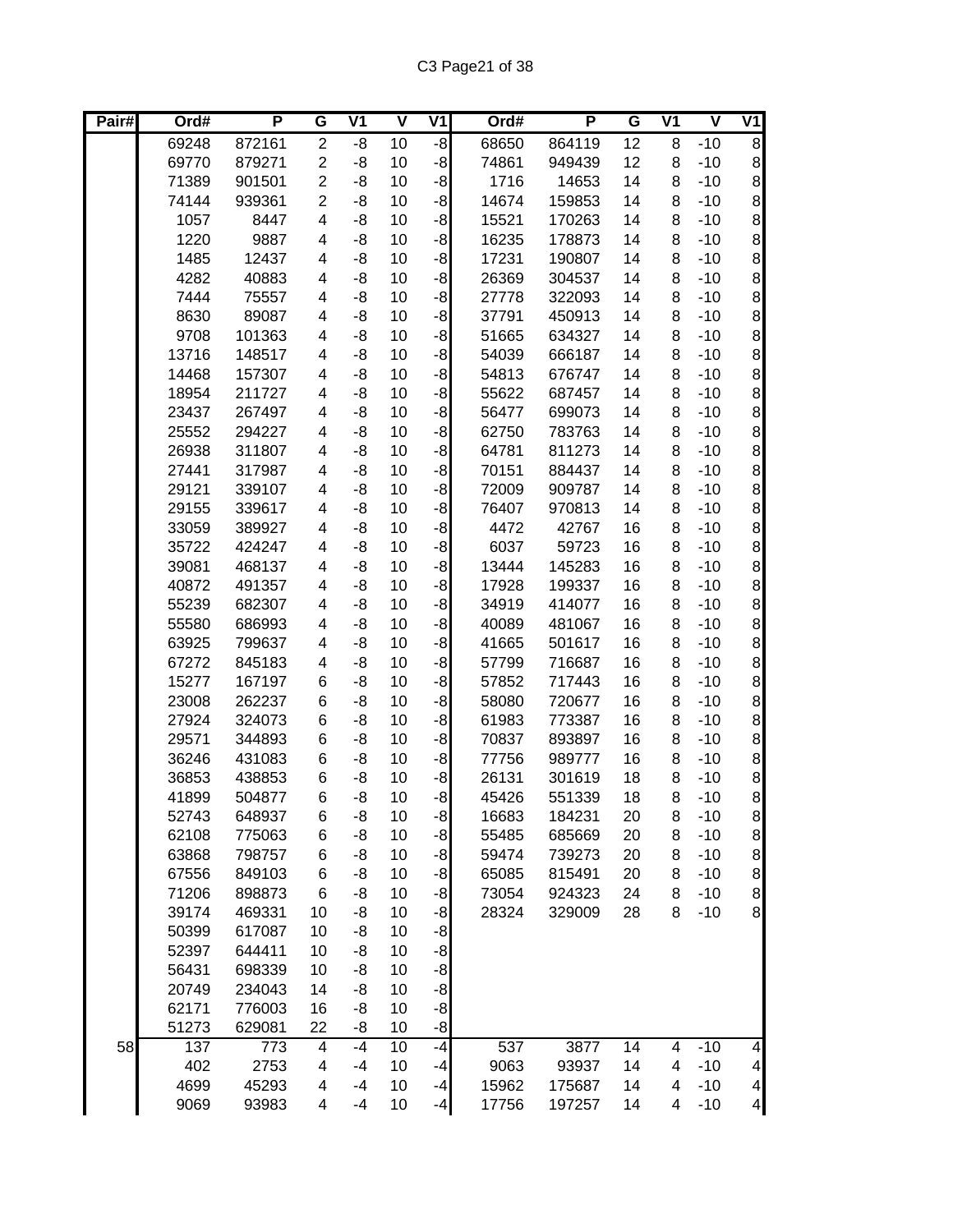C3 Page22 of 38

| Pair# | Ord#  | P      | G                       | $\overline{\mathsf{V}}$ 1 | $\overline{\mathsf{v}}$ | V1   | Ord#  | P      | G  | $\overline{\mathsf{V}}$ 1 | $\overline{\mathsf{v}}$ | V1                                         |
|-------|-------|--------|-------------------------|---------------------------|-------------------------|------|-------|--------|----|---------------------------|-------------------------|--------------------------------------------|
|       | 14056 | 152393 | 4                       | $-4$                      | 10                      | $-4$ | 19100 | 213637 | 14 | $\overline{\mathbf{4}}$   | $-10$                   | $\overline{4}$                             |
|       | 14298 | 155303 | 4                       | $-4$                      | 10                      | $-4$ | 20269 | 228127 | 14 | 4                         | $-10$                   | $\overline{4}$                             |
|       | 15570 | 170813 | 4                       | $-4$                      | 10                      | $-4$ | 31098 | 364447 | 14 | 4                         | $-10$                   | $\overline{4}$                             |
|       | 18141 | 201923 | 4                       | $-4$                      | 10                      | $-4$ | 34393 | 407287 | 14 | 4                         | $-10$                   | $\overline{4}$                             |
|       | 19004 | 212423 | 4                       | $-4$                      | 10                      | $-4$ | 35653 | 423427 | 14 | 4                         | $-10$                   | $\overline{4}$                             |
|       | 21185 | 239543 | 4                       | $-4$                      | 10                      | $-4$ | 35709 | 424117 | 14 | 4                         | $-10$                   | $\overline{4}$                             |
|       | 22810 | 259643 | 4                       | $-4$                      | 10                      | $-4$ | 46422 | 564667 | 14 | 4                         | $-10$                   | $\overline{4}$                             |
|       | 23535 | 268733 | 4                       | $-4$                      | 10                      | $-4$ | 55807 | 689917 | 14 | 4                         | $-10$                   | $\overline{4}$                             |
|       | 32214 | 378953 | 4                       | $-4$                      | 10                      | $-4$ | 58386 | 724597 | 14 | 4                         | $-10$                   | $\overline{4}$                             |
|       | 32853 | 387173 | 4                       | $-4$                      | 10                      | $-4$ | 62689 | 783007 | 14 | 4                         | $-10$                   | $\overline{4}$                             |
|       | 35007 | 415073 | 4                       | $-4$                      | 10                      | $-4$ | 73041 | 924097 | 14 | 4                         | $-10$                   | $\overline{4}$                             |
|       | 37368 | 445283 | 4                       | $-4$                      | 10                      | $-4$ | 9617  | 100333 | 20 | 4                         | $-10$                   | $\overline{4}$                             |
|       | 45848 | 556943 | 4                       | $-4$                      | 10                      | $-4$ | 38471 | 460147 | 20 | 4                         | $-10$                   | $\overline{4}$                             |
|       | 56449 | 698543 | 4                       | $-4$                      | 10                      | $-4$ |       |        |    |                           |                         |                                            |
|       | 62513 | 780683 | 4                       | $-4$                      | 10                      | $-4$ |       |        |    |                           |                         |                                            |
|       | 66049 | 828383 | 4                       | $-4$                      | 10                      | $-4$ |       |        |    |                           |                         |                                            |
|       | 9811  | 102461 | 10                      | $-4$                      | 10                      | $-4$ |       |        |    |                           |                         |                                            |
|       | 11254 | 119513 | 10                      | $-4$                      | 10                      | $-4$ |       |        |    |                           |                         |                                            |
|       | 15230 | 166703 | 10                      | $-4$                      | 10                      | $-4$ |       |        |    |                           |                         |                                            |
|       | 25893 | 298631 | 10                      | $-4$                      | 10                      | $-4$ |       |        |    |                           |                         |                                            |
|       | 49359 | 603467 | 10                      | $-4$                      | 10                      | $-4$ |       |        |    |                           |                         |                                            |
| 59    | 114   | 619    | $\overline{2}$          | $-2$                      | 10                      | $-2$ | 658   | 4931   | 12 | $\overline{2}$            | $-10$                   | $\overline{2}$                             |
|       | 278   | 1789   | $\overline{2}$          | $-2$                      | 10                      | $-2$ | 1104  | 8861   | 12 | $\overline{2}$            | $-10$                   | $\begin{array}{c} 2 \\ 2 \\ 2 \end{array}$ |
|       | 1478  | 12379  | 2                       | $-2$                      | 10                      | $-2$ | 1823  | 15641  | 12 | $\overline{2}$            | $-10$                   |                                            |
|       | 3413  | 31729  | $\overline{2}$          | $-2$                      | 10                      | $-2$ | 2596  | 23291  | 12 | $\overline{2}$            | $-10$                   |                                            |
|       | 3873  | 36529  | 2                       | $-2$                      | 10                      | $-2$ | 4600  | 44201  | 12 | $\overline{2}$            | $-10$                   | $\begin{array}{c} 2 \\ 2 \\ 2 \end{array}$ |
|       | 7184  | 72649  | $\overline{2}$          | $-2$                      | 10                      | $-2$ | 5039  | 49031  | 12 | $\overline{2}$            | $-10$                   |                                            |
|       | 7460  | 75709  | $\overline{c}$          | $-2$                      | 10                      | $-2$ | 9517  | 99131  | 12 | $\overline{2}$            | $-10$                   |                                            |
|       | 11242 | 119299 | $\overline{2}$          | $-2$                      | 10                      | $-2$ | 17100 | 189251 | 12 | $\overline{2}$            | $-10$                   |                                            |
|       | 11745 | 125119 | $\overline{c}$          | $-2$                      | 10                      | $-2$ | 17288 | 191531 | 12 | $\overline{2}$            | $-10$                   | $\overline{2}$                             |
|       | 16043 | 176509 | $\overline{2}$          | $-2$                      | 10                      | $-2$ | 19877 | 223241 | 12 | $\overline{2}$            | $-10$                   | $\overline{2}$                             |
|       | 16241 | 178909 | 2                       | $-2$                      | 10                      | $-2$ | 20337 | 228881 | 12 | $\overline{2}$            | $-10$                   | $\overline{2}$                             |
|       | 16975 | 187639 | 2                       | $-2$                      | 10                      | $-2$ | 20584 | 231821 | 12 | $\overline{2}$            | $-10$                   | $\overline{2}$                             |
|       | 18751 | 209359 | $\overline{2}$          | $-2$                      | 10                      | $-2$ | 25260 | 290441 | 12 | $\overline{c}$            | $-10$                   | $\mathbf{z}$                               |
|       | 19130 | 214009 | $\overline{2}$          | $-2$                      | 10                      | $-2$ | 28128 | 326561 | 12 | $\overline{2}$            | $-10$                   | $\overline{2}$                             |
|       | 19392 | 217339 | $\overline{\mathbf{c}}$ | $-2$                      | 10                      | $-2$ | 29814 | 347981 | 12 | $\mathbf{2}$              | $-10$                   | $\mathbf{2}$                               |
|       | 19495 | 218629 | $\overline{c}$          | $-2$                      | 10                      | $-2$ | 39257 | 470411 | 12 | $\overline{2}$            | $-10$                   | $\overline{c}$                             |
|       | 22329 | 253639 | $\overline{c}$          | $-2$                      | 10                      | $-2$ | 39361 | 471671 | 12 | $\overline{2}$            | $-10$                   |                                            |
|       | 23368 | 266689 | $\overline{c}$          | $-2$                      | 10                      | $-2$ | 40730 | 489551 | 12 | $\overline{2}$            | $-10$                   |                                            |
|       | 26330 | 304069 | $\overline{c}$          | $-2$                      | 10                      | $-2$ | 40811 | 490571 | 12 | $\overline{2}$            | $-10$                   |                                            |
|       | 27791 | 322249 | $\overline{c}$          | $-2$                      | 10                      | $-2$ | 41099 | 494381 | 12 | $\overline{2}$            | $-10$                   |                                            |
|       | 28213 | 327559 | $\overline{c}$          | $-2$                      | 10                      | $-2$ | 43023 | 519521 | 12 | $\overline{2}$            | $-10$                   |                                            |
|       | 34976 | 414709 | $\overline{\mathbf{c}}$ | $-2$                      | 10                      | $-2$ | 45258 | 549161 | 12 | $\overline{2}$            | $-10$                   | <b>NNNNNNNNN</b>                           |
|       | 35919 | 426919 | $\overline{2}$          | $-2$                      | 10                      | $-2$ | 48038 | 585911 | 12 | $\overline{2}$            | $-10$                   |                                            |
|       | 38205 | 456559 | $\overline{2}$          | $-2$                      | 10                      | $-2$ | 71589 | 904511 | 12 | $\overline{2}$            | $-10$                   |                                            |
|       | 44337 | 536779 | $\overline{c}$          | $-2$                      | 10                      | $-2$ | 72919 | 922511 | 12 | $\overline{2}$            | $-10$                   |                                            |
|       | 44875 | 543889 | $\overline{2}$          | $-2$                      | 10                      | $-2$ | 74746 | 947741 | 12 | $\overline{2}$            | $-10$                   | $\overline{2}$                             |
|       | 50629 | 620239 | $\overline{2}$          | $-2$                      | 10                      | $-2$ | 77268 | 982841 | 12 | $\overline{2}$            | $-10$                   | $\overline{2}$                             |
|       | 51313 | 629689 | $\overline{c}$          | $-2$                      | 10                      | $-2$ | 425   | 2953   | 14 | $\overline{2}$            | $-10$                   | $\overline{2}$                             |
|       | 54255 | 669289 | $\overline{c}$          | $-2$                      | 10                      | $-2$ | 13576 | 146833 | 14 | $\overline{2}$            | $-10$                   | $\frac{2}{2}$                              |
|       | 56945 | 705169 | $\overline{c}$          | $-2$                      | 10                      | $-2$ | 20402 | 229627 | 14 | $\overline{2}$            | $-10$                   |                                            |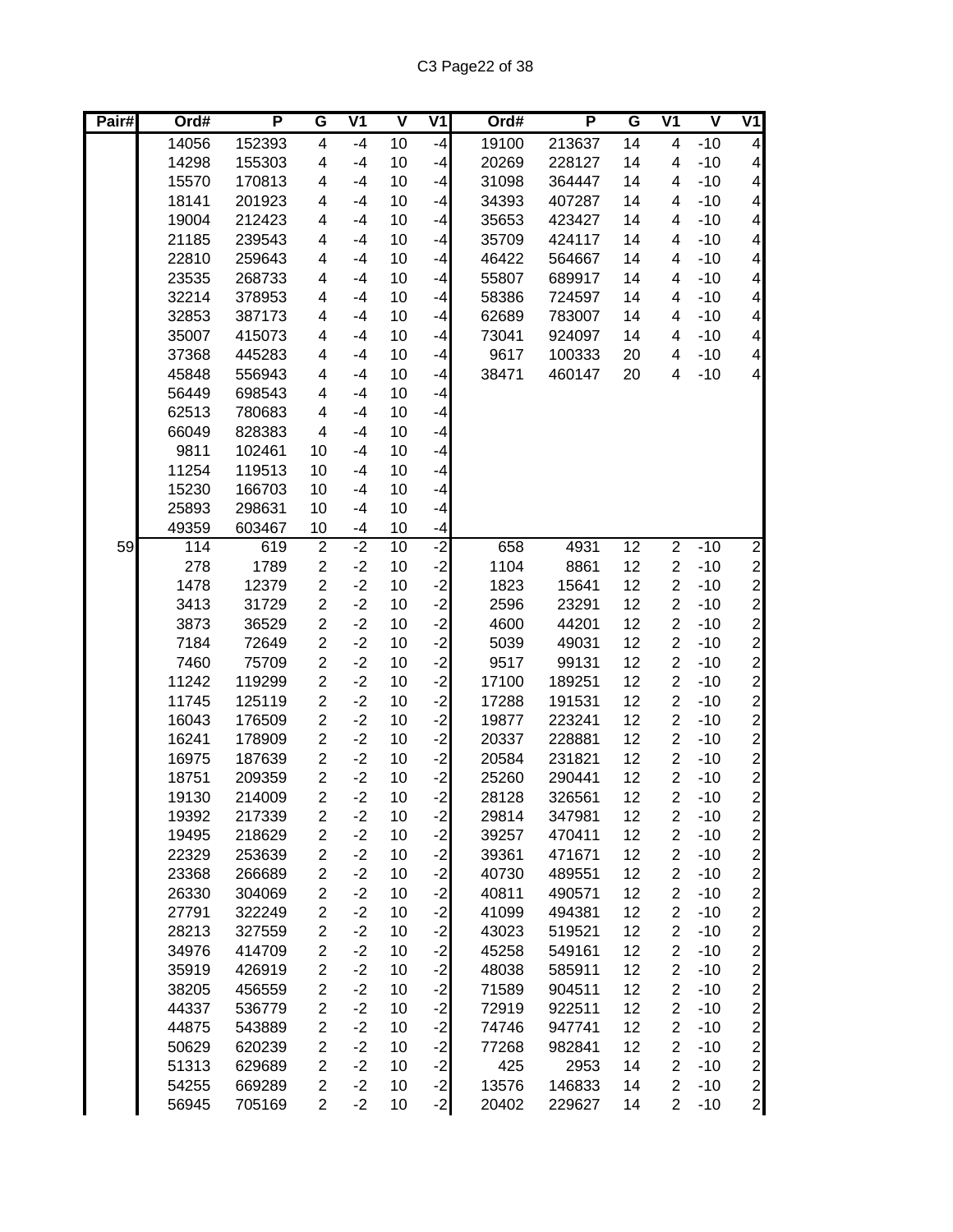C3 Page23 of 38

| Pair# | Ord#  | P      | G              | V <sub>1</sub> | V  | V <sub>1</sub> | Ord#  | P      | G  | $\overline{V}$ | $\overline{\mathsf{v}}$ | V1                                               |
|-------|-------|--------|----------------|----------------|----|----------------|-------|--------|----|----------------|-------------------------|--------------------------------------------------|
|       | 70545 | 889879 | $\overline{2}$ | $-2$           | 10 | ٠J             | 24547 | 281353 | 14 | $\overline{2}$ | $-10$                   | $\overline{2}$                                   |
|       | 73642 | 932419 | $\overline{2}$ | $-2$           | 10 | $-2$           | 26986 | 312397 | 14 | $\overline{2}$ | $-10$                   | $\overline{c}$                                   |
|       | 76051 | 965779 | $\overline{2}$ | $-2$           | 10 | $-2$           | 33961 | 401407 | 14 | $\overline{2}$ | $-10$                   | $\mathbf{2}$                                     |
|       | 77159 | 981289 | $\overline{2}$ | $-2$           | 10 | $-2$           | 37944 | 453133 | 14 | $\overline{2}$ | $-10$                   | $\mathbf{2}$                                     |
|       | 78207 | 995989 | $\overline{2}$ | $-2$           | 10 | $-2$           | 38261 | 457267 | 14 | $\overline{2}$ | $-10$                   | $\mathbf{2}$                                     |
|       | 981   | 7727   | 4              | $-2$           | 10 | $-2$           | 39261 | 470443 | 14 | $\overline{2}$ | $-10$                   | $\mathbf{2}$                                     |
|       | 2970  | 27077  | 4              | $-2$           | 10 | $-2$           | 39927 | 478927 | 14 | $\overline{2}$ | $-10$                   | $\mathbf{2}$                                     |
|       | 8839  | 91397  | 4              | $-2$           | 10 | $-2$           | 43849 | 530293 | 14 | $\overline{2}$ | $-10$                   | $\mathbf{2}$                                     |
|       | 11316 | 120167 | 4              | $-2$           | 10 | $-2$           | 51655 | 634237 | 14 | $\overline{2}$ | $-10$                   | $\mathbf{2}$                                     |
|       | 16157 | 177953 | 4              | $-2$           | 10 | $-2$           | 56697 | 702127 | 14 | $\overline{2}$ | $-10$                   | $\overline{c}$                                   |
|       | 21007 | 237287 | 4              | $-2$           | 10 | $-2$           | 65495 | 821053 | 14 | $\overline{2}$ | $-10$                   | $\mathbf{2}$                                     |
|       | 22739 | 258707 | 4              | $-2$           | 10 | $-2$           | 3592  | 33563  | 16 | $\overline{2}$ | $-10$                   | $\mathbf{2}$                                     |
|       | 27810 | 322523 | 4              | $-2$           | 10 | $-2$           | 6096  | 60443  | 16 | $\overline{2}$ | $-10$                   | $\mathbf{2}$                                     |
|       | 29729 | 346877 | 4              | $-2$           | 10 | $-2$           | 23679 | 270437 | 16 | $\overline{2}$ | $-10$                   |                                                  |
|       | 30486 | 356453 | 4              | $-2$           | 10 | $-2$           | 28591 | 332303 | 16 | $\overline{2}$ | $-10$                   |                                                  |
|       | 33828 | 399587 | 4              | $-2$           | 10 | $-2$           | 29098 | 338747 | 16 | $\overline{2}$ | $-10$                   | $\begin{array}{c}\n 2 \\  2 \\  3\n \end{array}$ |
|       | 39683 | 475763 | 4              | $-2$           | 10 | $-2$           | 34518 | 408803 | 16 | $\overline{2}$ | $-10$                   |                                                  |
|       | 51818 | 636287 | 4              | $-2$           | 10 | $-2$           | 36283 | 431597 | 16 | $\overline{2}$ | $-10$                   |                                                  |
|       | 59096 | 734207 | 4              | $-2$           | 10 | $-2$           | 40528 | 487007 | 16 | $\overline{2}$ | $-10$                   | $\mathbf{2}$                                     |
|       | 73716 | 933407 | 4              | $-2$           | 10 | $-2$           | 43777 | 529343 | 16 | $\overline{2}$ | $-10$                   | $\mathbf{2}$                                     |
|       | 76879 | 977243 | 4              | $-2$           | 10 | $-2$           | 44741 | 542183 | 16 | $\overline{2}$ | $-10$                   | $\mathbf{2}$                                     |
|       | 3053  | 27967  | 6              | $-2$           | 10 | $-2$           | 47937 | 584693 | 16 | $\overline{2}$ | $-10$                   | $\mathbf{2}$                                     |
|       | 4021  | 38053  | 6              | $-2$           | 10 | $-2$           | 49435 | 604427 | 16 | $\overline{2}$ | $-10$                   | $\mathbf{2}$                                     |
|       | 5763  | 56827  | 6              | $-2$           | 10 | $-2$           | 50464 | 617873 | 16 | $\overline{2}$ | $-10$                   | $\mathbf{2}$                                     |
|       | 6208  | 61687  | 6              | $-2$           | 10 | $-2$           | 52428 | 644783 | 16 | $\overline{2}$ | $-10$                   | $\mathbf{2}$                                     |
|       | 8004  | 81853  | 6              | $-2$           | 10 | $-2$           | 54357 | 670613 | 16 | $\overline{2}$ | $-10$                   | $\mathbf{2}$                                     |
|       | 10098 | 105913 | 6              | $-2$           | 10 | $-2$           | 55043 | 679823 | 16 | $\overline{2}$ | $-10$                   | $\overline{c}$                                   |
|       | 16296 | 179533 | 6              | $-2$           | 10 | $-2$           | 56756 | 702803 | 16 | $\overline{2}$ | $-10$                   | $\mathbf{2}$                                     |
|       | 19143 | 214147 | 6              | $-2$           | 10 | $-2$           | 57960 | 719057 | 16 | $\overline{2}$ | $-10$                   | $\mathbf{2}$                                     |
|       | 21601 | 244603 | 6              | $-2$           | 10 | $-2$           | 25407 | 292301 | 18 | $\overline{2}$ | $-10$                   | $\mathbf{2}$                                     |
|       | 23730 | 271027 | 6              | $-2$           | 10 | $-2$           | 41652 | 501401 | 18 | $\overline{2}$ | $-10$                   | $\begin{array}{c} 2 \\ 2 \\ 2 \end{array}$       |
|       | 32617 | 384157 | 6              | $-2$           | 10 | $-2$           | 27828 | 322747 | 20 | $\overline{2}$ | $-10$                   |                                                  |
|       | 33591 | 396547 | 6              | $-2$           | 10 | $-2$           | 35737 | 424471 | 20 | $\overline{2}$ | $-10$                   |                                                  |
|       | 35420 | 420367 | 6              | $-2$           | 10 | $-2$           | 43219 | 522037 | 20 | $\overline{2}$ | $-10$                   |                                                  |
|       | 37220 | 443437 | 6              | $-2$           | 10 | $-2$           | 54461 | 672019 | 20 | $\overline{2}$ | $-10$                   | $\overline{2}$                                   |
|       | 40227 | 482773 | 6              | $-2$           | 10 | $-2$           | 60835 | 758179 | 20 | $\overline{2}$ | $-10$                   | $\mathbf{2}$                                     |
|       | 42667 | 514873 | 6              | $-2$           | 10 | $-2$           | 69779 | 879391 | 20 | $\overline{c}$ | $-10$                   | $\mathbf{z}$                                     |
|       | 45412 | 551113 | 6              | $-2$           | 10 | $-2$           | 73946 | 936577 | 20 | $\overline{c}$ | $-10$                   | 2                                                |
|       | 51078 | 626347 | 6              | $-2$           | 10 | $-2$           | 4393  | 42013  | 14 | $-2$           | $-10$                   | $-2$                                             |
|       | 51544 | 632683 | 6              | $-2$           | 10 | $-2$           | 13503 | 145963 | 14 | $-2$           | $-10$                   | $-2$                                             |
|       | 25404 | 292249 | 8              | $-2$           | 10 | $-2$           | 21603 | 244633 | 14 | $-2$           | $-10$                   | $-2$                                             |
|       | 27361 | 317029 | 8              | $-2$           | 10 | $-2$           | 28474 | 330853 | 14 | $-2$           | $-10$                   | $-2$                                             |
|       | 61919 | 772459 | 8              | $-2$           | 10 | $-2$           | 32298 | 379993 | 14 | $-2$           | $-10$                   | $-2$                                             |
|       | 35213 | 417773 | 10             | $-2$           | 10 | $-2$           | 41053 | 493807 | 14 | $-2$           | $-10$                   | $-2$                                             |
|       | 37240 | 443711 | 10             | $-2$           | 10 | $-2$           | 44447 | 538297 | 14 | $-2$           | $-10$                   | $-2$                                             |
|       | 61685 | 769319 | 10             | $-2$           | 10 | $-2$           | 45287 | 549547 | 14 | $-2$           | $-10$                   | $-2$                                             |
|       | 75455 | 957731 | 10             | $-2$           | 10 | $-2$           | 51869 | 636997 | 14 | $-2$           | $-10$                   | $-2$                                             |
|       | 16159 | 177979 | 12             | $-2$           | 10 | $-2$           | 54481 | 672223 | 14 | $-2$           | $-10$                   | $-2$                                             |
|       | 24640 | 282439 | 12             | $-2$           | 10 | $-2$           | 62183 | 776173 | 14 | $-2$           | $-10$                   | $-2$                                             |
|       | 35574 | 422407 | 14             | $-2$           | 10 | $-2$           | 4570  | 43933  | 20 | $-2$           | $-10$                   | $-2$                                             |
|       | 6427  | 64157  | 4              | $\mathbf 2$    | 10 | $2 \mid$       | 21968 | 249079 | 20 | $-2$           | $-10$                   | $-2$                                             |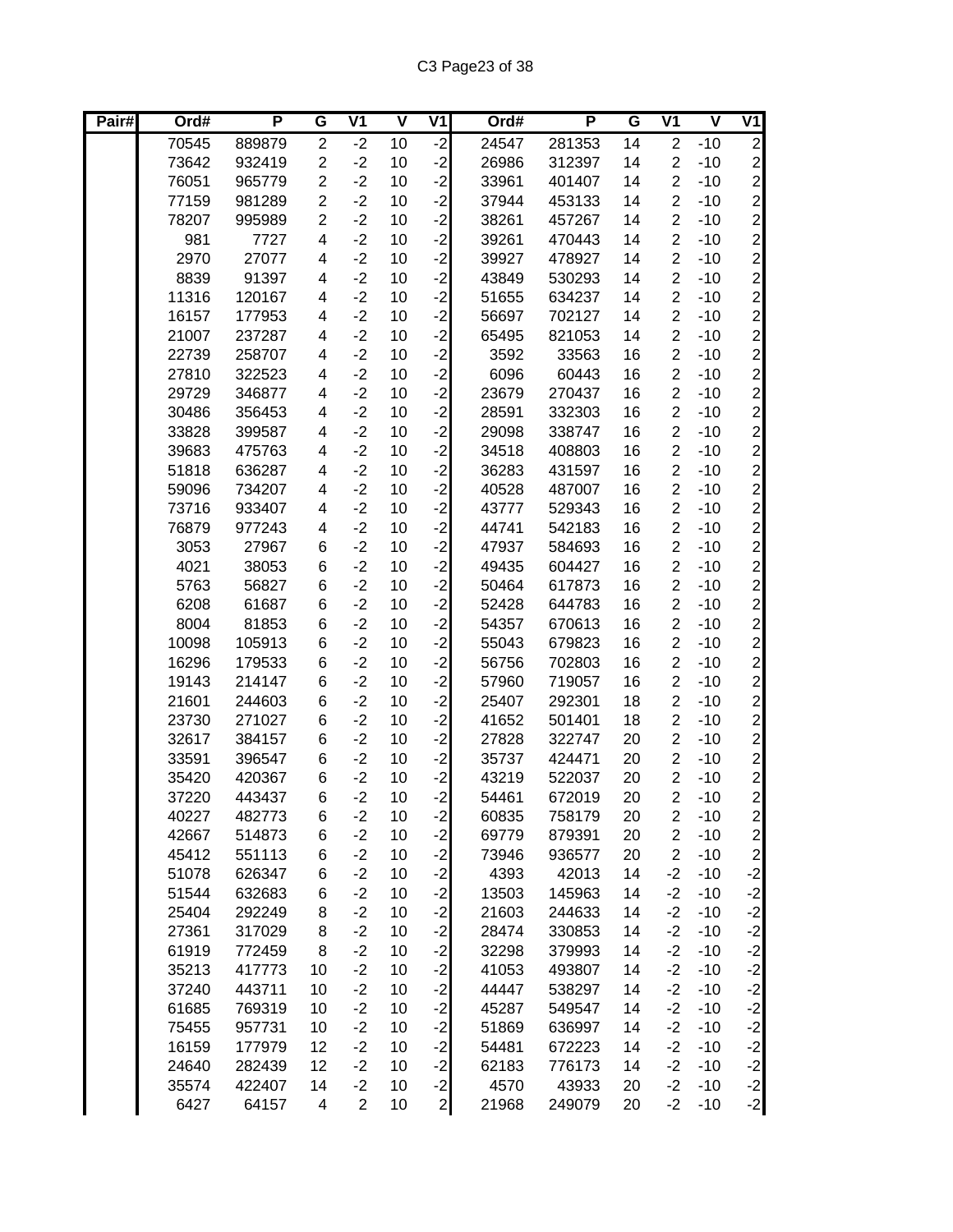C3 Page24 of 38

| Pair# | Ord#  | P      | G                       | V <sub>1</sub>  | $\overline{\mathsf{V}}$ | $\overline{\mathsf{V1}}$              | Ord#  | P      | G  | V <sub>1</sub>  | $\overline{\mathsf{V}}$ | V1              |
|-------|-------|--------|-------------------------|-----------------|-------------------------|---------------------------------------|-------|--------|----|-----------------|-------------------------|-----------------|
|       | 13516 | 146063 | 4                       | $\overline{2}$  | 10                      | $\mathbf{2}$                          | 41855 | 504289 | 20 | $-2$            | $-10$                   | $-2$            |
|       | 18847 | 210407 | 4                       | $\overline{2}$  | 10                      | $\mathbf{2}$                          | 49316 | 602821 | 20 | $-2$            | $-10$                   | $-2$            |
|       | 20040 | 225227 | 4                       | $\overline{2}$  | 10                      | $\mathbf{z}$                          | 75854 | 963163 | 20 | $-2$            | $-10$                   | $-2$            |
|       | 27277 | 316037 | 4                       | $\overline{2}$  | 10                      | $\mathbf{z}$                          | 78394 | 998497 | 26 | $-2$            | $-10$                   | $-2$            |
|       | 39250 | 470303 | 4                       | $\overline{2}$  | 10                      | $\overline{c}$                        |       |        |    |                 |                         |                 |
|       | 40505 | 486683 | 4                       | $\overline{c}$  | 10                      |                                       |       |        |    |                 |                         |                 |
|       | 44864 | 543797 | 4                       | $\overline{c}$  | 10                      | $\begin{array}{c} 2 \\ 2 \end{array}$ |       |        |    |                 |                         |                 |
|       | 49915 | 610787 | 4                       | $\overline{c}$  | 10                      |                                       |       |        |    |                 |                         |                 |
|       | 50788 | 622337 | 4                       | $\overline{2}$  | 10                      | $\overline{a}$                        |       |        |    |                 |                         |                 |
|       | 52606 | 647117 | 4                       | $\overline{2}$  | 10                      | $\overline{c}$                        |       |        |    |                 |                         |                 |
|       | 58441 | 725327 | 4                       | $\overline{2}$  | 10                      | $\overline{a}$                        |       |        |    |                 |                         |                 |
|       | 59445 | 738923 | 4                       | $\mathbf 2$     | 10                      |                                       |       |        |    |                 |                         |                 |
|       | 61262 | 763757 | 4                       | $\overline{2}$  | 10                      | 22222                                 |       |        |    |                 |                         |                 |
|       | 63733 | 796937 | 4                       | $\overline{2}$  | 10                      |                                       |       |        |    |                 |                         |                 |
|       | 68734 | 865217 | 4                       | $\overline{2}$  | 10                      |                                       |       |        |    |                 |                         |                 |
|       | 71319 | 900593 | 4                       | $\overline{2}$  | 10                      |                                       |       |        |    |                 |                         |                 |
|       | 77218 | 982103 | $\overline{\mathbf{4}}$ | $\overline{2}$  | 10                      |                                       |       |        |    |                 |                         |                 |
|       | 7668  | 78059  | 10                      | $\overline{2}$  | 10                      | $\mathbf{2}$                          |       |        |    |                 |                         |                 |
|       | 11983 | 127931 | 10                      | $\overline{2}$  | 10                      | $\mathbf{2}$                          |       |        |    |                 |                         |                 |
|       | 14276 | 155027 | 10                      | $\overline{2}$  | 10                      | $\mathbf{2}$                          |       |        |    |                 |                         |                 |
|       | 21814 | 247259 | 10                      | $\overline{c}$  | 10                      | $\mathbf{2}$                          |       |        |    |                 |                         |                 |
|       | 37747 | 450431 | 10                      | $\overline{2}$  | 10                      | $\mathbf{2}$                          |       |        |    |                 |                         |                 |
|       | 60327 | 751217 | 10                      | $\mathbf 2$     | 10                      | $\overline{2}$                        |       |        |    |                 |                         |                 |
| 60    | 16344 | 180007 | 6                       | $\overline{4}$  | 10                      | $\overline{\mathbf{4}}$               | 11146 | 118163 | 16 | $-4$            | $-10$                   | $-4$            |
|       | 22704 | 258337 | 6                       | 4               | 10                      | $\overline{\mathcal{A}}$              | 29022 | 337853 | 16 | $-4$            | $-10$                   | $-4$            |
|       | 47215 | 575137 | 6                       | 4               | 10                      | $\overline{\mathbf{4}}$               | 38739 | 463823 | 16 | -4              | $-10$                   | $-4$            |
|       | 54161 | 667867 | 6                       | 4               | 10                      | 4                                     | 57192 | 708473 | 16 | -4              | $-10$                   | $-4$            |
|       | 71692 | 905767 | 6                       | 4               | 10                      | $\overline{\mathbf{4}}$               | 58159 | 721613 | 16 | $-4$            | $-10$                   | $-4$            |
|       | 31119 | 364699 | 8                       | 4               | 10                      | $\overline{\mathbf{4}}$               | 5672  | 55889  | 18 | $-4$            | $-10$                   | $-4$            |
|       | 43389 | 524269 | 8                       | 4               | 10                      | $\overline{\mathcal{A}}$              | 10290 | 108179 | 18 | $-4$            | $-10$                   | $-4$            |
|       | 30595 | 357839 | 10                      | 4               | 10                      | $\overline{4}$                        | 38106 | 455309 | 18 | -4              | $-10$                   | $-4$            |
|       | 71061 | 896963 | 10                      | 4               | 10                      | $\overline{4}$                        | 43379 | 524189 | 18 | -4              | $-10$                   | $-4$            |
|       | 23023 | 262411 | 12                      | 4               | 10                      | $\vert 4 \vert$                       | 47577 | 579869 | 18 | -4              | $-10$                   | $-4$            |
|       | 62234 | 776899 | 12                      | 4               | 10                      | $\overline{4}$                        | 65775 | 824741 | 18 | -4              | $-10$                   | $-4$            |
|       | 26643 | 307939 | 20                      | 4               | 10                      | $\overline{4}$                        | 68330 | 859841 | 18 | $-4$            | $-10$                   | $-4$            |
|       |       |        |                         |                 |                         |                                       | 72109 | 911219 | 18 | -4              | $-10$                   | $-4$            |
|       |       |        |                         |                 |                         |                                       | 74149 | 939431 | 18 | $-4$            | $-10$                   | $-4$            |
|       |       |        |                         |                 |                         |                                       | 56348 | 697201 | 20 | -4              | $-10$                   | $-4$            |
|       |       |        |                         |                 |                         |                                       | 27189 | 314903 | 24 | $-4$            | $-10$                   | $-4$            |
| 61    | 16460 | 181619 | 10                      | 8               | 10                      | 8                                     | 15956 | 175621 | 20 | -8              | $-10$                   | $-8$            |
|       | 21177 | 239441 | 10                      | 8               | 10                      | 8                                     |       |        |    |                 |                         |                 |
|       | 35889 | 426563 | 10                      | 8               | 10                      | $\bf8$                                |       |        |    |                 |                         |                 |
|       | 47563 | 579653 | 10                      | 8               | 10                      | 8                                     |       |        |    |                 |                         |                 |
| 62    | 39520 | 473761 | $\overline{18}$         | $\overline{16}$ | 10                      | 16                                    |       |        |    |                 |                         |                 |
| 63    |       |        |                         |                 |                         |                                       | 23055 | 262807 | 24 | $\overline{22}$ | $-12$                   | $\overline{22}$ |
| 64    | 16984 | 187763 | 12                      | $-18$           | 12                      | $-18$                                 | 27024 | 312887 | 24 | 18              | $-12$                   | 18              |
|       | 64869 | 812443 | 12                      | $-18$           | 12                      | $-18$                                 |       |        |    |                 |                         |                 |
| 65    | 21768 | 246689 | 6                       | $-16$           | 12                      | $-16$                                 | 48679 | 594421 | 18 | 16              | $-12$                   | 16              |
|       | 32553 | 383399 | 6                       | $-16$           | 12                      | $-16$                                 | 48745 | 595201 | 18 | 16              | $-12$                   | 16              |
|       | 72305 | 914219 | 6                       | $-16$           | 12                      | $-16$                                 | 34908 | 413911 | 24 | 16              | $-12$                   | 16              |
| 66    | 32197 | 378739 | $\overline{6}$          | $-14$           | $\overline{12}$         | $-14$                                 | 3280  | 30341  | 18 | $\overline{14}$ | $-12$                   | 14              |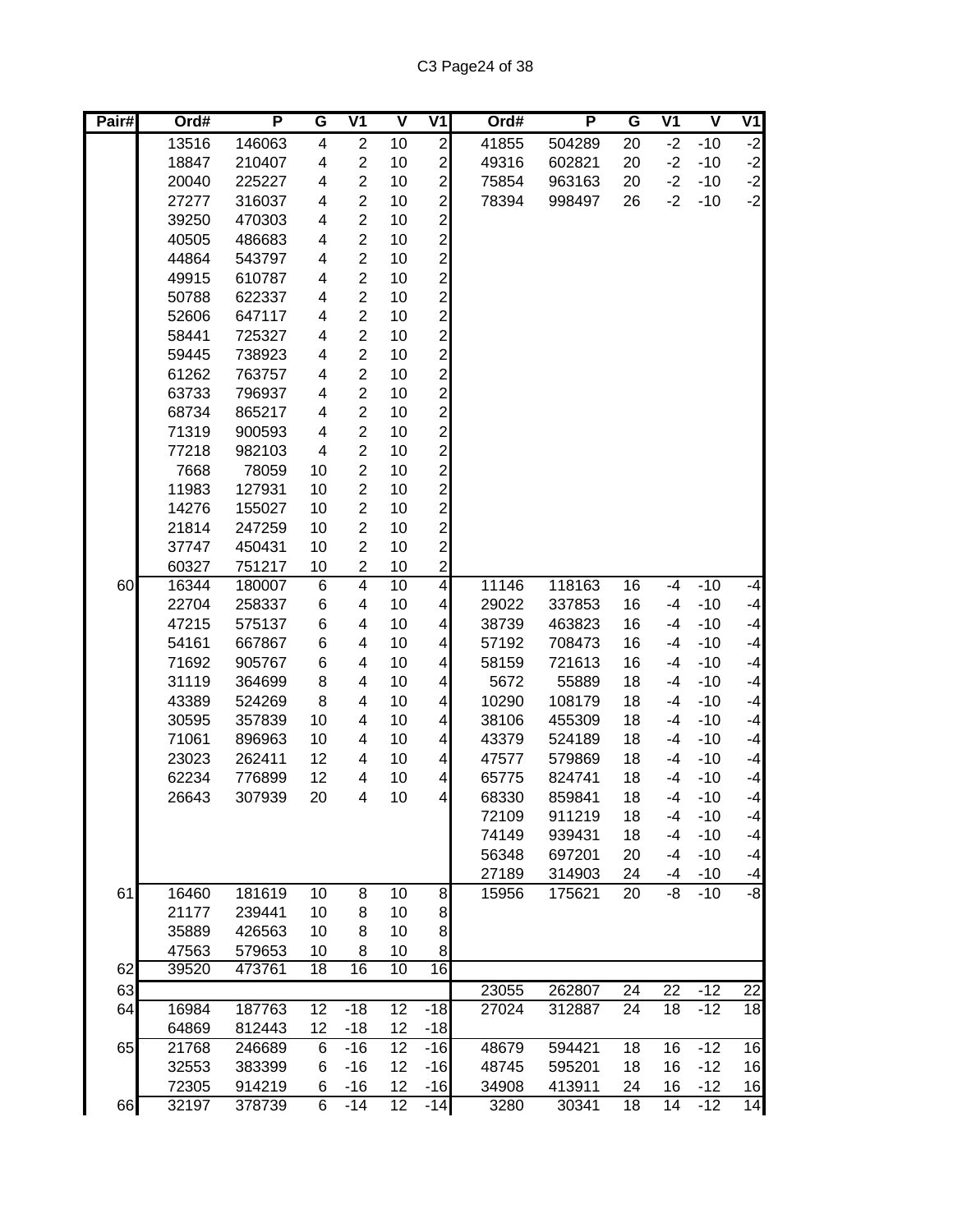| Pair# | Ord#           | P                | G                   | V <sub>1</sub>          | $\overline{\mathsf{v}}$ | V <sub>1</sub>          | Ord#  | P      | G  | V <sub>1</sub> | $\overline{\mathsf{v}}$ | V <sub>1</sub>                                       |
|-------|----------------|------------------|---------------------|-------------------------|-------------------------|-------------------------|-------|--------|----|----------------|-------------------------|------------------------------------------------------|
|       |                |                  |                     |                         |                         |                         | 19952 | 224171 | 18 | 14             | $-12$                   | 14                                                   |
|       |                |                  |                     |                         |                         |                         | 51593 | 633401 | 18 | 14             | $-12$                   | 14                                                   |
|       |                |                  |                     |                         |                         |                         | 76442 | 971171 | 18 | 14             | $-12$                   | 14                                                   |
| 67    | 53643          | 660923           | 6                   | $-10$                   | 12                      | $-10$                   | 27054 | 313267 | 18 | 10             | $-12$                   | 10                                                   |
|       |                |                  |                     |                         |                         |                         | 30158 | 352327 | 18 | 10             | $-12$                   | 10                                                   |
|       |                |                  |                     |                         |                         |                         | 47829 | 583207 | 18 | 10             | $-12$                   | 10                                                   |
|       |                |                  |                     |                         |                         |                         | 2613  | 23497  | 24 | 10             | $-12$                   | 10                                                   |
|       |                |                  |                     |                         |                         |                         | 65063 | 815197 | 24 | 10             | $-12$                   | 10                                                   |
| 68    | 1523           | 12763            | 6                   | -8                      | 12                      | $-8$                    | 4931  | 47837  | 18 | 8              | $-12$                   | $\bf 8$                                              |
|       | 2881           | 26209            | 6                   | -8                      | 12                      | $-8$                    | 5121  | 49871  | 18 | 8              | $-12$                   | $\bf{8}$                                             |
|       | 48529          | 592489           | 6                   | -8                      | 12                      | $-8$                    | 9762  | 101957 | 18 | 8              | $-12$                   | $\boldsymbol{8}$                                     |
|       | 55303          | 683323           | 6                   | -8                      | 12                      | $-8$                    | 10860 | 114827 | 18 | 8              | $-12$                   | $\bf8$                                               |
|       | 55747          | 689113           | 6                   | -8                      | 12                      | $-8$                    | 30095 | 351497 | 18 | 8              | $-12$                   | 8                                                    |
|       | 57762          | 716143           | 6                   | -8                      | 12                      | $-8$                    | 32746 | 385811 | 18 | 8              | $-12$                   | 8                                                    |
|       | 57802          | 716713           | 6                   | -8                      | 12                      | $-8$                    | 35174 | 417311 | 18 | 8              | $-12$                   | 8                                                    |
|       | 71150          | 898153           | 6                   | -8                      | 12                      | $-8$                    | 48014 | 585671 | 18 | 8              | $-12$                   | 8                                                    |
|       | 78190          | 995719           | 6                   | -8                      | 12                      | $-8$                    | 55979 | 692327 | 18 | 8              | $-12$                   | 8                                                    |
|       | 5196           | 50683            | 12                  | -8                      | 12                      | $-8$                    | 59361 | 737747 | 18 | 8              | $-12$                   | 8                                                    |
|       |                |                  |                     |                         |                         |                         | 63236 | 790397 | 18 | 8              | $-12$                   | 8                                                    |
|       |                |                  |                     |                         |                         |                         | 70350 | 887171 | 18 | 8              | $-12$                   | 8                                                    |
|       |                |                  |                     |                         |                         |                         | 73796 | 934517 | 18 | 8              | $-12$                   | 8                                                    |
|       |                |                  |                     |                         |                         |                         | 59472 | 739241 | 24 | 8              | $-12$                   | $\overline{8}$                                       |
| 69    | 15120          | 165349           | 6                   | $-6$                    | 12                      | $-6$                    | 39091 | 468271 | 18 | $\overline{6}$ | $-12$                   | $6\overline{6}$                                      |
|       | 19231          | 215279           | 6                   | -6                      | 12                      | $-6$                    | 30064 | 351121 | 24 | 6              | $-12$                   | 6                                                    |
|       | 63488          | 793739           | 6                   | -6                      | 12                      | $-6$                    |       |        |    |                |                         |                                                      |
|       | 65292          | 818309           | 6                   | -6                      | 12                      | $-6$                    |       |        |    |                |                         |                                                      |
|       | 72688          | 919319           | 6                   | -6                      | 12                      | $-6$                    |       |        |    |                |                         |                                                      |
|       | 77557          | 986819           | 6                   | -6                      | 12                      | $-6$                    |       |        |    |                |                         |                                                      |
| 70    | 77818<br>36256 | 990529<br>431219 | 6<br>$\overline{6}$ | -6<br>$-4$              | 12<br>12                | $-6$<br>$-4$            | 14702 | 160201 | 18 | 4              | $-12$                   |                                                      |
|       | 57090          | 707159           | 6                   | $-4$                    | 12                      | $-4$                    | 24196 | 276901 | 18 | 4              | $-12$                   | $\overline{\mathcal{A}}$<br>$\overline{\mathcal{A}}$ |
|       | 73609          | 931949           | 6                   | $-4$                    | 12                      | $-4$                    | 59295 | 736921 | 18 | 4              | $-12$                   | $\overline{\mathbf{4}}$                              |
|       | 73778          | 934259           | 6                   | $-4$                    | 12                      | $-4$                    | 12174 | 130171 | 24 | 4              | $-12$                   | 4                                                    |
| 71    | 2460           | 21943            | 6                   | $-2$                    | 12                      | $-2$                    | 4253  | 40577  | 18 | $\overline{c}$ | $-12$                   | $\overline{2}$                                       |
|       | 50837          | 623023           | 6                   | $-2$                    | 12                      | $-2$                    | 11433 | 121487 | 18 | $\overline{2}$ | $-12$                   | $\overline{c}$                                       |
|       | 69681          | 878113           | 6                   | $-2$                    | 12                      | $-2$                    | 18222 | 202967 | 18 | $\overline{2}$ | $-12$                   | $\mathbf{2}$                                         |
|       |                |                  |                     |                         |                         |                         | 28766 | 334637 | 18 | $\mathbf{2}$   | $-12$                   |                                                      |
|       |                |                  |                     |                         |                         |                         | 53568 | 660047 | 18 | $\overline{2}$ | $-12$                   |                                                      |
|       |                |                  |                     |                         |                         |                         | 54620 | 674117 | 18 | $\overline{c}$ | $-12$                   | $\begin{array}{c} 2 \\ 2 \end{array}$                |
| 72    | 5175           | 50423            | 6                   | $\mathbf 0$             | 12                      | $\overline{0}$          | 15251 | 166967 | 18 | $\overline{0}$ | $-12$                   | $\overline{0}$                                       |
|       | 25800          | 297403           | 6                   | 0                       | 12                      | $\overline{0}$          | 22360 | 253987 | 18 | 0              | $-12$                   | $\mathbf 0$                                          |
|       | 28887          | 336163           | 6                   | 0                       | 12                      | $\overline{0}$          | 47423 | 577867 | 18 | 0              | $-12$                   | $\mathbf 0$                                          |
|       | 37166          | 442843           | 6                   | $\boldsymbol{0}$        | 12                      | $\overline{0}$          | 60913 | 759167 | 18 | 0              | $-12$                   | $\pmb{0}$                                            |
|       | 59225          | 735883           | 6                   | 0                       | 12                      | $\overline{0}$          | 61494 | 766757 | 18 | 0              | $-12$                   | $\pmb{0}$                                            |
|       |                |                  |                     |                         |                         |                         | 62050 | 774217 | 18 | 0              | $-12$                   | $\overline{0}$                                       |
|       |                |                  |                     |                         |                         |                         | 73938 | 936487 | 18 | 0              | $-12$                   | $\pmb{0}$                                            |
|       |                |                  |                     |                         |                         |                         | 22863 | 260387 | 24 | $\pmb{0}$      | $-12$                   | $\boldsymbol{0}$                                     |
| 73    | 31418          | 368453           | 6                   | $\overline{\mathbf{c}}$ | 12                      | $\overline{\mathbf{c}}$ | 4225  | 40231  | 18 | $-2$           | $-12$                   | $-2$                                                 |
|       | 34840          | 412949           | 6                   | $\overline{c}$          | 12                      | $\mathbf{2}$            | 10881 | 115117 | 18 | $-2$           | $-12$                   | $-2$                                                 |
|       | 35561          | 422249           | 6                   | $\overline{c}$          | 12                      | $\mathbf{2}$            | 37058 | 441517 | 18 | $-2$           | $-12$                   | $-2$                                                 |
|       | 63248          | 790529           | 6                   | $\overline{2}$          | 12                      | $\mathbf{z}$            | 60034 | 747277 | 18 | $-2$           | $-12$                   | $-2$                                                 |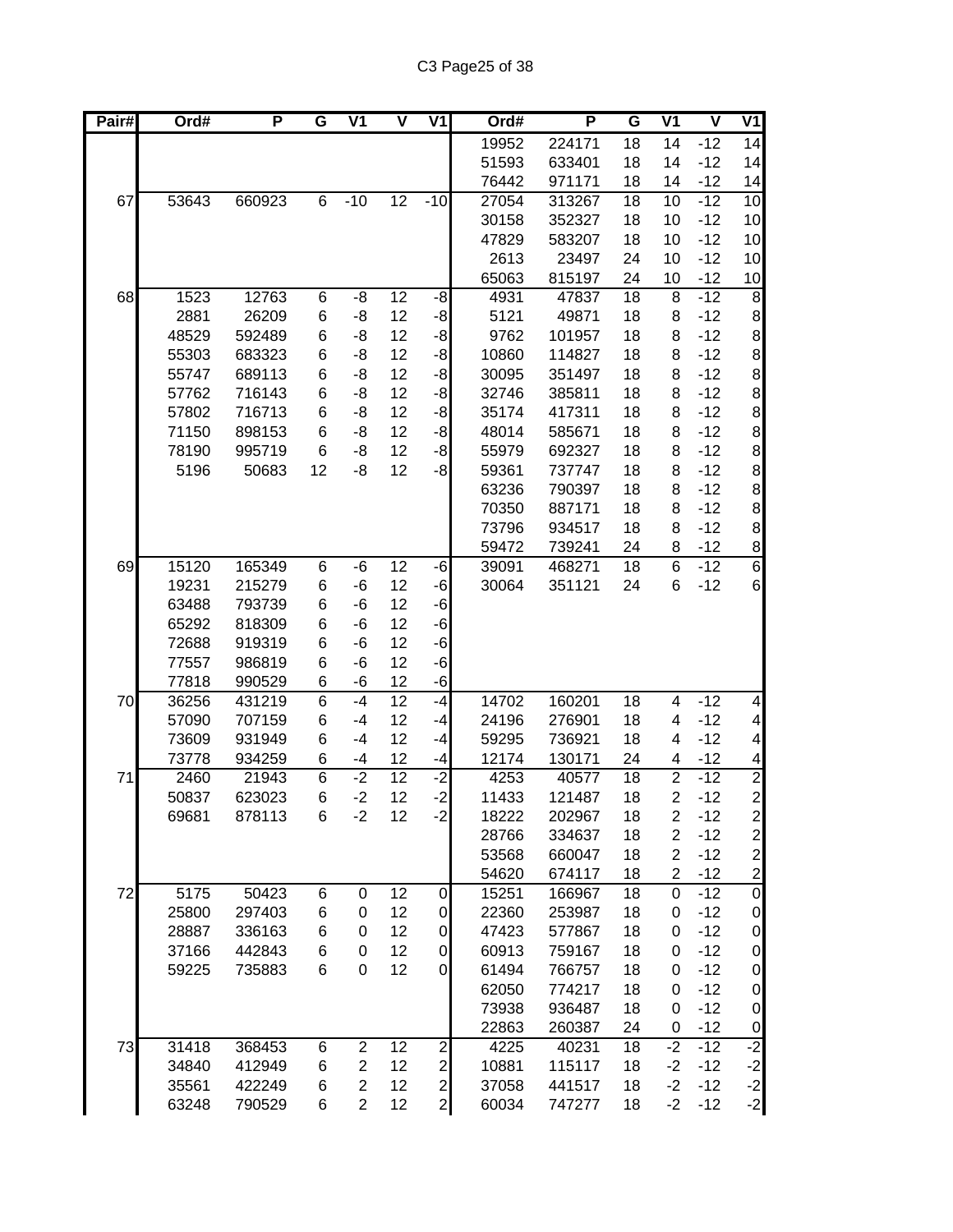| Pair# | Ord#           | P                | G                       | V <sub>1</sub>  | $\overline{\mathsf{v}}$ | V1                      | Ord#          | P               | G        | V <sub>1</sub> | $\overline{\mathtt{v}}$ | V1              |
|-------|----------------|------------------|-------------------------|-----------------|-------------------------|-------------------------|---------------|-----------------|----------|----------------|-------------------------|-----------------|
|       | 67809          | 852623           | 6                       | $\overline{2}$  | 12                      | $\overline{2}$          | 61990         | 773491          | 18       | $-2$           | $-12$                   | $-2$            |
|       | 70516          | 889373           | 6                       | $\overline{c}$  | 12                      | $\mathbf{2}$            | 64814         | 811747          | 18       | $-2$           | $-12$                   | $-2$            |
|       | 74305          | 941519           | 6                       | $\overline{2}$  | 12                      | $\mathbf{2}$            | 75288         | 955261          | 18       | $-2$           | $-12$                   | $-2$            |
|       | 54679          | 674879           | 12                      | $\overline{2}$  | 12                      | $\mathbf{2}$            |               |                 |          |                |                         |                 |
| 74    | 32038          | 376639           | $6\phantom{1}6$         | 4               | 12                      | $\overline{\mathbf{r}}$ | 70302         | 886511          | 18       | $-4$           | $-12$                   | $-4$            |
| 75    | 6046           | 59809            | 12                      | $\overline{6}$  | 12                      | $\overline{6}$          |               |                 |          |                |                         |                 |
| 76    | 39432          | 472573           | $\overline{12}$         | $\overline{10}$ | $\overline{12}$         | $\overline{10}$         |               |                 |          |                |                         |                 |
| 77    | 18236          | 203183           | 10                      | $-22$           | $\overline{14}$         | $-22$                   |               |                 |          |                |                         |                 |
|       | 32768          | 386093           | 10                      | $-22$           | 14                      | $-22$                   |               |                 |          |                |                         |                 |
|       | 14727          | 160553           | 12                      | $-22$           | 14                      | $-22$                   |               |                 |          |                |                         |                 |
| 78    | 27992          | 324847           | 8                       | $-20$           | 14                      | $-20$                   | 30722         | 359441          | 22       | 20             | $-14$                   | 20              |
|       | 36234          | 430957           | 8                       | $-20$           | 14                      | $-20$                   | 51148         | 627293          | 22       | 20             | $-14$                   | 20              |
|       | 39492          | 473419           | 8                       | $-20$           | 14                      | $-20$                   | 55107         | 680531          | 22       | 20             | $-14$                   | 20              |
|       | 43910          | 531079           | 8                       | $-20$           | 14                      | $-20$                   | 58732         | 729293          | 22       | 20             | $-14$                   | 20              |
|       | 48579          | 593119           | 8                       | $-20$           | 14                      | $-20$                   | 70691         | 891851          | 22       | 20             | $-14$                   | 20              |
|       | 76150          | 967297           | 8                       | $-20$           | 14                      | $-20$                   | 49184         | 601127          | 34       | 20             | $-14$                   | 20              |
| 79    | 1304           | 10691            | $\overline{4}$          | $-16$           | 14                      | $-16$                   | 6358          | 63439           | 18       | 16             | $-14$                   | 16              |
|       | 24697          | 283163           | 4                       | $-16$           | 14                      | $-16$                   | 17844         | 198277          | 18       | 16             | $-14$                   | 16              |
|       | 35564          | 422291           | 4                       | $-16$           | 14                      | $-16$                   | 18062         | 201007          | 18       | 16             | $-14$                   | 16              |
|       | 46128          | 560621           | $\overline{\mathbf{4}}$ | $-16$           | 14                      | $-16$                   | 21889         | 248137          | 18       | 16             | $-14$                   | 16              |
|       | 46753          | 569141           | 4                       | $-16$           | 14                      | $-16$                   | 31192         | 365587          | 18       | 16             | $-14$                   | 16              |
|       | 75729          | 961511           | 4                       | $-16$           | 14                      | $-16$                   | 36516         | 434407          | 18       | 16             | $-14$                   | 16              |
|       | 8328           | 85577            | 6                       | $-16$           | 14                      | $-16$                   | 38702         | 463339          | 18       | 16             | $-14$                   | 16              |
|       | 34723          | 411449           | 6                       | $-16$           | 14                      | $-16$                   | 53542         | 659689          | 18       | 16             | $-14$                   | 16              |
|       | 41569          | 500369           | 6                       | $-16$           | 14                      | $-16$                   | 36437         | 433393          | 20       | 16             | $-14$                   | 16              |
|       | 50345          | 616439           | 6                       | $-16$           | 14                      | $-16$                   | 36518         | 434431          | 20       | 16             | $-14$                   | 16              |
|       | 21797          | 246979           | 8                       | $-16$           | 14                      | $-16$                   | 43428         | 524893          | 20       | 16             | $-14$                   | 16              |
|       | 41292          | 496849           | 8                       | $-16$           | 14                      | $-16$                   | 49459         | 604753          | 20       | 16             | $-14$                   | 16              |
|       | 16782          | 185441           | 12                      | $-16$           | 14                      | $-16$                   | 52638         | 647551          | 20       | 16             | $-14$                   | 16              |
|       | 39186          | 469501           | 14                      | $-16$           | 14                      | $-16$                   | 66747         | 838063          | 20       | 16             | $-14$                   | 16              |
|       |                |                  |                         |                 |                         |                         | 73757         | 934001          | 22       | 16             | $-14$                   | 16              |
|       |                |                  |                         |                 |                         |                         | 74289         | 941351          | 22       | 16             | $-14$                   | 16              |
|       |                |                  |                         |                 |                         |                         | 14543         | 158293          | 24       | 16             | $-14$                   | 16              |
|       |                |                  |                         |                 |                         |                         | 42113         | 507631          | 24       | 16             | $-14$                   | 16              |
|       |                |                  |                         |                 |                         |                         | 53646         | 660973          | 24       | 16             | $-14$                   | 16              |
|       |                |                  |                         |                 |                         |                         | 60655         | 755473          | 24       | 16             | $-14$                   | 16              |
|       |                |                  |                         |                 |                         |                         | 68285         | 859213          | 24       | 16             | $-14$                   | 16              |
| 80    | 36473          | 433861           | $\overline{2}$          | $-10$           | 14                      | $-10$                   | 34638         | 410339          | 16       | 10             | $-14$                   | 10              |
|       | 52424          | 644731           | $\overline{c}$          | $-10$           | 14                      | $-10$                   | 56644         | 701399          | 16       | 10             | $-14$                   | 10              |
|       | 54241          | 669091           | $\overline{c}$          | $-10$           | 14                      | $-10$                   | 57705         | 715439          | 16       | 10             | $-14$                   | 10              |
|       | 60516          | 753721           | $\overline{c}$          | $-10$           | 14                      | $-10$                   | 67167         | 843779          | 16       | 10             | $-14$                   | 10 <sub>1</sub> |
|       | 73369          | 928621           | $\overline{c}$          | $-10$           | 14                      | $-10$                   | 1520          | 12739           | 18       | 10             | $-14$                   | 10              |
|       | 3056           | 28001            | 4                       | $-10$           | 14                      | $-10$                   | 5168          | 50359           | 18       | 10             | $-14$                   | 10              |
|       | 16284          | 179411           | 4                       | $-10$           | 14                      | $-10$                   | 5408          | 52999           | 18       | 10             | $-14$                   | 10              |
|       | 22191          | 251861           | 4                       | $-10$           | 14                      | $-10$                   | 9740          | 101719          | 18       | 10             | $-14$                   | 10              |
|       | 23900          | 273131           | 4                       | $-10$           | 14                      | $-10$                   | 15110         | 165229          | 18       | 10             | $-14$                   | 10              |
|       | 27600          | 319901           | 4                       | $-10$           | 14                      | $-10$                   | 36313         | 431929          | 18       | 10             | $-14$                   | 10              |
|       | 39195<br>44007 | 469631           | 4<br>4                  | $-10$<br>$-10$  | 14<br>14                | $-10$<br>$-10$          | 74334<br>3934 | 941929          | 18       | 10<br>10       | $-14$<br>$-14$          | 10<br>10        |
|       | 57136          | 532421<br>707831 | 4                       | $-10$           | 14                      | $-10$                   | 18987         | 37117<br>212161 | 20<br>20 | 10             | $-14$                   | 10              |
|       | 58400          | 724751           | 4                       | $-10$           | 14                      | $-10$                   | 25365         | 291721          | 20       | 10             | $-14$                   | 10              |
|       |                |                  |                         |                 |                         |                         |               |                 |          |                |                         |                 |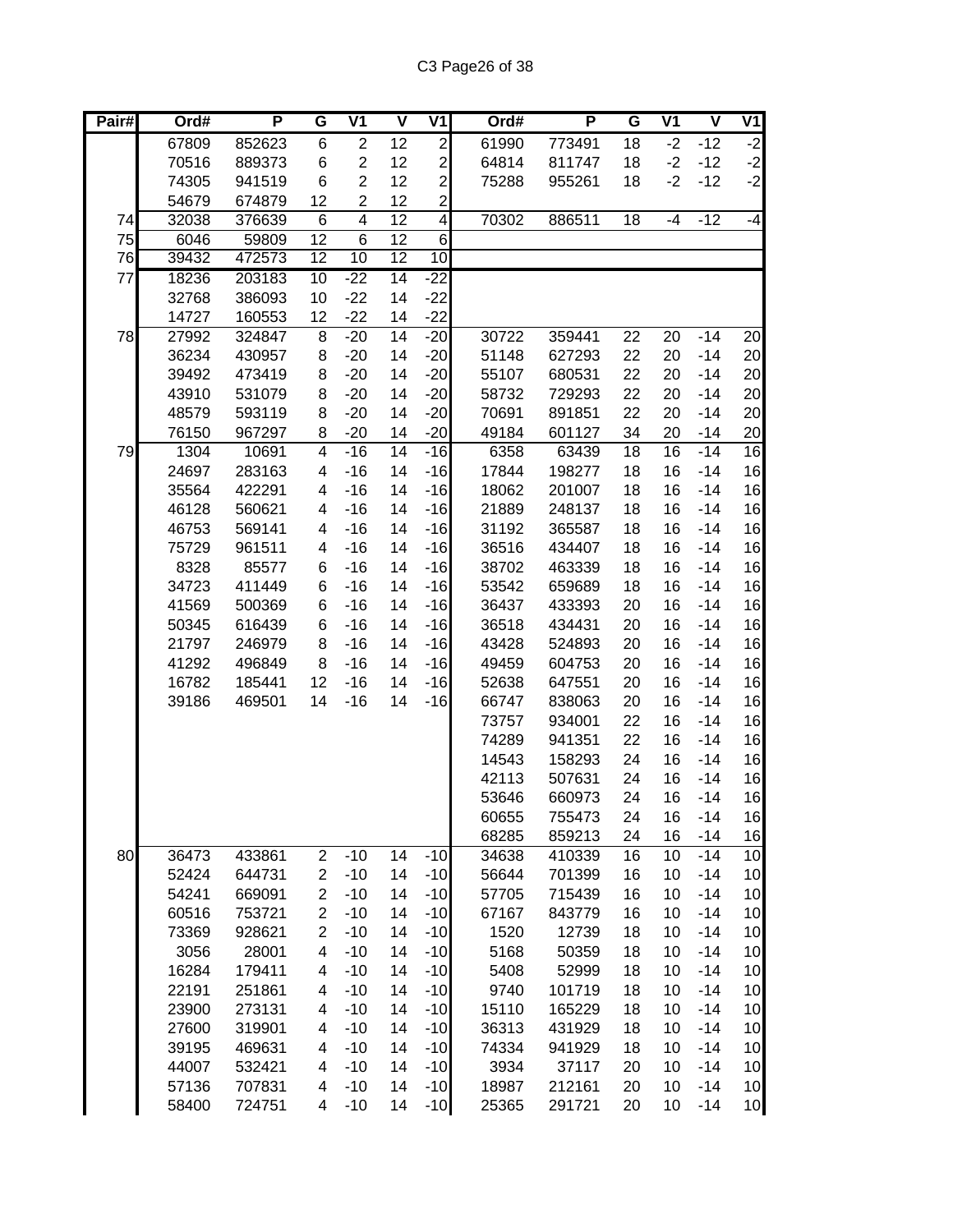C3 Page27 of 38

| Pair# | Ord#  | P      | G                       | $\overline{\mathsf{V1}}$ | $\overline{\mathsf{v}}$ | V1    | Ord#  | P      | G  | $\overline{\mathsf{V}}$ 1 | $\overline{\mathsf{V}}$ | V1                       |
|-------|-------|--------|-------------------------|--------------------------|-------------------------|-------|-------|--------|----|---------------------------|-------------------------|--------------------------|
|       | 58624 | 727781 | $\overline{\mathbf{4}}$ | $-10$                    | 14                      | $-10$ | 54377 | 670897 | 20 | 10                        | $-14$                   | 10                       |
|       | 3727  | 34919  | 6                       | $-10$                    | 14                      | $-10$ | 63847 | 798481 | 20 | 10                        | $-14$                   | 10                       |
|       | 3944  | 37223  | 6                       | $-10$                    | 14                      | $-10$ | 66990 | 841327 | 20 | 10                        | $-14$                   | 10                       |
|       | 42350 | 510773 | 6                       | $-10$                    | 14                      | $-10$ | 71747 | 906517 | 20 | 10                        | $-14$                   | 10                       |
|       | 43512 | 525893 | 6                       | $-10$                    | 14                      | $-10$ | 73247 | 926797 | 20 | 10                        | $-14$                   | 10                       |
|       | 46950 | 571679 | 6                       | $-10$                    | 14                      | $-10$ | 75423 | 957241 | 20 | 10                        | $-14$                   | 10                       |
|       | 60852 | 758363 | 6                       | $-10$                    | 14                      | $-10$ | 36963 | 440303 | 22 | 10                        | $-14$                   | 10                       |
|       | 68989 | 868583 | 6                       | $-10$                    | 14                      | $-10$ | 19290 | 216061 | 24 | 10                        | $-14$                   | 10                       |
|       | 18118 | 201709 | 8                       | $-10$                    | 14                      | $-10$ | 76133 | 966961 | 24 | 10                        | $-14$                   | 10                       |
|       | 46836 | 570139 | 8                       | $-10$                    | 14                      | $-10$ | 20375 | 229309 | 26 | 10                        | $-14$                   | 10                       |
|       |       |        |                         |                          |                         |       | 40183 | 482309 | 28 | 10                        | $-14$                   | 10                       |
|       |       |        |                         |                          |                         |       | 54165 | 667949 | 28 | 10                        | $-14$                   | 10                       |
| 81    | 5426  | 53173  | $\overline{2}$          | -8                       | 14                      | $-8$  | 1070  | 8597   | 16 | 8                         | $-14$                   | 8                        |
|       | 22529 | 256033 | $\overline{2}$          | -8                       | 14                      | $-8$  | 1741  | 14867  | 16 | 8                         | $-14$                   | $\bf{8}$                 |
|       | 23451 | 267613 | $\overline{2}$          | -8                       | 14                      | $-8$  | 10857 | 114797 | 16 | 8                         | $-14$                   | $\bf{8}$                 |
|       | 30976 | 362953 | $\overline{2}$          | -8                       | 14                      | $-8$  | 11362 | 120737 | 16 | 8                         | $-14$                   | $\bf{8}$                 |
|       | 35551 | 422113 | $\overline{c}$          | -8                       | 14                      | $-8$  | 16179 | 178247 | 16 | 8                         | $-14$                   | $\bf{8}$                 |
|       | 36993 | 440653 | $\overline{c}$          | -8                       | 14                      | $-8$  | 20546 | 231347 | 16 | 8                         | $-14$                   | $\bf{8}$                 |
|       | 39837 | 477823 | $\overline{\mathbf{c}}$ | -8                       | 14                      | $-8$  | 45000 | 545747 | 16 | 8                         | $-14$                   | $\mathbf{8}$             |
|       | 44530 | 539323 | $\overline{c}$          | -8                       | 14                      | $-8$  | 45859 | 557057 | 16 | 8                         | $-14$                   | $\bf{8}$                 |
|       | 47691 | 581353 | $\overline{c}$          | -8                       | 14                      | $-8$  | 49288 | 602477 | 16 | 8                         | $-14$                   | 8                        |
|       | 62527 | 780853 | $\overline{2}$          | -8                       | 14                      | $-8$  | 50944 | 624467 | 16 | 8                         | $-14$                   | 8                        |
|       | 64875 | 812503 | $\overline{2}$          | -8                       | 14                      | $-8$  | 64329 | 805097 | 16 | 8                         | $-14$                   | 8                        |
|       | 74041 | 937903 | $\overline{2}$          | -8                       | 14                      | $-8$  | 68626 | 863867 | 16 | 8                         | $-14$                   | 8                        |
|       | 76041 | 965623 | $\overline{c}$          | -8                       | 14                      | $-8$  | 70311 | 886607 | 16 | 8                         | $-14$                   | 8                        |
|       | 22531 | 256057 | 8                       | -8                       | 14                      | $-8$  | 1976  | 17159  | 22 | 8                         | $-14$                   | $\bf{8}$                 |
|       | 41284 | 496711 | 8                       | -8                       | 14                      | $-8$  | 16815 | 185789 | 22 | 8                         | $-14$                   | $\bf{8}$                 |
|       | 53776 | 662797 | 8                       | -8                       | 14                      | $-8$  |       |        |    |                           |                         |                          |
|       | 64967 | 813871 | 8                       | -8                       | 14                      | $-8$  |       |        |    |                           |                         |                          |
| 82    | 3531  | 32941  | $\overline{2}$          | $-4$                     | 14                      | $-4$  | 2966  | 27059  | 16 | 4                         | $-14$                   | $\vert 4 \vert$          |
|       | 7023  | 70921  | $\overline{2}$          | $-4$                     | 14                      | $-4$  | 7410  | 75209  | 16 | 4                         | $-14$                   | $\overline{4}$           |
|       | 9799  | 102301 | $\overline{2}$          | $-4$                     | 14                      | $-4$  | 7709  | 78569  | 16 | 4                         | $-14$                   | $\vert 4 \vert$          |
|       | 20466 | 230311 | $\overline{c}$          | $-4$                     | 14                      | $-4$  | 14732 | 160619 | 16 | 4                         | $-14$                   | $\overline{\mathbf{4}}$  |
|       | 40488 | 486511 | $\overline{2}$          | $-4$                     | 14                      | $-4$  | 27507 | 318809 | 16 | 4                         | $-14$                   | $\overline{4}$           |
|       | 48722 | 594961 | $\overline{2}$          | $-4$                     | 14                      | $-4$  | 33727 | 398339 | 16 | 4                         | $-14$                   | $\overline{4}$           |
|       | 63139 | 789001 | 2                       | $-4$                     | 14                      | $-4$  | 34153 | 404009 | 16 | 4                         | $-14$                   | $\vert 4 \vert$          |
|       | 67775 | 852151 | $\overline{c}$          | $-4$                     | 14                      | $-4$  | 41818 | 503819 | 16 | 4                         | $-14$                   | $\overline{4}$           |
|       | 75303 | 955441 | $\overline{c}$          | $-4$                     | 14                      | $-4$  | 50878 | 623669 | 16 | 4                         | $-14$                   | $\overline{\mathbf{4}}$  |
|       | 38516 | 460793 | 6                       | $-4$                     | 14                      | $-4$  | 52232 | 642149 | 16 | 4                         | $-14$                   | $\overline{\mathbf{4}}$  |
|       | 45598 | 553607 | 6                       | $-4$                     | 14                      | $-4$  | 58145 | 721379 | 16 | 4                         | $-14$                   | 4                        |
|       | 58157 | 721577 | 6                       | $-4$                     | 14                      | $-4$  | 59323 | 737279 | 16 | 4                         | $-14$                   | $\overline{\mathbf{4}}$  |
|       | 25035 | 287557 | 8                       | $-4$                     | 14                      | $-4$  | 67941 | 854459 | 16 | 4                         | $-14$                   | 4                        |
|       | 33136 | 390829 | 8                       | $-4$                     | 14                      | $-4$  | 67479 | 848119 | 18 | 4                         | $-14$                   | 4                        |
|       | 63182 | 789631 | 8                       | $-4$                     | 14                      | $-4$  | 75166 | 953539 | 18 | 4                         | $-14$                   | $\overline{\mathcal{L}}$ |
|       |       |        |                         |                          |                         |       | 15355 | 168247 | 20 | 4                         | $-14$                   | $\overline{\mathcal{L}}$ |
|       |       |        |                         |                          |                         |       | 20266 | 228097 | 20 | 4                         | $-14$                   | $\overline{\mathbf{4}}$  |
|       |       |        |                         |                          |                         |       | 24534 | 281227 | 20 | 4                         | $-14$                   | $\overline{\mathbf{4}}$  |
|       |       |        |                         |                          |                         |       | 47570 | 579757 | 20 | 4                         | $-14$                   | 4                        |
|       |       |        |                         |                          |                         |       | 61907 | 772333 | 20 | 4                         | $-14$                   | $\overline{4}$           |
|       |       |        |                         |                          |                         |       | 73310 | 927763 | 20 | 4                         | $-14$                   | $\overline{4}$           |
|       |       |        |                         |                          |                         |       | 23333 | 266261 | 22 | 4                         | $-14$                   | $\overline{4}$           |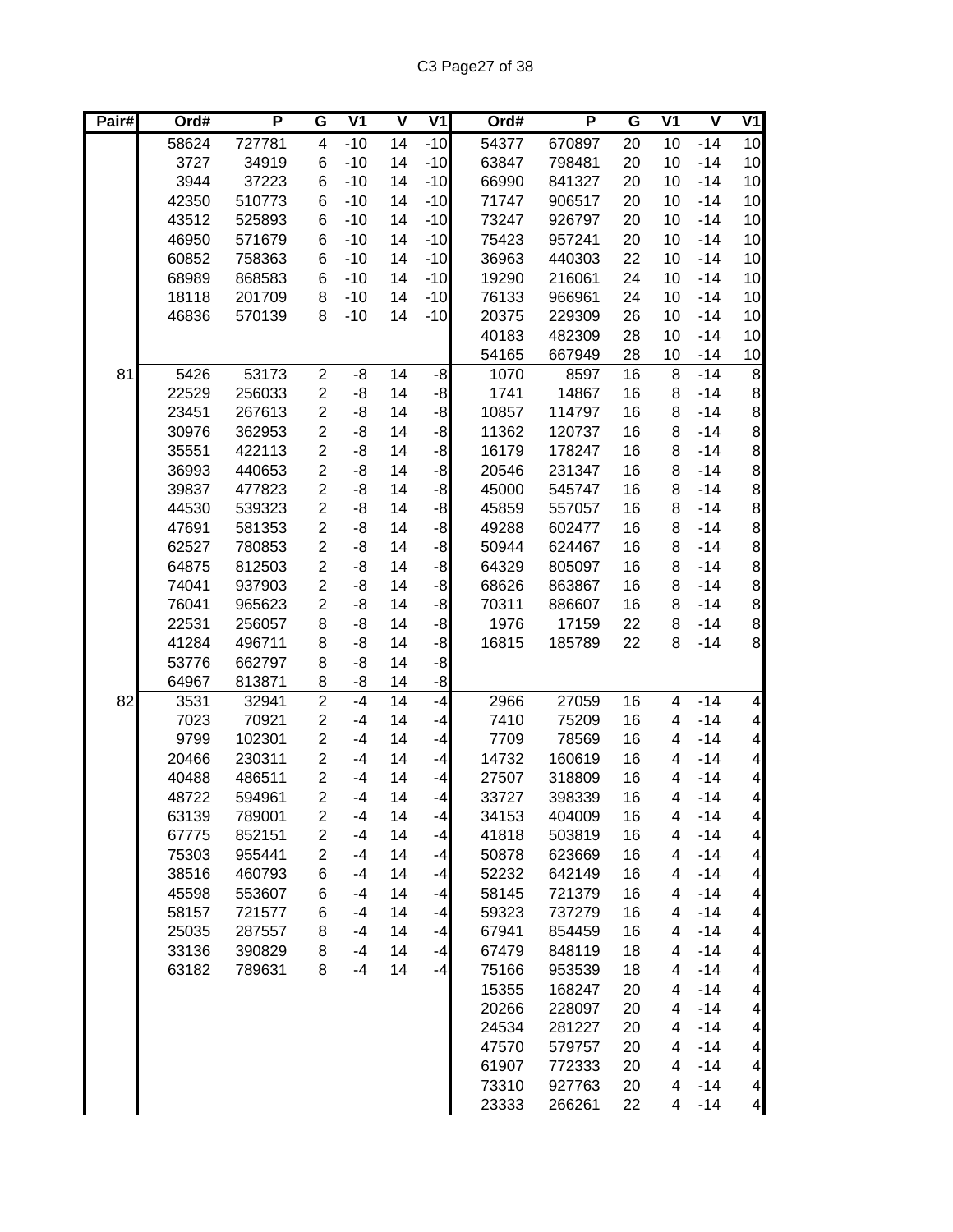| Pair# | Ord#  | P      | G               | $\overline{\mathsf{V}}$ 1 | $\overline{\mathsf{v}}$ | V <sub>1</sub>           | Ord#           | P                | G               | V <sub>1</sub> | $\overline{\mathsf{v}}$ | V1                       |
|-------|-------|--------|-----------------|---------------------------|-------------------------|--------------------------|----------------|------------------|-----------------|----------------|-------------------------|--------------------------|
|       |       |        |                 |                           |                         |                          | 24848          | 285071           | 22              | 4              | $-14$                   | $\overline{4}$           |
|       |       |        |                 |                           |                         |                          | 32040          | 376679           | 22              | 4              | $-14$                   | $\overline{\mathcal{A}}$ |
|       |       |        |                 |                           |                         |                          | 37555          | 447983           | 22              | 4              | $-14$                   | $\overline{4}$           |
|       |       |        |                 |                           |                         |                          | 75142          | 953171           | 22              | 4              | $-14$                   | $\overline{4}$           |
|       |       |        |                 |                           |                         |                          | 28335          | 329167           | 24              | 4              | $-14$                   | $\vert 4 \vert$          |
|       |       |        |                 |                           |                         |                          | 78491          | 999907           | 24              | 4              | $-14$                   | $\vert 4 \vert$          |
| 83    | 409   | 2803   | $\overline{c}$  | $-2$                      | 14                      | $-2$                     | 13308          | 143567           | 16              | $\overline{2}$ | $-14$                   | $\overline{c}$           |
|       | 10196 | 106963 | $\overline{c}$  | $-2$                      | 14                      | $-2$                     | 29270          | 341057           | 16              | $\overline{2}$ | $-14$                   | $\mathbf{2}$             |
|       | 16536 | 182473 | $\overline{c}$  | $-2$                      | 14                      | $-2$                     | 34788          | 412187           | 16              | $\overline{2}$ | $-14$                   | $\mathbf{2}$             |
|       | 25900 | 298693 | $\overline{2}$  | $-2$                      | 14                      | $-2$                     | 37251          | 443867           | 16              | $\overline{2}$ | $-14$                   | $\mathbf{2}$             |
|       | 31781 | 373363 | $\overline{2}$  | $-2$                      | 14                      | $-2$                     | 54345          | 670487           | 16              | $\overline{c}$ | $-14$                   |                          |
|       | 32066 | 376933 | $\overline{2}$  | $-2$                      | 14                      | $-2$                     | 72122          | 911357           | 16              | $\overline{c}$ | $-14$                   |                          |
|       | 36214 | 430753 | $\overline{2}$  | $-2$                      | 14                      | $-2$                     | 73461          | 929807           | 16              | $\overline{2}$ | $-14$                   | 222222                   |
|       | 43803 | 529693 | $\overline{2}$  | $-2$                      | 14                      | $-2$                     | 76842          | 976637           | 16              | $\overline{2}$ | $-14$                   |                          |
|       | 48658 | 594163 | $\overline{2}$  | $-2$                      | 14                      | $-2$                     | 6711           | 67391            | 22              | $\overline{2}$ | $-14$                   |                          |
|       | 58739 | 729373 | $\overline{2}$  | $-2$                      | 14                      | $-2$                     | 9445           | 98369            | 22              | $\overline{2}$ | $-14$                   |                          |
|       | 66027 | 828013 | $\overline{c}$  | $-2$                      | 14                      | $-2$                     | 37875          | 452009           | 22              | $\overline{2}$ | $-14$                   |                          |
|       | 73037 | 924043 | $\overline{c}$  | $-2$                      | 14                      | $-2$                     | 50275          | 615599           | 22              | $\overline{2}$ | $-14$                   | $\overline{c}$           |
|       | 4551  | 43669  | 8               | $-2$                      | 14                      | $-2$                     | 72706          | 919613           | 22              | $\overline{2}$ | $-14$                   | $\overline{c}$           |
|       | 26823 | 310291 | 8               | $-2$                      | 14                      | $-2$                     | 26621          | 307627           | 18              | $-2$           | $-14$                   | $-2$                     |
|       | 49521 | 605551 | 8               | $-2$                      | 14                      | $-2$                     | 27753          | 321817           | 18              | $-2$           | $-14$                   | $-2$                     |
|       | 51255 | 628819 | 8               | $-2$                      | 14                      | $-2$                     | 29218          | 340447           | 18              | $-2$           | $-14$                   | $-2$                     |
|       | 4048  | 38333  | 4               | $\overline{c}$            | 14                      | $\mathbf{z}$             | 29370          | 342337           | 18              | $-2$           | $-14$                   | $-2$                     |
|       | 9037  | 93563  | 4               | $\overline{c}$            | 14                      | $\mathbf{2}$             | 36826          | 438517           | 18              | $-2$           | $-14$                   | $-2$                     |
|       | 18340 | 204443 | 4               | $\overline{2}$            | 14                      | $\overline{2}$           | 39227          | 470077           | 18              | $-2$           | $-14$                   | $-2$                     |
|       | 61601 | 768203 | 4               | $\overline{2}$            | 14                      | $\mathbf{2}$             | 40806          | 490537           | 18              | $-2$           | $-14$                   | $-2$                     |
|       | 68767 | 865643 | 4               | $\overline{2}$            | 14                      | $\mathbf{2}$             | 52363          | 644047           | 18              | $-2$           | $-14$                   | $-2$                     |
|       | 6709  | 67349  | $6\phantom{1}6$ | $\overline{2}$            | 14                      | $\mathbf{2}$             | 53682          | 661477           | 18              | $-2$           | $-14$                   | $-2$                     |
|       | 33860 | 399989 | 6               | $\overline{2}$            | 14                      | $\mathbf{2}$             | 55068          | 680077           | 18              | $-2$           | $-14$                   | $-2$                     |
|       | 34363 | 406817 | 6               | $\overline{c}$            | 14                      | $\overline{c}$           | 71177          | 898477           | 18              | $-2$           | $-14$                   | $-2$                     |
|       | 44849 | 543617 | 6               | $\overline{2}$            | 14                      | $\mathbf{z}$             | 4553           | 43711            | 20              | $-2$           | $-14$                   | $-2$                     |
|       | 66210 | 830597 | 6               | $\overline{c}$            | 14                      | $\mathbf{2}$             | 6196           | 61603            | 20              | $-2$           | $-14$                   | $-2$                     |
|       | 73437 | 929507 | 6               | $\overline{2}$            | 14                      | $\mathbf{z}$             | 20380          | 229393           | 20              | $-2$           | $-14$                   | $-2$                     |
|       | 65668 | 823283 | 12              | $\overline{c}$            | 14                      | $\mathbf{z}$             | 22012          | 249583           | 20              | $-2$           | $-14$                   | $-2$                     |
|       | 70269 | 886043 | 12              | $\overline{2}$            | 14                      | $\overline{c}$           | 36666          | 436273           | 20              | $-2$           | $-14$                   | $-2$                     |
|       | 40072 | 480853 | 14              | $\boldsymbol{2}$          | 14                      | $\mathbf{2}$             | 38846          | 465061           | 20              | $-2$           | $-14$                   | $-2$                     |
|       | 29111 | 338927 | 18              | $\overline{2}$            | 14                      | $\mathbf{2}$             | 60521          | 753793           | 20              | $-2$           | $-14$                   | $-2$                     |
|       |       |        |                 |                           |                         |                          | 65066          | 815251           | 20              | $-2$<br>$-2$   | $-14$<br>$-14$          | $-2$                     |
|       |       |        |                 |                           |                         |                          | 66935<br>16639 | 840703<br>183683 | 20<br>22        | $-2$           | $-14$                   | $-2$<br>$-2$             |
|       |       |        |                 |                           |                         |                          | 68663          | 864277           | 26              | $-2$           | $-14$                   | $-2$                     |
|       |       |        |                 |                           |                         |                          | 33190          | 391519           | 32              | $-2$           | $-14$                   | $-2$                     |
| 84    | 16843 | 186049 | 8               | 4                         | 14                      | 4                        | 19447          | 218069           | 22              | $-4$           | $-14$                   | $-4$                     |
|       | 48110 | 586849 | 8               | 4                         | 14                      | 4                        |                |                  |                 |                |                         |                          |
|       | 51405 | 630919 | 8               | 4                         | 14                      | $\overline{\mathbf{4}}$  |                |                  |                 |                |                         |                          |
|       | 75844 | 962971 | 8               | 4                         | 14                      | 4                        |                |                  |                 |                |                         |                          |
|       | 46721 | 568723 | 14              | 4                         | 14                      | $\overline{\mathbf{4}}$  |                |                  |                 |                |                         |                          |
|       | 71093 | 897373 | 14              | 4                         | 14                      | $\overline{\mathcal{A}}$ |                |                  |                 |                |                         |                          |
| 85    | 64272 | 804383 | 12              | 8                         | 14                      | 8                        | 42999          | 519217           | 24              | -8             | $-14$                   | $-8$                     |
|       | 35366 | 419623 | 14              | 8                         | 14                      | 8                        |                |                  |                 |                |                         |                          |
| 86    |       |        |                 |                           |                         |                          | 48837          | 596489           | $\overline{28}$ | $-10$          | $-14$                   | $-10$                    |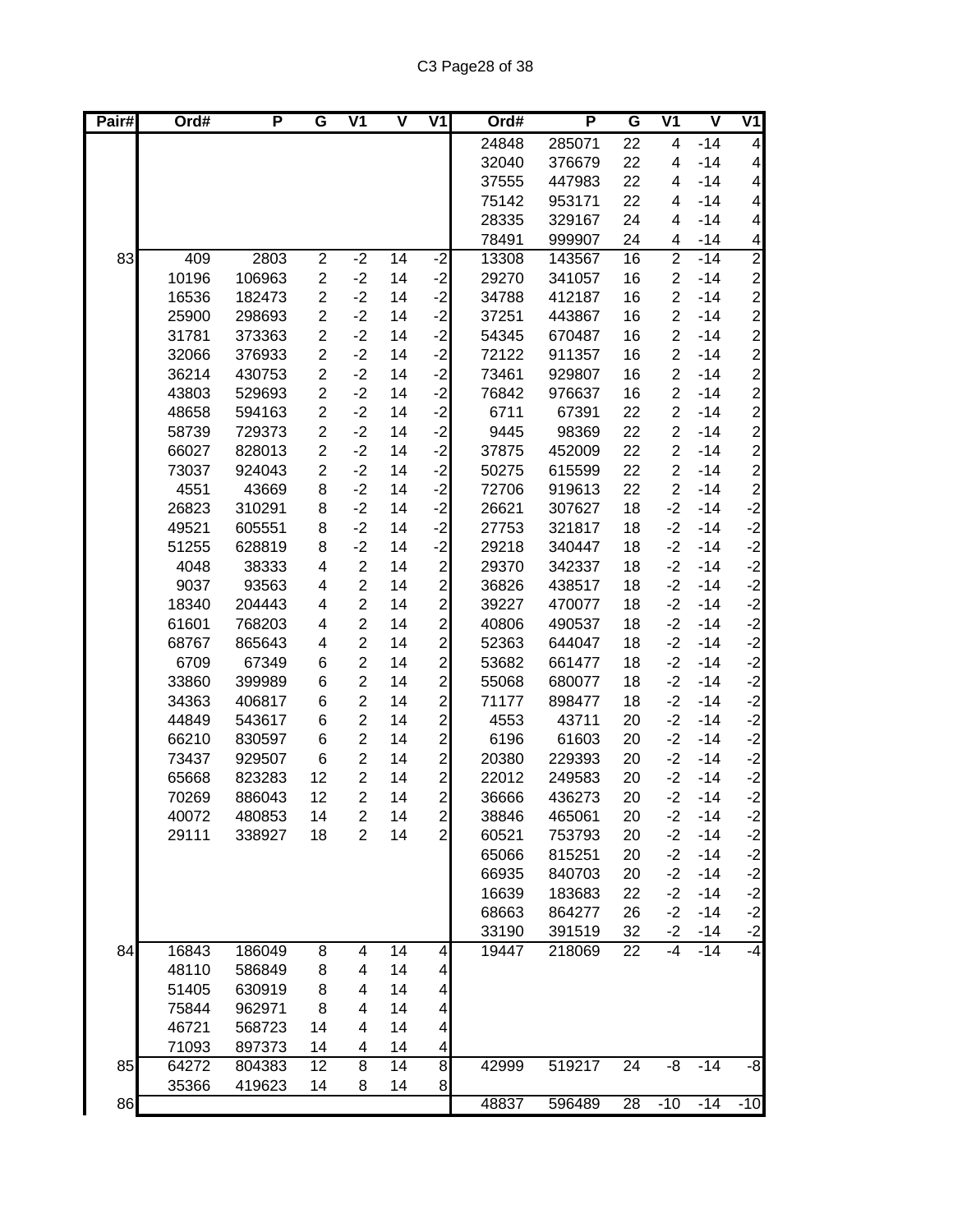| Pair# | Ord#  | P      | G                       | V <sub>1</sub> | $\overline{\mathsf{v}}$ | V <sub>1</sub> | Ord#  | P      | G  | V <sub>1</sub>  | $\overline{\mathtt{v}}$ | V <sub>1</sub>  |
|-------|-------|--------|-------------------------|----------------|-------------------------|----------------|-------|--------|----|-----------------|-------------------------|-----------------|
| 87    | 28539 | 331663 | 12                      | $-26$          | 16                      | $-26$          |       |        |    |                 |                         |                 |
| 88    | 11703 | 124643 | 10                      | $-22$          | 16                      | $-22$          | 48970 | 598219 | 26 | $\overline{22}$ | $-16$                   | $\overline{22}$ |
| 89    | 27196 | 314989 | 6                       | $-20$          | 16                      | $-20$          | 15058 | 164471 | 22 | 20              | $-16$                   | $\overline{20}$ |
|       | 28327 | 329059 | 6                       | $-20$          | 16                      | $-20$          | 54055 | 666461 | 22 | 20              | $-16$                   | 20              |
|       | 44387 | 537379 | 6                       | $-20$          | 16                      | $-20$          | 63986 | 800441 | 22 | 20              | $-16$                   | 20              |
|       | 50520 | 618679 | 8                       | $-20$          | 16                      | $-20$          | 12212 | 130579 | 26 | 20              | $-16$                   | 20              |
|       | 71534 | 903649 | 8                       | $-20$          | 16                      | $-20$          |       |        |    |                 |                         |                 |
|       | 27073 | 313517 | 10                      | $-20$          | 16                      | $-20$          |       |        |    |                 |                         |                 |
| 90    | 3954  | 37339  | $\overline{2}$          | $-14$          | 16                      | $-14$          | 6438  | 64301  | 18 | 14              | $-16$                   | 14              |
|       | 5891  | 58171  | $\overline{c}$          | $-14$          | 16                      | $-14$          | 7225  | 73061  | 18 | 14              | $-16$                   | 14              |
|       | 19949 | 224131 | $\overline{c}$          | $-14$          | 16                      | $-14$          | 27294 | 316241 | 18 | 14              | $-16$                   | 14              |
|       | 22651 | 257689 | $\overline{c}$          | $-14$          | 16                      | $-14$          | 30405 | 355361 | 18 | 14              | $-16$                   | 14              |
|       | 32319 | 380269 | $\overline{c}$          | $-14$          | 16                      | $-14$          | 34853 | 413111 | 18 | 14              | $-16$                   | 14              |
|       | 62671 | 782689 | $\overline{2}$          | $-14$          | 16                      | $-14$          | 40755 | 489869 | 18 | 14              | $-16$                   | 14              |
|       | 66948 | 840841 | $\overline{2}$          | $-14$          | 16                      | $-14$          | 43713 | 528509 | 18 | 14              | $-16$                   | 14              |
|       | 5444  | 53381  | 4                       | $-14$          | 16                      | $-14$          | 48191 | 587771 | 18 | 14              | $-16$                   | 14              |
|       | 18063 | 201011 | 4                       | $-14$          | 16                      | $-14$          | 54542 | 673091 | 18 | 14              | $-16$                   | 14              |
|       | 20642 | 232571 | 4                       | $-14$          | 16                      | $-14$          | 73672 | 932801 | 18 | 14              | $-16$                   | 14              |
|       | 21890 | 248141 | 4                       | $-14$          | 16                      | $-14$          | 75730 | 961529 | 18 | 14              | $-16$                   | 14              |
|       | 22887 | 260651 | 4                       | $-14$          | 16                      | $-14$          | 784   | 6007   | 20 | 14              | $-16$                   | 14              |
|       | 36517 | 434411 | 4                       | $-14$          | 16                      | $-14$          | 4204  | 40009  | 20 | 14              | $-16$                   | 14              |
|       | 49265 | 602201 | 4                       | $-14$          | 16                      | $-14$          | 24696 | 283159 | 20 | 14              | $-16$                   | 14              |
|       | 49326 | 602951 | 4                       | $-14$          | 16                      | $-14$          | 32407 | 381439 | 20 | 14              | $-16$                   | 14              |
|       | 52637 | 647531 | 4                       | $-14$          | 16                      | $-14$          | 46752 | 569137 | 20 | 14              | $-16$                   | 14              |
|       | 58012 | 719753 | 4                       | $-14$          | 16                      | $-14$          | 50346 | 616459 | 20 | 14              | $-16$                   | 14              |
|       | 76798 | 976013 | 4                       | $-14$          | 16                      | $-14$          | 61623 | 768457 | 20 | 14              | $-16$                   | 14              |
|       | 9040  | 93607  | 6                       | $-14$          | 16                      | $-14$          | 67308 | 845749 | 20 | 14              | $-16$                   | 14              |
|       | 35557 | 422209 | 6                       | $-14$          | 16                      | $-14$          | 27571 | 319541 | 22 | 14              | $-16$                   | 14              |
|       | 36438 | 433399 | 6                       | $-14$          | 16                      | $-14$          | 36911 | 439661 | 22 | 14              | $-16$                   | 14              |
|       | 52639 | 647557 | 6                       | $-14$          | 16                      | $-14$          | 41568 | 500363 | 22 | 14              | $-16$                   | 14              |
|       | 68072 | 856309 | 8                       | $-14$          | 16                      | $-14$          | 43494 | 525671 | 22 | 14              | $-16$                   | 14              |
|       | 14544 | 158303 | 10                      | $-14$          | 16                      | $-14$          | 75244 | 954671 | 22 | 14              | $-16$                   | 14              |
|       |       |        |                         |                |                         |                | 70641 | 891277 | 26 | 14              | $-16$                   | 14              |
| 91    | 1669  | 14177  | 4                       | $-10$          | 16                      | $-10$          | 3457  | 32233  | 20 | 10              | $-16$                   | 10              |
|       | 5162  | 50291  | 4                       | $-10$          | 16                      | $-10$          | 13066 | 140659 | 20 | 10              | $-16$                   | 10              |
|       | 7582  | 77171  | 4                       | $-10$          | 16                      | $-10$          | 17255 | 191119 | 20 | 10              | $-16$                   | 10              |
|       | 7735  | 78857  | 4                       | $-10$          | 16                      | $-10$          | 36530 | 434593 | 20 | 10              | $-16$                   | 10              |
|       | 12010 | 128291 | 4                       | $-10$          | 16                      | $-10$          | 54171 | 668029 | 20 | 10              | $-16$                   | 10              |
|       | 14211 | 154247 | $\overline{\mathbf{4}}$ | $-10$          | 16                      | $-10$          | 62368 | 778663 | 20 | 10              | $-16$                   | 10              |
|       | 25658 | 295571 | 4                       | $-10$          | 16                      | $-10$          | 66172 | 830173 | 20 | 10              | $-16$                   | 10              |
|       | 25986 | 299861 | 4                       | $-10$          | 16                      | $-10$          | 70508 | 889309 | 20 | 10              | $-16$                   | 10              |
|       | 29094 | 338687 | 4                       | $-10$          | 16                      | $-10$          | 73140 | 925369 | 20 | 10              | $-16$                   | 10              |
|       | 39137 | 468821 | 4                       | $-10$          | 16                      | $-10$          | 73868 | 935443 | 20 | 10              | $-16$                   | 10              |
|       | 50129 | 613577 | 4                       | $-10$          | 16                      | $-10$          | 66441 | 833659 | 26 | 10              | $-16$                   | 10              |
|       | 64484 | 807221 | 4                       | $-10$          | 16                      | $-10$          | 70559 | 890053 | 26 | 10              | $-16$                   | 10              |
|       | 67519 | 848651 | 4                       | $-10$          | 16                      | $-10$          |       |        |    |                 |                         |                 |
|       | 74006 | 937481 | 4                       | $-10$          | 16                      | $-10$          |       |        |    |                 |                         |                 |
|       | 75542 | 958901 | 4                       | $-10$          | 16                      | $-10$          |       |        |    |                 |                         |                 |
| 92    | 1792  | 15331  | $\overline{2}$          | -8             | 16                      | -8             | 3555  | 33179  | 18 | 8               | $-16$                   | 8               |
|       | 5436  | 53281  | $\overline{c}$          | -8             | 16                      | $-8$           | 6134  | 60887  | 18 | 8               | $-16$                   | 8               |
|       | 6116  | 60661  | $\overline{c}$          | -8             | 16                      | $-8$           | 8786  | 90821  | 18 | 8               | $-16$                   | 8 <sup>1</sup>  |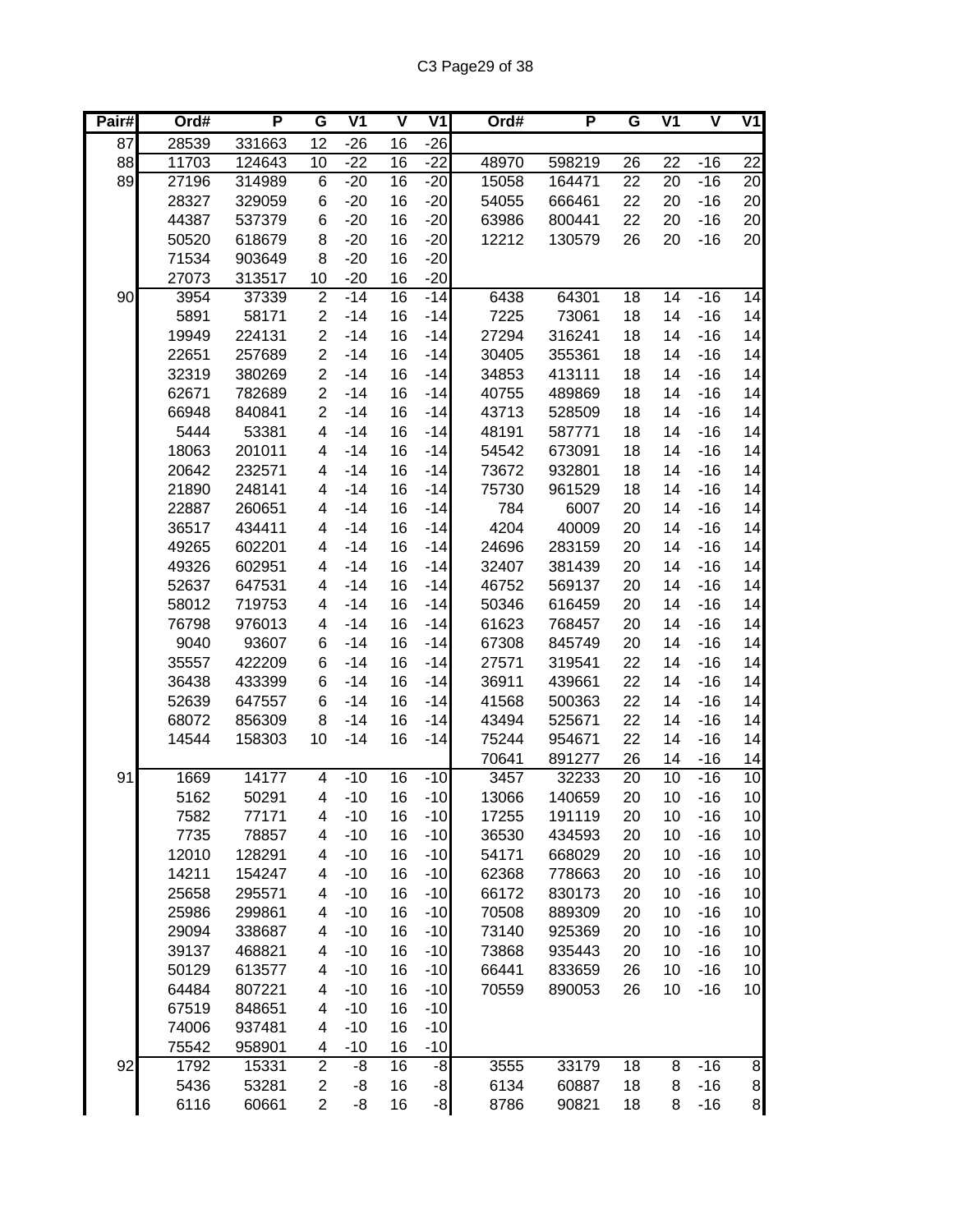C3 Page30 of 38

| Pair# | Ord#           | P                | G                                         | V <sub>1</sub> | $\overline{\mathsf{V}}$ | $\overline{\mathsf{V1}}$ | Ord#           | P                | G        | $\overline{\mathsf{V}}$ 1        | $\overline{\mathsf{v}}$ | V <sub>1</sub>           |
|-------|----------------|------------------|-------------------------------------------|----------------|-------------------------|--------------------------|----------------|------------------|----------|----------------------------------|-------------------------|--------------------------|
|       | 7794           | 79561            | $\overline{2}$                            | -8             | 16                      | $-8$                     | 9464           | 98561            | 18       | 8                                | $-16$                   | 8                        |
|       | 11873          | 126613           | $\overline{2}$                            | -8             | 16                      | $-8$                     | 14495          | 157667           | 18       | 8                                | $-16$                   | $\bf{8}$                 |
|       | 12713          | 136483           | $\overline{2}$                            | -8             | 16                      | $-8$                     | 15984          | 175937           | 18       | 8                                | $-16$                   | $\bf{8}$                 |
|       | 13140          | 141511           | $\overline{c}$                            | -8             | 16                      | $-8$                     | 25158          | 289169           | 18       | 8                                | $-16$                   | $\bf{8}$                 |
|       | 18263          | 203431           | $\overline{2}$                            | -8             | 16                      | $-8$                     | 33752          | 398609           | 18       | 8                                | $-16$                   | $\bf{8}$                 |
|       | 21497          | 243403           | $\overline{2}$                            | -8             | 16                      | $-8$                     | 35475          | 421121           | 18       | 8                                | $-16$                   | $\bf{8}$                 |
|       | 32796          | 386383           | $\overline{2}$                            | -8             | 16                      | -8                       | 52697          | 648257           | 18       | 8                                | $-16$                   | 8                        |
|       | 36261          | 431269           | $\overline{c}$                            | -8             | 16                      | $-8$                     | 53160          | 654527           | 18       | 8                                | $-16$                   | 8                        |
|       | 43001          | 519229           | $\overline{2}$                            | -8             | 16                      | $-8$                     | 62322          | 778079           | 18       | 8                                | $-16$                   | 8                        |
|       | 43883          | 530713           | $\overline{2}$                            | -8             | 16                      | $-8$                     | 66577          | 835661           | 18       | 8                                | $-16$                   | 8                        |
|       | 45386          | 550813           | $\overline{2}$                            | -8             | 16                      | $-8$                     | 68208          | 858101           | 18       | 8                                | $-16$                   | 8                        |
|       | 47912          | 584359           | $\overline{c}$                            | -8             | 16                      | $-8$                     | 69586          | 876749           | 18       | 8                                | $-16$                   | 8                        |
|       | 51290          | 629383           | $\overline{2}$                            | -8             | 16                      | $-8$                     | 8458           | 87103            | 20       | 8                                | $-16$                   | 8                        |
|       | 53595          | 660349           | $\overline{c}$                            | -8             | 16                      | $-8$                     | 10201          | 107053           | 20       | 8                                | $-16$                   | 8                        |
|       | 54032          | 666091           | $\overline{2}$                            | -8             | 16                      | $-8$                     | 30706          | 359263           | 20       | 8                                | $-16$                   | 8                        |
|       | 62243          | 777013           | $\overline{2}$                            | -8             | 16                      | $-8$                     | 36357          | 432433           | 20       | 8                                | $-16$                   | 8                        |
|       | 62570          | 781369           | $\overline{2}$                            | -8             | 16                      | $-8$                     | 14792          | 161303           | 22       | 8                                | $-16$                   | $\bf{8}$                 |
|       | 64241          | 803989           | $\overline{2}$                            | -8             | 16                      | $-8$                     | 18672          | 208433           | 24       | 8                                | $-16$                   | $\bf{8}$                 |
|       | 72732          | 919951           | $\overline{2}$                            | -8             | 16                      | $-8$                     | 73250          | 926843           | 24       | 8                                | $-16$                   | $\bf{8}$                 |
|       | 65725          | 823997           | 4                                         | -8             | 16                      | $-8$                     | 16380          | 180463           | 26       | 8                                | $-16$                   | $\bf{8}$                 |
|       | 8729           | 90127            | 6                                         | -8             | 16                      | $-8$                     | 71397          | 901643           | 30       | 8                                | $-16$                   | $\bf{8}$                 |
|       | 32412          | 381487           | 6                                         | -8             | 16                      | $-8$                     | 71961          | 909203           | 30       | 8                                | $-16$                   | $\bf{8}$                 |
|       | 53738          | 662287           | 6                                         | -8             | 16                      | $-8$                     |                |                  |          |                                  |                         |                          |
|       | 74826          | 948907           | 6                                         | -8             | 16                      | $-8$                     |                |                  |          |                                  |                         |                          |
|       | 74397          | 942787           | 8                                         | -8             | 16                      | $-8$                     |                |                  |          |                                  |                         |                          |
| 93    | 21363          | 241691           | $\overline{\mathbf{4}}$                   | $-4$           | 16                      | -4                       | 18829          | 210229           | 20       | 4                                | $-16$                   | $\overline{\mathcal{A}}$ |
|       | 29574          | 344921           | 4                                         | $-4$           | 16                      | $-4$                     | 47623          | 580549           | 20       | 4                                | $-16$                   | $\overline{\mathbf{4}}$  |
|       | 34034          | 402383           | 4                                         | $-4$           | 16                      | $-4$                     |                |                  |          |                                  |                         |                          |
|       | 45678          | 554711           | 4                                         | $-4$           | 16                      | $-4$                     |                |                  |          |                                  |                         |                          |
|       | 47318          | 576473           | 4                                         | $-4$           | 16                      | $-4$                     |                |                  |          |                                  |                         |                          |
|       | 55762          | 689321           | 4                                         | $-4$           | 16                      | $-4$                     |                |                  |          |                                  |                         |                          |
|       | 56467          | 698903           | $\overline{4}$                            | $-4$           | 16                      | $-4$                     |                |                  |          |                                  |                         |                          |
|       | 13222          | 142469           | 16                                        | $-4$           | 16                      | $-4$                     |                |                  |          |                                  |                         |                          |
| 94    | 2974           | 27109            | $\overline{2}$                            | $-2$           | 16                      | ۱J.                      | 5767           | 56891            | 18       | $\overline{2}$                   | $-16$                   | $\mathbf{2}$             |
|       | 3300           | 30559            | $\overline{2}$                            | $-2$           | 16                      | $-2$                     | 15239          | 166841           | 18       | $\overline{2}$                   | $-16$                   | $\overline{2}$           |
|       | 4706           | 45343            | $\overline{c}$                            | $-2$           | 16                      | $-2$                     | 18838          | 210317           | 18       | $\overline{2}$                   | $-16$                   | $\mathbf{2}$             |
|       | 5556           | 54583            | $\overline{c}$                            | $-2$           | 16                      | $-2$                     | 30325          | 354371           | 18       | $\overline{2}$                   | $-16$                   | $\overline{2}$           |
|       | 23213          | 264793           | $\overline{c}$                            | $-2$           | 16                      | $-2$                     | 32358          | 380837           | 18       | $\overline{2}$                   | $-16$                   | $\overline{c}$           |
|       | 31941          | 375373           | $\overline{c}$                            | $-2$           | 16                      | $-2$                     | 32786          | 386297           | 18       | $\overline{2}$                   | $-16$                   | 20000                    |
|       | 39645          | 475333           | $\overline{c}$                            | $-2$           | 16                      | $-2$                     | 32958          | 388691           | 18       | $\overline{2}$                   | $-16$                   |                          |
|       | 77540          | 986599           | $\overline{2}$<br>$\overline{\mathbf{4}}$ | $-2$           | 16                      | $-2$                     | 39248          | 470297           | 18       | $\overline{2}$                   | $-16$                   |                          |
|       | 7048           | 71171            |                                           | $-2$           | 16                      | $-2$                     | 44305          | 536441           | 18       | $\overline{c}$                   | $-16$                   |                          |
|       | 7550           | 76781            | $\overline{\mathbf{4}}$                   | $-2$           | 16                      | $-2$                     | 50884          | 623717           | 18       | $\overline{2}$                   | $-16$                   |                          |
|       | 27300          | 316301<br>433271 | $\overline{\mathbf{4}}$<br>4              | $-2$           | 16                      | $-2$                     | 66659          | 836747           | 18       | $\overline{c}$                   | $-16$                   | 2 2 2 2 2 2 2 2 2 2      |
|       | 36427          |                  | 4                                         | $-2$           | 16                      | $-2$                     | 32753          | 385897           | 20       | $\overline{c}$<br>$\overline{2}$ | $-16$<br>$-16$          |                          |
|       | 42680          | 515153           | 4                                         | $-2$<br>$-2$   | 16                      | $-2$<br>$-2$             | 35095          | 416239           | 20       | $\overline{2}$                   | $-16$                   |                          |
|       | 63976<br>68082 | 800291<br>856421 | 4                                         | $-2$           | 16<br>16                | $-2$                     | 36061<br>37965 | 428797<br>453367 | 20<br>20 | $\overline{c}$                   | $-16$                   |                          |
|       | 69516          | 875783           | 4                                         | $-2$           | 16                      | $-2$                     | 50079          | 612967           | 20       | $\overline{c}$                   | $-16$                   |                          |
|       | 69691          | 878201           | 4                                         | $-2$           | 16                      | $-2$                     | 22936          | 261323           | 22       | $\overline{c}$                   | $-16$                   |                          |
|       | 15555          | 170647           | 6                                         | $-2$           | 16                      | $-2$                     | 30682          | 358973           | 22       | $\overline{2}$                   | $-16$                   |                          |
|       |                |                  |                                           |                |                         |                          |                |                  |          |                                  |                         |                          |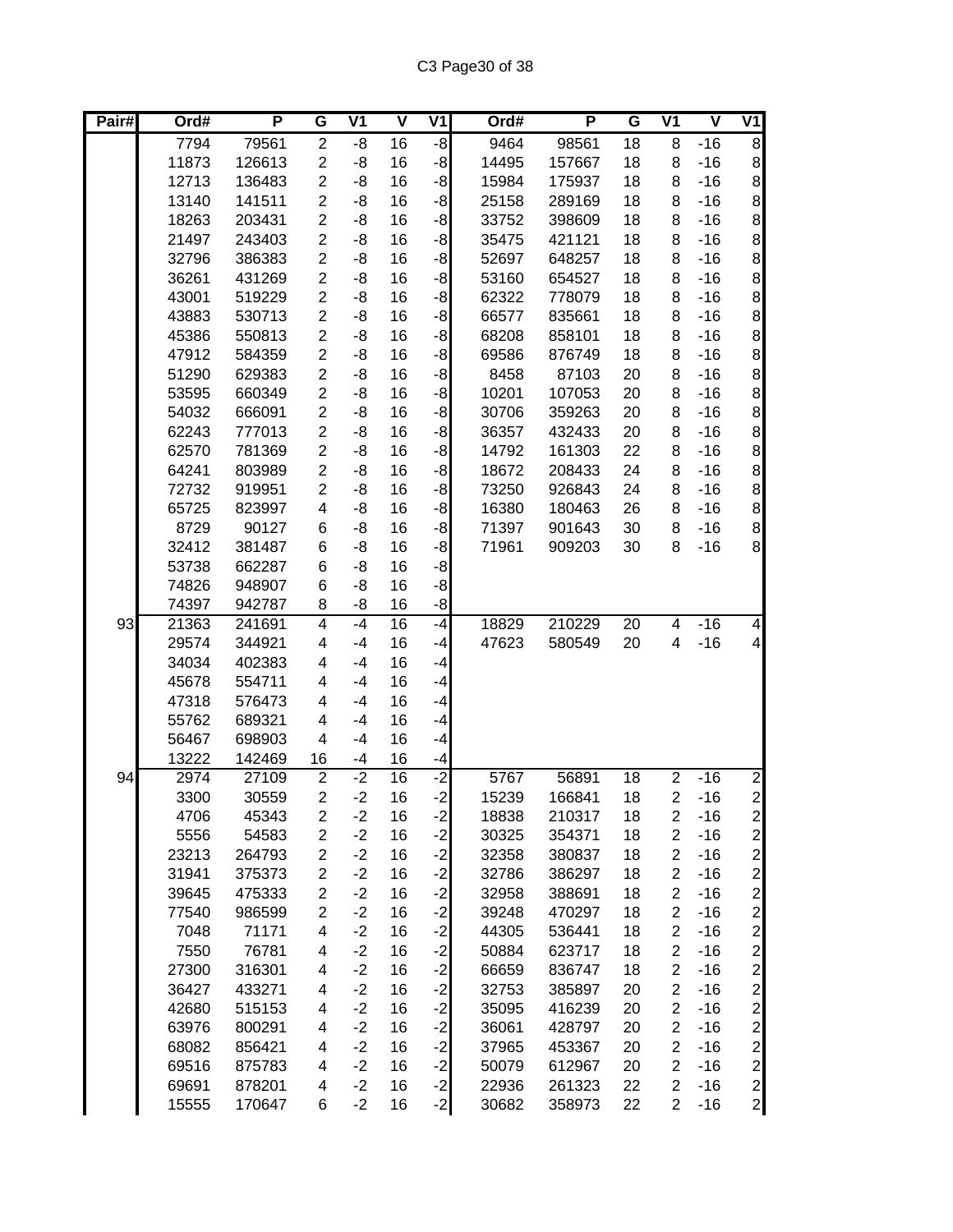| Pair# | Ord#  | P      | G               | $\overline{\mathsf{V1}}$ | $\overline{\mathsf{v}}$ | $\overline{\mathsf{V1}}$ | Ord#  | P      | G               | V <sub>1</sub> | $\overline{\mathsf{v}}$ | $\overline{V1}$ |
|-------|-------|--------|-----------------|--------------------------|-------------------------|--------------------------|-------|--------|-----------------|----------------|-------------------------|-----------------|
|       | 20767 | 234217 | 6               | $-2$                     | 16                      | ż.                       | 26417 | 305093 | 24              | $\overline{2}$ | $-16$                   | $\overline{c}$  |
|       | 22883 | 260587 | 6               | $-2$                     | 16                      | $-2$                     | 49508 | 605393 | 24              | $\overline{2}$ | $-16$                   | $\overline{c}$  |
|       | 27750 | 321757 | 6               | $-2$                     | 16                      | $-2$                     | 29147 | 339517 | 26              | $\overline{2}$ | $-16$                   | $\overline{c}$  |
|       | 33049 | 389797 | 6               | $-2$                     | 16                      | $-2$                     | 49523 | 605593 | 20              | $-2$           | $-16$                   | $-2$            |
|       | 64819 | 811777 | 6               | $-2$                     | 16                      | $-2$                     |       |        |                 |                |                         |                 |
|       | 66853 | 839497 | 6               | $-2$                     | 16                      | $-2$                     |       |        |                 |                |                         |                 |
|       | 8102  | 82913  | 10              | $-2$                     | 16                      | $-2$                     |       |        |                 |                |                         |                 |
|       | 9443  | 98327  | 4               | $\overline{c}$           | 16                      | $\overline{c}$           |       |        |                 |                |                         |                 |
|       | 18207 | 202757 | 4               | $\overline{c}$           | 16                      | $\frac{2}{2}$            |       |        |                 |                |                         |                 |
|       | 26793 | 309857 | 4               | $\overline{2}$           | 16                      |                          |       |        |                 |                |                         |                 |
|       | 53988 | 665507 | 4               | $\overline{c}$           | 16                      | $\overline{c}$           |       |        |                 |                |                         |                 |
|       | 69283 | 872567 | 4               | $\overline{c}$           | 16                      | $\overline{a}$           |       |        |                 |                |                         |                 |
| 95    | 73595 | 931789 | $\overline{6}$  | 4                        | 16                      | $\overline{4}$           | 5738  | 56591  | 22              | $-4$           | $-16$                   | $-4$            |
|       | 48788 | 595817 | 10              | 4                        | 16                      | $\overline{4}$           | 15920 | 175061 | 22              | $-4$           | $-16$                   | $-4$            |
|       |       |        |                 |                          |                         |                          | 62974 | 786881 | 22              | $-4$           | $-16$                   | $-4$            |
|       |       |        |                 |                          |                         |                          | 6604  | 66161  | 24              | -4             | $-16$                   | -4              |
| 96    | 36800 | 438143 | 10              | $\overline{8}$           | $\overline{16}$         | 8                        | 7696  | 78427  | $\overline{26}$ | -8             | $-16$                   | -8              |
|       |       |        |                 |                          |                         |                          | 45632 | 554077 | 26              | -8             | $-16$                   | $-8$            |
|       |       |        |                 |                          |                         |                          | 53310 | 656587 | 26              | -8             | $-16$                   | $-8$            |
| 97    |       |        |                 |                          |                         |                          | 77195 | 981797 | $\overline{28}$ | $-10$          | $-16$                   | $-10$           |
| 98    | 26800 | 309989 | $\overline{12}$ | $-28$                    | 18                      | $-28$                    |       |        |                 |                |                         |                 |
|       | 44047 | 532919 | 12              | $-28$                    | 18                      | $-28$                    |       |        |                 |                |                         |                 |
| 99    |       |        |                 |                          |                         |                          | 54018 | 665947 | $\overline{24}$ | 22             | $-18$                   | $\overline{22}$ |
|       |       |        |                 |                          |                         |                          | 55386 | 684373 | 24              | 22             | $-18$                   | 22              |
|       |       |        |                 |                          |                         |                          | 56415 | 698077 | 24              | 22             | $-18$                   | 22              |
|       |       |        |                 |                          |                         |                          | 70066 | 883273 | 24              | 22             | $-18$                   | 22              |
| 100   | 8894  | 92083  | 6               | $-20$                    | 18                      | $-20$                    | 14157 | 153557 | 24              | 20             | $-18$                   | $\overline{20}$ |
|       | 10870 | 114973 | 6               | $-20$                    | 18                      | $-20$                    | 43919 | 531197 | 24              | 20             | $-18$                   | 20              |
|       | 32087 | 377263 | 6               | $-20$                    | 18                      | $-20$                    | 46413 | 564491 | 24              | 20             | $-18$                   | 20              |
|       | 61670 | 769123 | 6               | $-20$                    | 18                      | $-20$                    | 52650 | 647687 | 24              | 20             | $-18$                   | 20              |
|       | 60162 | 748933 | 12              | $-20$                    | 18                      | $-20$                    |       |        |                 |                |                         |                 |
| 101   | 9902  | 103619 | $\overline{6}$  | $-16$                    | 18                      | $-16$                    | 835   | 6421   | $\overline{24}$ | 16             | $-18$                   | $\overline{16}$ |
|       | 45896 | 557639 | 6               | $-16$                    | 18                      | $-16$                    | 51138 | 627163 | 24              | 16             | $-18$                   | 16              |
|       |       |        |                 |                          |                         |                          | 53529 | 659563 | 24              | 16             | $-18$                   | 16              |
| 102   | 55545 | 686479 | 6               | $-14$                    | 18                      | $-14$                    | 23292 | 265781 | 24              | 14             | $-18$                   | $\overline{14}$ |
|       |       |        |                 |                          |                         |                          | 24308 | 278387 | 24              | 14             | $-18$                   | 14              |
|       |       |        |                 |                          |                         |                          | 32283 | 379811 | 24              | 14             | $-18$                   | 14              |
|       |       |        |                 |                          |                         |                          | 54236 | 669023 | 24              | 14             | $-18$                   | 14              |
|       |       |        |                 |                          |                         |                          | 57052 | 706703 | 24              | 14             | $-18$                   | 14              |
|       |       |        |                 |                          |                         |                          | 53892 | 664319 | 30              | 14             | $-18$                   | 14              |
| 103   | 34447 | 407923 | 6               | $-12$                    | 18                      | $-12$                    | 40369 | 484727 | 24              | 12             | $-18$                   | $\overline{12}$ |
|       | 38995 | 467147 | 6               | $-12$                    | 18                      | $-12$                    | 42781 | 516493 | 24              | 12             | $-18$                   | 12              |
|       | 43416 | 524707 | 6               | $-12$                    | 18                      | $-12$                    | 55686 | 688333 | 24              | 12             | $-18$                   | 12              |
|       |       |        |                 |                          |                         |                          | 67614 | 849967 | 24              | 12             | $-18$                   | 12              |
|       |       |        |                 |                          |                         |                          | 8346  | 85781  | 30              | 12             | $-18$                   | 12              |
|       |       |        |                 |                          |                         |                          | 26210 | 302711 | 30              | 12             | $-18$                   | 12              |
|       |       |        |                 |                          |                         |                          | 61130 | 761927 | 30              | 12             | $-18$                   | 12              |
| 104   | 33213 | 391823 | 6               | $-10$                    | 18                      | $-10$                    | 22058 | 250147 | 24              | 10             | $-18$                   | 10              |
|       | 38635 | 462443 | 6               | $-10$                    | 18                      | $-10$                    | 23038 | 262621 | 24              | 10             | $-18$                   | 10              |
|       | 42120 | 507719 | 6               | $-10$                    | 18                      | $-10$                    | 27158 | 314491 | 24              | 10             | $-18$                   | 10              |
|       | 45313 | 549839 | 6               | $-10$                    | 18                      | $-10$                    | 38423 | 459421 | 24              | 10             | $-18$                   | 10              |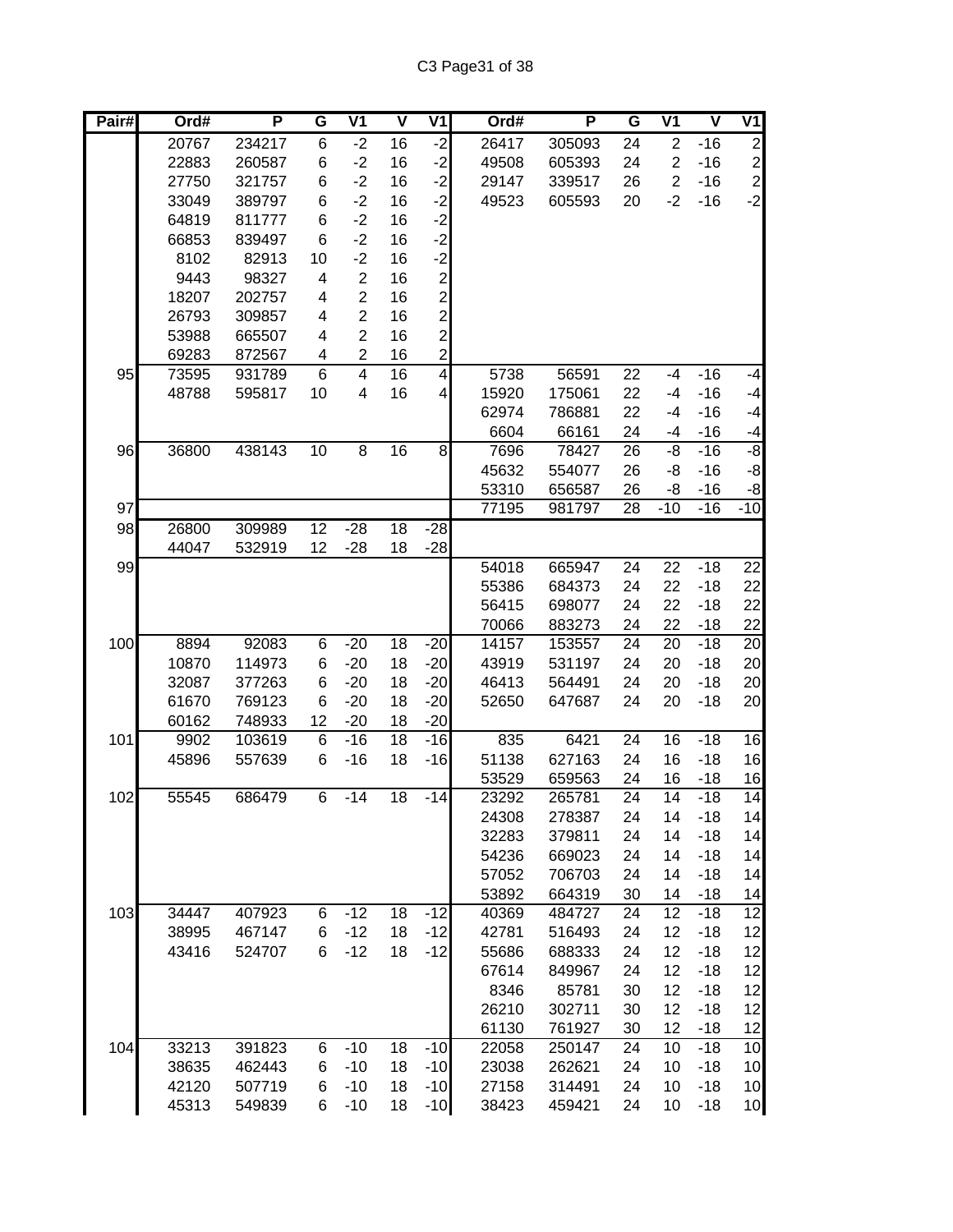| Pair# | Ord#  | P      | G              | $\overline{\mathsf{V1}}$ | $\overline{\mathsf{v}}$ | V1             | Ord#  | P      | G  | V <sub>1</sub>  | $\overline{\mathsf{v}}$ | V1               |
|-------|-------|--------|----------------|--------------------------|-------------------------|----------------|-------|--------|----|-----------------|-------------------------|------------------|
|       | 46019 | 559319 | 6              | $-10$                    | 18                      | $-10$          | 48926 | 597637 | 24 | $\overline{10}$ | $-18$                   | 10               |
|       | 63174 | 789533 | 6              | $-10$                    | 18                      | $-10$          | 51919 | 637657 | 30 | 10              | $-18$                   | 10               |
|       | 67283 | 845309 | 6              | $-10$                    | 18                      | $-10$          |       |        |    |                 |                         |                  |
| 105   | 21083 | 238267 | 6              | -8                       | 18                      | $-8$           | 18850 | 210461 | 24 | 8               | $-18$                   | $\infty$         |
|       | 40457 | 486139 | 6              | -8                       | 18                      | $-8$           | 20801 | 234653 | 24 | 8               | $-18$                   | $\bf{8}$         |
|       | 41532 | 499903 | 6              | -8                       | 18                      | $-8$           | 37448 | 446441 | 24 | 8               | $-18$                   | $\bf{8}$         |
|       | 49619 | 606919 | 6              | -8                       | 18                      | $-8$           | 52327 | 643547 | 24 | 8               | $-18$                   | $\bf{8}$         |
|       | 52969 | 652039 | 6              | -8                       | 18                      | $-8$           | 58804 | 730277 | 24 | 8               | $-18$                   | $\bf 8$          |
|       |       |        |                |                          |                         |                | 59856 | 744701 | 24 | 8               | $-18$                   | $\overline{8}$   |
| 106   | 6684  | 67079  | 6              | $-6$                     | 18                      | $-6$           | 21276 | 240701 | 24 | 6               | $-18$                   | 6                |
|       | 8595  | 88747  | 6              | -6                       | 18                      | $-6$           | 35218 | 417863 | 24 | 6               | $-18$                   | $6 \overline{}$  |
|       | 13293 | 143419 | 6              | -6                       | 18                      | $-6$           | 36272 | 431423 | 24 | 6               | $-18$                   | $\boldsymbol{6}$ |
|       | 46532 | 566107 | 6              | -6                       | 18                      | -6             | 44032 | 532733 | 24 | 6               | $-18$                   | $\boldsymbol{6}$ |
|       | 47416 | 577757 | 6              | -6                       | 18                      | $-6$           | 45360 | 550513 | 24 | 6               | $-18$                   | $\boldsymbol{6}$ |
|       | 67278 | 845237 | 6              | -6                       | 18                      | $-6$           | 55951 | 691973 | 24 | 6               | $-18$                   | $\boldsymbol{6}$ |
|       |       |        |                |                          |                         |                | 58935 | 732023 | 24 | 6               | $-18$                   | $6 \overline{}$  |
|       |       |        |                |                          |                         |                | 62402 | 779063 | 24 | 6               | $-18$                   | $6 \overline{}$  |
|       |       |        |                |                          |                         |                | 46584 | 566821 | 30 | 6               | $-18$                   | $6 \overline{6}$ |
|       |       |        |                |                          |                         |                | 47006 | 572387 | 30 | 6               | $-18$                   | 6                |
| 107   | 29013 | 337697 | $\overline{6}$ | $-4$                     | $\overline{18}$         | $-4$           | 42152 | 508159 | 30 | 4               | $-18$                   | $\overline{4}$   |
|       | 34512 | 408719 | 6              | $-4$                     | 18                      | $-4$           |       |        |    |                 |                         |                  |
|       | 39765 | 476759 | 6              | $-4$                     | 18                      | $-4$           |       |        |    |                 |                         |                  |
|       | 32866 | 387341 | 12             | $-4$                     | 18                      | $-4$           |       |        |    |                 |                         |                  |
| 108   | 6971  | 70327  | 6              | $-2$                     | 18                      | د.<br>د        | 45549 | 553037 | 24 | $\overline{2}$  | $-18$                   | $\overline{2}$   |
|       | 21317 | 241183 | 6              | $-2$                     | 18                      | $-2$           | 63071 | 788153 | 24 | $\overline{2}$  | $-18$                   | $\overline{2}$   |
|       | 52310 | 643243 | 12             | $-2$                     | 18                      | $-2$           |       |        |    |                 |                         |                  |
|       | 70353 | 887203 | 12             | $-2$                     | 18                      | $-2$           |       |        |    |                 |                         |                  |
| 109   |       |        |                |                          |                         |                | 4210  | 40087  | 24 | 0               | $-18$                   | $\overline{0}$   |
|       |       |        |                |                          |                         |                | 15436 | 169307 | 24 | 0               | $-18$                   | $\frac{0}{-2}$   |
| 110   | 22252 | 252617 | 6              | $\overline{2}$           | 18                      | $\overline{2}$ | 20623 | 232357 | 24 | $-2$            | $-18$                   |                  |
|       | 54227 | 668879 | 6              | $\overline{2}$           | 18                      | $\overline{2}$ | 27853 | 323077 | 24 | $-2$            | $-18$                   | $-2$             |
|       | 62112 | 775097 | 6              | $\overline{c}$           | 18                      | $\overline{2}$ | 70918 | 894997 | 24 | $-2$            | $-18$                   | $-2$             |
| 111   |       |        |                |                          |                         |                | 41253 | 496283 | 24 | $-4$            | $-18$                   | $-4$             |
|       |       |        |                |                          |                         |                | 70588 | 890531 | 30 | $-4$            | $-18$                   | $-4$             |
| 112   |       |        |                |                          |                         |                | 65481 | 820873 | 36 | -8              | $-18$                   | -8               |
| 113   | 76297 | 969271 | 12             | 10                       | 18                      | 10             |       |        |    |                 |                         |                  |
|       | 33535 | 395767 | 18             | 10                       | 18                      | 10             |       |        |    |                 |                         |                  |
| 114   |       |        |                |                          |                         |                | 30795 | 360541 | 30 | 28              | $-20$                   | 28               |
|       |       |        |                |                          |                         |                | 69649 | 877651 | 30 | 28              | $-20$                   | 28               |
| 115   | 35928 | 427043 | 4              | $-22$                    | 20                      | $-22$          | 21406 | 242197 | 24 | 22              | $-20$                   | $\overline{22}$  |
|       | 43323 | 523463 | 4              | $-22$                    | 20                      | $-22$          | 42163 | 508297 | 24 | 22              | $-20$                   | 22               |
|       | 48075 | 586433 | 4              | $-22$                    | 20                      | $-22$          | 43422 | 524827 | 24 | 22              | $-20$                   | 22               |
|       | 58194 | 722123 | 4              | $-22$                    | 20                      | $-22$          | 45645 | 554233 | 24 | 22              | $-20$                   | 22               |
|       | 39846 | 477947 | 6              | $-22$                    | 20                      | $-22$          | 9308  | 96697  | 26 | 22              | $-20$                   | 22               |
|       | 52527 | 646073 | 6              | $-22$                    | 20                      | $-22$          | 70951 | 895387 | 26 | 22              | $-20$                   | 22               |
|       | 58884 | 731333 | 6              | $-22$                    | 20                      | $-22$          |       |        |    |                 |                         |                  |
|       | 40262 | 483289 | 8              | $-22$                    | 20                      | $-22$          |       |        |    |                 |                         |                  |
| 116   | 3417  | 31771  | $\overline{2}$ | $-16$                    | 20                      | $-16$          | 837   | 6449   | 22 | 16              | $-20$                   | 16               |
|       | 3436  | 32029  | $\overline{2}$ | $-16$                    | 20                      | $-16$          | 26978 | 312311 | 22 | 16              | $-20$                   | 16               |
|       | 9104  | 94399  | $\overline{2}$ | $-16$                    | 20                      | $-16$          | 33147 | 390989 | 22 | 16              | $-20$                   | 16               |
|       | 16401 | 180751 | $\overline{2}$ | $-16$                    | 20                      | $-16$          | 37399 | 445769 | 22 | 16              | $-20$                   | 16               |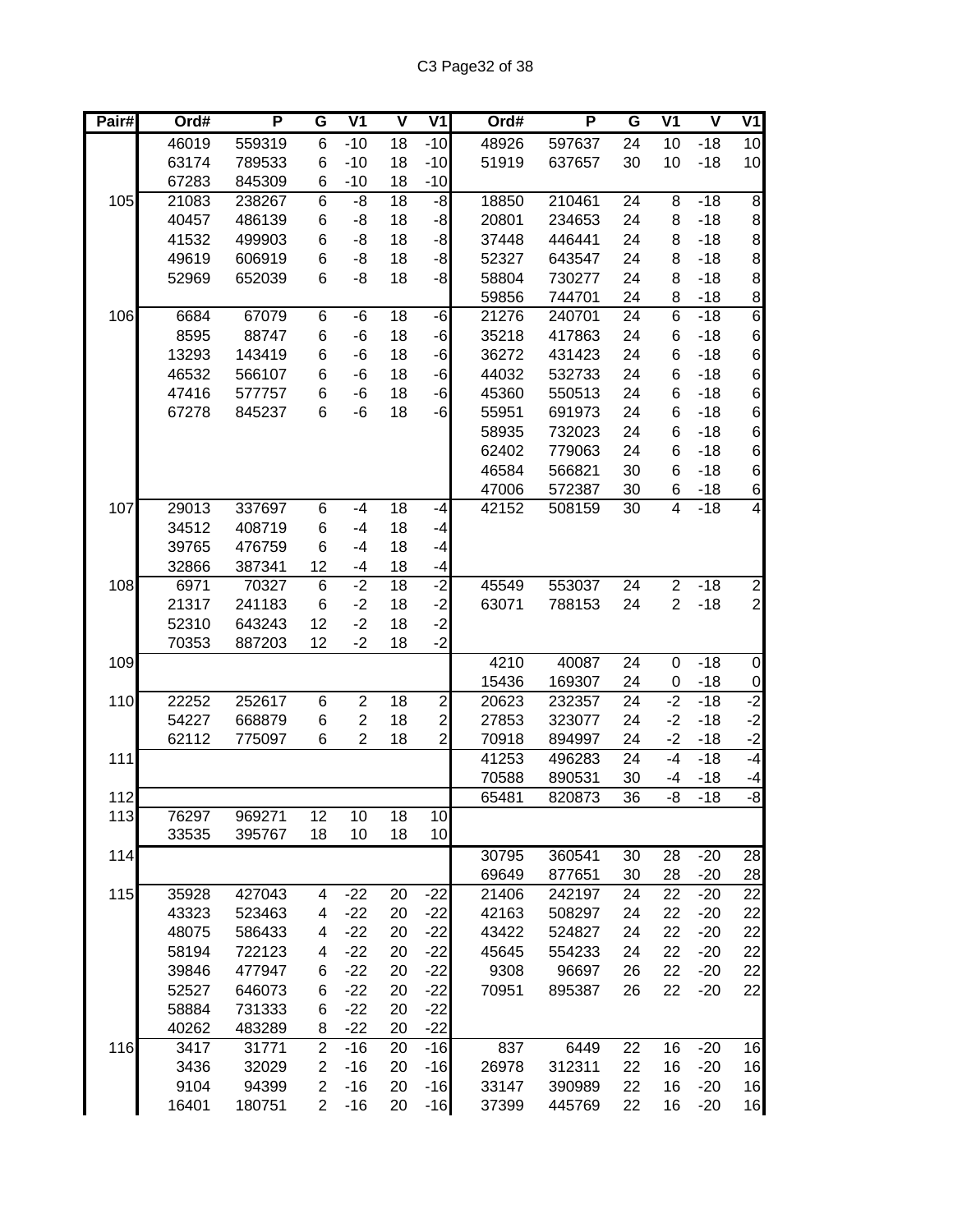| Pair# | Ord#  | P      | G                       | $\overline{\mathsf{V1}}$ | $\overline{\mathsf{v}}$ | V1    | Ord#  | P      | G  | V <sub>1</sub> | $\overline{\mathsf{v}}$ | V1                                    |
|-------|-------|--------|-------------------------|--------------------------|-------------------------|-------|-------|--------|----|----------------|-------------------------|---------------------------------------|
|       | 41927 | 505159 | $\overline{2}$          | $-16$                    | 20                      | $-16$ | 40329 | 484151 | 22 | 16             | $-20$                   | $\overline{16}$                       |
|       | 55459 | 685339 | $\overline{2}$          | $-16$                    | 20                      | $-16$ | 47665 | 581069 | 22 | 16             | $-20$                   | 16                                    |
|       | 72465 | 916339 | $\overline{c}$          | $-16$                    | 20                      | $-16$ | 57556 | 713309 | 22 | 16             | $-20$                   | 16                                    |
|       | 39932 | 478967 | 4                       | $-16$                    | 20                      | $-16$ | 57724 | 715679 | 22 | 16             | $-20$                   | 16                                    |
|       | 62490 | 780347 | 4                       | $-16$                    | 20                      | $-16$ | 68343 | 860009 | 22 | 16             | $-20$                   | 16                                    |
|       | 15059 | 164477 | 6                       | $-16$                    | 20                      | $-16$ | 27531 | 319093 | 24 | 16             | $-20$                   | 16                                    |
|       | 65114 | 815897 | 6                       | $-16$                    | 20                      | $-16$ | 43034 | 519643 | 24 | 16             | $-20$                   | 16                                    |
|       | 62553 | 781171 | 8                       | $-16$                    | 20                      | $-16$ | 51227 | 628423 | 24 | 16             | $-20$                   | 16                                    |
|       |       |        |                         |                          |                         |       | 36846 | 438761 | 28 | 16             | $-20$                   | 16                                    |
|       |       |        |                         |                          |                         |       | 38220 | 456727 | 30 | 16             | $-20$                   | 16                                    |
|       |       |        |                         |                          |                         |       | 40245 | 483061 | 30 | 16             | $-20$                   | 16                                    |
|       |       |        |                         |                          |                         |       | 40650 | 488503 | 30 | 16             | $-20$                   | 16                                    |
|       |       |        |                         |                          |                         |       | 29180 | 339943 | 36 | 16             | $-20$                   | 16                                    |
| 117   | 13847 | 149971 | $\overline{2}$          | $-14$                    | 20                      | $-14$ | 1371  | 11351  | 22 | 14             | $-20$                   | $\overline{14}$                       |
|       | 26175 | 302191 | $\overline{2}$          | $-14$                    | 20                      | $-14$ | 20521 | 230999 | 22 | 14             | $-20$                   | 14                                    |
|       | 41601 | 500809 | $\overline{2}$          | $-14$                    | 20                      | $-14$ | 24531 | 281189 | 22 | 14             | $-20$                   | 14                                    |
|       | 55848 | 690511 | $\overline{2}$          | $-14$                    | 20                      | $-14$ | 65333 | 818999 | 22 | 14             | $-20$                   | 14                                    |
|       | 65891 | 826171 | $\overline{2}$          | $-14$                    | 20                      | $-14$ | 28739 | 334289 | 28 | 14             | $-20$                   | 14                                    |
|       | 73198 | 926131 | $\overline{2}$          | $-14$                    | 20                      | $-14$ |       |        |    |                |                         |                                       |
|       | 75776 | 962011 | $\overline{2}$          | $-14$                    | 20                      | $-14$ |       |        |    |                |                         |                                       |
|       | 39809 | 477469 | 8                       | $-14$                    | 20                      | $-14$ |       |        |    |                |                         |                                       |
| 118   | 3274  | 30271  | $\overline{2}$          | -8                       | $\overline{20}$         | $-8$  | 12133 | 129629 | 22 | 8              | $-20$                   | $\infty$                              |
|       | 11274 | 119701 | $\overline{c}$          | -8                       | 20                      | $-8$  | 13965 | 151379 | 22 | 8              | $-20$                   | 8                                     |
|       | 14029 | 152041 | $\overline{c}$          | -8                       | 20                      | $-8$  | 60245 | 750119 | 22 | 8              | $-20$                   | 8                                     |
|       | 30806 | 360781 | $\overline{2}$          | -8                       | 20                      | $-8$  | 61074 | 761249 | 22 | 8              | $-20$                   | 8                                     |
|       | 35954 | 427381 | $\overline{c}$          | -8                       | 20                      | $-8$  | 62319 | 778049 | 22 | 8              | $-20$                   | 8                                     |
|       | 38126 | 455491 | $\overline{2}$          | -8                       | 20                      | $-8$  | 22297 | 253307 | 34 | 8              | $-20$                   | 8                                     |
|       | 39650 | 475381 | 2                       | -8                       | 20                      | $-8$  |       |        |    |                |                         |                                       |
|       | 43191 | 521671 | $\overline{2}$          | -8                       | 20                      | $-8$  |       |        |    |                |                         |                                       |
|       | 48429 | 591091 | $\overline{c}$          | -8                       | 20                      | $-8$  |       |        |    |                |                         |                                       |
|       | 61975 | 773251 | $\overline{c}$          | -8                       | 20                      | $-8$  |       |        |    |                |                         |                                       |
| 119   | 4687  | 45139  | $\overline{2}$          | $-4$                     | 20                      | $-4$  | 3526  | 32909  | 22 | $\overline{4}$ | $-20$                   | $\overline{\mathcal{A}}$              |
|       | 9745  | 101749 | $\overline{2}$          | $-4$                     | 20                      | $-4$  | 11150 | 118211 | 22 | 4              | $-20$                   | $\overline{\mathcal{A}}$              |
|       | 33441 | 394579 | 2                       | $-4$                     | 20                      | $-4$  | 33668 | 397589 | 22 | 4              | $-20$                   | $\overline{\mathcal{A}}$              |
|       | 44055 | 533011 | $\overline{2}$          | $-4$                     | 20                      | $-4$  | 49125 | 600359 | 22 | 4              | $-20$                   | $\overline{4}$                        |
|       | 49911 | 610741 | 2                       | $-4$                     | 20                      | $-4$  | 53785 | 662939 | 22 | 4              | $-20$                   | 4                                     |
|       | 57073 | 706921 | $\overline{c}$          | $-4$                     | 20                      | $-4$  | 56210 | 695369 | 22 | 4              | $-20$                   | $\vert 4 \vert$                       |
|       | 59608 | 741079 | $\overline{\mathbf{c}}$ | $-4$                     | 20                      | $-4$  | 71063 | 897007 | 24 | 4              | $-20$                   | $\overline{\mathcal{A}}$              |
|       | 70300 | 886471 | $\overline{c}$          | $-4$                     | 20                      | $-4$  | 76234 | 968377 | 24 | 4              | $-20$                   | 4                                     |
|       | 9206  | 95483  | 4                       | $-4$                     | 20                      | $-4$  | 74587 | 945457 | 26 | 4              | $-20$                   | $\overline{\mathcal{A}}$              |
|       | 10571 | 111443 | 4                       | $-4$                     | 20                      | $-4$  | 59513 | 739751 | 28 | 4              | $-20$                   | $\overline{\mathbf{4}}$               |
|       | 57027 | 706313 | 4                       | $-4$                     | 20                      | $-4$  | 60744 | 756829 | 30 | 4              | $-20$                   | $\overline{\mathbf{4}}$               |
|       | 73129 | 925193 | 4                       | $-4$                     | 20                      | $-4$  |       |        |    |                |                         |                                       |
|       | 58409 | 724853 | 6                       | $-4$                     | 20                      | $-4$  |       |        |    |                |                         |                                       |
|       | 29802 | 347821 | 8                       | $-4$                     | 20                      | $-4$  |       |        |    |                |                         |                                       |
|       | 64489 | 807299 | 18                      | $-4$                     | 20                      | $-4$  |       |        |    |                |                         |                                       |
| 120   | 30613 | 358159 | $\overline{2}$          | $-2$                     | 20                      | $-2$  | 9475  | 98711  | 22 | $\overline{2}$ | $-20$                   | $\overline{\mathbf{c}}$               |
|       | 30679 | 358909 | $\mathbf 2$             | $-2$                     | 20                      | $-2$  | 11506 | 122321 | 22 | $\overline{c}$ | $-20$                   | $\begin{array}{c} 2 \\ 2 \end{array}$ |
|       | 51928 | 637729 | $\overline{c}$          | $-2$                     | 20                      | $-2$  | 21344 | 241511 | 22 | $\overline{c}$ | $-20$                   |                                       |
|       | 54483 | 672229 | $\overline{2}$          | $-2$                     | 20                      | $-2$  | 53955 | 665111 | 22 | $\overline{2}$ | $-20$                   |                                       |
|       | 57669 | 714949 | $\overline{c}$          | $-2$                     | 20                      | $-2$  | 63007 | 787331 | 22 | $\overline{2}$ | $-20$                   | $2\vert$                              |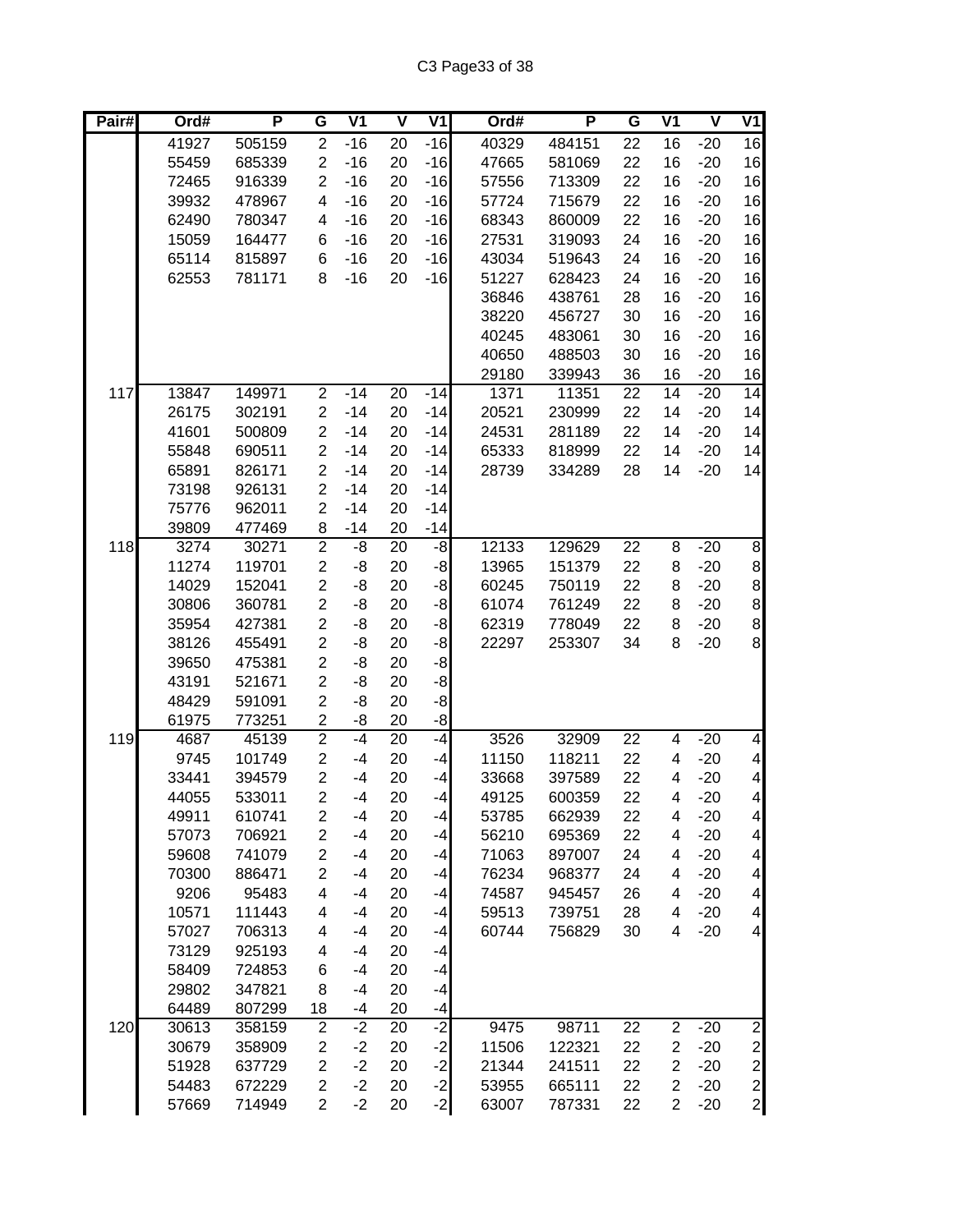| Pair# | Ord#  | P      | G               | V <sub>1</sub> | $\overline{\mathtt{v}}$ | V1             | Ord#  | P      | G               | V <sub>1</sub>  | $\overline{\mathtt{v}}$ | $\overline{V1}$ |
|-------|-------|--------|-----------------|----------------|-------------------------|----------------|-------|--------|-----------------|-----------------|-------------------------|-----------------|
|       | 65780 | 824779 | $\overline{2}$  | $-2$           | 20                      | $-2$           | 66444 | 833711 | 22              | $\overline{2}$  | $-20$                   | $\overline{2}$  |
|       | 69375 | 874009 | 8               | $-2$           | 20                      | $-2$           | 69913 | 881141 | 22              | $\overline{2}$  | $-20$                   | $\mathbf{2}$    |
|       |       |        |                 |                |                         |                | 74243 | 940781 | 22              | $\overline{2}$  | $-20$                   | $\mathbf{2}$    |
|       |       |        |                 |                |                         |                | 37898 | 452363 | 34              | $\mathbf 2$     | $-20$                   | $\overline{2}$  |
| 121   | 11451 | 121637 | 4               | $\overline{2}$ | 20                      | $\overline{c}$ | 1866  | 16057  | 24              | $-2$            | $-20$                   | $-2$            |
|       | 32279 | 379727 | 4               | $\overline{2}$ | 20                      | $\mathbf{z}$   | 21620 | 244837 | 24              | $-2$            | $-20$                   | $-2$            |
|       | 32857 | 387203 | 4               | $\overline{2}$ | 20                      | $\overline{2}$ | 51941 | 637933 | 24              | $-2$            | $-20$                   | $-2$            |
|       | 36491 | 434117 | 4               | $\overline{2}$ | 20                      | $\mathbf{2}$   | 53704 | 661873 | 24              | $-2$            | $-20$                   | $-2$            |
|       | 46992 | 572183 | 4               | $\overline{2}$ | 20                      | $\mathbf{2}$   | 69754 | 879089 | 28              | $-2$            | $-20$                   | $-2$            |
|       | 60796 | 757583 | 4               | $\overline{2}$ | 20                      | $\overline{c}$ |       |        |                 |                 |                         |                 |
|       | 66250 | 831167 | 4               | $\overline{2}$ | 20                      | $\frac{2}{2}$  |       |        |                 |                 |                         |                 |
|       | 74367 | 942317 | 4               | $\overline{2}$ | 20                      |                |       |        |                 |                 |                         |                 |
|       | 63027 | 787547 | 6               | $\overline{2}$ | 20                      | $\overline{2}$ |       |        |                 |                 |                         |                 |
| 122   |       |        |                 |                |                         |                | 23533 | 268721 | 28              | $-4$            | $-20$                   | $-4$            |
| 123   | 57837 | 717161 | $\overline{10}$ | $\overline{8}$ | $\overline{20}$         | 8              |       |        |                 |                 |                         |                 |
| 124   | 62826 | 784799 | 10              | $-26$          | $\overline{22}$         | $-26$          | 17982 | 199961 | $\overline{28}$ | $\overline{26}$ | $-22$                   | 26              |
|       |       |        |                 |                |                         |                | 30343 | 354581 | 28              | 26              | $-22$                   | 26              |
|       |       |        |                 |                |                         |                | 30843 | 361271 | 30              | 26              | $-22$                   | 26              |
| 125   | 1446  | 12073  | $\overline{2}$  | $-20$          | 22                      | $-20$          | 33661 | 397517 | 24              | 20              | $-22$                   | $\overline{20}$ |
|       | 27881 | 323443 | $\overline{2}$  | $-20$          | 22                      | $-20$          | 39001 | 467237 | 24              | 20              | $-22$                   | 20              |
|       | 64005 | 800623 | $\overline{2}$  | $-20$          | 22                      | $-20$          | 48772 | 595547 | 24              | 20              | $-22$                   | 20              |
|       | 43423 | 524831 | 4               | $-20$          | 22                      | $-20$          | 23847 | 272449 | 26              | 20              | $-22$                   | 20              |
|       | 45646 | 554237 | 4               | $-20$          | 22                      | $-20$          | 42742 | 516049 | 26              | 20              | $-22$                   | 20              |
|       | 52898 | 651071 | 4               | $-20$          | 22                      | $-20$          | 43322 | 523459 | 26              | 20              | $-22$                   | 20              |
|       |       |        |                 |                |                         |                | 43689 | 528163 | 26              | 20              | $-22$                   | 20              |
|       |       |        |                 |                |                         |                | 55681 | 688249 | 26              | 20              | $-22$                   | 20              |
|       |       |        |                 |                |                         |                | 30643 | 358531 | 32              | 20              | $-22$                   | 20              |
| 126   | 18603 | 207593 | 4               | $-16$          | 22                      | $-16$          | 11933 | 127399 | 26              | 16              | $-22$                   | $\overline{16}$ |
|       | 25877 | 298373 | 4               | $-16$          | 22                      | $-16$          | 28048 | 325513 | 26              | 16              | $-22$                   | 16              |
|       | 47218 | 575177 | 4               | $-16$          | 22                      | $-16$          | 43358 | 523903 | 26              | 16              | $-22$                   | 16              |
|       |       |        |                 |                |                         |                | 50186 | 614413 | 26              | 16              | $-22$                   | 16              |
|       |       |        |                 |                |                         |                | 71181 | 898519 | 26              | 16              | $-22$                   |                 |
| 127   | 33170 | 391249 | $\overline{2}$  | $-14$          | 22                      | $-14$          | 14930 | 162971 | 24              | 14              | $-22$                   | 14              |
|       | 45773 | 556069 | $\overline{2}$  | $-14$          | 22                      | $-14$          | 44947 | 544961 | 24              | 14              | $-22$                   | 14              |
|       | 53176 | 654701 | 4               | $-14$          | 22                      | $-14$          | 67840 | 853031 | 24              | 14              | $-22$                   | 14              |
|       | 66002 | 827741 | 4               | $-14$          | 22                      | $-14$          | 71071 | 897101 | 24              | 14              | $-22$                   | 14              |
|       | 21284 | 240769 | 6               | $-14$          | 22                      | $-14$          | 26874 | 310927 | 26              | 14              | $-22$                   | 14              |
|       | 43900 | 530911 | 14              | $-14$          | 22                      | $-14$          | 69956 | 881707 | 26              | 14              | $-22$                   | 14              |
|       |       |        |                 |                |                         |                | 782   | 5981   | 28              | 14              | $-22$                   | 14              |
|       |       |        |                 |                |                         |                | 61589 | 768101 | 28              | 14              | $-22$                   | 14              |
|       |       |        |                 |                |                         |                | 62998 | 787181 | 28              | 14              | $-22$                   | 14              |
| 128   | 9151  | 94907  | 4               | $-10$          | 22                      | $-10$          | 24148 | 276319 | 26              | 10              | $-22$                   | 10              |
|       | 9986  | 104597 | 4               | $-10$          | 22                      | $-10$          | 24205 | 277003 | 26              | 10              | $-22$                   | 10              |
|       | 38807 | 464621 | 4               | $-10$          | 22                      | $-10$          | 39787 | 477073 | 26              | 10              | $-22$                   | 10              |
|       | 74427 | 943157 | 4               | $-10$          | 22                      | $-10$          | 39821 | 477619 | 26              | 10              | $-22$                   | 10              |
|       | 75297 | 955337 | 4               | $-10$          | 22                      | $-10$          | 55300 | 683299 | 26              | 10              | $-22$                   | 10              |
|       | 76194 | 967877 | 4               | $-10$          | 22                      | $-10$          | 71877 | 908179 | 26              | 10              | $-22$                   | 10              |
|       |       |        |                 |                |                         |                | 23497 | 268123 | 32              | 10              | $-22$                   | 10              |
|       |       |        |                 |                |                         |                | 71273 | 899971 | 32              | 10              | $-22$                   | 10              |
|       |       |        |                 |                |                         |                | 77616 | 987697 | 38              | 10              | $-22$                   | 10              |
| 129   | 9072  | 94009  | $\overline{2}$  | -8             | 22                      | $-8$           | 24338 | 278741 | 24              | 8               | $-22$                   | $\infty$        |
|       |       |        |                 |                |                         |                |       |        |                 |                 |                         |                 |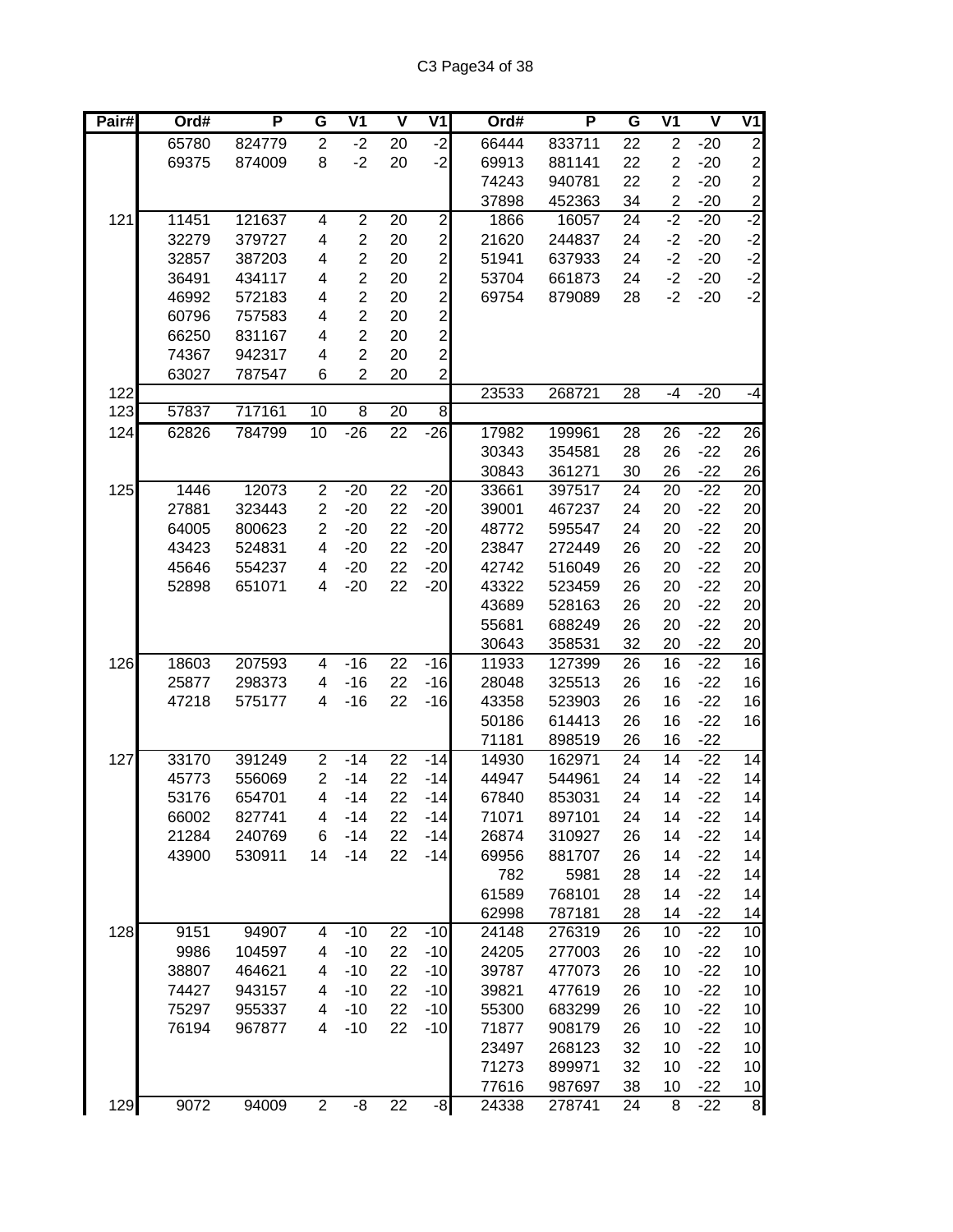| Pair# | Ord#  | P      | G              | V <sub>1</sub> | ۷               | V1                                    | Ord#  | P      | G               | $\overline{\mathsf{V}}$ 1 | V     | V1                      |
|-------|-------|--------|----------------|----------------|-----------------|---------------------------------------|-------|--------|-----------------|---------------------------|-------|-------------------------|
|       | 9399  | 97789  | $\overline{2}$ | -8             | 22              | $-8$                                  | 42002 | 506171 | 24              | 8                         | $-22$ | 8                       |
|       | 42911 | 518059 | $\overline{2}$ | -8             | 22              | $-8$                                  | 60806 | 757751 | 24              | 8                         | $-22$ | $\bf{8}$                |
|       | 53618 | 660619 | $\overline{2}$ | -8             | 22              | $-8$                                  | 67863 | 853427 | 24              | 8                         | $-22$ | $\bf{8}$                |
|       | 65655 | 823129 | $\overline{2}$ | -8             | 22              | $-8$                                  | 19244 | 215443 | 26              | 8                         | $-22$ | $\bf 8$                 |
|       | 6018  | 59513  | 4              | -8             | 22              | $-8$                                  | 70133 | 884227 | 26              | 8                         | $-22$ | $\bf{8}$                |
|       | 29036 | 337973 | 4              | -8             | 22              | $-8$                                  | 12105 | 129341 | 28              | 8                         | $-22$ | $\bf{8}$                |
|       | 42290 | 509963 | 4              | -8             | 22              | $-8$                                  |       |        |                 |                           |       |                         |
|       | 48346 | 589877 | 4              | -8             | 22              | $-8$                                  |       |        |                 |                           |       |                         |
|       | 53999 | 665633 | 4              | -8             | 22              | $-8$                                  |       |        |                 |                           |       |                         |
|       | 39478 | 473227 | 8              | -8             | 22              | $-8$                                  |       |        |                 |                           |       |                         |
|       | 57402 | 711223 | 14             | -8             | 22              | $-8$                                  |       |        |                 |                           |       |                         |
| 130   | 76267 | 968831 | 4              | $-4$           | 22              | $-4$                                  | 58813 | 730447 | 26              | 4                         | $-22$ | 4                       |
| 131   | 9919  | 103843 | $\overline{2}$ | $-2$           | 22              | ۱J.                                   | 36026 | 428297 | 24              | $\overline{2}$            | $-22$ | $\overline{2}$          |
|       | 63340 | 791803 | $\overline{2}$ | $-2$           | 22              | $-2$                                  | 47543 | 579497 | 24              | 2                         | $-22$ | $\mathbf{2}$            |
|       | 77321 | 983533 | $\overline{c}$ | $-2$           | 22              | $-2$                                  | 61389 | 765379 | 26              | 2                         | $-22$ | $\mathbf{2}$            |
|       | 25288 | 290711 | 4              | $-2$           | 22              | $-2$                                  | 40074 | 480911 | 30              | $\overline{2}$            | $-22$ | $\overline{c}$          |
|       | 72480 | 916511 | 4              | $-2$           | 22              | $-2$                                  | 65522 | 821441 | 30              | $\overline{2}$            | $-22$ | $\overline{\mathbf{c}}$ |
| 132   | 34251 | 405347 | $\overline{4}$ | $\overline{2}$ | 22              | $\overline{c}$                        | 45913 | 557857 | 26              | $-2$                      | $-22$ | -2                      |
|       | 59626 | 741347 | 4              | $\overline{2}$ | 22              |                                       |       |        |                 |                           |       |                         |
|       | 72026 | 909977 | 4              | $\overline{2}$ | 22              | $\begin{array}{c} 2 \\ 2 \end{array}$ |       |        |                 |                           |       |                         |
|       | 72634 | 918587 | 4              | $\overline{2}$ | 22              |                                       |       |        |                 |                           |       |                         |
| 133   | 4618  | 44389  | $\overline{6}$ | 4              | 22              | $\overline{4}$                        |       |        |                 |                           |       |                         |
|       | 54510 | 672667 | 14             | 4              | 22              | $\overline{4}$                        |       |        |                 |                           |       |                         |
| 134   |       |        |                |                |                 |                                       | 18893 | 211039 | $\overline{32}$ | -8                        | $-22$ | -8                      |
| 135   | 75640 | 960299 | 6              | $-28$          | $\overline{24}$ | $-28$                                 |       |        |                 |                           |       |                         |
| 136   |       |        |                |                |                 |                                       | 68009 | 855461 | 30              | 26                        | $-24$ | $\overline{26}$         |
| 137   | 40654 | 488573 | 6              | $-22$          | 24              | $-22$                                 |       |        |                 |                           |       |                         |
| 138   | 19936 | 223969 | 6              | $-18$          | 24              | $-18$                                 | 22474 | 255413 | 30              | 18                        | $-24$ | 18                      |
| 139   |       |        |                |                |                 |                                       | 48459 | 591553 | 30              | 16                        | $-24$ | 16                      |
| 140   | 42986 | 519037 | 6              | $-14$          | 24              | $-14$                                 |       |        |                 |                           |       |                         |
| 141   | 13695 | 148249 | 6              | -8             | 24              | $-8$                                  |       |        |                 |                           |       |                         |
| 142   | 57616 | 714169 | 6              | -6             | 24              | $-6$                                  |       |        |                 |                           |       |                         |
| 143   | 41354 | 497603 | $\overline{6}$ | $-4$           | 24              | $-4$                                  | 48976 | 598363 | 30              | 4                         | $-24$ | $\overline{4}$          |
|       |       |        |                |                |                 |                                       | 51408 | 630997 | 30              | 4                         | $-24$ | $\overline{4}$          |
|       |       |        |                |                |                 |                                       | 50893 | 623839 | 36              | 4                         | $-24$ | $\overline{4}$          |
| 144   | 33584 | 396449 | 6              | 0              | 24              | $\overline{0}$                        |       |        |                 |                           |       |                         |
|       | 51309 | 629623 | 6              | 0              | 24              | $\overline{0}$                        |       |        |                 |                           |       |                         |
| 145   | 24357 | 278917 | $\overline{6}$ | $\overline{4}$ | 24              | 4                                     |       |        |                 |                           |       |                         |
| 146   | 62724 | 783487 | 14             | $-38$          | 26              | $-38$                                 |       |        |                 |                           |       |                         |
| 147   |       |        |                |                |                 |                                       | 44534 | 539389 | 38              | 34                        | $-26$ | 34                      |
| 148   | 57882 | 717887 | 4              | $-28$          | 26              | $-28$                                 | 77434 | 985213 | 32              | 28                        | $-26$ | $\overline{28}$         |
|       | 76718 | 974927 | 4              | $-28$          | 26              | $-28$                                 |       |        |                 |                           |       |                         |
|       | 68581 | 863087 | 6              | $-28$          | 26              | $-28$                                 |       |        |                 |                           |       |                         |
| 149   | 34730 | 411529 | $\overline{2}$ | $-22$          | 26              | $-22$                                 | 21676 | 245561 | 28              | 22                        | $-26$ | 22                      |
|       | 36146 | 429853 | $\overline{c}$ | $-22$          | 26              | $-22$                                 | 37382 | 445537 | 30              | 22                        | $-26$ | 22                      |
|       | 69396 | 874303 | $\overline{2}$ | $-22$          | 26              | $-22$                                 | 10462 | 110119 | 36              | 22                        | $-26$ | 22                      |
| 150   | 1392  | 11551  | $\overline{2}$ | $-20$          | 26              | $-20$                                 | 39830 | 477767 | 28              | 20                        | $-26$ | 20                      |
|       | 13698 | 148303 | $\overline{c}$ | $-20$          | 26              | $-20$                                 | 62877 | 785459 | 28              | 20                        | $-26$ | 20                      |
|       | 39604 | 474811 | $\overline{2}$ | $-20$          | 26              | $-20$                                 | 68069 | 856277 | 28              | 20                        | $-26$ | 20                      |
|       | 73925 | 936283 | $\overline{2}$ | $-20$          | 26              | $-20$                                 |       |        |                 |                           |       |                         |
| 151   | 8561  | 88261  | $\overline{2}$ | $-16$          | 26              | $-16$                                 | 9438  | 98297  | 28              | 16                        | $-26$ | 16                      |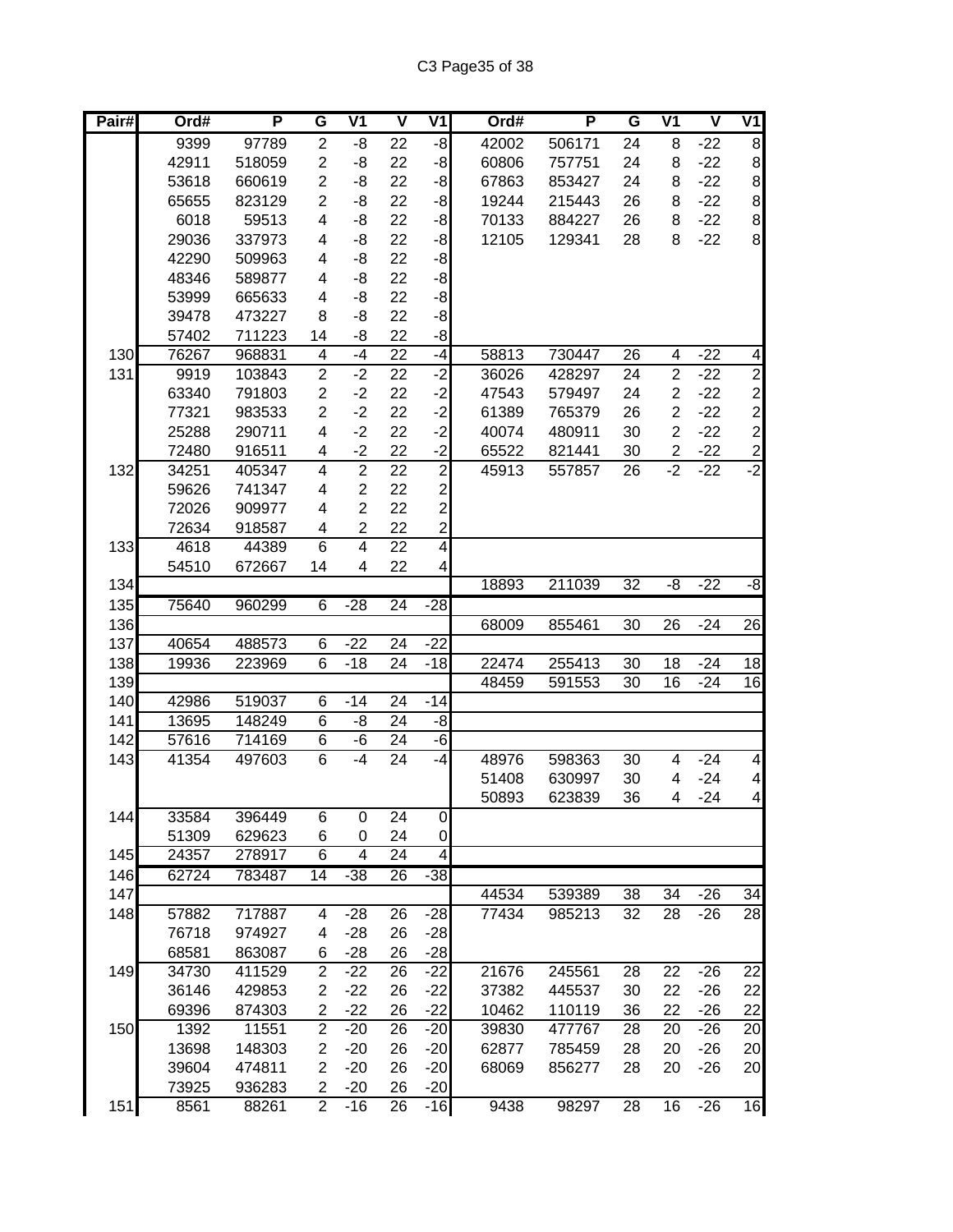| Pair# | Ord#  | P      | G                       | V <sub>1</sub> | $\overline{\mathsf{v}}$ | $\overline{\mathsf{V}}$ 1 | Ord#  | P      | G               | V <sub>1</sub>  | $\overline{\mathsf{v}}$ | $\overline{V1}$         |
|-------|-------|--------|-------------------------|----------------|-------------------------|---------------------------|-------|--------|-----------------|-----------------|-------------------------|-------------------------|
|       | 19488 | 218551 | $\overline{2}$          | $-16$          | 26                      | $-16$                     | 45624 | 553961 | 28              | 16              | $-26$                   | 16                      |
|       | 20858 | 235309 | $\overline{2}$          | $-16$          | 26                      | $-16$                     |       |        |                 |                 |                         |                         |
|       | 33762 | 398731 | $\overline{2}$          | $-16$          | 26                      | $-16$                     |       |        |                 |                 |                         |                         |
|       | 35757 | 424729 | $\overline{2}$          | $-16$          | 26                      | $-16$                     |       |        |                 |                 |                         |                         |
|       | 54398 | 671161 | $\overline{2}$          | $-16$          | 26                      | $-16$                     |       |        |                 |                 |                         |                         |
|       | 19823 | 222557 | 4                       | $-16$          | 26                      | $-16$                     |       |        |                 |                 |                         |                         |
|       | 44161 | 534439 | 8                       | $-16$          | 26                      | $-16$                     |       |        |                 |                 |                         |                         |
|       | 54014 | 665857 | 14                      | $-16$          | 26                      | $-16$                     |       |        |                 |                 |                         |                         |
| 152   | 11671 | 124249 | $\overline{2}$          | $-14$          | 26                      | $-14$                     | 5813  | 57329  | 28              | 14              | $-26$                   | 14                      |
|       | 20743 | 233941 | $\overline{\mathbf{c}}$ | $-14$          | 26                      | $-14$                     | 19325 | 216551 | 28              | 14              | $-26$                   | 14                      |
|       | 74920 | 950179 | $\overline{2}$          | $-14$          | 26                      | $-14$                     | 28115 | 326351 | 28              | 14              | $-26$                   | 14                      |
|       | 75878 | 963427 | 8                       | $-14$          | 26                      | $-14$                     |       |        |                 |                 |                         |                         |
| 153   | 2606  | 23371  | $\overline{2}$          | $-10$          | 26                      | $-10$                     | 22559 | 256469 | 28              | 10              | $-26$                   | 10                      |
|       | 43295 | 522961 | $\overline{2}$          | $-10$          | 26                      | $-10$                     | 27744 | 321707 | 28              | 10              | $-26$                   | 10                      |
|       | 15675 | 172097 | 4                       | $-10$          | 26                      | $-10$                     | 50591 | 619739 | 28              | 10              | $-26$                   | 10                      |
|       | 54434 | 671651 | 4                       | $-10$          | 26                      | $-10$                     | 26852 | 310693 | 30              | 10              | $-26$                   | 10                      |
| 154   | 75461 | 957823 | $\overline{2}$          | $-\frac{8}{3}$ | 26                      | $-8$                      | 61339 | 764837 | 28              | 8               | $-26$                   | 8                       |
|       |       |        |                         |                |                         |                           | 62142 | 775601 | 28              | 8               | $-26$                   | $\bf{8}$                |
|       |       |        |                         |                |                         |                           | 62579 | 781481 | 28              | 8               | $-26$                   | $\bf{8}$                |
|       |       |        |                         |                |                         |                           | 70647 | 891377 | 28              | 8               | $-26$                   | $\bf{8}$                |
|       |       |        |                         |                |                         |                           | 73812 | 934721 | 28              | 8               | $-26$                   | $\bf{8}$                |
| 155   | 58853 | 730913 | 4                       | $-4$           | 26                      | $-4$                      | 34889 | 413681 | 28              | 4               | $-26$                   | $\overline{\mathbf{r}}$ |
|       | 17731 | 196927 | 8                       | $-4$           | 26                      | $-4$                      | 61125 | 761861 | 28              | 4               | $-26$                   | $\vert 4 \vert$         |
|       | 42955 | 518621 | 10                      | $-4$           | 26                      | $-4$                      | 12343 | 132229 | 30              | 4               | $-26$                   | $\overline{4}$          |
|       |       |        |                         |                |                         |                           | 51118 | 626917 | 30              | 4               | $-26$                   | $\vert 4 \vert$         |
|       |       |        |                         |                |                         |                           | 36278 | 431513 | 34              | 4               | $-26$                   | $\overline{4}$          |
| 156   | 28052 | 325543 | $\overline{2}$          | $-2$           | 26                      | $-2$                      | 27275 | 316031 | 28              | $\overline{2}$  | $-26$                   |                         |
|       | 61329 | 764629 | $\overline{c}$          | $-2$           | 26                      | $-2$                      | 30548 | 357347 | 28              | $\overline{2}$  | $-26$                   |                         |
|       | 71663 | 905347 | 8                       | $-2$           | 26                      | $-2$                      | 35104 | 416387 | 28              | $\overline{c}$  | $-26$                   | $\frac{1}{2}$           |
|       |       |        |                         |                |                         |                           | 53055 | 653111 | 28              | $\overline{2}$  | $-26$                   | $\overline{2}$          |
| 157   | 56920 | 704867 | $\overline{\mathbf{4}}$ | $\sqrt{2}$     | 26                      | $\overline{2}$            |       |        |                 |                 |                         |                         |
| 158   |       |        |                         |                |                         |                           | 23203 | 264731 | 34              | $-4$            | $-26$                   | $-4$                    |
|       |       |        |                         |                |                         |                           | 64491 | 807371 | 34              | $-4$            | $-26$                   | $-4$                    |
| 159   | 49019 | 598933 | $\overline{2}$          | $-26$          | $\overline{28}$         | $-26$                     | 41367 | 497771 | $\overline{30}$ | $\overline{26}$ | $-28$                   | 26                      |
|       | 28147 | 326741 | 4                       | $-26$          | 28                      | $-26$                     |       |        |                 |                 |                         |                         |
|       | 52519 | 645941 | 4                       | $-26$          | 28                      | $-26$                     |       |        |                 |                 |                         |                         |
|       | 71886 | 908321 | 4                       | $-26$          | 28                      | $-26$                     |       |        |                 |                 |                         |                         |
|       | 42452 | 512101 | 8                       | $-26$          | 28                      | $-26$                     |       |        |                 |                 |                         |                         |
| 160   |       |        |                         |                |                         |                           | 16113 | 177379 | 32              | 22              | $-28$                   | 22                      |
| 161   | 47683 | 581263 | $\overline{2}$          | $-20$          | 28                      | $-20$                     |       |        |                 |                 |                         |                         |
| 162   |       |        |                         |                |                         |                           | 69446 | 874957 | 38              | 10              | $-28$                   | 10                      |
| 163   | 2637  | 23689  | $\overline{2}$          | -8             | 28                      | $-8$                      | 56050 | 693317 | 34              | 8               | $-28$                   | œ.                      |
|       | 21707 | 245911 | $\overline{2}$          | -8             | 28                      | $-8$                      |       |        |                 |                 |                         |                         |
|       | 53838 | 663601 | $\overline{2}$          | -8             | 28                      | $-8$                      |       |        |                 |                 |                         |                         |
|       | 47859 | 583543 | 6                       | -8             | 28                      | $-8$                      |       |        |                 |                 |                         |                         |
| 164   | 39938 | 479041 | 12                      | 10             | 28                      | 10                        |       |        |                 |                 |                         |                         |
| 165   |       |        |                         |                |                         |                           | 76047 | 965749 | 38              | 4               | $-28$                   | 4                       |
| 166   |       |        |                         |                |                         |                           | 15597 | 171161 | 30              | $\overline{2}$  | $-28$                   | $\overline{2}$          |
|       |       |        |                         |                |                         |                           | 20174 | 226901 | 30              | 2               | $-28$                   | $\mathbf{2}$            |
|       |       |        |                         |                |                         |                           | 27968 | 324587 | 30              | 2               | $-28$                   | $\mathbf{2}$            |
|       |       |        |                         |                |                         |                           | 74616 | 945881 | 30              | $\mathbf{2}$    | $-28$                   | $\mathbf{2}$            |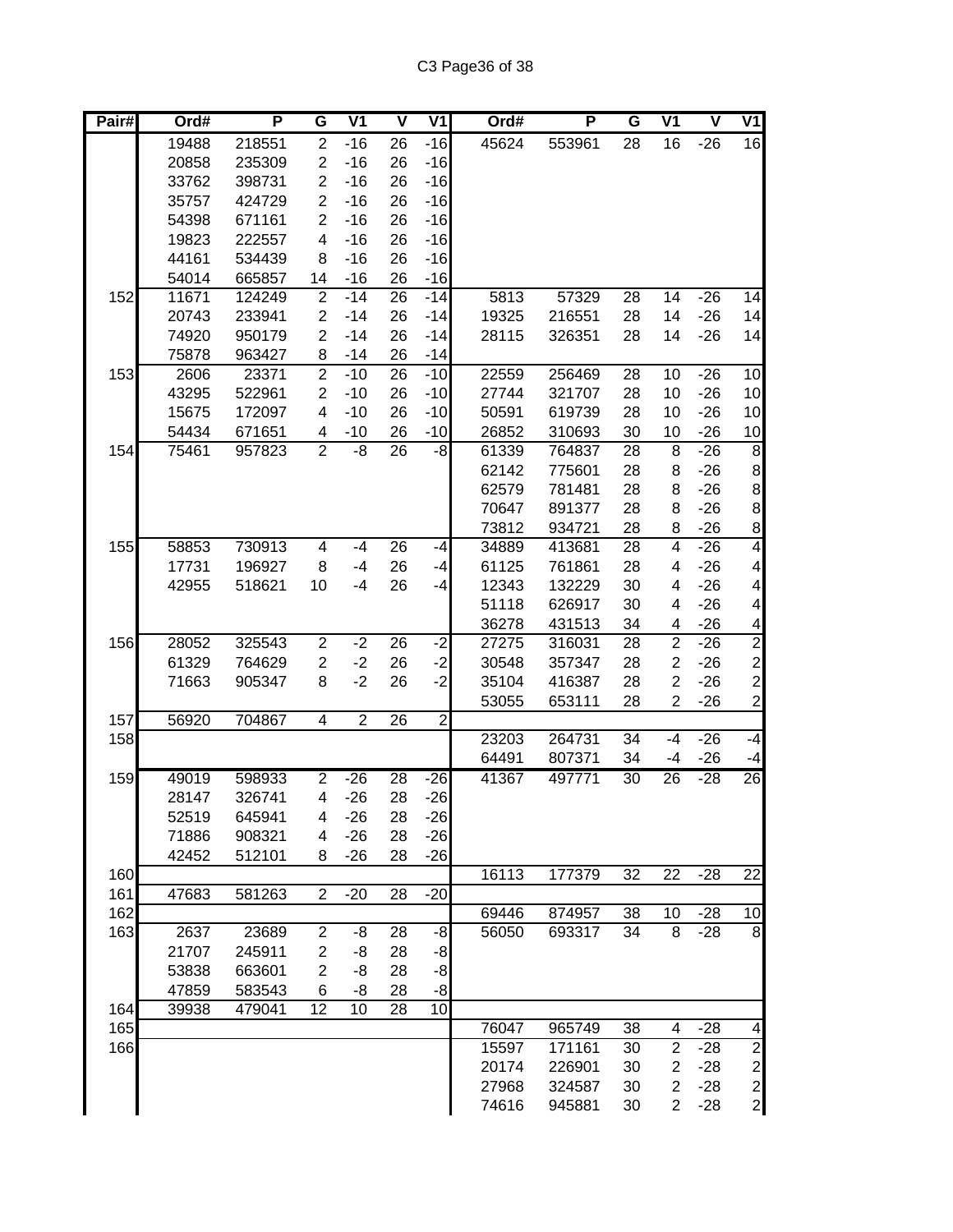| Pair# | Ord#  | P      | G               | V <sub>1</sub> | $\overline{\mathsf{v}}$ | V <sub>1</sub> | Ord#  | P      | G               | V <sub>1</sub> | $\overline{\mathtt{v}}$ | V1                       |
|-------|-------|--------|-----------------|----------------|-------------------------|----------------|-------|--------|-----------------|----------------|-------------------------|--------------------------|
|       |       |        |                 |                |                         |                | 32641 | 384469 | 32              | $\overline{2}$ | $-28$                   | $\overline{c}$           |
|       |       |        |                 |                |                         |                | 48841 | 596569 | 32              | $\overline{c}$ | $-28$                   | $\overline{\mathbf{c}}$  |
|       |       |        |                 |                |                         |                | 78037 | 993679 | 32              | $\overline{2}$ | $-28$                   | $\overline{2}$           |
| 167   | 25029 | 287449 | $\overline{12}$ | $-32$          | 30                      | $-32$          |       |        |                 |                |                         |                          |
| 168   |       |        |                 |                |                         |                | 75793 | 962303 | 36              | 26             | $-30$                   | 26                       |
| 169   |       |        |                 |                |                         |                | 51950 | 638117 | $\overline{36}$ | 18             | $-30$                   | 18                       |
|       |       |        |                 |                |                         |                | 45718 | 555209 | 42              | 18             | $-30$                   | 18                       |
| 170   | 57989 | 719447 | 6               | $-16$          | 30                      | $-16$          |       |        |                 |                |                         |                          |
|       | 51016 | 625409 | 12              | $-16$          | 30                      | $-16$          |       |        |                 |                |                         |                          |
| 171   | 17517 | 194203 | 6               | $-12$          | 30                      | $-12$          |       |        |                 |                |                         |                          |
|       | 68850 | 866783 | 6               | $-12$          | 30                      | $-12$          |       |        |                 |                |                         |                          |
| 172   |       |        |                 |                |                         |                | 70680 | 891743 | 36              | 8              | $-30$                   | 8                        |
|       |       |        |                 |                |                         |                | 73774 | 934223 | 36              | 8              | $-30$                   | 8                        |
| 173   | 38452 | 459847 | 6               | -6             | 30                      | -6             |       |        |                 |                |                         |                          |
| 174   | 14576 | 158663 | 6               | $-4$           | 30                      | $-4$           |       |        |                 |                |                         |                          |
| 175   | 62124 | 775273 | $\overline{6}$  | $-2$           | 30                      | $-2$           |       |        |                 |                |                         |                          |
|       | 76056 | 965857 | 6               | $-2$           | 30                      | $-2$           |       |        |                 |                |                         |                          |
| 176   | 67921 | 854171 | $\overline{12}$ | $\overline{2}$ | 30                      | $\overline{2}$ |       |        |                 |                |                         |                          |
| 177   | 10735 | 113287 | 8               | $-38$          | $\overline{32}$         | $-38$          |       |        |                 |                |                         |                          |
| 178   | 74893 | 949853 | 4               | $-34$          | 32                      | $-34$          | 37902 | 452443 | 42              | 34             | $-32$                   | 34                       |
| 179   |       |        |                 |                |                         |                | 63576 | 794921 | 34              | 28             | $-32$                   | 28                       |
|       |       |        |                 |                |                         |                | 71428 | 902087 | 34              | 28             | $-32$                   | 28                       |
|       |       |        |                 |                |                         |                | 62267 | 777313 | 36              | 28             | $-32$                   | 28                       |
| 180   | 70089 | 883579 | $\overline{2}$  | $-26$          | 32                      | $-26$          | 12742 | 136811 | 34              | 26             | $-32$                   | 26                       |
| 181   |       |        |                 |                |                         |                | 16944 | 187273 | 36              | 22             | $-32$                   | $\overline{22}$          |
|       |       |        |                 |                |                         |                | 17104 | 189307 | 36              | 22             | $-32$                   | 22                       |
| 182   |       |        |                 |                |                         |                | 42217 | 509023 | 36              | 22             | $-32$                   | 22                       |
| 183   | 22581 | 256723 | $\overline{c}$  | $-20$          | 32                      | $-20$          |       |        |                 |                |                         |                          |
| 184   | 51263 | 628939 | $\overline{2}$  | $-14$          | 32                      | $-14$          |       |        |                 |                |                         |                          |
| 185   | 34180 | 404323 | $\overline{c}$  | $-10$          | 32                      | $-10$          |       |        |                 |                |                         |                          |
| 186   | 16560 | 182713 | $\overline{2}$  | -8             | 32                      | $-8$           | 16947 | 187337 | 34              | 8              | $-32$                   | 8                        |
|       | 65716 | 823843 | $\overline{2}$  | -8             | 32                      | -8             |       |        |                 |                |                         |                          |
| 187   |       |        |                 |                |                         |                | 71666 | 905449 | $\overline{36}$ | 4              | $-32$                   | $\overline{\mathcal{A}}$ |
| 188   | 46886 | 570743 | $\overline{6}$  | $\overline{2}$ | $\overline{32}$         | $\overline{2}$ | 77211 | 982057 | 36              | $-2$           | $-32$                   | $-2$                     |
| 189   | 35748 | 424601 | $\overline{4}$  | $-16$          | $\overline{34}$         | $-16$          |       |        |                 |                |                         |                          |
| 190   |       |        |                 |                |                         |                | 41754 | 502919 | 36              | 14             | $-34$                   | 14                       |
|       |       |        |                 |                |                         |                | 58692 | 728809 | 38              | 14             | $-34$                   | 14                       |
| 191   |       |        |                 |                |                         |                | 34110 | 403433 | 42              | 38             | $-36$                   | 38                       |
| 192   | 70580 | 890377 | 6               | $-32$          | 36                      | $-32$          |       |        |                 |                |                         |                          |
| 193   | 7434  | 75437  | $\overline{6}$  | $-18$          | $\overline{36}$         | $-18$          |       |        |                 |                |                         |                          |
| 194   |       |        |                 |                |                         |                | 56167 | 694829 | 40              | 34             | $-38$                   | 34                       |
|       |       |        |                 |                |                         |                | 51627 | 633877 | 44              | 34             | $-38$                   | 34                       |
| 195   |       |        |                 |                |                         |                | 12664 | 135977 | 40              | 32             | $-38$                   | 32                       |
| 196   |       |        |                 |                |                         |                | 75711 | 961241 | 40              | 28             | $-38$                   | 28                       |
| 197   |       |        |                 |                |                         |                | 77230 | 982271 | 40              | 26             | $-38$                   | 26                       |
| 198   | 52463 | 645187 | 8               | $-22$          | 38                      | $-22$          |       |        |                 |                |                         |                          |
| 199   | 53701 | 661777 | 8               | $-20$          | 38                      | $-20$          |       |        |                 |                |                         |                          |
| 200   | 70030 | 882779 | 6               | $-16$          | 38                      | $-16$          | 50244 | 615229 | 42              | 16             | $-38$                   | 16                       |
| 201   | 52871 | 650627 | 4               | $-10$          | 38                      | $-10$          |       |        |                 |                |                         |                          |
| 202   | 46543 | 566233 | $\overline{2}$  | $-2$           | 38                      | $-2$           |       |        |                 |                |                         |                          |
| 203   |       |        |                 |                |                         |                | 60759 | 757109 | 42              | 38             | $-40$                   | 38                       |